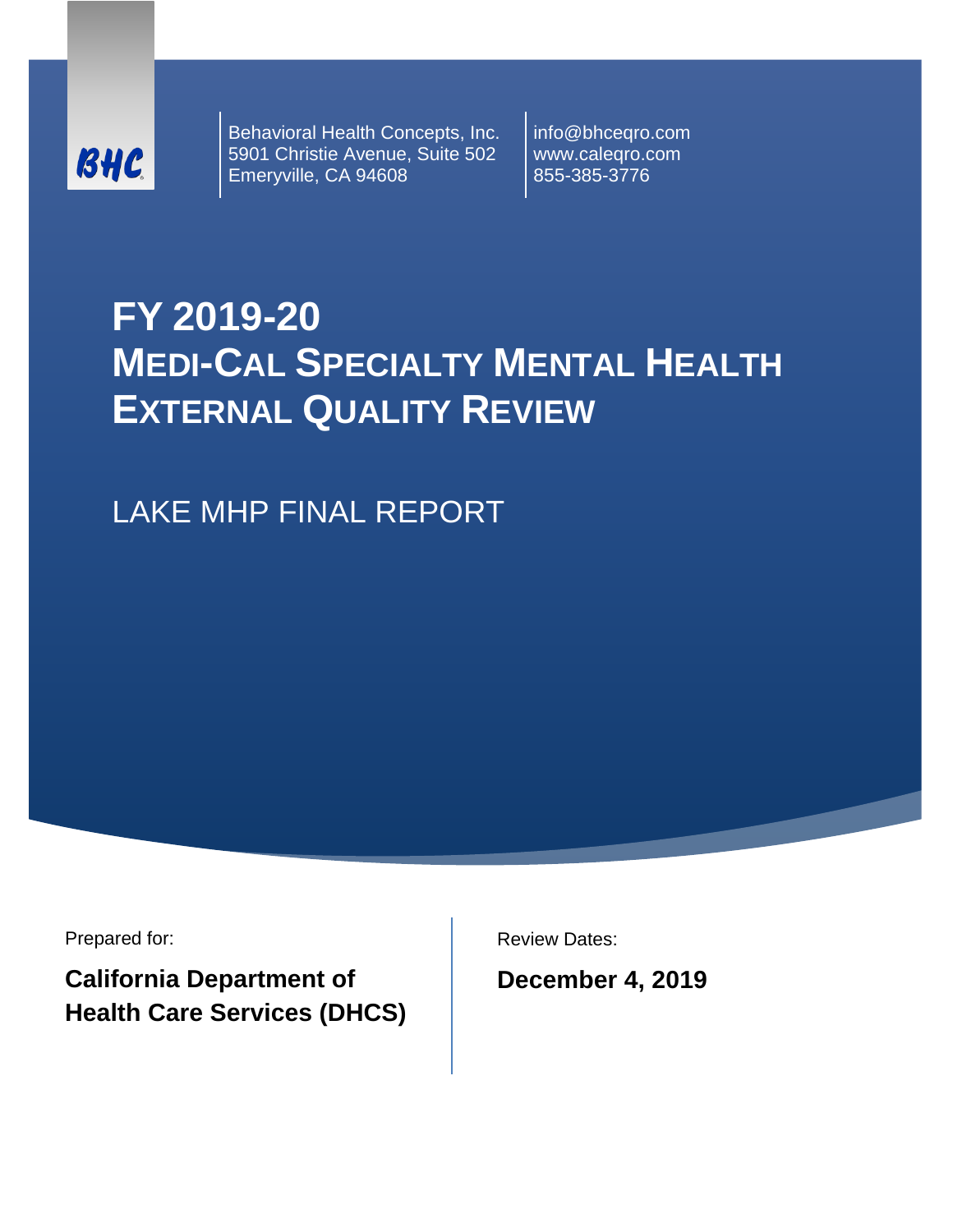# **TABLE OF CONTENTS**

| Review of Recommendations and Assessment of MHP Strengths and Opportunities 6               |  |
|---------------------------------------------------------------------------------------------|--|
|                                                                                             |  |
|                                                                                             |  |
|                                                                                             |  |
|                                                                                             |  |
| Health Information Portability and Accountability Act (HIPAA) Suppression Disclosure:       |  |
|                                                                                             |  |
|                                                                                             |  |
|                                                                                             |  |
|                                                                                             |  |
|                                                                                             |  |
|                                                                                             |  |
|                                                                                             |  |
|                                                                                             |  |
|                                                                                             |  |
|                                                                                             |  |
|                                                                                             |  |
| Key Information Systems Capabilities Assessment (ISCA) Information Provided by the<br>$MHP$ |  |
|                                                                                             |  |
|                                                                                             |  |
|                                                                                             |  |
|                                                                                             |  |
|                                                                                             |  |
|                                                                                             |  |
|                                                                                             |  |
|                                                                                             |  |
|                                                                                             |  |
|                                                                                             |  |
|                                                                                             |  |
|                                                                                             |  |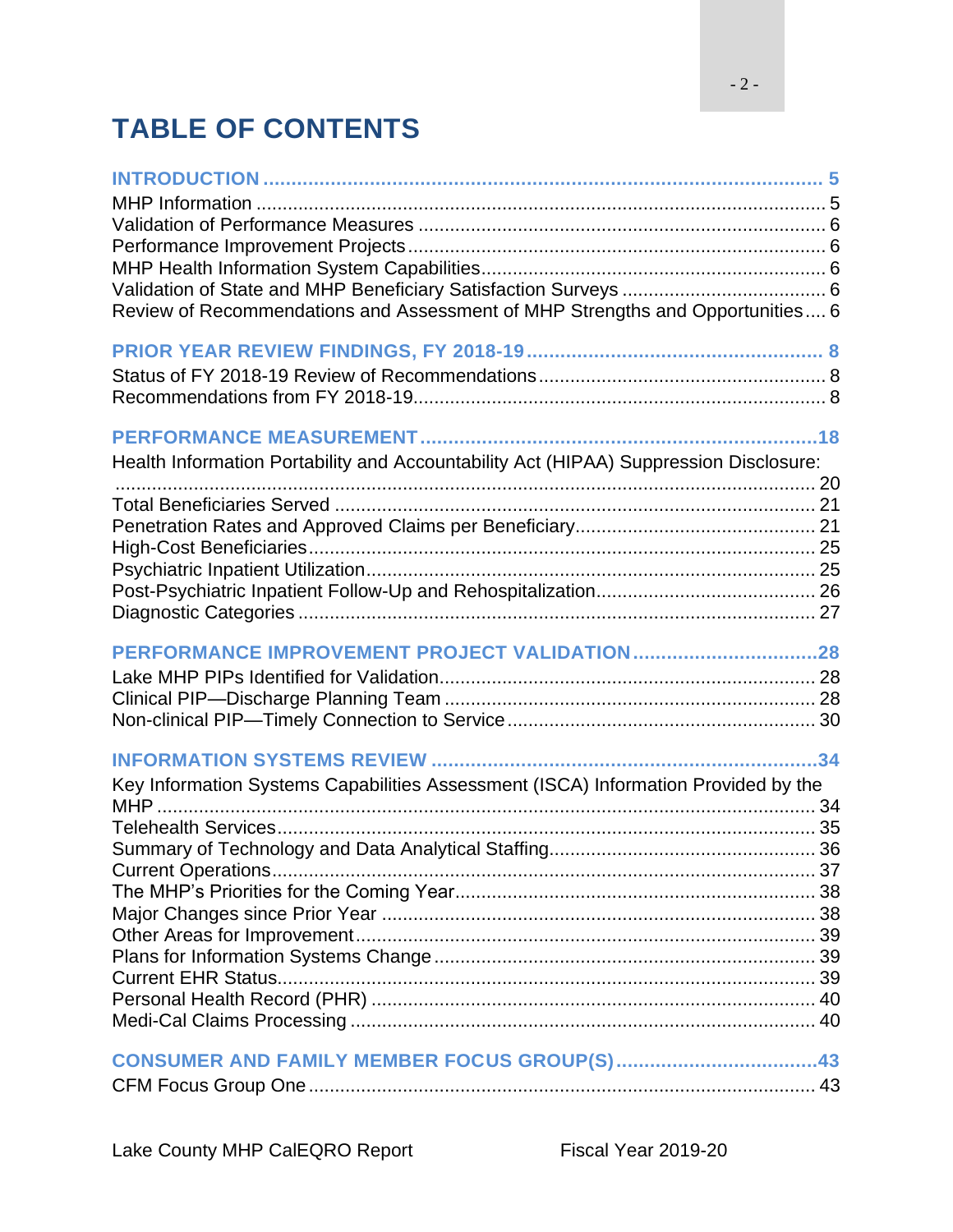$-3-$ 

| PERFORMANCE AND QUALITY MANAGEMENT KEY COMPONENTS45 |  |
|-----------------------------------------------------|--|
|                                                     |  |
|                                                     |  |
|                                                     |  |
|                                                     |  |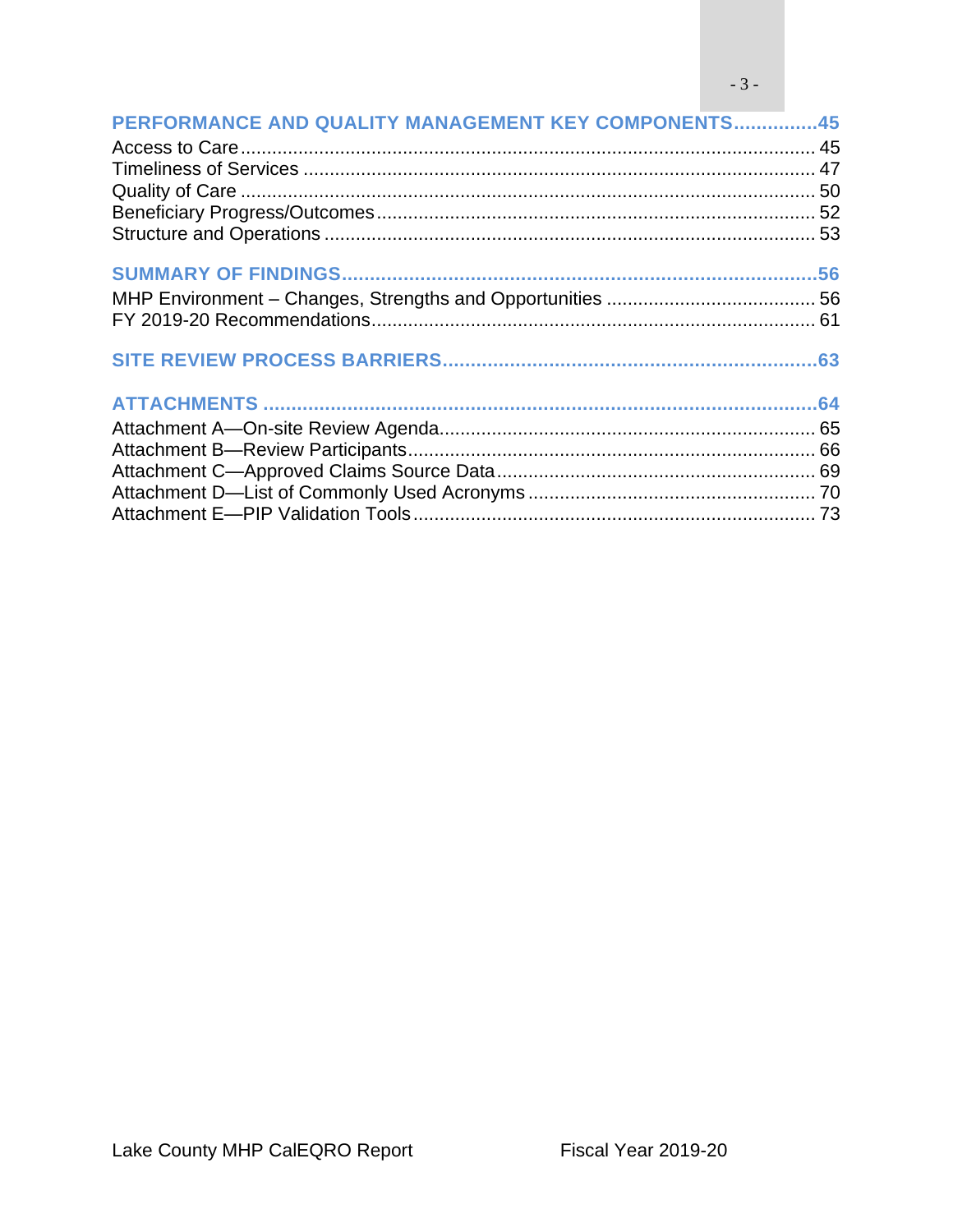# **LIST OF TABLES AND FIGURES**

Table 1: MHP Medi-Cal Enrollees and Beneficiaries Served, by Race/Ethnicity

- Table 2: High-Cost Beneficiaries
- Table 3: MHP Psychiatric Inpatient Utilization
- Table 4: PIPs Submitted by MHP
- Table 5: PIP Validation Review
- Table 6: PIP Validation Review Summary
- Table 7: Budget Dedicated to Supporting IT Operations
- Table 8: Distribution of Services, by Type of Provider
- Table 9: Contract Providers Transmission of Beneficiary Information to MHP EHR System
- Table 10: Technology Staff
- Table 11 Data Analytical Staff
- Table 12: Primary EHR Systems/Applications
- Table 13: EHR Functionality
- Table 14: Summary of CY 2018 Short-Doyle/Medi-Cal Claims
- Table 15: Summary of CY 2018 Top Three Reasons for Claim Denial
- Table 16: Access to Care Components
- Table 17: Timeliness of Services Components
- Table 18: Quality of Care Components
- Table 19: Beneficiary Progress/Outcomes Components
- Table 20: Structure and Operations Components

Figure 1A: Overall Penetration Rates, CY 2016-18

- Figure 1B: Overall Approved Claims per Beneficiary, CY 2016-18
- Figure 2A: Latino/Hispanic Penetration Rates, CY 2016-18
- Figure 2B: Latino/Hispanic Approved Claims per Beneficiary, CY 2016-18
- Figure 3A: Foster Children Penetration Rates, CY 2016-18
- Figure 3B: Foster Children Average Approved Claims per Beneficiary, CY 2016-18
- Figure 4A: 7-day Post-Psychiatric Inpatient Follow-up
- Figure 4B: 30-day Post-Psychiatric Inpatient Follow-up
- Figure 5A: Beneficiaries Served, by Diagnostic Categories, CY 2018
- Figure 5B: Total Approved Claims by Diagnostic Categories, CY 2018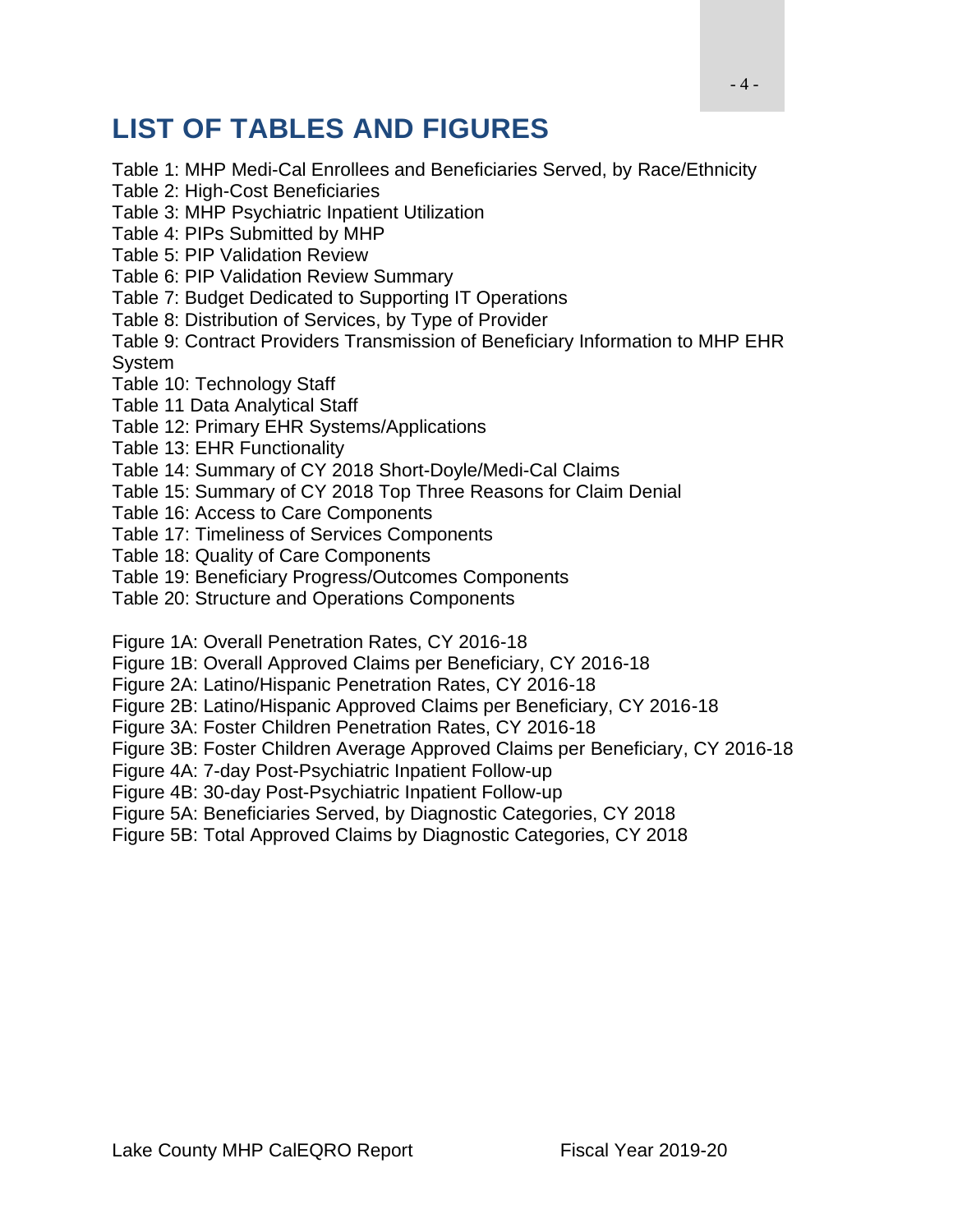# <span id="page-4-0"></span>**INTRODUCTION**

The United States Department of Health and Human Services (HHS), Centers for Medicare and Medicaid Services (CMS) requires an annual, independent external evaluation of State Medicaid Managed Care Organizations (MCOs) by an External Quality Review Organization (EQRO). External Quality Review (EQR) is the analysis and evaluation by an approved EQRO of aggregate information on quality, timeliness, and access to health care services furnished by Prepaid Inpatient Health Plans (PIHPs) and their contractors to recipients of State Medicaid Managed Care Services. The Code of Federal Regulations (CFR) specifies the requirements for evaluation of Medicaid MCOs (42 CFR, Section 438; Medicaid Program, External Quality Review of Medicaid Managed Care Organizations). These rules require an on-site review or a desk review of each Medi-Cal Mental Health Plan (MHP).

In addition to the Federal Medicaid EQR requirements, the California External Quality Review Organization (CalEQRO) also takes into account the State of California requirements for the MHPs. In compliance with California Senate Bill (SB) 1291 (Section 14717.5 of the Welfare and Institutions Code), the Annual EQR includes specific data for Medi-Cal eligible minor and nonminor dependents in foster care (FC).

The State of California Department of Health Care Services (DHCS) contracts with 56 county Medi-Cal MHPs to provide Medi-Cal covered Specialty Mental Health Services (SMHS) to Medi-Cal beneficiaries under the provisions of Title XIX of the federal Social Security Act.

This report presents the fiscal year (FY) 2018-19 findings of an EQR of the Lake MHP by the CalEQRO, Behavioral Health Concepts, Inc. (BHC).

The EQR technical report analyzes and aggregates data from the EQR activities as described below:

### <span id="page-4-1"></span>**MHP Information**

MHP Size – Small

MHP Region – Superior

MHP Location - Lucerne

MHP Beneficiaries Served in Calendar Year (CY)  $2018 - 1,142$ 

MHP Threshold Language $(s)$  - Spanish

Threshold languages are listed in order beginning with the most to least number of eligibles. This information is obtained from the DHCS/Research and Analytic Studies Division (RASD), Medi-Cal Statistical Brief, September 2016.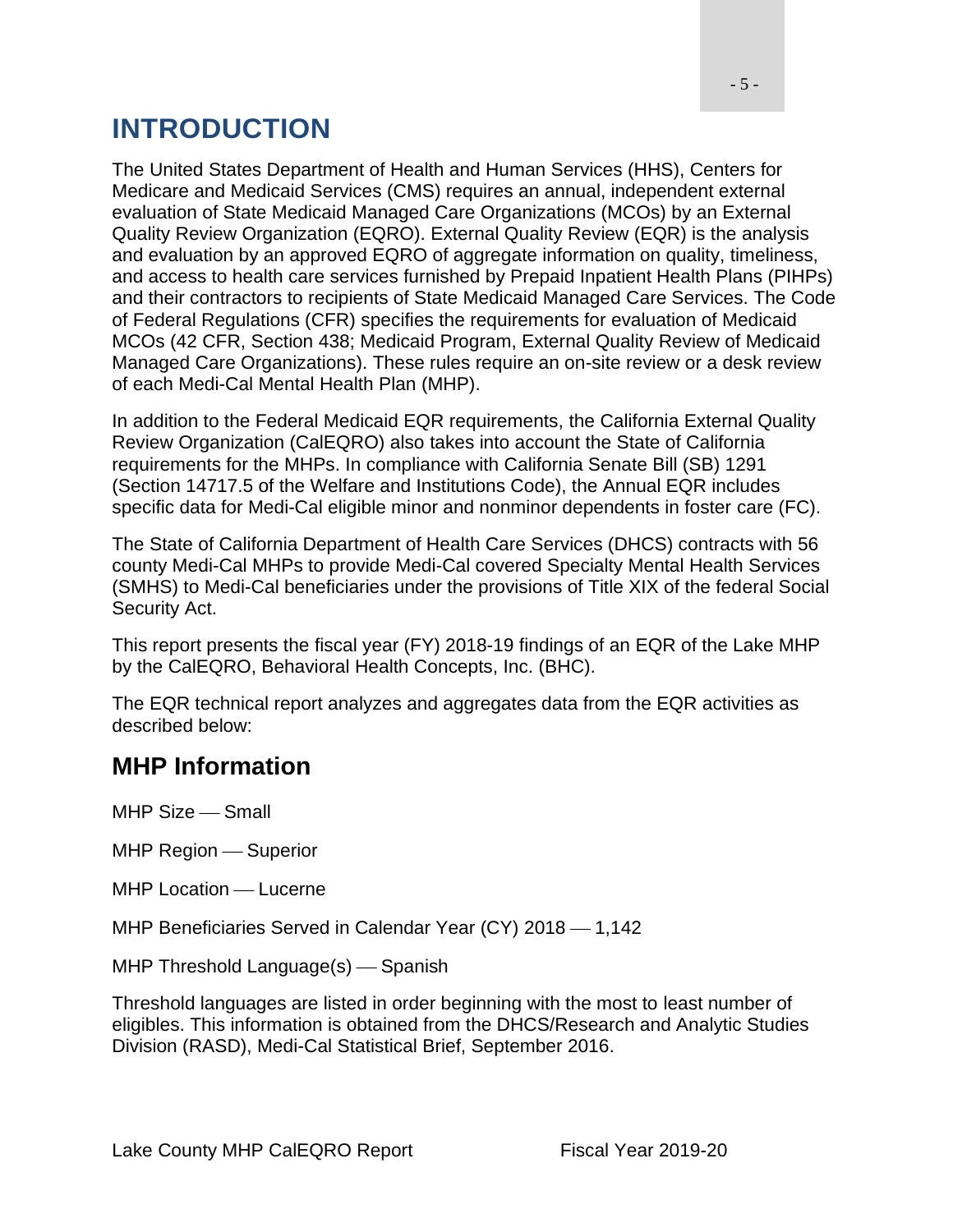### <span id="page-5-0"></span>**Validation of Performance Measures<sup>1</sup>**

Both a statewide annual report and this MHP-specific report present the results of CalEQRO's validation of eight mandatory performance measures (PMs) as defined by DHCS and other additional PMs defined by CalEQRO.

### <span id="page-5-1"></span>**Performance Improvement Projects<sup>2</sup>**

Each MHP is required to conduct two Performance Improvement Projects (PIPs)—one clinical and one non-clinical—during the 12 months preceding the review. The PIPs are reviewed in detail later in this report.

### <span id="page-5-2"></span>**MHP Health Information System Capabilities<sup>3</sup>**

Using the Information Systems Capabilities Assessment (ISCA) protocol, CalEQRO reviewed and analyzed the extent to which the MHP meets federal data integrity requirements for Health Information Systems (HIS), as identified in 42 CFR §438.242. This evaluation included a review of the MHP's Electronic Health Records (EHR), Information Technology (IT), claims, outcomes, and other reporting systems and methodologies for calculating PMs.

### <span id="page-5-3"></span>**Validation of State and MHP Beneficiary Satisfaction Surveys**

CalEQRO examined available beneficiary satisfaction surveys conducted by DHCS, the MHP, or its subcontractors.

CalEQRO also conducted 90-minute focus groups with beneficiaries and family members to obtain direct qualitative evidence from beneficiaries.

### <span id="page-5-4"></span>**Review of Recommendations and Assessment of MHP Strengths and Opportunities**

The CalEQRO review draws upon prior years' findings, including sustained strengths, opportunities for improvement, and actions in response to recommendations. Other findings in this report include:

<sup>&</sup>lt;sup>1</sup> Department of Health and Human Services. Centers for Medicare and Medicaid Services (2012). Validation of Performance Measures Reported by the MCO: A Mandatory Protocol for External Quality Review (EQR), Protocol 2, Version 2.0, September, 2012. Washington, DC: Author.

<sup>&</sup>lt;sup>2</sup> Department of Health and Human Services. Centers for Medicare and Medicaid Services (2012). Validating Performance Improvement Projects: Mandatory Protocol for External Quality Review (EQR), Protocol 3, Version 2.0, September 2012. Washington, DC: Author.

<sup>3</sup>Department of Health and Human Services. Centers for Medicare and Medicaid Services (2012). EQR Protocol 1: Assessment of Compliance with Medicaid Managed Care Regulations: A Mandatory Protocol for External Quality Review (EQR), Protocol 1, Version 2.0, September 1, 2012. Washington, DC: Author.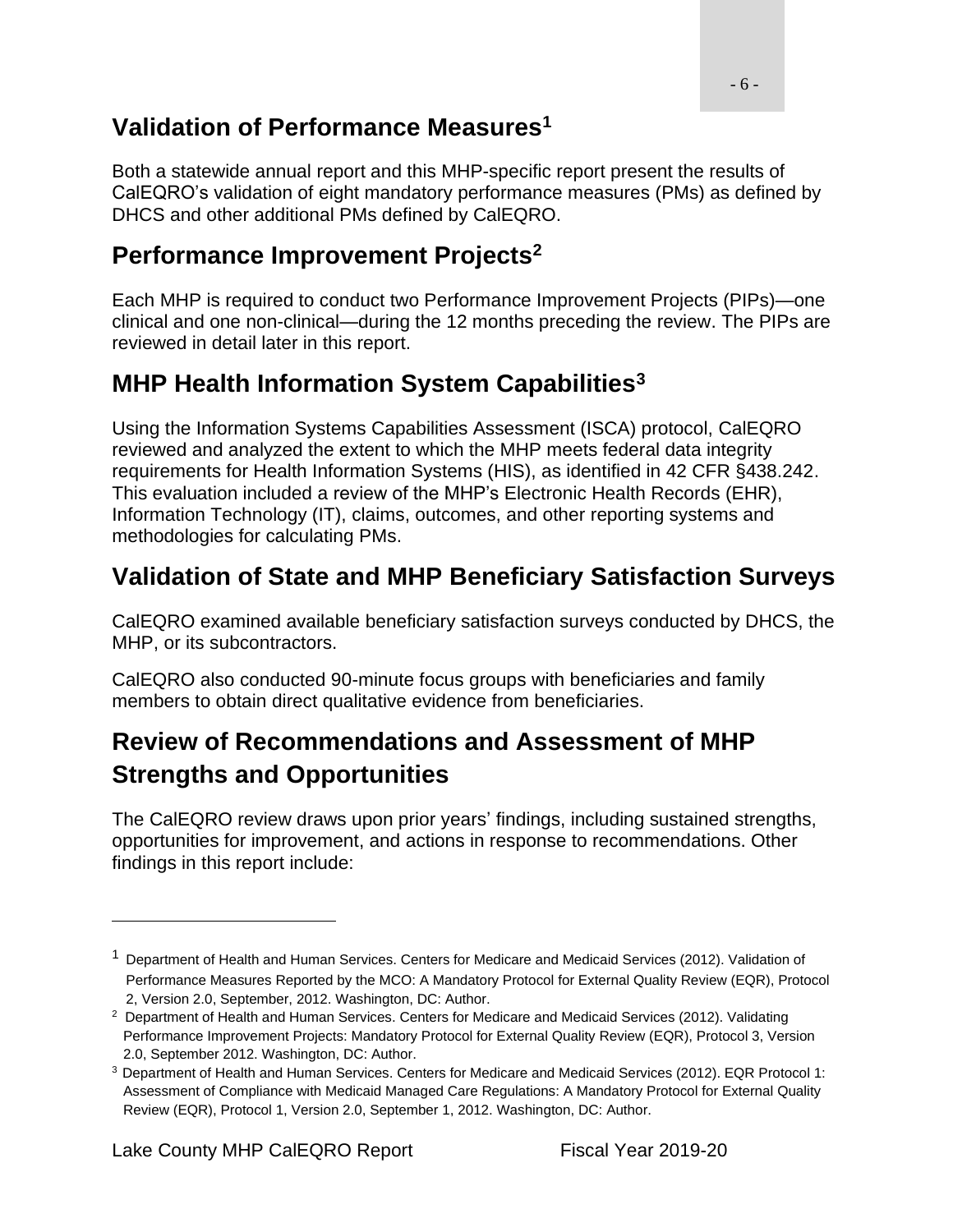- Changes, progress, or milestones in the MHP's approach to performance management — emphasizing utilization of data, specific reports, and activities designed to manage and improve quality.
- Ratings for key components associated with the following three domains: access, timeliness, and quality. Submitted documentation as well as interviews with a variety of key staff, contracted providers, advisory groups, beneficiaries, and other stakeholders inform the evaluation of the MHP's performance within these domains. Detailed definitions for each of the review criteria can be found on the CalEQRO website, [www.caleqro.com.](http://www.caleqro.com/)

Lake County MHP CalEQRO Report Fiscal Year 2019-20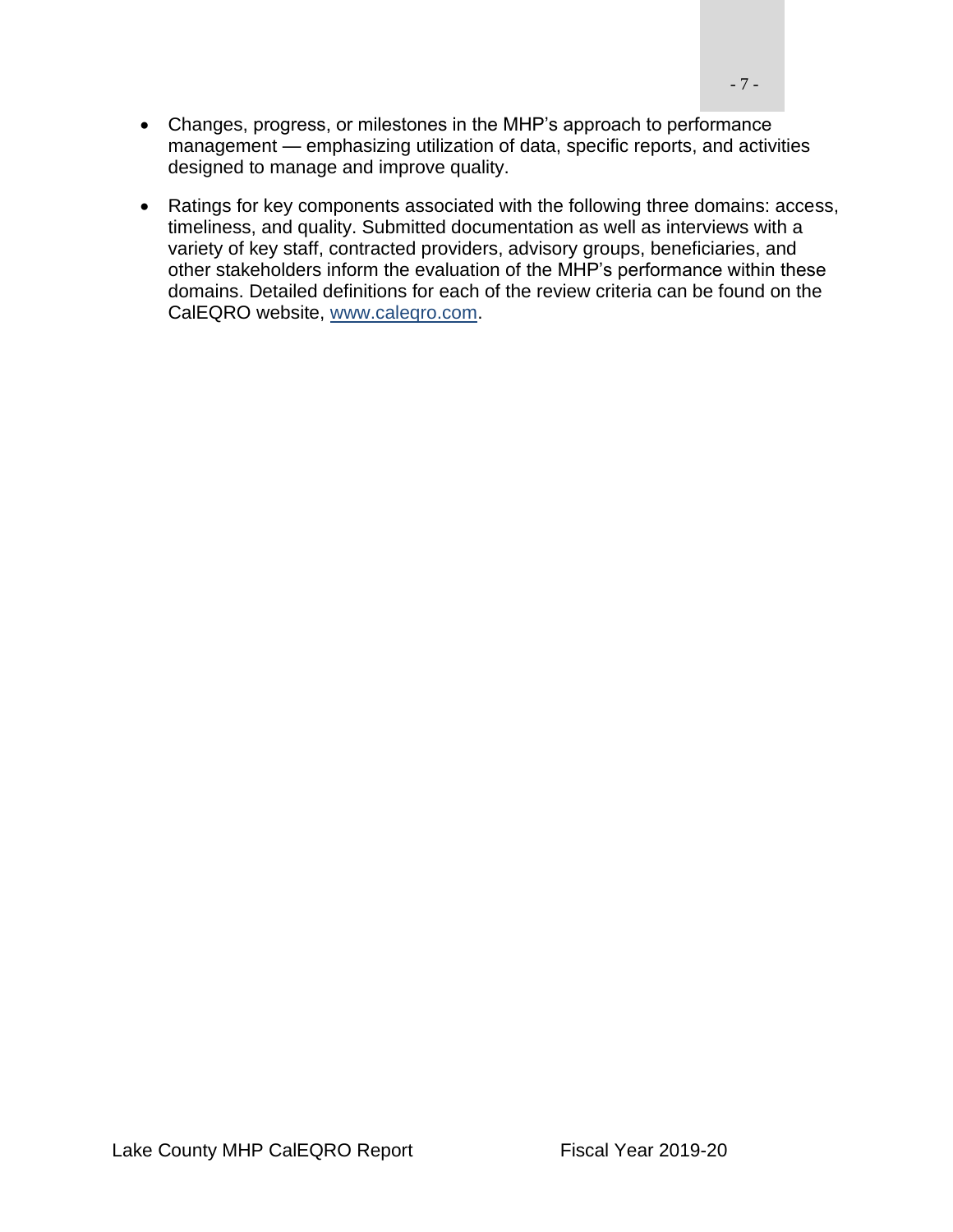# <span id="page-7-0"></span>**PRIOR YEAR REVIEW FINDINGS, FY 2018-19**

In this section, the status of last year's (FY 2018-19) recommendations are presented, as well as changes within the MHP's environment since its last review.

### <span id="page-7-1"></span>**Status of FY 2018-19 Review of Recommendations**

In the FY 2018-19 site review report, the CalEQRO made a number of recommendations for improvements in the MHP's programmatic and/or operational areas. During the FY 2019-20 site visit, CalEQRO reviewed the status of those FY 2018-19 recommendations with the MHP. The findings are summarized below.

#### **Assignment of Ratings**

**Met** is assigned when the identified issue has been resolved.

**Partially Met** is assigned when the MHP has either:

- Made clear plans and is in the early stages of initiating activities to address the recommendation; or
- Addressed some but not all aspects of the recommendation or related issues.

**Not Met** is assigned when the MHP performed no meaningful activities to address the recommendation or associated issues.

### <span id="page-7-2"></span>**Recommendations from FY 2018-19**

#### **PIP Recommendations**

**Recommendation 1:** As per Title 42, CFR, Section 438.330, DHCS requires two active PIPs; the MHP is contractually required to meet this requirement. *(This recommendation is a carry-over from FY 2017-18 and FY 2016-17.)*

Status: Partially Met

- The MHP has presented both an active PIP and concept only PIP, which is currently in the process of implementation.
- The MHP secured ongoing technical assistance (TA) regarding PIP development from BHC in 2019.

**Recommendation 2:** The MHP needs to launch its clinical and non-clinical performance improvement projects and ensure that the methodologies defined within the projects are appropriate to determine if the proposed goals of various interventions are being monitored and achieved. The MHP should maintain contact with CalEQRO to secure ongoing TA. *(This recommendation is a carry-over from FY 2017-18 and FY 2016-17.)*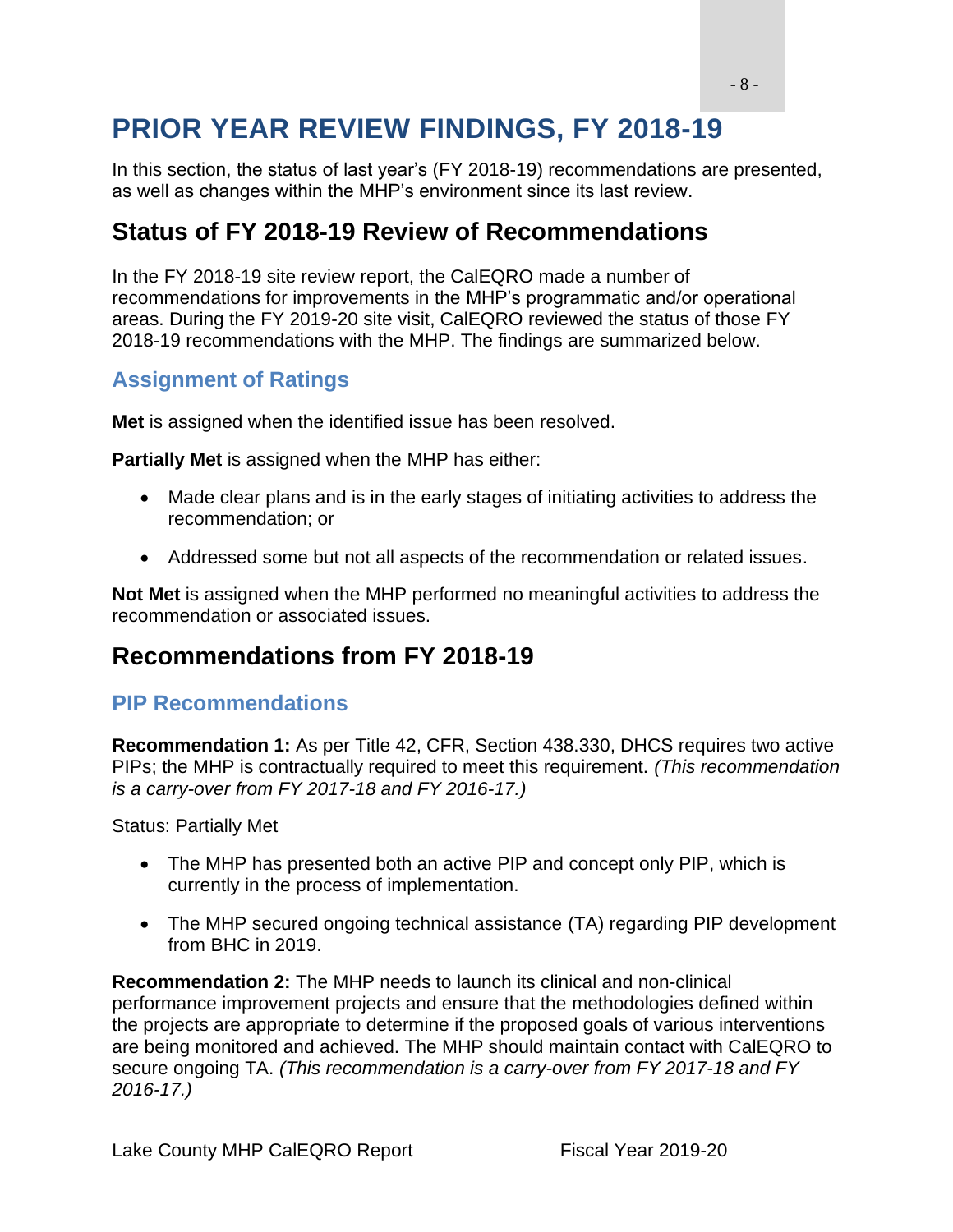Status: Partially Met

- The MHP has proactively reached out to BHC and secured regarding PIP development, in May, October, and November of 2019.
- The MHP has two PIPs, although just one was fully implemented at the time of the review; the other had been launched, but the PIP tool submission was incomplete, and the project was deemed concept only.
- The MHP has taken steps to have the full project design and PIPs implemented by the first quarter of calendar year 2020, which represents a substantial improvement toward meeting the regulatory requirement.

#### **Access Recommendations**

**Recommendation 3:** In addition to participation in the county-wide compensation analysis, the MHP should continue to explore and adopt alternative methods to attract and retain staff, such as allowing for alternative work schedules and providing education incentives.

Status: Met

- The MHP participated in and received data from a county-wide compensation and job classification study in November 2019. With Phase I completed, the MHP is now in the process of contributing department specifics to Phase II of this study at the time of the review.
- The MHP demonstrated that it continues to develop and adopt workforce recruitment and retention strategies, which has resulted in a fill/staffing rate of 90 percent, up from nearly 50 percent.
- The MHP currently provides flexible four 10-hour work schedules; alternate schedules for staff in school; relocation costs for new staff who are from out of the area; and, incentives for new licensed clinical staff and incumbent staff who refer new employees. The MHP anticipates continued progress in addressing pay scale, which differ by as much as 38 percent (less) from that of neighboring county MHPs.

**Recommendation 4:** Establish a plan that identifies and addresses the specific issues the MHP has with maintaining consistent data collection, tracking and reporting. Collaborate with Kings View to provide routine monthly robust tracking and capacity assessment/reporting.

#### Status: Met

• In October, the MHP completed and signed a three-year contract with Kings View, which includes Health Information Analytics and Dashboards as well as editing, creating, and submitting compliant data/reporting to the State.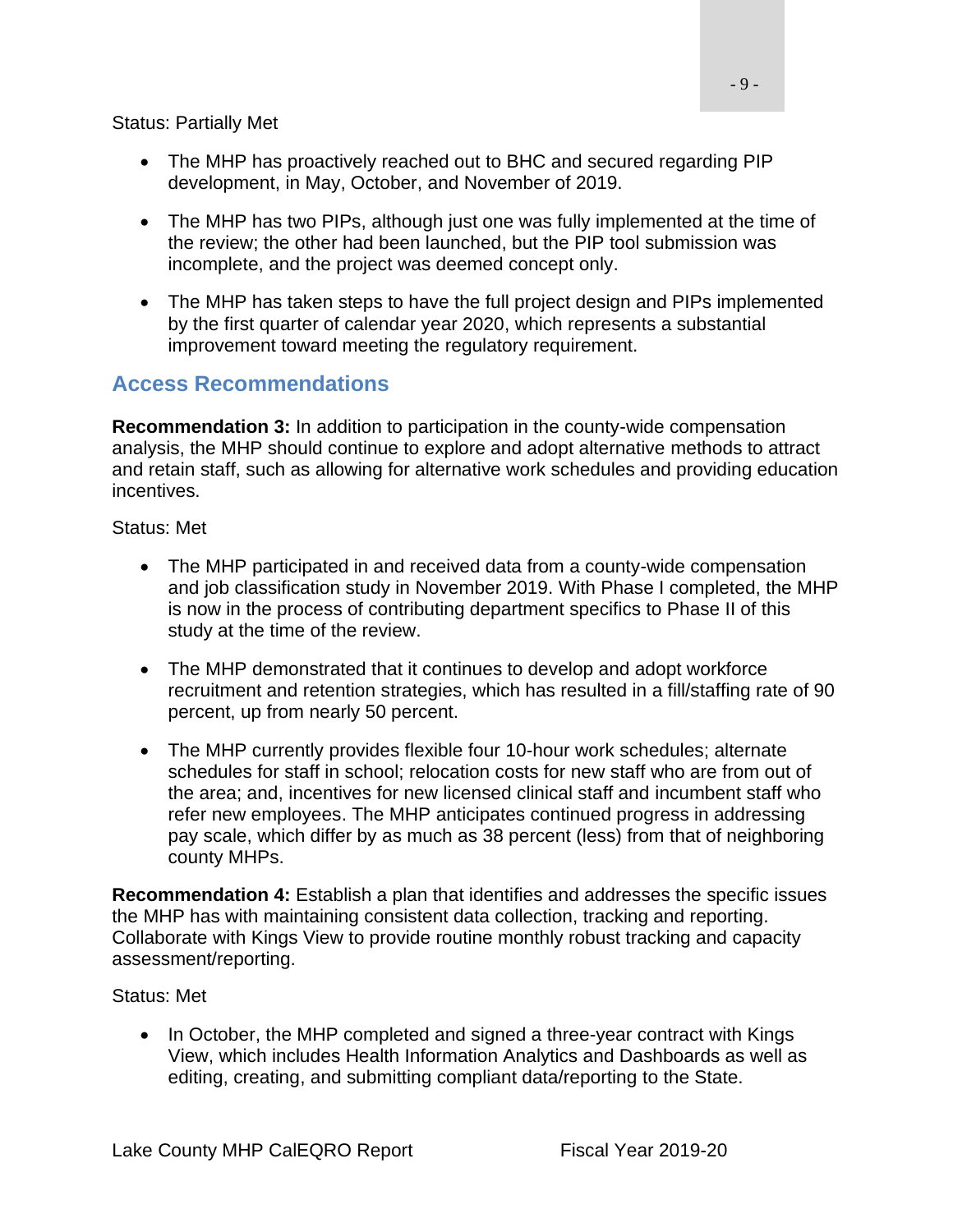- The Management and Quality Assurance teams have met to discuss and identify reports that are needed and desired for robust reporting, based on key performance indicators and to satisfy state requirements.
- The MHP has not created any new reports in the past year, but have addressed existing reports – medication monitoring, timeliness and quality improvement committee (QIC) reports to make them more meaningful.
- The MHP started generating access and timeliness reports in July 2019 that tracked length of time from initial request to first offered and first kept appointments.

**Recommendation 5:** The MHP should complete a capacity analysis for staffing which identifies the maximum output of the system as-is and its constraints in terms of beneficiary access and timeliness. *(This recommendation is a carry-over from FY 2017- 18.)*

Status: Partially Met

- The MHP has had discussions at the management level regarding conducting an internal capacity assessment. However, it is looking toward the recent countywide class and compensation study results to define how to progress.
- The MHP has addressed capacity issues by achieving a significant reduction in its staff vacancy rate.
- The MHP has been submitting Network Adequacy Certification Tool (NACT) data manually to the State since April 2019 when they began geo-mapping.
- While the MHP reports that there have been issues extracting the NACT data manually, they are close to implementing electronic extraction.
- NACT data for 2019 was submitted to the State in September 2019.
- See Recommendation 8 for remedial timeliness actions taken.

**Recommendation 6:** Meet monthly with leadership and the quality improvement team to monitor staffing levels to adequately provide services. *(This recommendation is a carry-over from FY 2017-18.)*

Status: Met

• The MHP discusses staff levels at both leadership level and Quality Improvement (QI) meetings with applicable data or reporting, which are monitored and discussed monthly.

**Recommendation 7:** Seek solutions towards eliminating wait lists/waiting periods throughout system of care.

Status: Met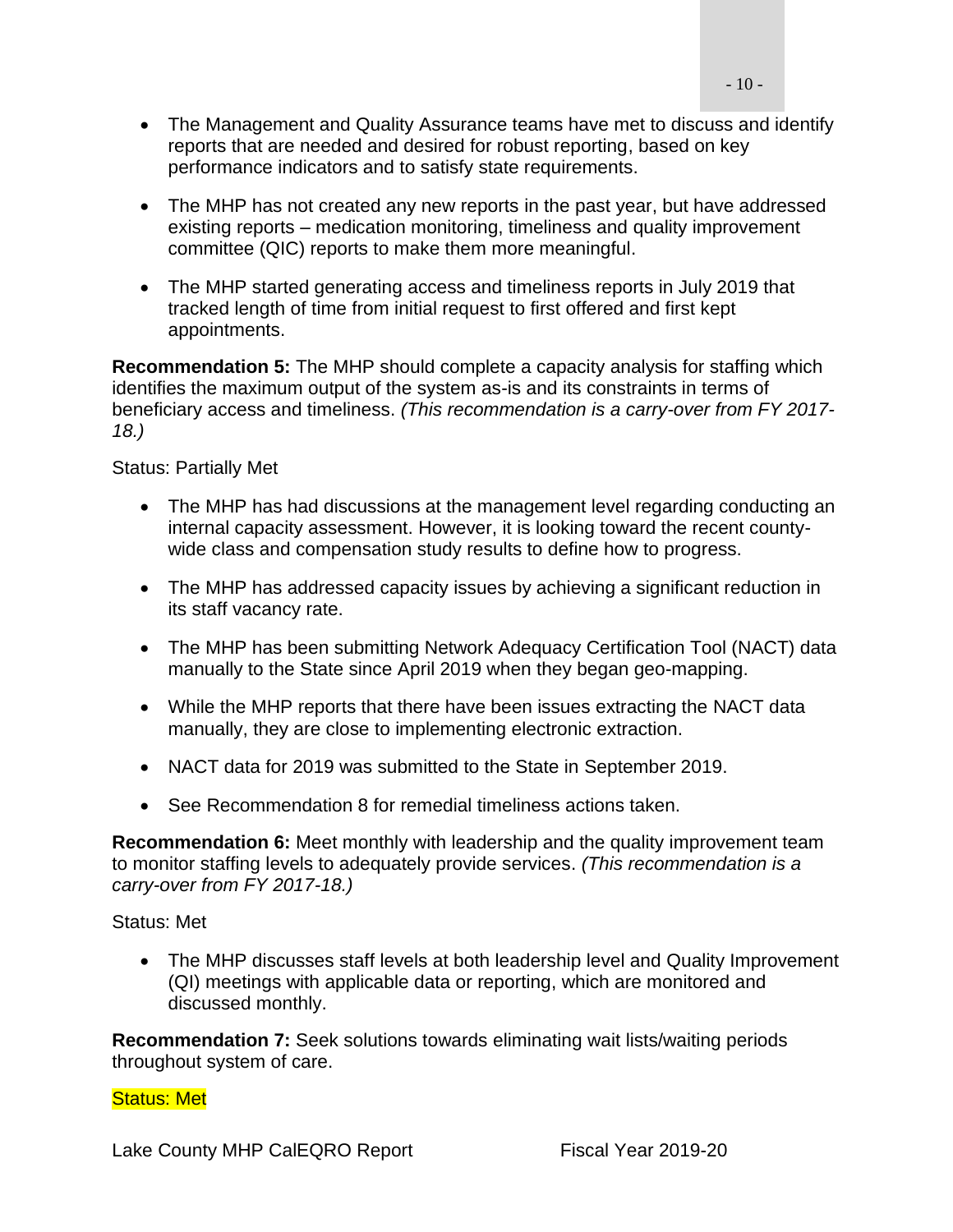- The MHP has taken significant steps in re-designing and implementing a new access process designed to address waitlists.
- In July 2019, the MHP instituted a new assessment process, which has allowed the process to be completed within days versus weeks and subsequently, has reduced wait times. A significant part of this new workflow includes the addition of a mental health specialist who has five intake appointment slots set aside each day. The specialist also has identified and documented the client's presenting issues and completed validated screening tools, thereby saving valuable clinician time.
- The MHP has increased psychiatric capacity by increasing existing contract and adding a new contract with locum tenens provider.
- The MHP reviews and addresses capacity issues on a regular basis and reported that there is no longer a waiting list for adults. Clinicians state there is still a need to prioritize for children and are using a triage process to timely and effectively match children's service needs for Specialty Mental Health Services to the MHP system of care.

#### **Timeliness Recommendations**

**Recommendation 8:** The MHP needs to comply with the State's timeliness metric of 15 days for initial request to first psychiatric appointment as per IN 18-011.

Status: Met

- The MHP has increased psychiatric capacity by increasing existing contract and adding a new contract with locum tenens provider.
- The MHP has increased their telehealth services this year by 32 hours per week. Telehealth services are provided at both Lucerne and Clearlake sites for children and adults.
- The MHP has also bolstered its psychiatric services with the addition of permanent 1.25 fulltime equivalent (FTE)nurses. An additional FTE is in process and scheduled for hire along with a full time senior psychiatric technician who was also hired.
- In April 2019, the DHCS imposed financial sanctions for the MHP's failure to comply with network adequacy standards. The sanction specified that the MHP needed to add 2.52 FTE psychiatric providers to meet network adequacy requirements.
- The MHP budgeted 1.3 million dollars for psychiatric services to remediate the psychiatric staffing levels. As a result of the steps described above, the sanction was officially lifted in August 2019.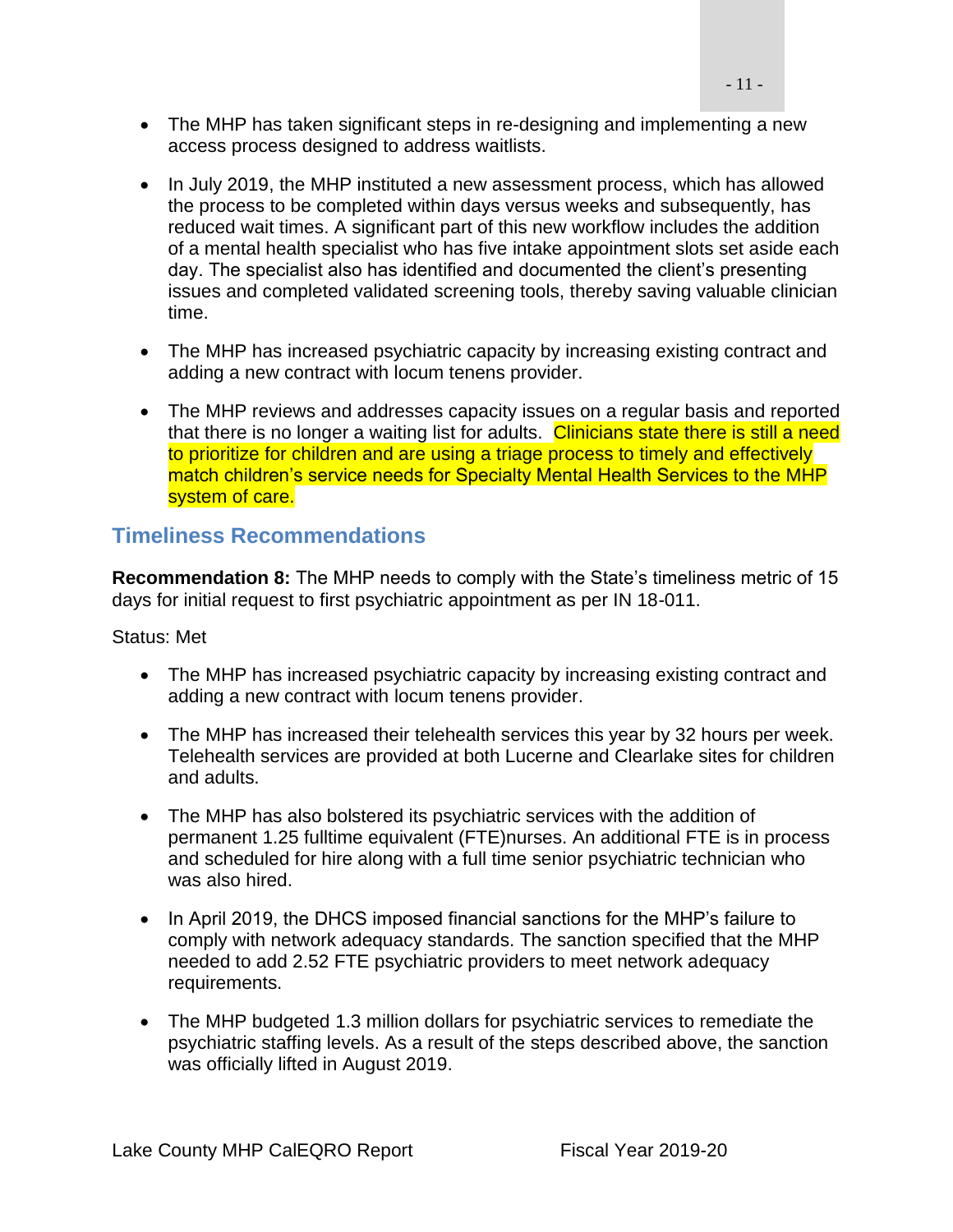**Recommendation 9:** The MHP should take steps to remediate its high rate of missed appointments for psychiatry. A first step would be to set a standard by which to gauge its performance for no-shows to appointments. Track and report no-shows for clinicians and psychiatrists individually.

Status: Partially Met

- The MHP tracks their no-shows manually by provider, but they have not built separate categories into their EHR system.
- The MHP has not updated their policy and procedure for no-shows, but states they are in the process of establishing such a standard.
- In FY 2018-19, the MHP had a 22 percent no-show rate for all psychiatric services and a 14 percent no-show rate for clinicians—the same as for FY 2017- 18.

**Recommendation 10:** The MHP should identify and take steps to resolve the root causes for such a small number of beneficiaries receiving a timely first appointment.

Status: Partially Met

• Please refer to Recommendation 7 for steps taken to resolve timeliness for first appointment.

**Recommendation 11:** The MHP needs to define and track requests for urgent appointments. Track and report in hourly increments. *(This recommendation is a carryover from FY 2017-18.)*

Status: Partially Met

- The MHP utilizes a separate tracking sheet outside of the EHR to monitor urgent appointments. Although this is a manual system, it does track urgent conditions in hourly increments.
- The MHP has taken steps to ensure availability for psychiatric appointments by designating a daily slot for emergency appointments.
- The MHP should take steps to research and define urgent based on the DHCS information notices in order to track and report on such appointment requests in a consistent manner.

**Recommendation 12:** Provide Kings View training system-wide following system upgrades on timeliness tracking and reporting.

Status: Partially Met

• The MHP has taken steps to address this gap in training, including the renewal of its contract and subsequent management-level discussions with Kings View.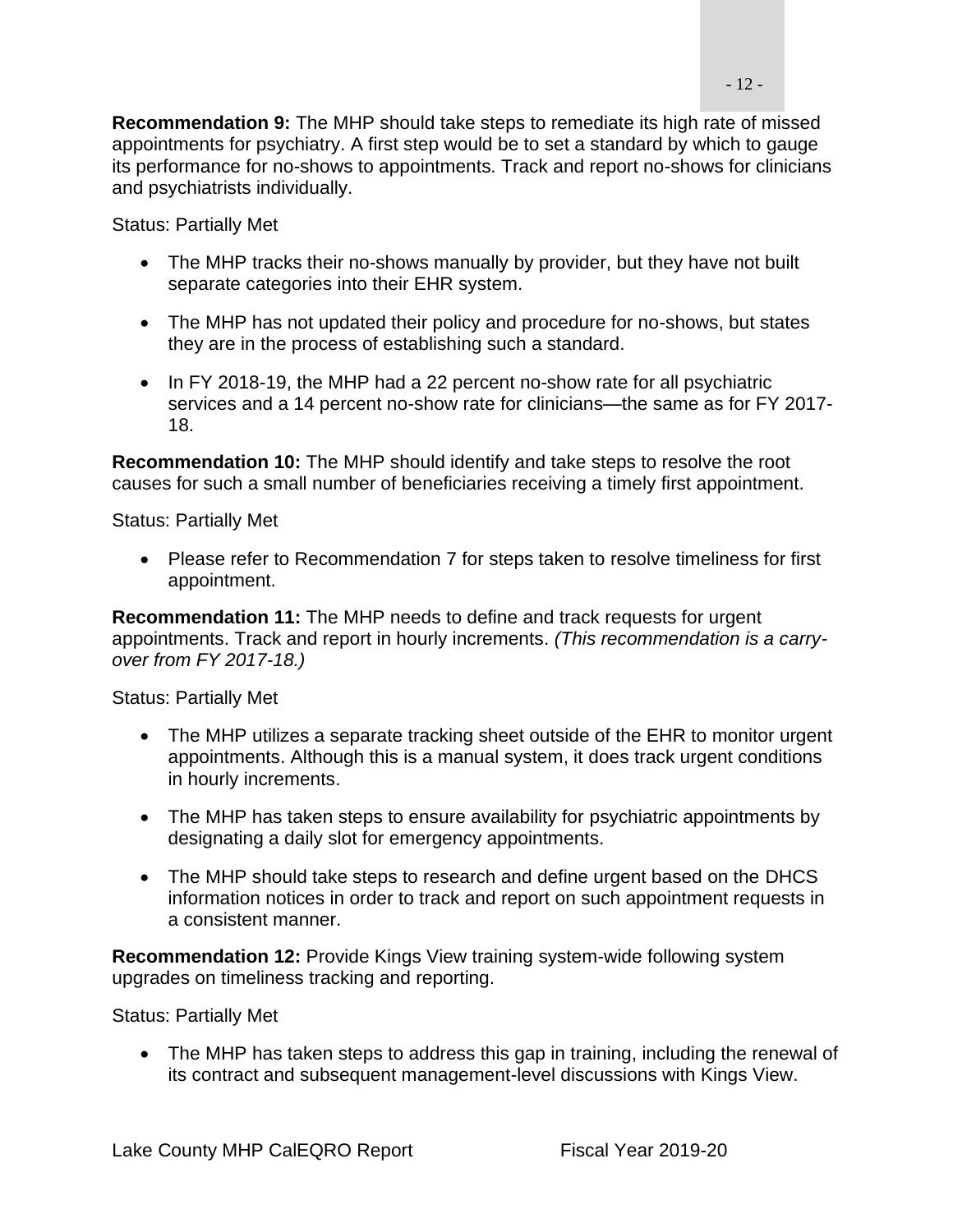However, the MHP remains reliant on its vendor for addressing this subject with further upgrade training forthcoming.

- The MHP reports that the Cerner Behavioral Health System (CCBH) Client Service Information (CSI) Assessment is not working correctly and, therefore, data extraction from the Access to Services Journal (ASJ) is not currently possible.
- Kings View will provide training once the data extraction from the ASJ is functioning properly.

**Recommendation 13:** The MHP needs to establish a reliable process and method of tracking incoming calls requesting a first appointment. Within this process, there needs to be a check for accurate and complete reporting.

Status: Partially Met

- The MHP has increased training and revised the access log procedures to address problems in accuracy and consistency of logging and tracking calls.
- The MHP has moved from an Excel-based system to utilization of an Access database in order to improve data extraction and accuracy.
- A case manager now oversees all data entry into the call database to more fully monitor call activity during business hours.
- The MHP has initiated a PIP to address the incoming calls for service process. However, initial analysis and test calls reveal that the handling of incoming calls remains quite inefficient with only a small percentage of them properly logged.

**Recommendation 14:** Following CCBH upgrades, collaborate with Kings View to utilize the upgraded scheduling function to electronically track and monitor timeliness rather than utilizing an Access database thereby eliminating duplicate entry.

Status: Partially Met

- Please refer to Recommendation 12 regarding Cerner's ASJ data extraction status.
- The MHP did make some improvements to their Access database, including ensuring that response to some question fields were mandatory; displaying relevant options for beneficiaries' circumstances; and, reordering some of the question fields.
- The MHP will be able to log calls for beneficiaries not yet admitted to services as well as track appointments offered and accepted electronically once the ASJ issues in Cerner are remedied.

#### **Quality Recommendations**

Lake County MHP CalEQRO Report Fiscal Year 2019-20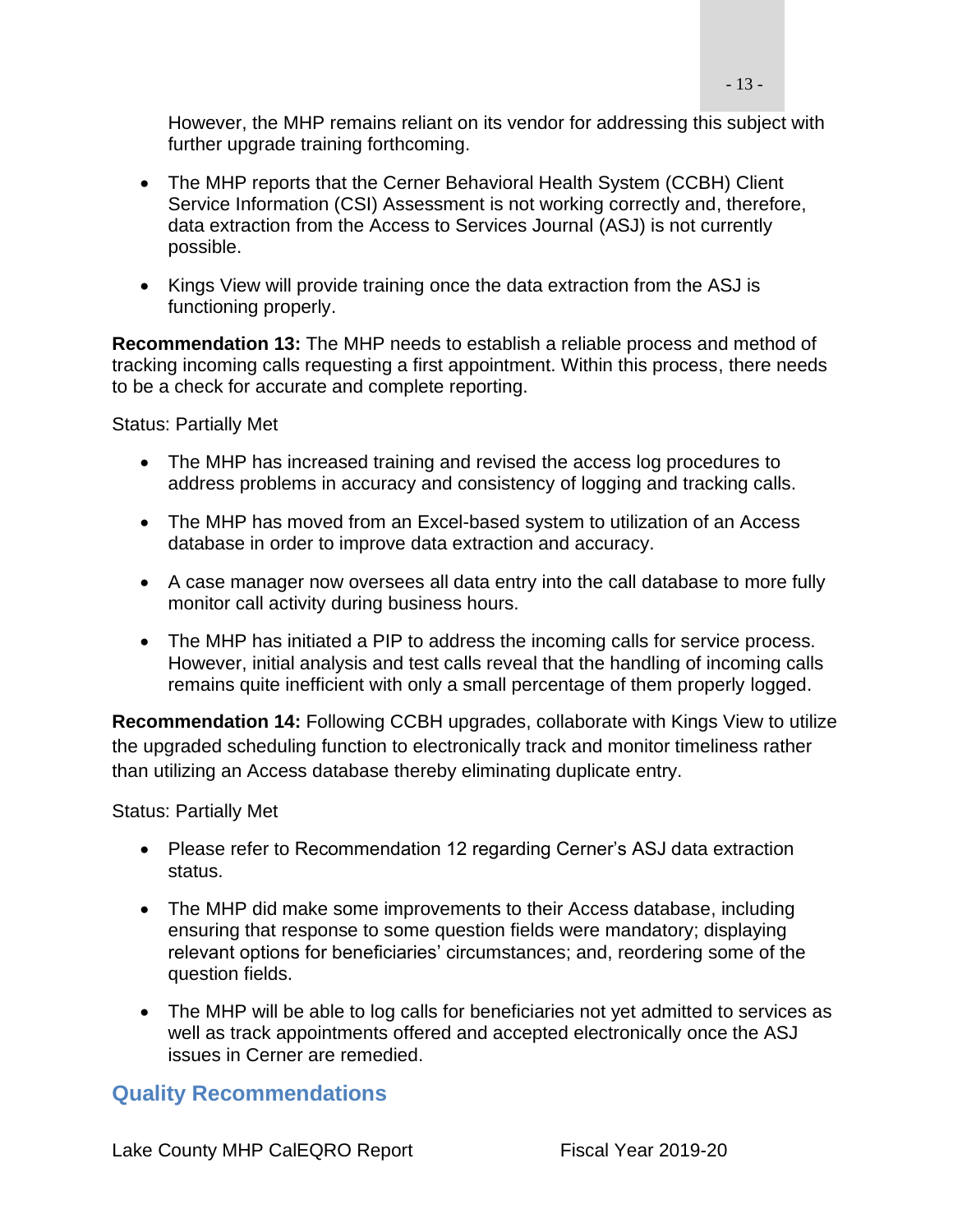**Recommendation 15:** Implement a clinical work group to consider the utilization of evidenced-based practices (EBP).

#### Status: Met

- The MHP's clinical leadership meet regularly with the deputy director regarding the implementation of EBP and the coordination of training for staff.
- Currently, the MHP utilizes Motivational Interviewing; has trained staff on Trauma Focused cognitive behavioral therapy (CBT); and, is implementing the Strengths Model Case Management strategy for its Children's team.
- The MHP plans to convene a monthly clinical consultation group in 2020, which in part will be to support best practice in utilization of EBP.

**Recommendation 16:** Establish enhanced medication monitoring in order to assure prescribing guidelines are followed as per SB 1291 and best practices.

Status: Partially Met

- The MHP continues to review example policies, but it has yet to formally develop one regarding the various SB 1291 mandates.
- The MHP contracts with a local pharmacist who performs medication monitoring quarterly; the results of which are reported to the director and QIC.
- The MHP is tracking psychotropic medications and lab work for FC beneficiaries.

The MHP was not aware and therefore had not accessed DHCS SB 1291 data available online. Access information and clarification were provided at the review.

**Recommendation 17:** Provide system-wide training in co-occurring diagnosis entry and establish a tracking mechanism to monitor diagnosis pattern post training.

Status: Partially Met

- The MHP states they could track co-occurring diagnoses, but that they do not because they were not confident in the data.
- The MHP was unclear regarding this designation asking if this is limited to those with a formal diagnosis or would include those who just have a history of substance abuse.
- The MHP provided a series of five staff trainings that included how to identify and diagnose co-occurring disorders.

**Recommendation 18:** Develop FY 2019-20 QI work plan with performance metrics to monitor QI activities reviewed at scheduled quarterly meetings. *(This recommendation is a carry-over from FY 2017-18.)*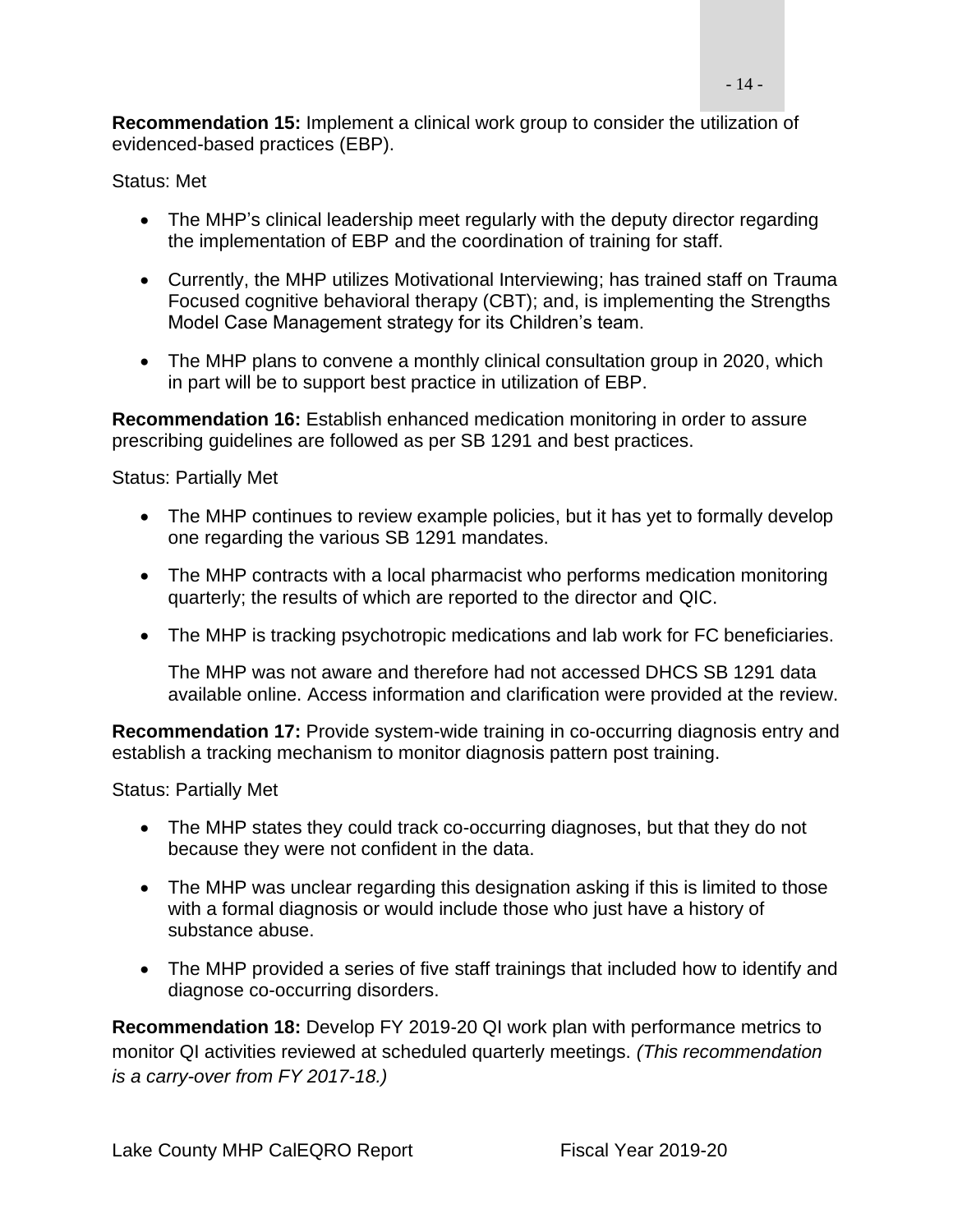Status: Partially Met

- The MHP has developed a FY 2019-20 QI work plan and reviews the plan quarterly, but the annual work plan evaluation has yet to be completed.
- The MHP has had several work interruptions where offices have been closed for hours to days due to recurrent impact of catastrophic wildfire and planned power outages across the region. This has impacted services to beneficiaries and interrupted scheduled work such as QIC meetings.
- Performance metrics within the current QI work plan are a point-in-time view, rather than trending over time.

### **Beneficiary Outcomes Recommendations**

**Recommendation 19:** Work with information system vendor to better understand the capabilities of the system and establish a data validation plan that includes that system and other stand-alone processes.

Status: Met

• Please refer to Information System Recommendation 25, below. The steps noted include installation of the Millennium platform which will result in improved outcome and clinical reporting along with data informed decision capability that will enhance client care.

**Recommendation 20:** Establish a leadership resiliency plan to avoid single point of failure with loss of key employees. Determine short-term and long-term mitigation strategies, consider transfer of knowledge across job classifications and titles, anticipate scenarios for follow-up in absence of key individuals.

Status: Met

- Over the past year, the MHP has secured a committed management team and provided significant cross-training for their staff at all levels.
- Please refer to Recommendation 3 above, which notes the meaningful steps taken by the MHP to obtain, recruit, train and retain qualified staff for key positions. Such efforts will benefit activities that are primarily clinical or that support systems required to more effectively delivery care.

**Recommendation 21:** Train clinicians on utilization of the Milestones of Recovery Scale (MORS) outcome tool and establish monitoring process in the usage of MORS, post training, to maintain consistency. Status: Partially Met

- In July 2019, the MHP began using MORS electronically systemwide.
- The MHP has not been able to provide MORS training for all staff in the past year, despite requests from both new and existing staff. Training for all clinical staff is expected to be implemented in 2020.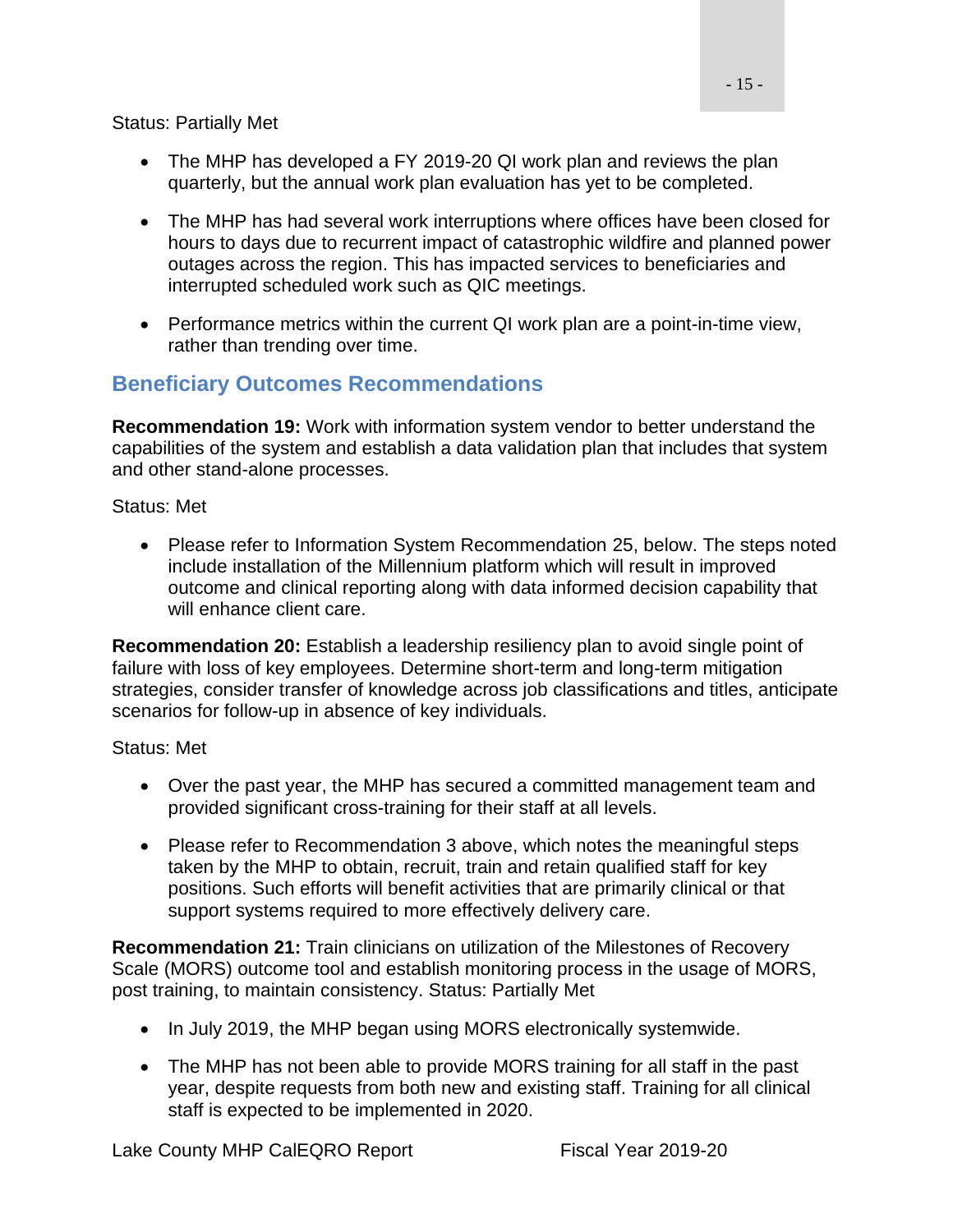• Reporting of MORS scale is completed monthly for all full-service partnership (FSP) eligible beneficiaries and those assigned to the Discharge Team, and reporting has been integrated into regular clinical staff meetings to better monitor service levels and progress.

#### **Foster Care Recommendations**

**Recommendation 22:** Implement enhanced medication monitoring and follow-up in order to meet regulatory obligations as per SB 1291.

Status: Partially Met

• The MHP states they are tracking psychotropic medications and lab work for FC beneficiaries, but they have not formalized a monitoring process that fully meets the SB 1291 requirements.

**Recommendation 23:** Implement a formal process to track and collect SB 1291 data and develop a mechanism to share this data with partner entities.

Status: Not Met

• The MHP was not aware of and therefore had not accessed DHCS SB 1291 data available online. Mechanisms to access online information and clarifications were provided at the time of this review and during the previous EQRO visit.

**Recommendation 24:** Track FC beneficiaries by sub-account to be able to track and monitor SB 1291 data.

Status: Partially Met

• The MHP tracks FC beneficiaries by sub-account but is still reviewing policies on how to fully monitor SB 1291 data.

#### **Information Systems Recommendations**

**Recommendation 25:** Collaborate with Kings View to improve system functionality, standardized data extraction, analytics and reporting. *(This recommendation is a carryover from FY 2017-18.)* Status: Met

- The MHP has contracted with CCBH and Kings View for installation and implementation of CCBH's new Millennium product and has agreed to be part of Millennium's pilot program.
- The first meeting with CCBH occurred in November 2019 with the MHP's newly formed user group.
- Millennium will be installed in a non-live environment for testing when CCBH's Promotion 231 is available. Testing is scheduled for December 2019.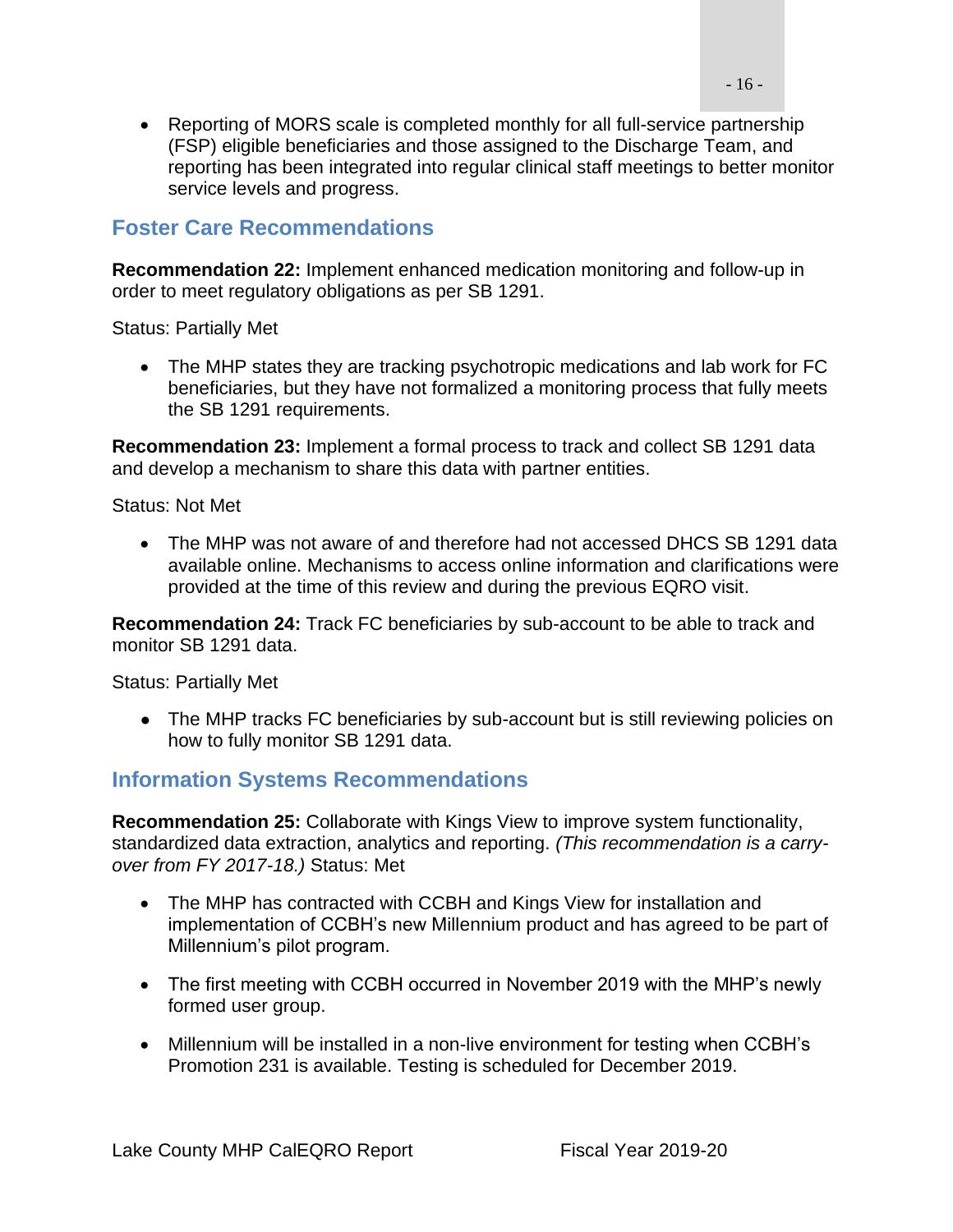**Recommendation 26:** Install CCBH Promotions 221 through 228 to accommodate state-mandated reporting criteria including timeliness, network adequacy and SB 1291.

Status: Met

• The MHP installed Promotion 229 in June 2019 and Promotion 230 in September 2019.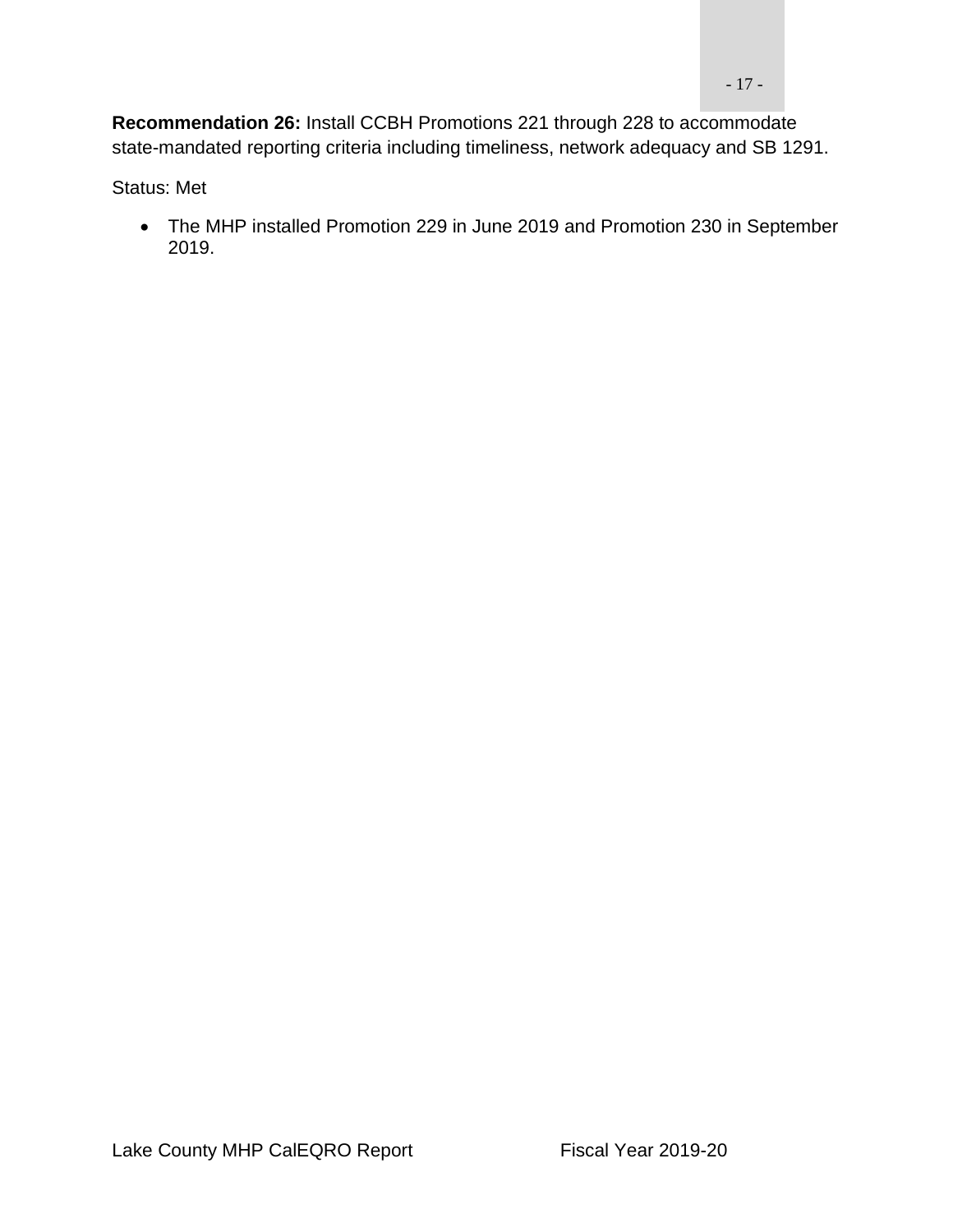# <span id="page-17-0"></span>**PERFORMANCE MEASUREMENT**

CalEQRO is required to validate the following eight mandatory PMs as defined by DHCS:

- Total beneficiaries served by each county MHP.
- Penetration rates in each county MHP.
- Total costs per beneficiary served by each county MHP.
- High-Cost Beneficiaries (HCBs) incurring \$30,000 or higher in approved claims during a CY.
- Count of Therapeutic Behavioral Services (TBS) beneficiaries served compared to the 4 percent Emily Q. Benchmark (not included in MHP reports; this information is included in the Annual Statewide Report submitted to DHCS).
- Total psychiatric inpatient hospital episodes, costs, and average length of stay (LOS).
- Psychiatric inpatient hospital 7-day and 30-day rehospitalization rates.
- Post-psychiatric inpatient hospital 7-day and 30-day SMHS follow-up service rates.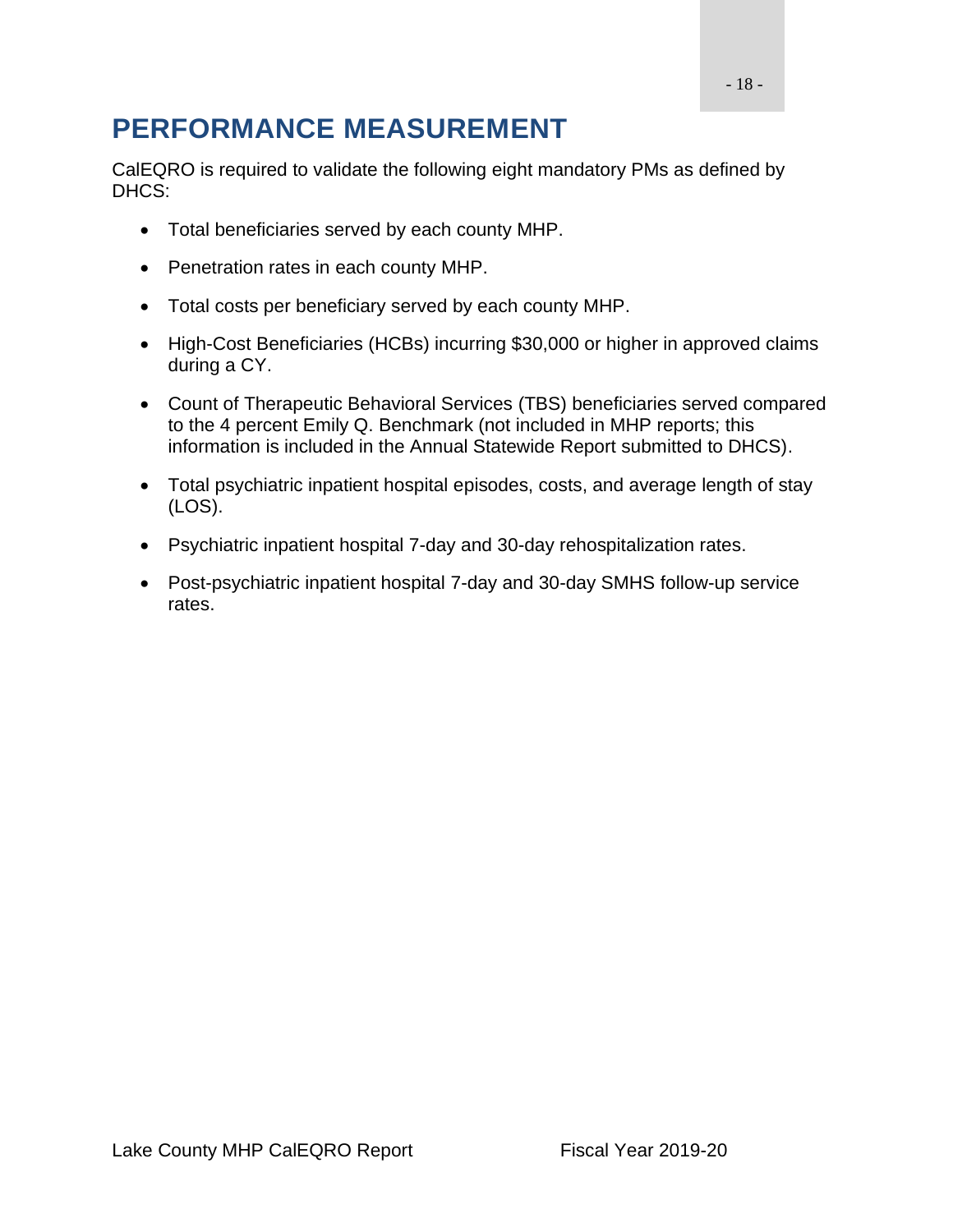- 19 -

In addition, CalEQRO examines the following SB 1291 PMs (Chapter 844; Statutes of 2016) for each MHP:<sup>4</sup>

- The number of Medi-Cal eligible minor and nonminor dependents.
- Types of mental health services provided to children, including prevention and treatment services. These types of services may include, but are not limited to, screenings, assessments, home-based mental health services, outpatient services, day treatment services or inpatient services, psychiatric hospitalizations, crisis interventions, case management, and psychotropic medication support services.
- Performance data for Medi-Cal eligible minor and nonminor dependents in FC.
- Utilization data for Medi-Cal eligible minor and nonminor dependents in FC.

2. EPSDT POS Data Dashboards:

[http://www.dhcs.ca.gov/provgovpart/pos/Pages/Performance-Outcomes-System-Reports-and-Measures-](http://www.dhcs.ca.gov/provgovpart/pos/Pages/Performance-Outcomes-System-Reports-and-Measures-Catalog.aspx)[Catalog.aspx](http://www.dhcs.ca.gov/provgovpart/pos/Pages/Performance-Outcomes-System-Reports-and-Measures-Catalog.aspx)

3. Psychotropic Medication and HEDIS Measures:

[http://cssr.berkeley.edu/ucb\\_childwelfare/ReportDefault.aspx](http://cssr.berkeley.edu/ucb_childwelfare/ReportDefault.aspx) includes:

- 5A (1&2) Use of Psychotropic Medications
- 5C Use of Multiple Concurrent Psychotropic Medications
- 5D Ongoing Metabolic Monitoring for Children on Antipsychotic Medications New Measure

<http://www.dhcs.ca.gov/dataandstats/Pages/Quality-of-Care-Measures-in-Foster-Care.aspx>

4. Assembly Bill (AB) 1299 (Chapter 603; Statues of 2016). This statute pertains to children and youth in foster care and ensures that foster children who are placed outside of their county of original jurisdiction, are able to access mental health services in a timely manner consistent with their individualized strengths and needs and the requirements of EPSDT program standards and requirements. This process is defined as presumptive transfer as it transfers the responsibility to provide or arrange for mental health services to a foster child from the county of original jurisdiction to the county in which the foster child resides. More information can be found at [http://www.leginfo.ca.gov/pub/15-16/bill/asm/ab\\_1251-1300/ab\\_1299\\_bill\\_20160925\\_chaptered.pdf](http://www.leginfo.ca.gov/pub/15-16/bill/asm/ab_1251-1300/ab_1299_bill_20160925_chaptered.pdf)

The plaintiffs filed a class action suit on July 18, 2002, alleging violations of federal Medicaid laws, the American with Disabilities Act, Section 504 of the Rehabilitation Act and California Government Code Section 11135. The suit sought to improve the provision of mental health and supportive services for children and youth in, or at imminent risk of placement in, foster care in California. More information can be found at [https://www.dhcs.ca.gov/Pages/KatieAImplementation.aspx.](https://www.dhcs.ca.gov/Pages/KatieAImplementation.aspx)

<sup>4</sup> Public Information Links to SB 1291 and foster care specific data requirements:

<sup>1.</sup> Senate Bill (SB) 1291 (Chapter 844). This statute would require annual mental health plan reviews to be conducted by an EQRO and, commencing July 1, 2018, would require those reviews to include specific data for Medi-Cal eligible minor and nonminor dependents in foster care, including the number of Medi-Cal eligible minor and nonminor dependents in foster care served each year. The bill would require the department to share data with county boards of supervisors, including data that will assist in the development of mental health service plans and performance outcome system data and metrics, as specified. More information can be found a[t http://www.leginfo.ca.gov/pub/15-](http://www.leginfo.ca.gov/pub/15-16/bill/sen/sb_1251-1300/sb_1291_bill_20160929_chaptered.pdf) [16/bill/sen/sb\\_1251-1300/sb\\_1291\\_bill\\_20160929\\_chaptered.pdf](http://www.leginfo.ca.gov/pub/15-16/bill/sen/sb_1251-1300/sb_1291_bill_20160929_chaptered.pdf)

<sup>5.</sup> *Katie A. v. Bonta*: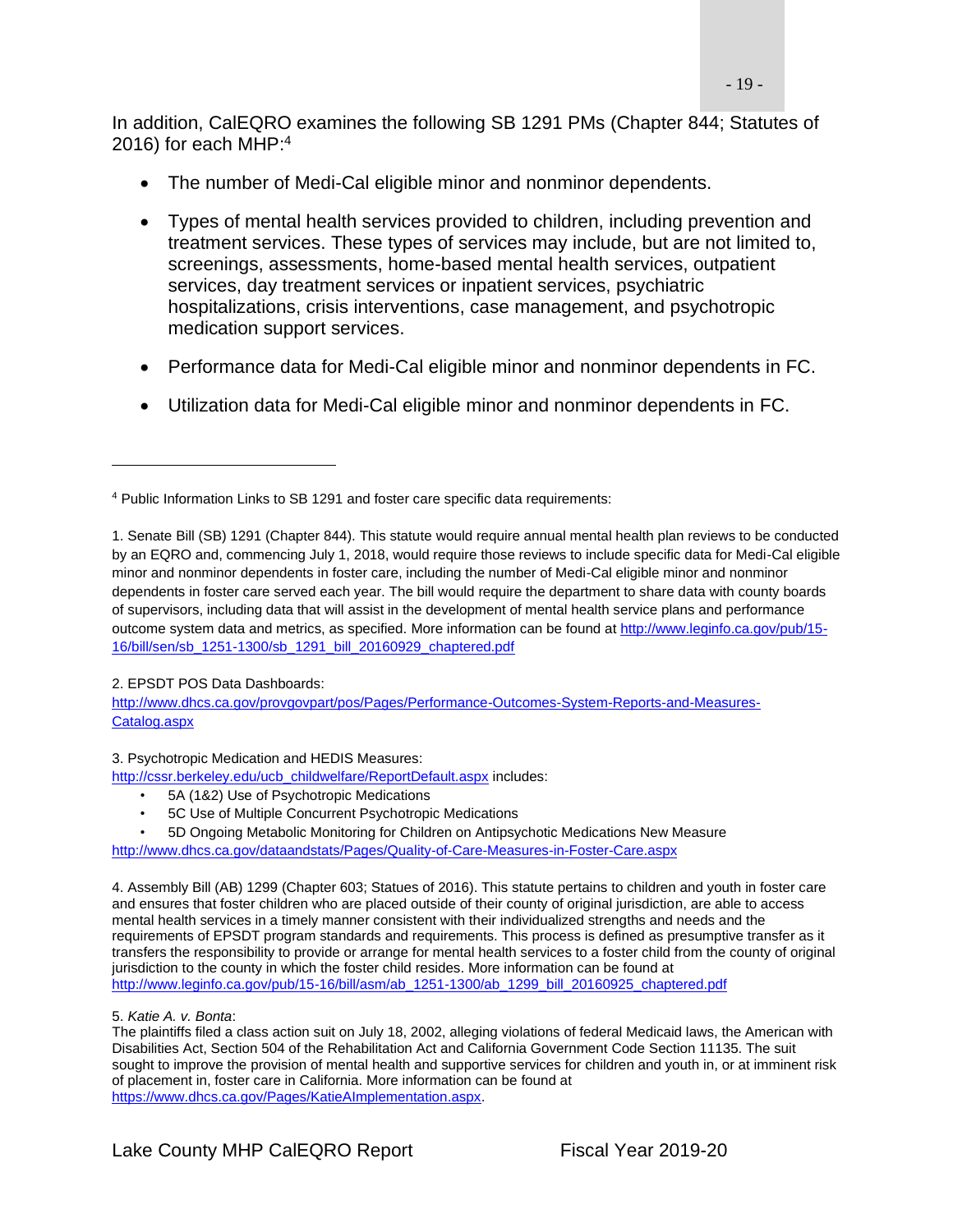- Medication monitoring consistent with the child welfare psychotropic medication measures developed by the State Department of Social Services and any Healthcare Effectiveness Data and Information Set (HEDIS) measures related to psychotropic medications, including, but not limited to, the following.
	- o Follow-Up Care for Children Prescribed Attention Deficit Hyperactivity Disorder Medication (HEDIS ADD).
	- $\circ$  Use of Multiple Concurrent Antipsychotics in Children and Adolescents (HEDIS APC).
	- o Use of First-Line Psychosocial Care for Children and Adolescents on Antipsychotics (HEDIS APP).
- Metabolic Monitoring for Children and Adolescents on Antipsychotics (HEDIS APM).
- Access to, and timeliness of, mental health services, as described in Sections 1300.67.2, 1300.67.2.1, and 1300.67.2.2 of Title 28 of the California Code of Regulations and consistent with Section 438.206 of Title 42 of the Code of Federal Regulations, available to Medi-Cal eligible minor and nonminor dependents in FC.
- Quality of mental health services available to Medi-Cal eligible minor and nonminor dependents in FC.
- Translation and interpretation services, consistent with Section 438.10(c)(4) and (5) of Title 42 of the Code of Federal Regulations and Section 1810.410 of Title 9 of the California Code of Regulations, available to Medi-Cal eligible minor and nonminor dependents in FC.

## <span id="page-19-0"></span>**Health Information Portability and Accountability Act (HIPAA) Suppression Disclosure:**

Values are suppressed to protect confidentiality of the individuals summarized in the data sets when the beneficiary count is less than or equal to 11 (\*). Additionally, suppression may be required to prevent calculation of initially suppressed data; corresponding penetration rate percentages (n/a); and cells containing zero, missing data or dollar amounts (-).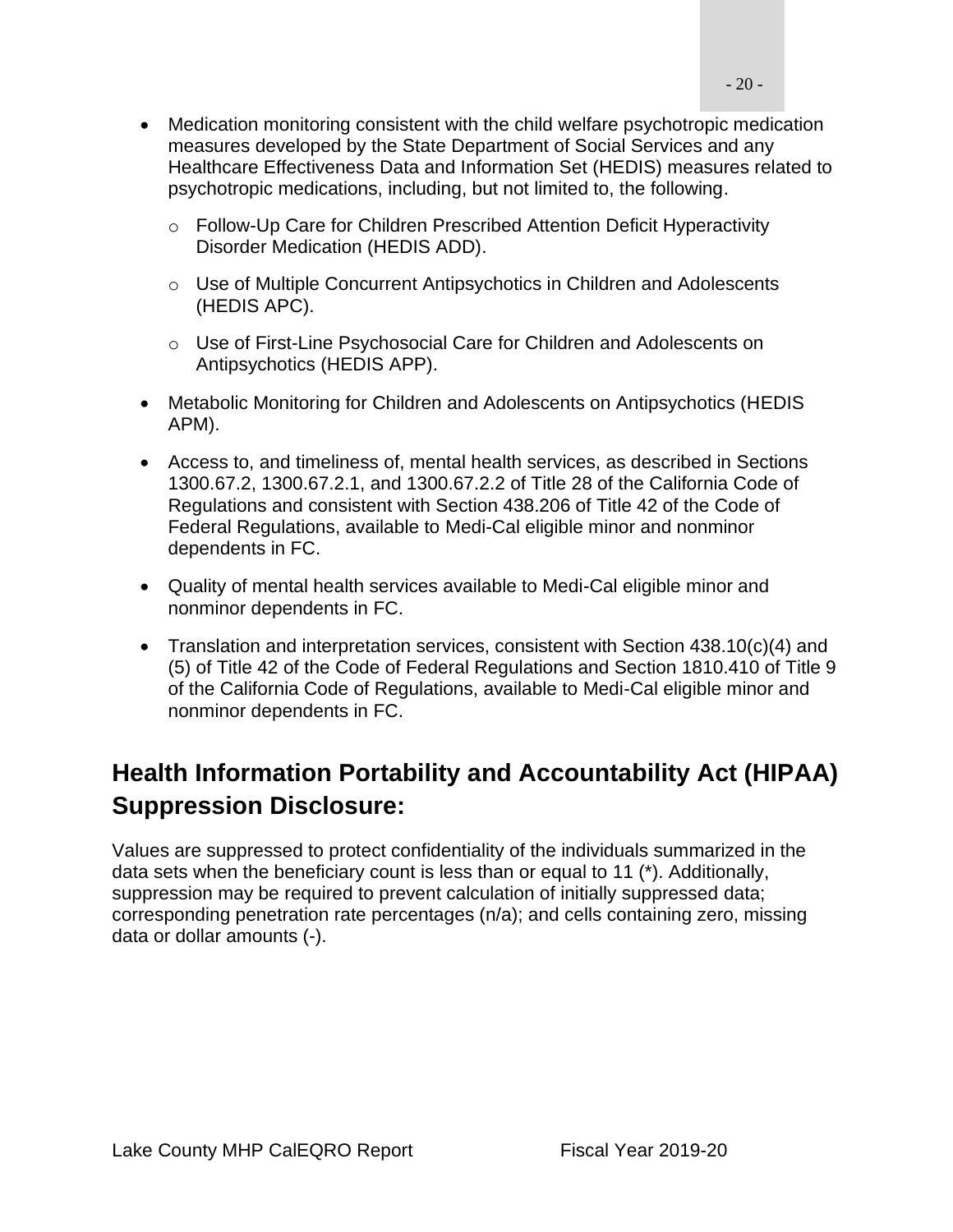### <span id="page-20-0"></span>**Total Beneficiaries Served**

The averages are calculated independently.

| Table 1: Medi-Cal Enrollees and Beneficiaries Served in CY 2018<br>by Race/Ethnicity<br><b>Lake MHP</b>     |                                                                                      |                                   |                                                                                     |          |  |  |
|-------------------------------------------------------------------------------------------------------------|--------------------------------------------------------------------------------------|-----------------------------------|-------------------------------------------------------------------------------------|----------|--|--|
| <b>Race/Ethnicity</b>                                                                                       | <b>Average Monthly</b><br><b>Unduplicated</b><br><b>Medi-Cal</b><br><b>Enrollees</b> | $\frac{9}{6}$<br><b>Enrollees</b> | <b>Unduplicated</b><br><b>Annual Count</b><br><b>Beneficiaries</b><br><b>Served</b> | % Served |  |  |
| White                                                                                                       | 20,523                                                                               | 60.3%                             | 808                                                                                 | 70.8%    |  |  |
| Latino/Hispanic                                                                                             | 8,343                                                                                | 24.5%                             | 138                                                                                 | 12.1%    |  |  |
| African-American                                                                                            | 855                                                                                  | 2.5%                              | $\star$                                                                             | n/a      |  |  |
| Asian/Pacific Islander                                                                                      | 346                                                                                  | 1.0%                              | $\star$                                                                             | n/a      |  |  |
| Native American                                                                                             | 1,200                                                                                | 3.5%                              | 35                                                                                  | 3.1%     |  |  |
| Other                                                                                                       | 2,785                                                                                | 8.2%                              | 113                                                                                 | 9.9%     |  |  |
| <b>Total</b>                                                                                                | 34,050                                                                               | 100%                              | 1,142                                                                               | 100%     |  |  |
| The total for Average Monthly Unduplicated Medi-Cal Enrollees is not a direct sum of the averages above it. |                                                                                      |                                   |                                                                                     |          |  |  |

Table 1 provides details on beneficiaries served by race/ethnicity.

# <span id="page-20-1"></span>**Penetration Rates and Approved Claims per Beneficiary**

The penetration rate is calculated by dividing the number of unduplicated beneficiaries served by the monthly average Medi-Cal enrollee count. The annual average approved claims per beneficiary (ACB) served is calculated by dividing the total annual Medi-Cal approved claim dollars by the unduplicated number of Medi-Cal beneficiaries served during the corresponding year.

CalEQRO has incorporated the Affordable Care Act (ACA) Expansion data in the total Medi-Cal enrollees and beneficiaries served. Attachment C provides further ACAspecific utilization and performance data for CY 2018. See Table C1 for the CY 2018 ACA penetration rate and ACB.

Regarding the calculation of penetration rates, the Lake MHP uses the same method used by CalEQRO.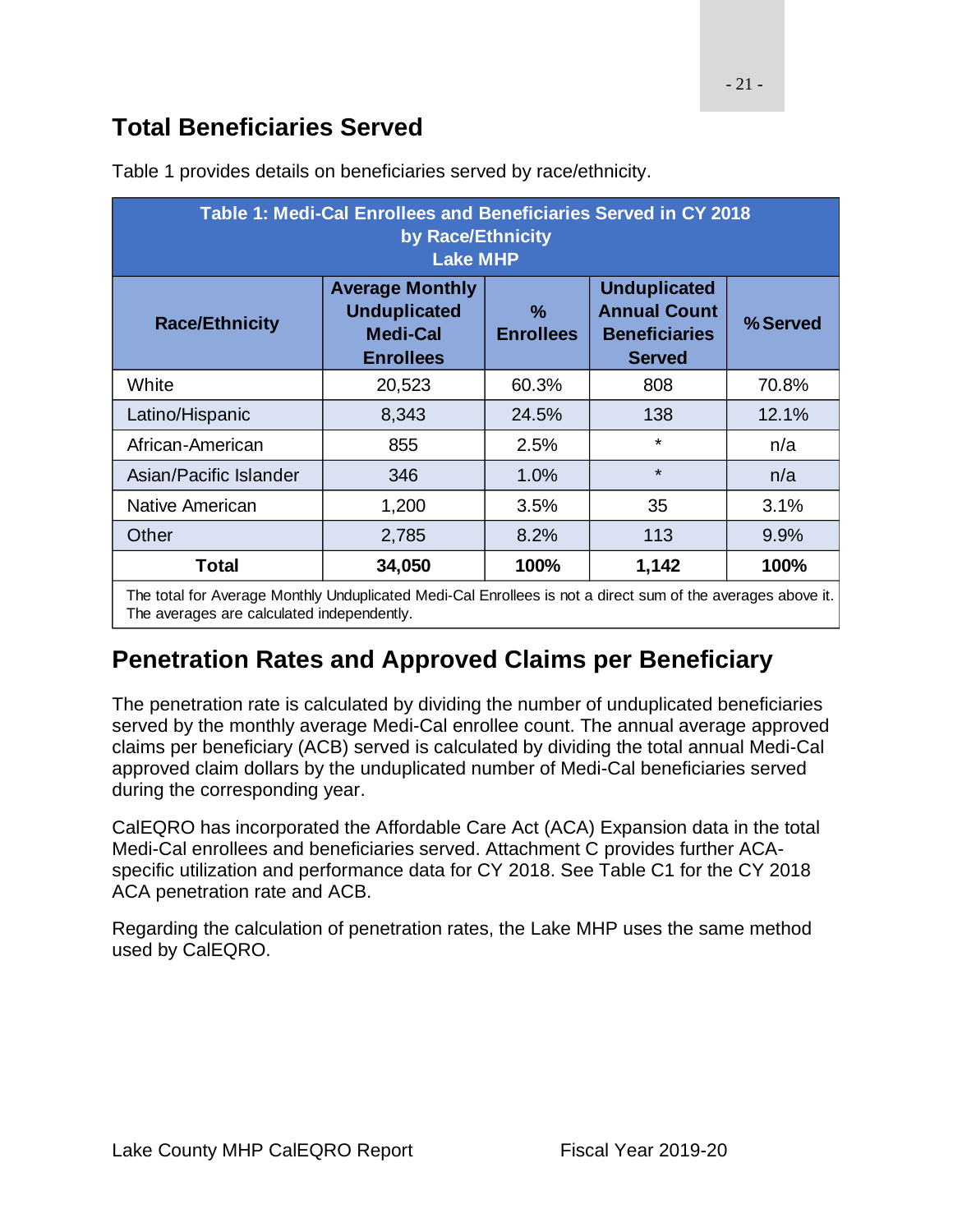Figures 1A and 1B show three-year (CY 2016-18) trends of the MHP's overall penetration rates and ACB, compared to both the statewide average and the average for small MHPs.



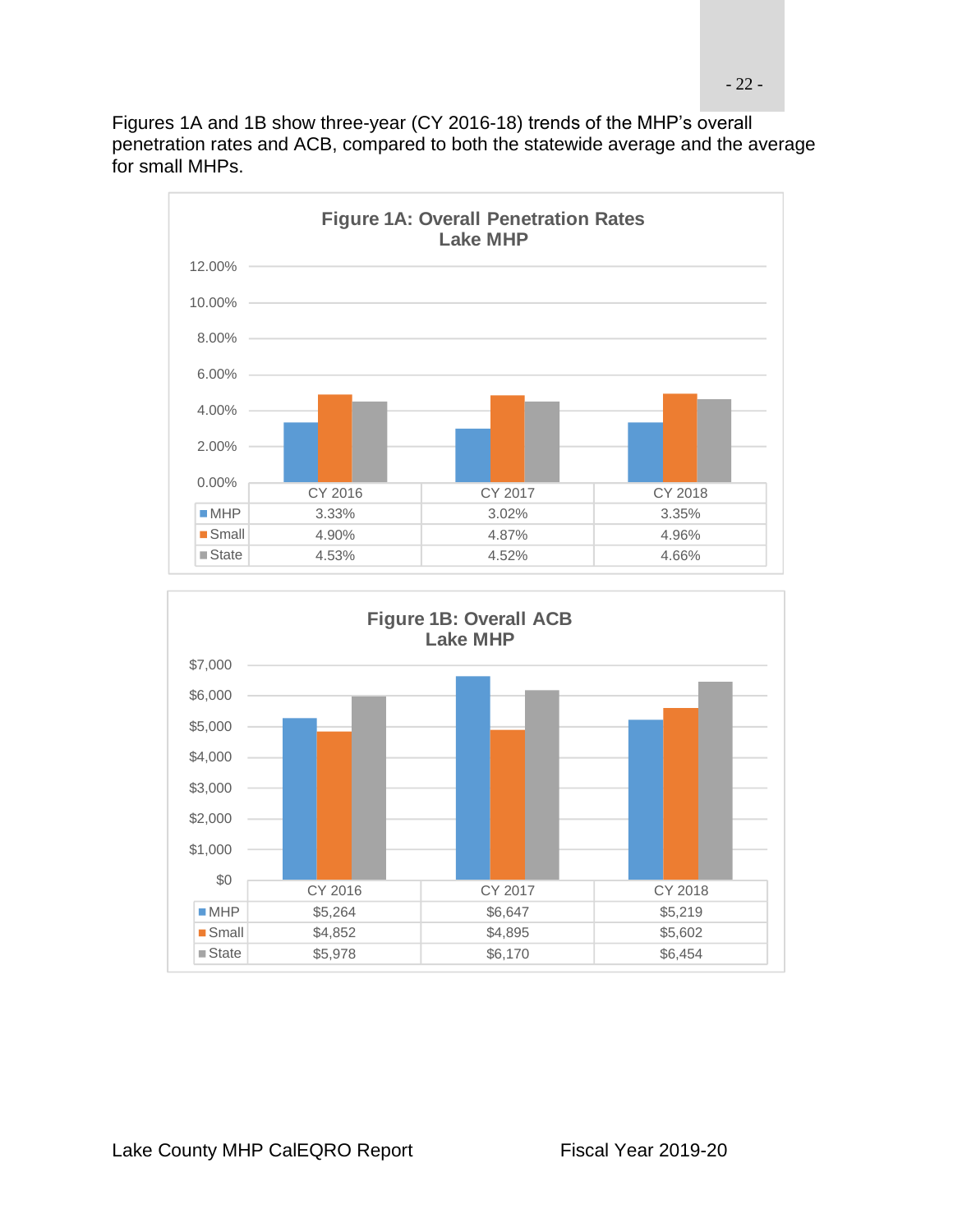Figures 2A and 2B show three-year (CY 2016-18) trends of the MHP's Latino/Hispanic penetration rates and ACB, compared to both the statewide average and the average for small MHPs.



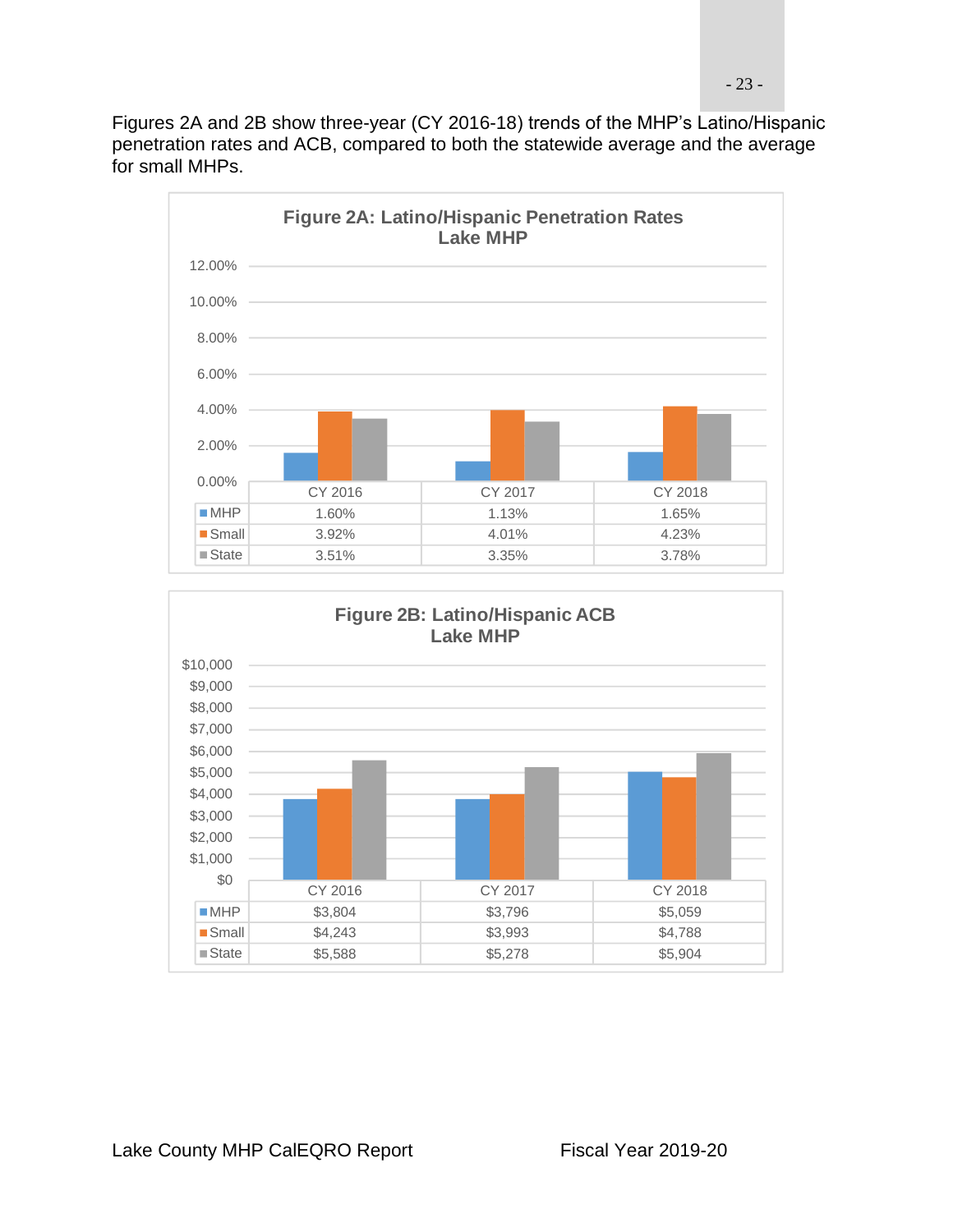Figures 3A and 3B show three-year (CY 2016-18) trends of the MHP's FC penetration rates and ACB, compared to both the statewide average and the average for small MHPs.



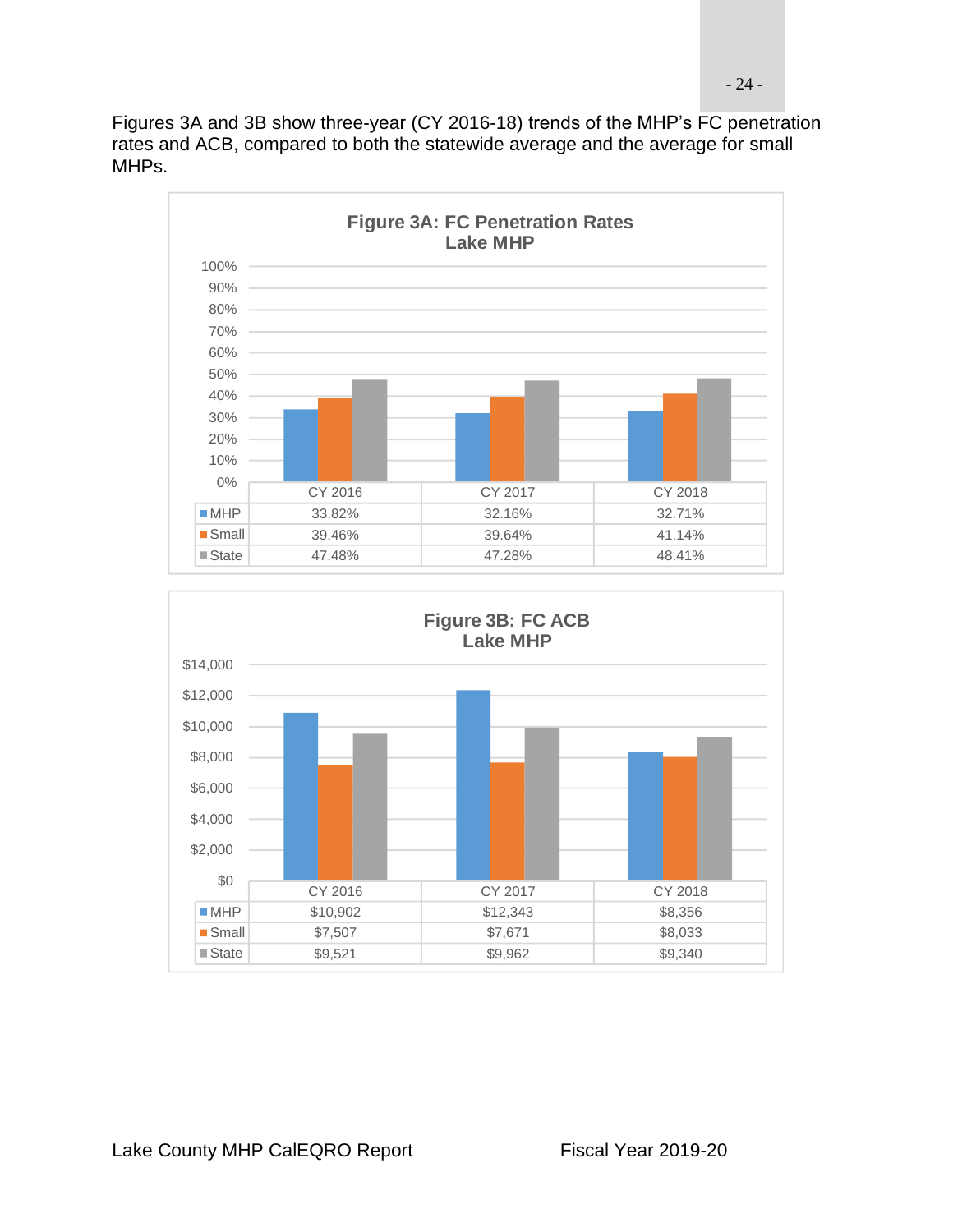### <span id="page-24-0"></span>**High-Cost Beneficiaries**

Table 2 provides the three-year summary (CY 2016-18) MHP HCBs and compares the statewide data for HCBs for CY 2018 with the MHP's data for CY 2018, as well as the prior two years. HCBs in this table are identified as those with approved claims of more than \$30,000 in a year.

| <b>Table 2: High-Cost Beneficiaries</b><br><b>Lake MHP</b> |         |                            |                                                    |                                        |                                                        |                                   |                                           |
|------------------------------------------------------------|---------|----------------------------|----------------------------------------------------|----------------------------------------|--------------------------------------------------------|-----------------------------------|-------------------------------------------|
| <b>MHP</b>                                                 | Year    | <b>HCB</b><br><b>Count</b> | <b>Total</b><br><b>Beneficiary</b><br><b>Count</b> | HCB <sub>%</sub><br>by<br><b>Count</b> | Average<br><b>Approved</b><br><b>Claims</b><br>per HCB | <b>HCB</b><br><b>Total Claims</b> | HCB % by<br><b>Total</b><br><b>Claims</b> |
| Statewide                                                  | CY 2018 | 23,164                     | 618,977                                            | 3.74%                                  | \$57,725                                               | \$1,337,141,530                   | 33.47%                                    |
|                                                            | CY 2018 | 43                         | 1,142                                              | 3.77%                                  | \$49,577                                               | \$2,131,814                       | 35.77%                                    |
| <b>MHP</b>                                                 | CY 2017 | 49                         | 1,015                                              | 4.83%                                  | \$49,039                                               | \$2,402,900                       | 35.62%                                    |
|                                                            | CY 2016 | 33                         | 1,083                                              | 3.05%                                  | \$50,086                                               | \$1,652,850                       | 28.99%                                    |

See Attachment C, Table C2 for the distribution of the MHP beneficiaries served by ACB range for three cost categories: under \$20,000; \$20,000 to \$30,000; and above \$30,000.

## <span id="page-24-1"></span>**Psychiatric Inpatient Utilization**

Table 3 provides the three-year summary (CY 2016-18) of MHP psychiatric inpatient utilization including beneficiary count, admission count, approved claims, and LOS.

| Table 3: Psychiatric Inpatient Utilization - Lake MHP |                                                     |                                                       |                              |            |                                        |  |
|-------------------------------------------------------|-----------------------------------------------------|-------------------------------------------------------|------------------------------|------------|----------------------------------------|--|
| Year                                                  | <b>Unique</b><br><b>Beneficiary</b><br><b>Count</b> | <b>Total</b><br><b>Inpatient</b><br><b>Admissions</b> | <b>Average</b><br><b>LOS</b> | <b>ACB</b> | <b>Total Approved</b><br><b>Claims</b> |  |
| CY 2018                                               | 103                                                 | 135                                                   | 10.91                        | \$17,277   | \$1,779,574                            |  |
| <b>CY 2017</b>                                        | 140                                                 | 248                                                   | 11.91                        | \$15,581   | \$2,181,398                            |  |
| CY 2016                                               | 137                                                 | 212                                                   | 9.79                         | \$11,999   | \$1,643,805                            |  |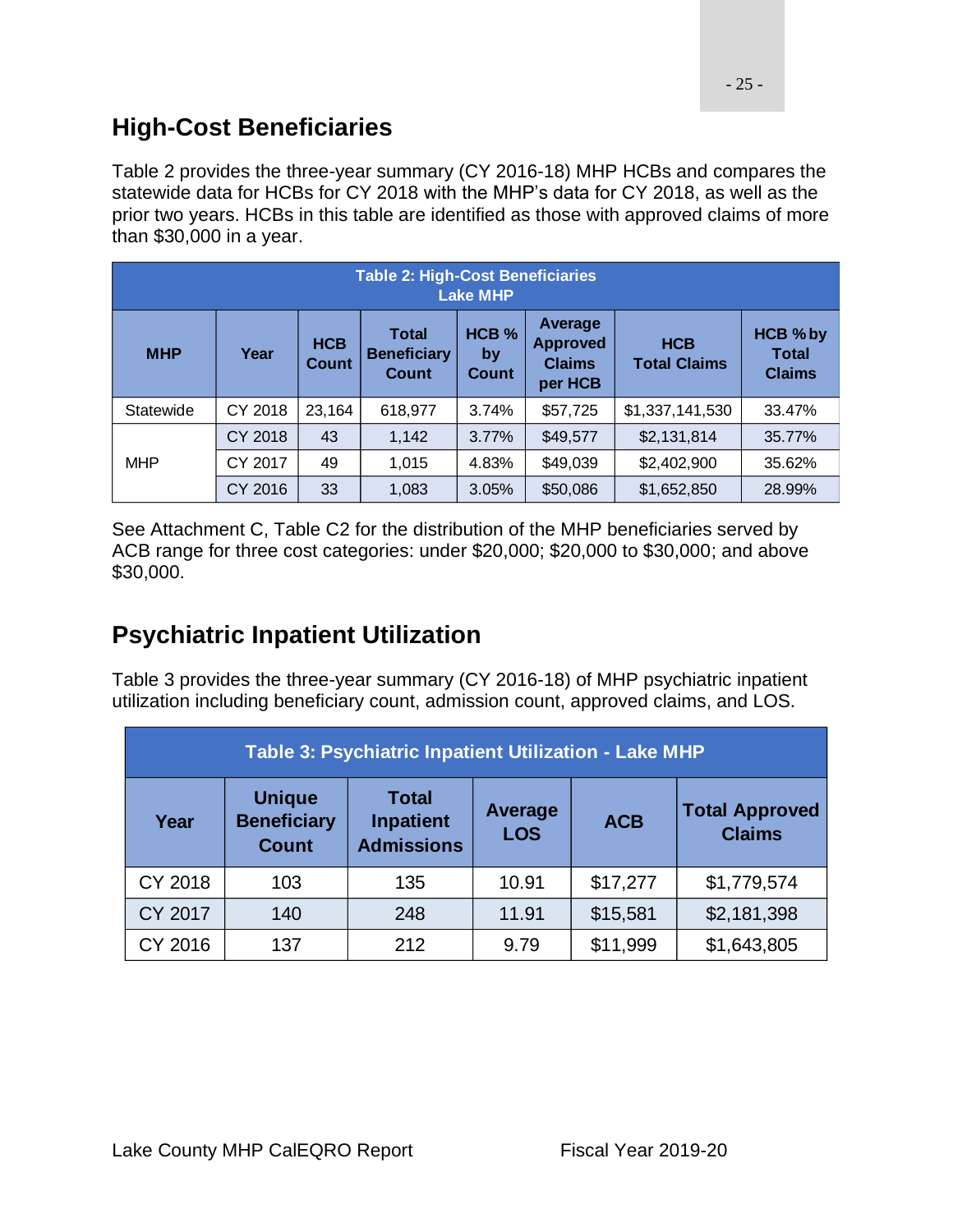# <span id="page-25-0"></span>**Post-Psychiatric Inpatient Follow-Up and Rehospitalization**



Figures 4A and 4B show the statewide and MHP 7-day and 30-day post-psychiatric inpatient follow-up and rehospitalization rates for CY 2017 and CY 2018.

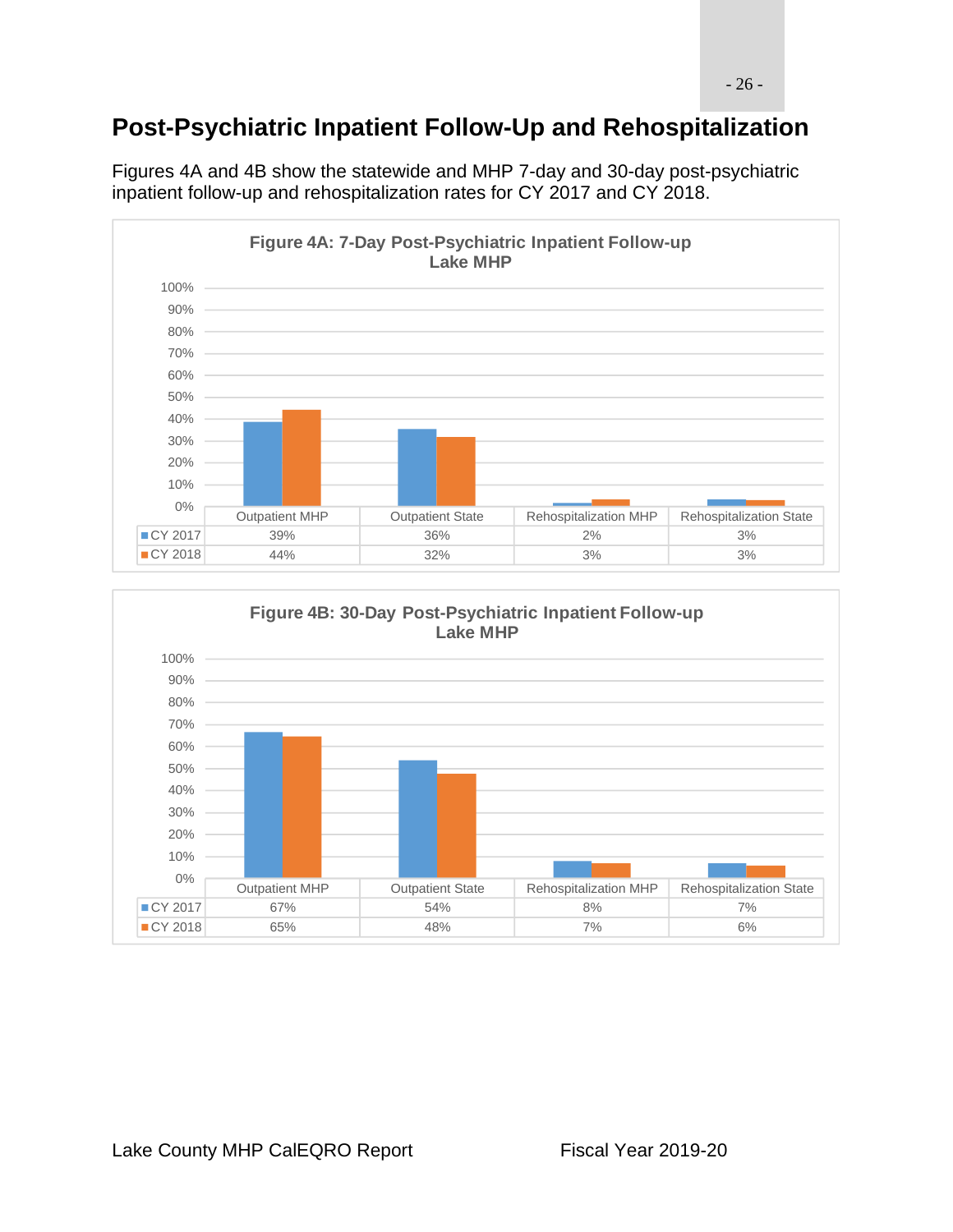### <span id="page-26-0"></span>**Diagnostic Categories**

Figures 5A and 5B compare statewide and MHP diagnostic categories by the number of beneficiaries served and total approved claims, respectively, for CY 2018.

The MHP's self-reported percent of beneficiaries served with co-occurring (i.e., substance abuse and mental health) diagnoses: MHP did not track the data or provide percentage in ISCA.



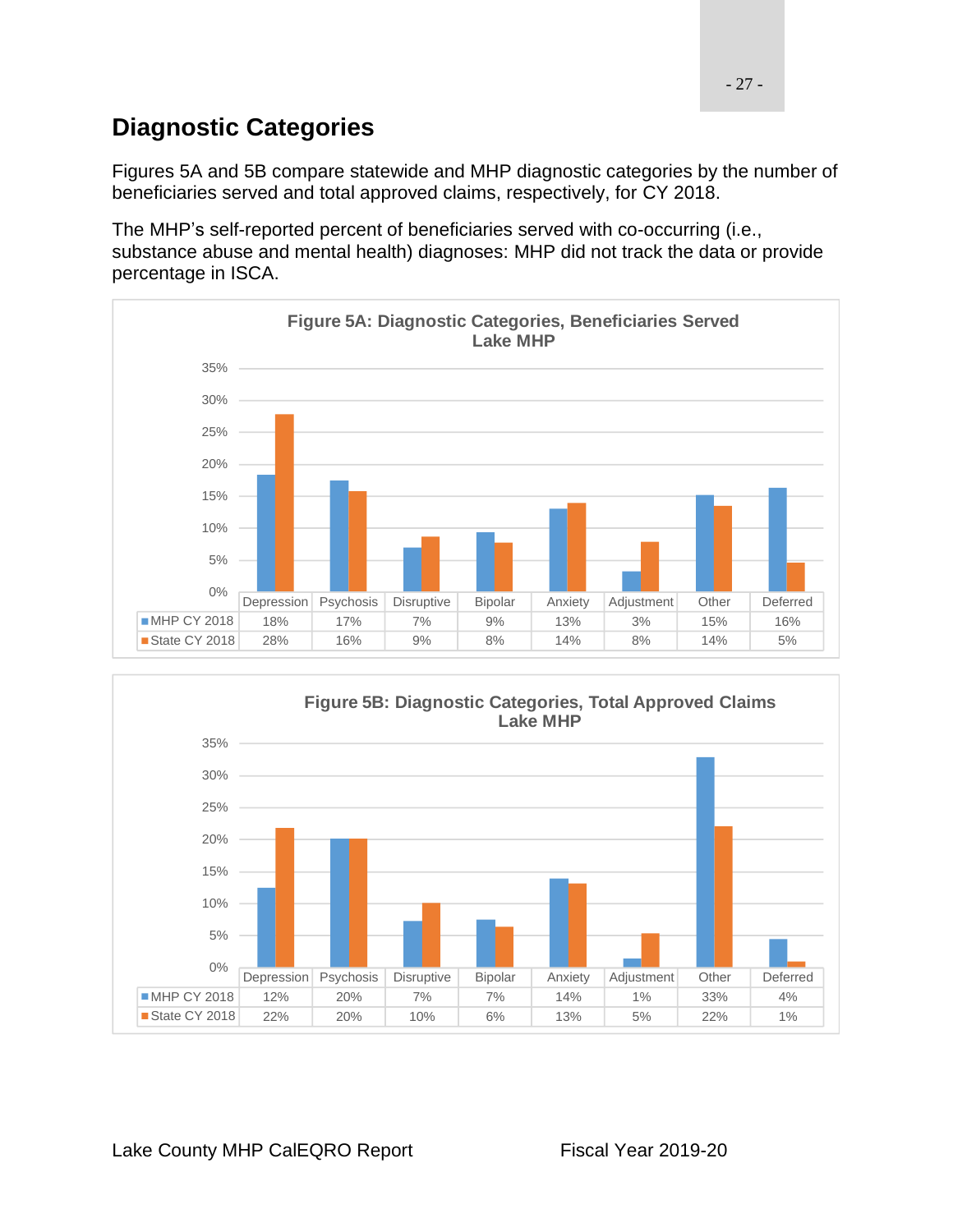# <span id="page-27-0"></span>**PERFORMANCE IMPROVEMENT PROJECT VALIDATION**

A PIP is defined by CMS as "a project designed to assess and improve processes and outcomes of care that is designed, conducted, and reported in a methodologically sound manner." CMS' EQR Protocol 3: Validating Performance Improvement Projects mandates that the EQRO validate one clinical and one non-clinical PIP for each MHP that were initiated, underway, or completed during the reporting year, or featured some combination of these three stages.

### <span id="page-27-1"></span>**Lake MHP PIPs Identified for Validation**

Each MHP is required to conduct two PIPs during the 12 months preceding the review. CalEQRO reviewed two PIPs and validated one PIP, as shown below.

Title 42, CFR, §438.330 requires two PIPs; the MHP is urged to meet this requirement going forward.

Table 4 shows the PIP submitted by the MHP.

| <b>Table 4: PIPs Submitted by Lake MHP</b>                                       |  |                                     |  |  |  |
|----------------------------------------------------------------------------------|--|-------------------------------------|--|--|--|
| # of<br><b>PIPs for</b><br><b>PIP Titles</b><br><b>Validation</b><br><b>PIPs</b> |  |                                     |  |  |  |
| <b>Clinical PIP</b>                                                              |  | Discharge Planning Team             |  |  |  |
| <b>Non-clinical PIP</b>                                                          |  | <b>Timely Connection to Service</b> |  |  |  |

### <span id="page-27-2"></span>**Clinical PIP—Discharge Planning Team**

The MHP presented its study question for the clinical PIP as follows:

"Will incorporation of a focused and expanded discharge planning process/interventions decrease decompensation occurrences and increase the amount of time clients spend in the community following discharge from out of county placement?"

**Date PIP began:** July 2019

**End date:** December 2020

**Status of PIP:** Concept only, not yet active (not rated)

The overarching goal of this PIP is to reduce re-hospitalization rates from community placements of current beneficiaries. The intervention design includes the formation of a dedicated discharge team with a set of standardized tools and strategies aimed at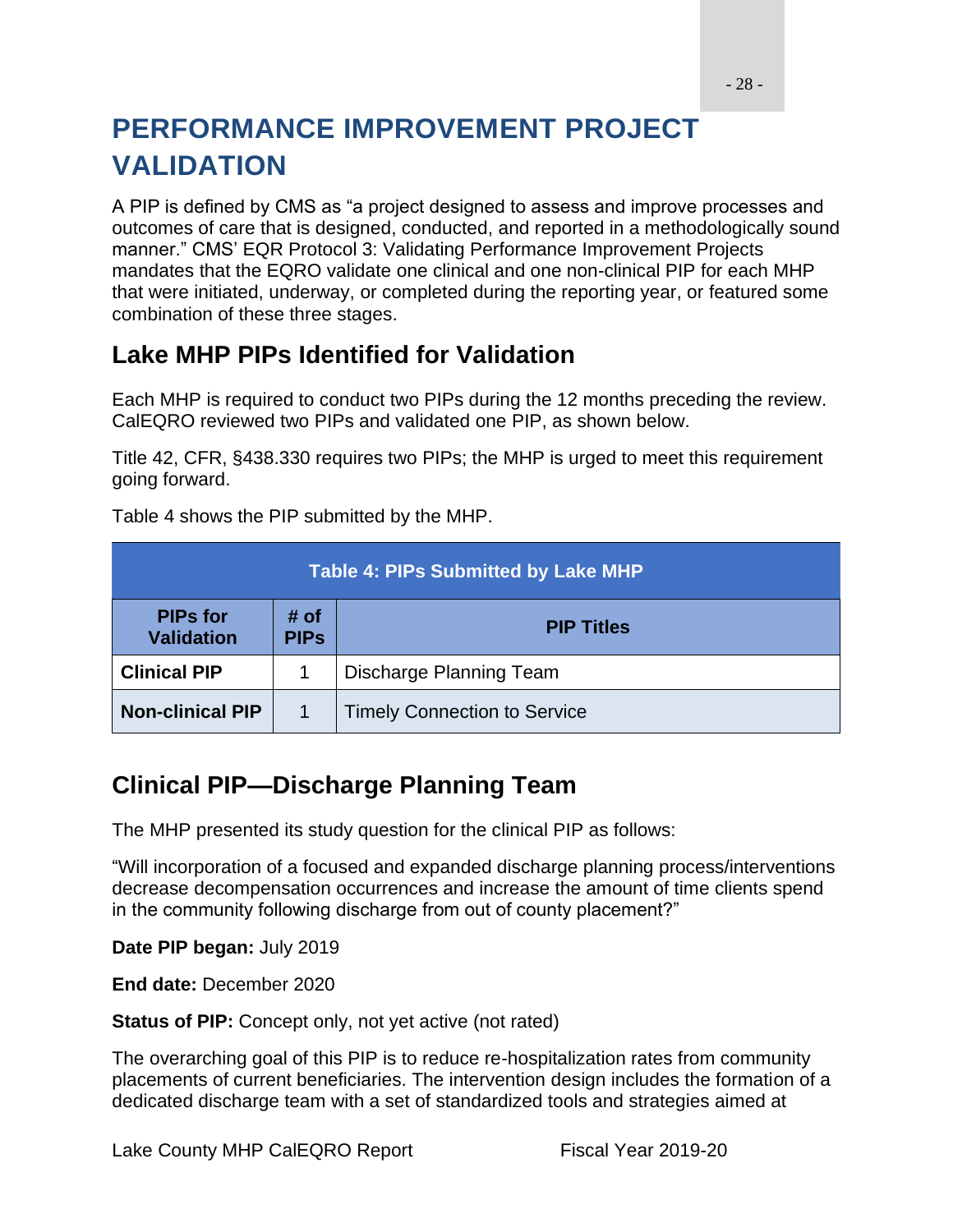maintaining or improving beneficiary functioning, increasing beneficiary autonomy, and imbuing beneficiaries with a sense of wellbeing. It is hypothesized these efforts would lead to a decrease in readmissions following a recurrence of symptoms that had previously been undetected or unaddressed.

This issue of return from community placements was initially discovered as the MHP noted elevated re-hospitalization rates while updating methods to track co-occurring consumers.

The PIP team reviewed inpatient/discharge data from 2016-2018. Of the total 42 conserved beneficiaries in out-of-county placements, readmissions occurred a total of 46 times. Of the 46 readmissions, 25 percent were in the community, between zero to 22 days, before the rehospitalization. All cases reviewed were found to be in the community for less than one year following a discharge.

To improve the beneficiaries' transition back to the community from psychiatric placements outside the county, the MHP will assign discharge planning services from staff working individually to a designated team for the first 30 to 90 days following discharge. The team will ensure increased beneficiary contact, from once per week to at least twice per week. Contact may occur with the MHP discharge staff in person or by phone or may occur through a contracted service provider. Through focused support, the team will provide resources (including SUD treatment, if needed) and work directly with beneficiaries to set individual goals and encourage them to guide/steer their own recovery plan. The team will focus their support on engaging beneficiaries in the activities identified through their recovery plan. Each member of the discharge planning team will utilize motivational interviewing, individual rehabilitation, care coordination, and crisis intervention if necessary.

The objective of the PIP is a 15 percent increase in length of stay in the community. Once established processes are in place, it is expected that data will indicate improved MORS rating and other outcomes as measured by the Centers for Disease Control and Prevention's (CDC) Healthy Days.

#### **Suggestions to improve the PIP:**

Relevant details of these issues and recommendations are included within the comments found in the PIP validation tool.

The technical assistance (TA) provided to the MHP by CalEQRO consisted of discussions focused on adding information to highlight beneficiary outcomes and benefit. There was a need to address more formally the defined set of EBPs and adding measures that indicate improvement once these strategies are in place. Finally, cooccurring disorders need to be addressed given that it was often involved in the readmissions. Full development of a PIP with relevant documentation in the PIP submission tool has continued to be a challenge for the MHP. Discussions or written feedback from BHC occurred prior to this review and were scheduled in May, July, October, and November 2019.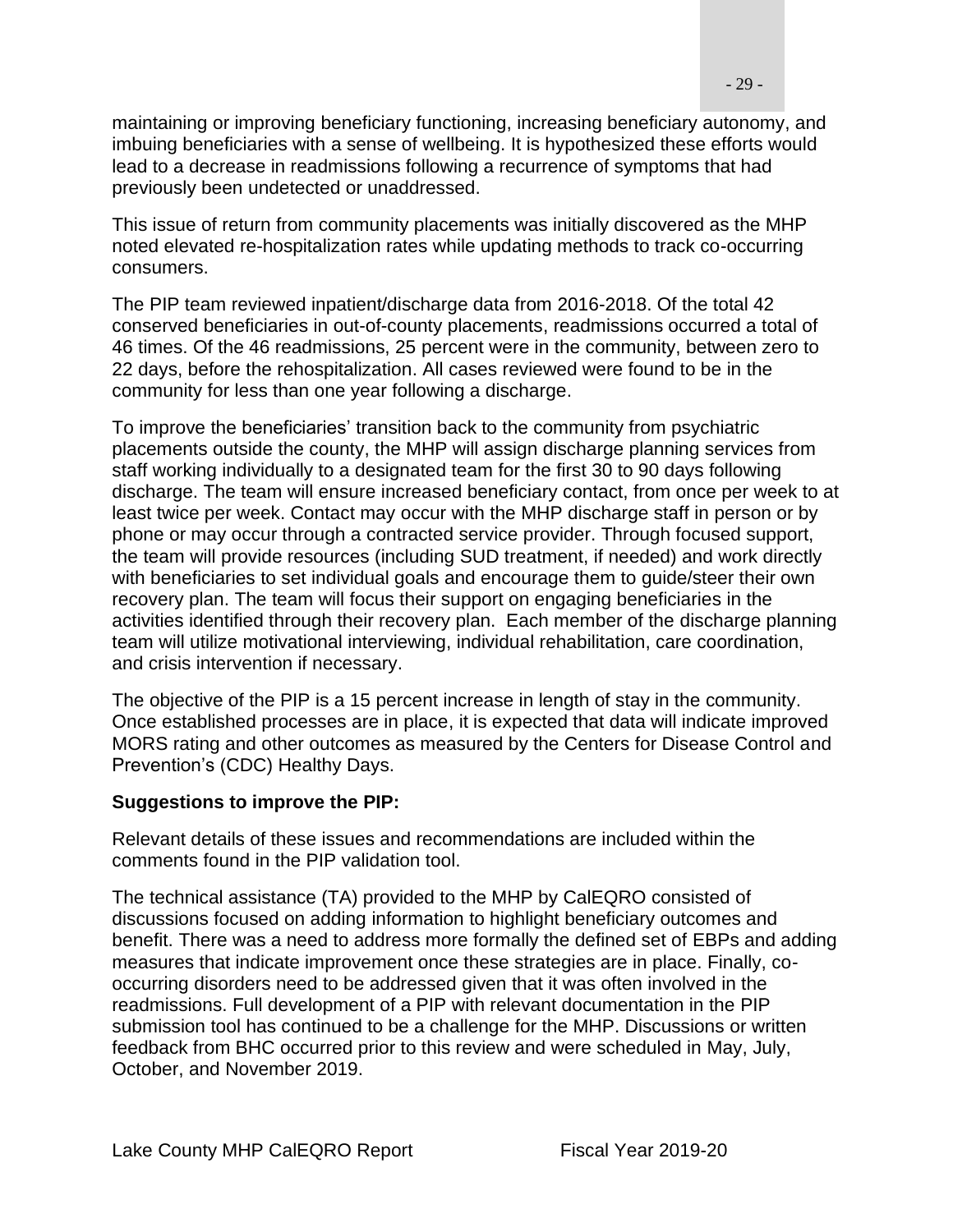It should be noted that while this PIP was presented during the CalEQRO visit, the submission tool was mostly incomplete. TA was provided on site and the MHP has since submitted a revised tool, which does provide much of the clarifying detail required. Finally, core elements of the PIP were not presented timely or were left unaddressed, and, therefore, the project was deemed concept only.

### <span id="page-29-0"></span>**Non-clinical PIP—Timely Connection to Service**

The MHP presented its study question for the non-clinical PIP as follows:

"Will timeliness of consumer first appointments and no-show/rescheduled first appointments decrease, and consumer capture increase with a new Access Log process?"

**Date PIP began:** June 2019

**End date:** December 2020

#### **Status of PIP:** Active and ongoing

A review of the MHP's test call data, provided each quarter by its vendor and the call log maintained by county staff. MHP staff noted that the calls were only fully logged at a rate of 33.3 percent, which suggested that potentially hundreds of calls per year were not being handled correctly. A literature review indicates that wait times for services can be adversely impacted by improper documentation and processing of incoming calls. Further, that associated wait times can be a cause of deterioration of a beneficiary's mental health symptoms, negatively affect their motivation, and may create the need for more rigorous treatment due to delays. In addition, the MHP referenced literature that access is a key to engagement and was concerned that such delays may cause an increase of missed appointments which negatively impacts beneficiary retention. Per the research, "Patients who frequently miss medical appointments have poorer health outcomes and are less likely to use preventive health care services."

The MHP determined to implement a standardized way to address the known problem of poor handling of incoming calls for service. The MHP anticipated measurable improvement by/of 75 percent, verified by monitoring test calls and access log. Further, it is expected that this effort will decrease the length of time between first contact and first offered appointment by five or more days (original date shows average of 19 days) and that they will decrease the number of no-show/missed first appointments by at least 25 percent.

The overarching goal of the PIP is based on a premise that if all requests for services are handled with measurable efficiency, logged to include timely and accurate information, MHP beneficiaries would experience more timely access to services.

#### **Suggestions to improve the PIP:**

Relevant details of these issues and recommendations are included within the comments found in the PIP validation tool.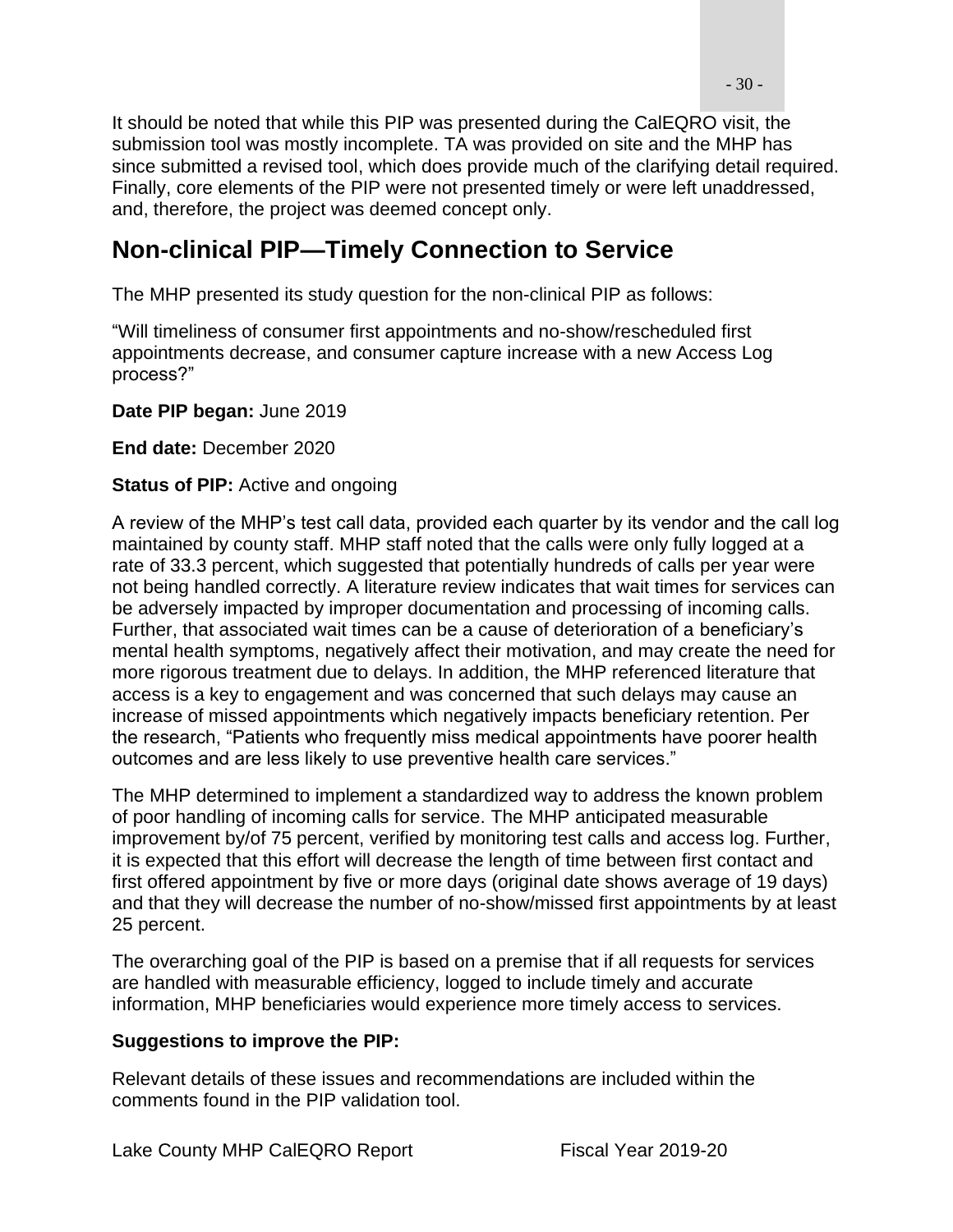The TA provided to the MHP by CalEQRO consisted of the need to add clarifying language regarding the benefits to beneficiaries and the negative impacts that the improper handling of incoming calls has, not just on timely access, but overall health and wellness. The MHP initially struggled with making this project more than a simple process fix but has now substantiated the need for its planned project of improvement. The recently submitted revision of the PIP tool highlighted that elements to secure improved engagement and retention of beneficiaries begins with this first interaction.

TA was provided through scheduled calls and written feedback as secured by the MHP in May, July, October, and November 2019.

Table 5, on the following pages, provides the overall rating for each PIP, based on the ratings: Met (M), Partially Met (PM), Not Met (NM), Not Applicable (NA), Unable to Determine (UTD), or Not Rated (NR).

| <b>Table 5: PIP Validation Review</b> |                            |                                             |                                                                                                |                 |                         |
|---------------------------------------|----------------------------|---------------------------------------------|------------------------------------------------------------------------------------------------|-----------------|-------------------------|
|                                       |                            | <b>Item Rating</b>                          |                                                                                                |                 |                         |
| <b>Step</b>                           | <b>PIP Section</b>         |                                             | <b>Validation Item</b>                                                                         | <b>Clinical</b> | Non-<br><b>Clinical</b> |
|                                       |                            | 1.1                                         | Stakeholder input/multi-functional<br>team                                                     | <b>NR</b>       | <b>PM</b>               |
| Selected<br>1<br><b>Study Topics</b>  |                            | 1.2                                         | Analysis of comprehensive aspects<br>of enrollee needs, care, and services                     | <b>NR</b>       | <b>PM</b>               |
|                                       |                            | 1.3                                         | Broad spectrum of key aspects of<br>enrollee care and services                                 | <b>NR</b>       | M                       |
|                                       |                            | 1.4                                         | All enrolled populations                                                                       | <b>NR</b>       | M                       |
| $\overline{2}$                        | <b>Study</b><br>Question   | 2.1                                         | <b>Clearly stated</b>                                                                          | <b>NR</b>       | <b>PM</b>               |
|                                       | Study                      | 3.1                                         | Clear definition of study population                                                           | <b>NR</b>       | M                       |
| 3<br>Population                       | 3.2                        | Inclusion of the entire study<br>population | <b>NR</b>                                                                                      | <b>PM</b>       |                         |
| $\overline{4}$                        |                            | 4.1                                         | Objective, clearly defined,<br>measurable indicators                                           | <b>NR</b>       | M                       |
|                                       | <b>Study</b><br>Indicators | 4.2                                         | Changes in health states, functional<br>status, enrollee satisfaction, or<br>processes of care | <b>NR</b>       | <b>PM</b>               |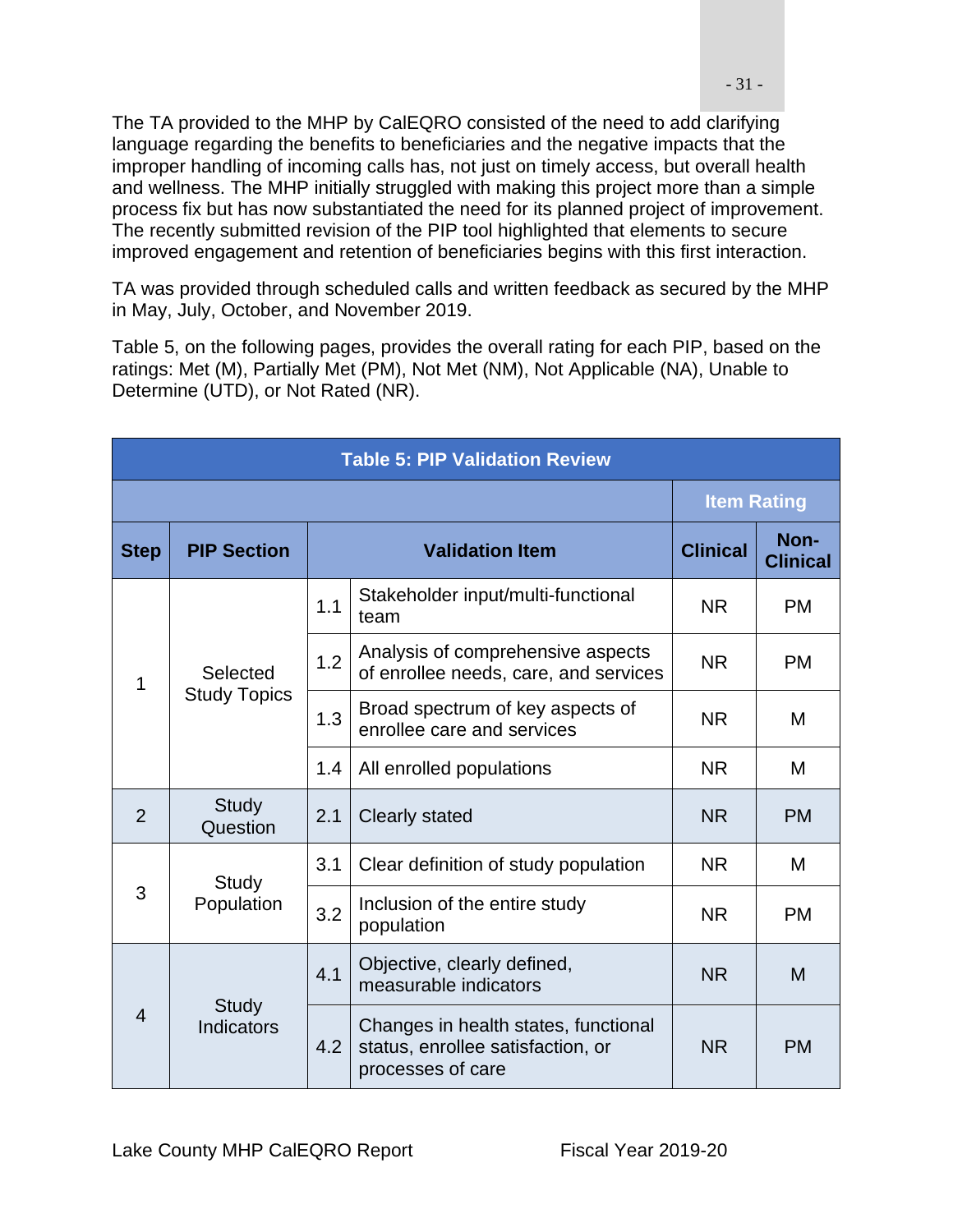| <b>Table 5: PIP Validation Review</b> |                                                          |     |                                                                                            |                    |                         |
|---------------------------------------|----------------------------------------------------------|-----|--------------------------------------------------------------------------------------------|--------------------|-------------------------|
|                                       |                                                          |     |                                                                                            | <b>Item Rating</b> |                         |
| <b>Step</b>                           | <b>PIP Section</b>                                       |     | <b>Validation Item</b>                                                                     |                    | Non-<br><b>Clinical</b> |
|                                       |                                                          | 5.1 | Sampling technique specified true<br>frequency, confidence interval and<br>margin of error | <b>NR</b>          | <b>NA</b>               |
| 5                                     | Sampling<br><b>Methods</b>                               | 5.2 | Valid sampling techniques that<br>protected against bias were<br>employed                  | <b>NR</b>          | <b>NA</b>               |
|                                       |                                                          | 5.3 | Sample contained sufficient number<br>of enrollees                                         | <b>NR</b>          | <b>NA</b>               |
|                                       |                                                          | 6.1 | Clear specification of data                                                                | <b>NR</b>          | M                       |
| 6                                     | Data<br>Collection<br>Procedures                         | 6.2 | Clear specification of sources of<br>data                                                  | <b>NR</b>          | M                       |
|                                       |                                                          | 6.3 | Systematic collection of reliable and<br>valid data for the study population               | <b>NR</b>          | <b>PM</b>               |
|                                       |                                                          | 6.4 | Plan for consistent and accurate<br>data collection                                        | <b>NR</b>          | <b>PM</b>               |
|                                       |                                                          | 6.5 | Prospective data analysis plan<br>including contingencies                                  | <b>NR</b>          | M                       |
|                                       |                                                          | 6.6 | Qualified data collection personnel                                                        | <b>NR</b>          | M                       |
| 7                                     | <b>Assess</b><br><b>Improvement</b><br><b>Strategies</b> | 7.1 | Reasonable interventions were<br>undertaken to address<br>causes/barriers                  | <b>NR</b>          | <b>PM</b>               |
|                                       |                                                          | 8.1 | Analysis of findings performed<br>according to data analysis plan                          | N <sub>R</sub>     | M                       |
|                                       | <b>Review Data</b><br>Analysis and                       | 8.2 | PIP results and findings presented<br>clearly and accurately                               | N <sub>R</sub>     | M                       |
| 8                                     | Interpretation<br>of Study<br><b>Results</b>             | 8.3 | Threats to comparability, internal<br>and external validity                                | <b>NR</b>          | <b>PM</b>               |
|                                       |                                                          | 8.4 | Interpretation of results indicating<br>the success of the PIP and follow-up               | NR.                | <b>PM</b>               |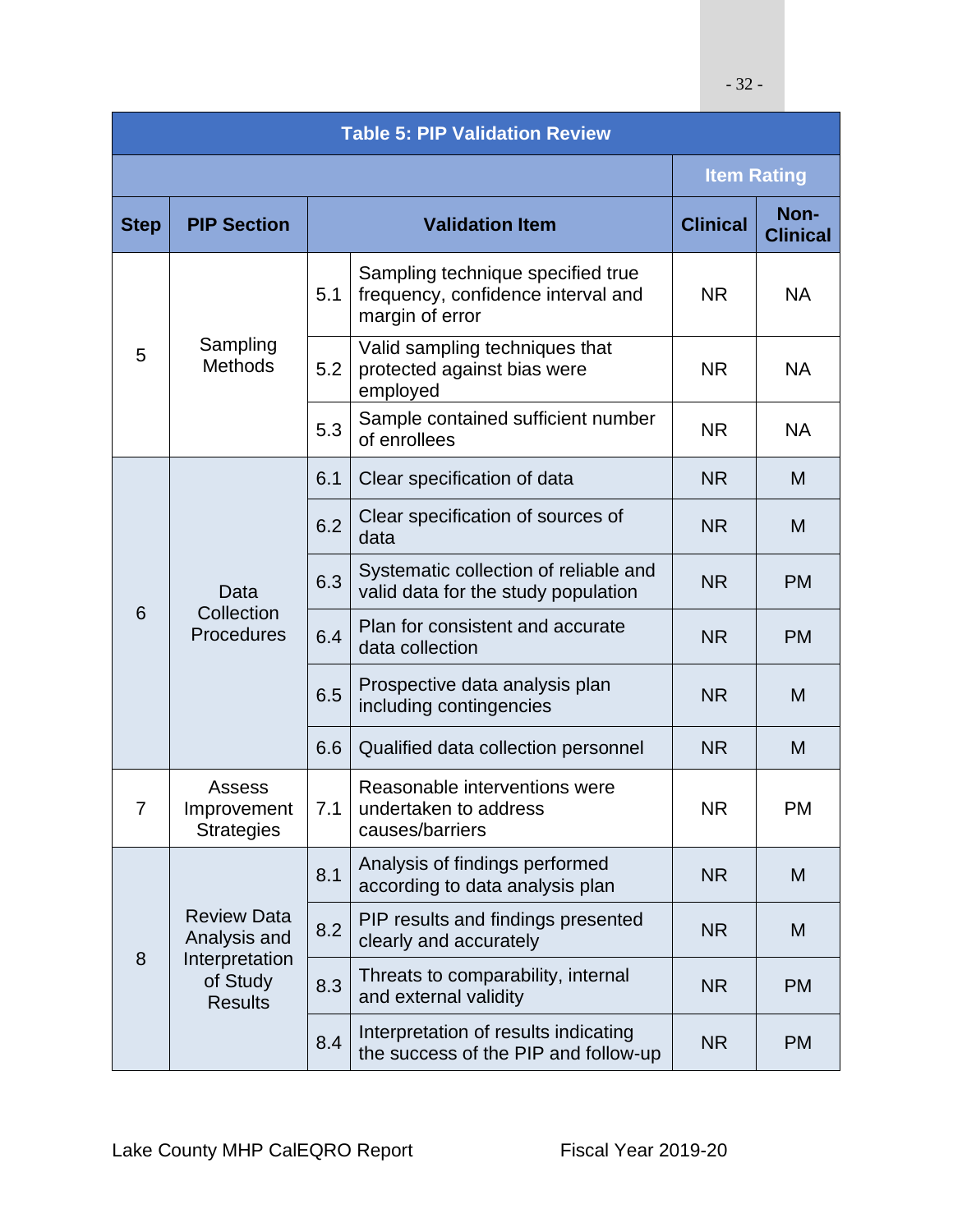|             | <b>Table 5: PIP Validation Review</b> |     |                                                                             |                 |                         |  |  |
|-------------|---------------------------------------|-----|-----------------------------------------------------------------------------|-----------------|-------------------------|--|--|
|             | <b>Item Rating</b>                    |     |                                                                             |                 |                         |  |  |
| <b>Step</b> | <b>PIP Section</b>                    |     | <b>Validation Item</b>                                                      | <b>Clinical</b> | Non-<br><b>Clinical</b> |  |  |
| 9           | Validity of<br>Improvement            | 9.1 | Consistent methodology throughout<br>the study                              | <b>NR</b>       | <b>NA</b>               |  |  |
|             |                                       | 9.2 | Documented, quantitative<br>improvement in processes or<br>outcomes of care | NR.             | <b>NA</b>               |  |  |
|             |                                       | 9.3 | Improvement in performance linked<br>to the PIP                             | <b>NR</b>       | <b>NA</b>               |  |  |
|             |                                       | 9.4 | Statistical evidence of true<br>improvement                                 | <b>NR</b>       | <b>NA</b>               |  |  |
|             |                                       | 9.5 | Sustained improvement<br>demonstrated through repeated<br>measures          | <b>NR</b>       | <b>NA</b>               |  |  |

Table 6 provides a summary of the PIP validation review.

| <b>Table 6: PIP Validation Review Summary</b>                               |                     |                                   |  |  |  |  |
|-----------------------------------------------------------------------------|---------------------|-----------------------------------|--|--|--|--|
| <b>Summary Totals for PIP Validation</b>                                    | <b>Clinical PIP</b> | <b>Non-clinical</b><br><b>PIP</b> |  |  |  |  |
| Number Met                                                                  | <b>NR</b>           |                                   |  |  |  |  |
| <b>Number Partially Met</b>                                                 | <b>NR</b>           |                                   |  |  |  |  |
| Number Not Met                                                              | <b>NR</b>           |                                   |  |  |  |  |
| Unable to Determine                                                         | <b>NR</b>           |                                   |  |  |  |  |
| Number Applicable (AP)<br>(Maximum = 28 with Sampling; 25 without Sampling) | <b>NR</b>           |                                   |  |  |  |  |
| <b>Overall PIP Ratings</b> $((\#M^*2) + (\#PM)) / (AP^*2)$                  | 0%                  | $\frac{0}{0}$                     |  |  |  |  |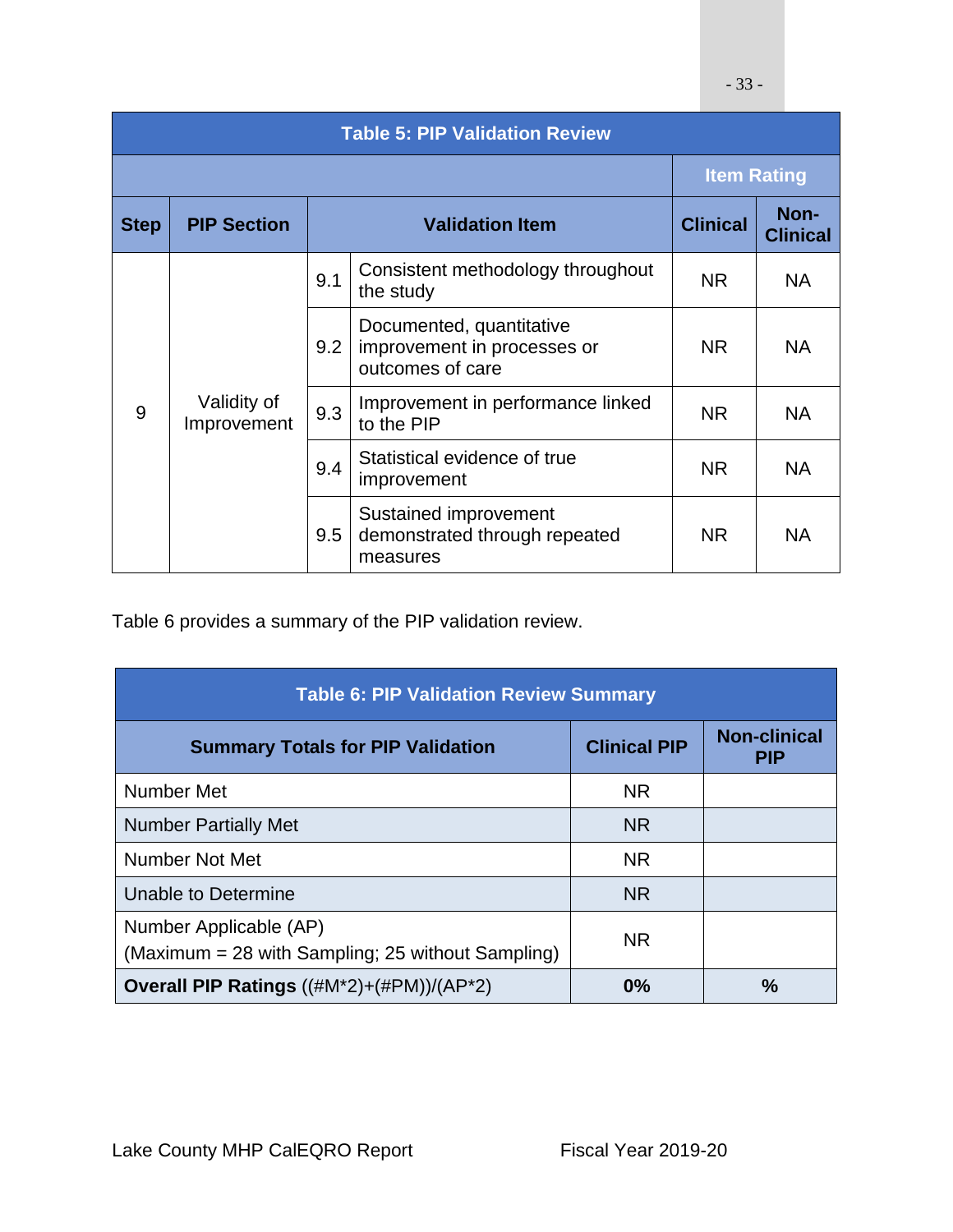# <span id="page-33-0"></span>**INFORMATION SYSTEMS REVIEW**

Understanding the capabilities of an MHP's information system is essential to evaluating its capacity to manage the health care of its beneficiaries. CalEQRO used the written response to standard questions posed in the California-specific ISCA, additional documents submitted by the MHP, and information gathered in interviews to complete the information systems evaluation.

## <span id="page-33-1"></span>**Key Information Systems Capabilities Assessment (ISCA) Information Provided by the MHP**

The following information is self-reported by the MHP through the ISCA and/or the site review.

Table 7 shows the percentage of MHP budget dedicated to supporting IT operations, including hardware, network, software license, and IT staff for the past four-year period. For comparative purposes, we have included similar size MHPs and statewide average IT budgets per year for prior three-year periods.

| <b>Table 7: Budget Dedicated to Supporting IT Operations</b> |            |            |            |            |  |  |  |  |
|--------------------------------------------------------------|------------|------------|------------|------------|--|--|--|--|
|                                                              | FY 2019-20 | FY 2018-19 | FY 2017-18 | FY 2016-17 |  |  |  |  |
| Lake                                                         | 2.80%      | 5.00%      | 5.00%      | 3.00%      |  |  |  |  |
| <b>Small MHP</b><br>Size Group                               | N/A        | 3.20%      | 3.50%      | 3.70%      |  |  |  |  |
| <b>Statewide</b>                                             | N/A        | 3.40%      | 3.30%      | 3.40%      |  |  |  |  |

The budget determination process for information system operations is:

☒ Under MHP control

 $\Box$  Allocated to or managed by another County department

 $\Box$  Combination of MHP control and another County department or Agency

Table 8 shows the percentage of services provided by type of service provider.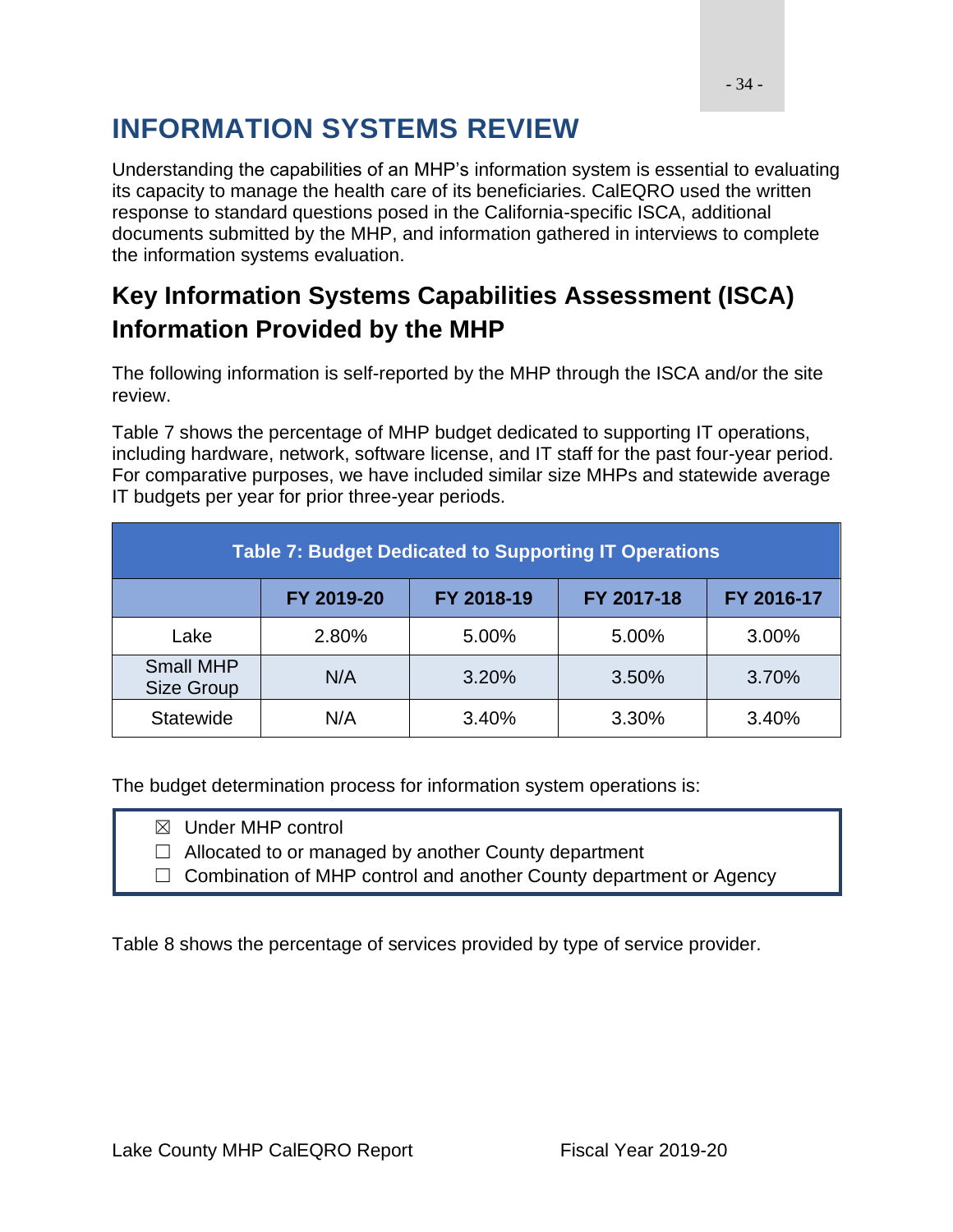| Table 8: Distribution of Services, by Type of Provider |                     |  |  |  |  |
|--------------------------------------------------------|---------------------|--|--|--|--|
| <b>Type of Provider</b>                                | <b>Distribution</b> |  |  |  |  |
| County-operated/staffed clinics                        | 73%                 |  |  |  |  |
| <b>Contract providers</b>                              | 20%                 |  |  |  |  |
| Network providers                                      | 6%                  |  |  |  |  |
| Total                                                  | $100\%$ *           |  |  |  |  |

\*Percentages may not add up to 100 percent due to rounding.

Table 9 identifies methods available for contract providers to submit beneficiary clinical and demographic data; practice management and service information; and transactions to the MHP's EHR system, by type of input methods.

| Table 9: Contract Providers Transmission of Beneficiary Information to MHP<br><b>EHR System</b>                                                                                                    |                               |                      |  |  |  |
|----------------------------------------------------------------------------------------------------------------------------------------------------------------------------------------------------|-------------------------------|----------------------|--|--|--|
| <b>Type of Input Method</b>                                                                                                                                                                        | <b>Percent</b><br><b>Used</b> | <b>Frequen</b><br>CV |  |  |  |
| Direct data entry into MHP EHR system by contract<br>provider staff                                                                                                                                | Percentage<br><b>Unknown</b>  | Daily                |  |  |  |
| Electronic data interchange (EDI) uses standardized<br>electronic message format to exchange beneficiary<br>information between contract provider EHR systems and<br><b>MHP EHR system</b>         | $0\%$                         | Not used             |  |  |  |
| Electronic batch files submitted to MHP for further<br>processing and uploaded into MHP EHR system                                                                                                 | $0\%$                         | Not used             |  |  |  |
| Electronic files/documents securely emailed to MHP for<br>processing or data entry input into EHR system                                                                                           | Percentage<br>Unknown         | Monthly              |  |  |  |
| Paper documents submitted to MHP for data entry input by<br>MHP staff into EHR system                                                                                                              | Percentage<br>Unknown         | Daily                |  |  |  |
| Health Information Exchange (HIE) securely share<br>beneficiary medical information from contractor EHR<br>system to MHP EHR system and return message or<br>medical information to contractor EHR | $0\%$                         | Not used             |  |  |  |

### <span id="page-34-0"></span>**Telehealth Services**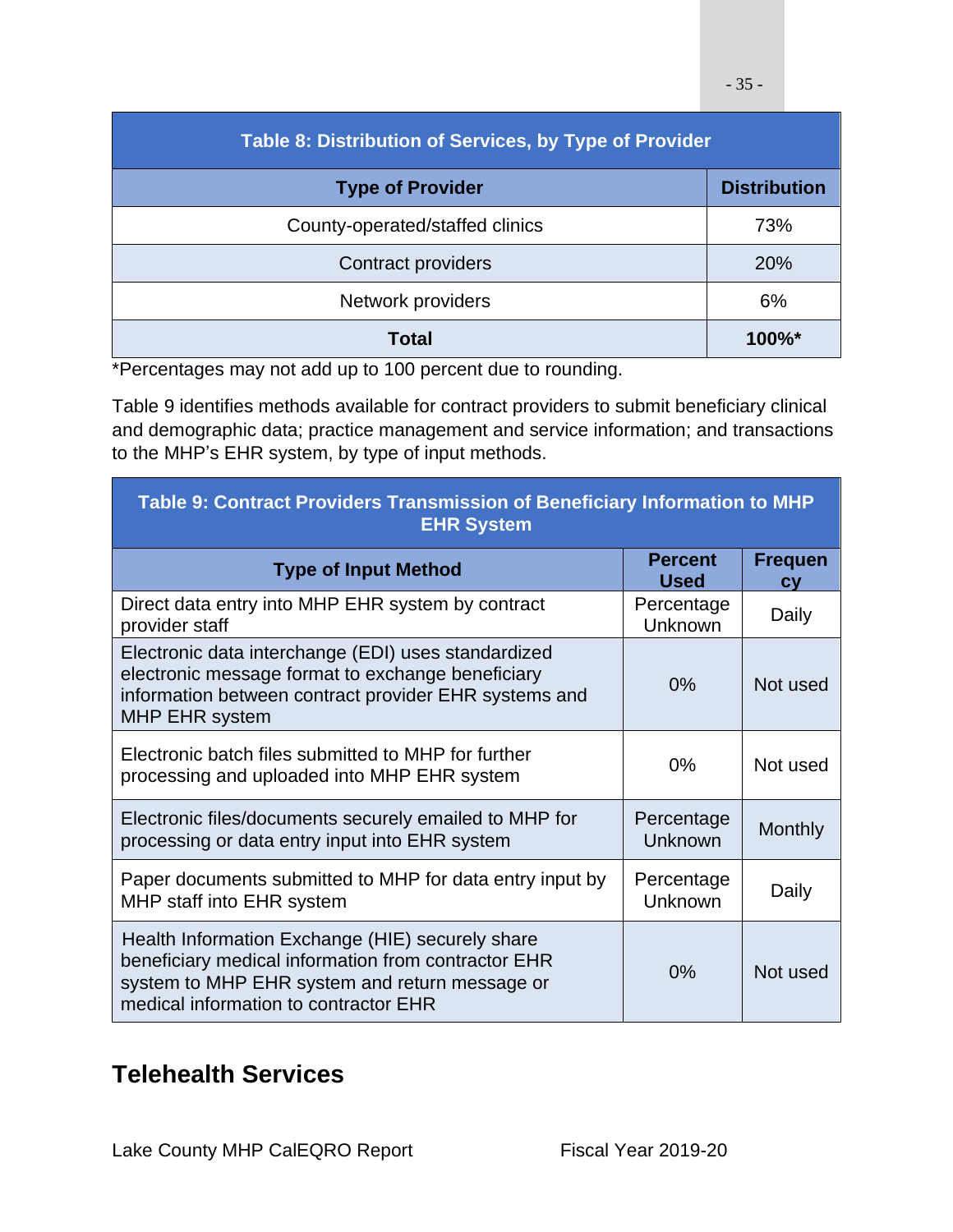MHP currently provides services to beneficiaries using a telehealth application:

 $\boxtimes$  Yes  $\Box$  No  $\Box$  In pilot phase

- Number of county-operated sites currently operational: two Lucerne and Clearlake locations.
- Number of contract provider sites currently operational: zero
- The MHP added two additional adult and child telehealth psychiatrists in May and June 2019, adding 32 hours of services weekly.

Identify primary reason(s) for using telehealth as a service extender (check all that apply):

- $\boxtimes$  Hiring healthcare professional staff locally is difficult
- $\Box$  For linguistic capacity or expansion
- $\Box$  To serve outlying areas within the county
- $\boxtimes$  To serve beneficiaries temporarily residing outside the county
- $\Box$  To serve special populations (i.e., children/youth or older adult)
- $\boxtimes$  To reduce travel time for healthcare professional staff
- $\Box$  To reduce travel time for beneficiaries
- Telehealth services are available with English and Spanish speaking practitioners (not including the use of interpreters or language line).
- Approximately 14 telehealth sessions were conducted in Spanish.

### <span id="page-35-0"></span>**Summary of Technology and Data Analytical Staffing**

MHP self-reported IT staff changes by full-time equivalents (FTE) since the previous CalEQRO review are shown in Table 10.

| <b>Table 10: Technology Staff</b> |                                                                            |                         |                                                                                          |                                                         |  |
|-----------------------------------|----------------------------------------------------------------------------|-------------------------|------------------------------------------------------------------------------------------|---------------------------------------------------------|--|
| <b>Fiscal</b><br>Year             | <b>IT FTEs</b><br>(Include)<br><b>Employees and</b><br><b>Contractors)</b> | # of New<br><b>FTEs</b> | # Employees /<br><b>Contractors Retired,</b><br><b>Transferred,</b><br><b>Terminated</b> | <b>Current #</b><br><b>Unfilled</b><br><b>Positions</b> |  |
| 2019-20                           |                                                                            | 2                       |                                                                                          |                                                         |  |
| 2018-19                           |                                                                            |                         |                                                                                          |                                                         |  |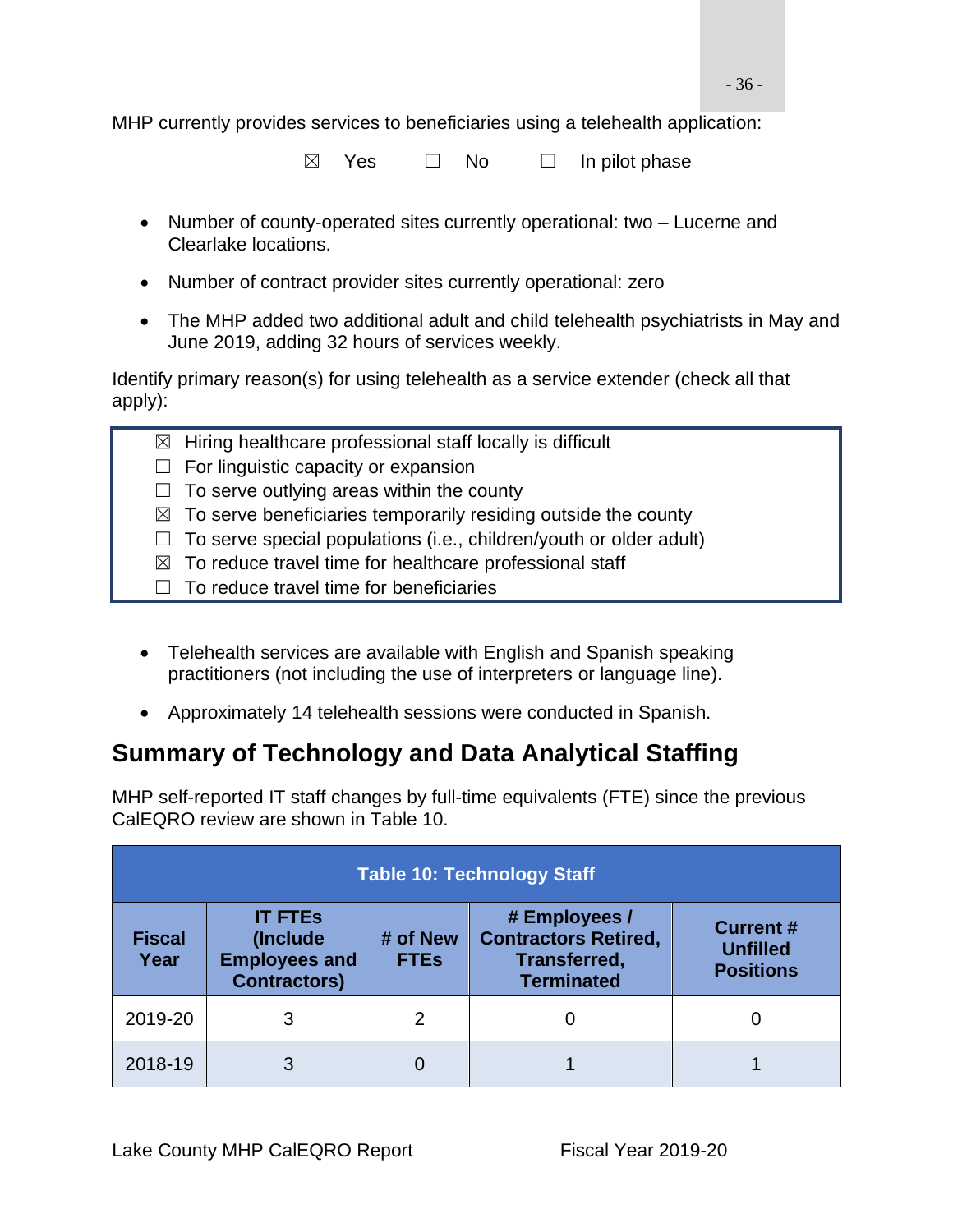| <b>Table 10: Technology Staff</b> |                                                                           |                         |                                                                                          |                                                         |  |
|-----------------------------------|---------------------------------------------------------------------------|-------------------------|------------------------------------------------------------------------------------------|---------------------------------------------------------|--|
| <b>Fiscal</b><br>Year             | <b>IT FTES</b><br>(Include<br><b>Employees and</b><br><b>Contractors)</b> | # of New<br><b>FTEs</b> | # Employees /<br><b>Contractors Retired,</b><br><b>Transferred,</b><br><b>Terminated</b> | <b>Current #</b><br><b>Unfilled</b><br><b>Positions</b> |  |
| 2017-18                           |                                                                           |                         |                                                                                          |                                                         |  |

MHP self-reported data analytical staff changes by FTEs since the previous CalEQRO review are shown in Table 11.

| <b>Table 11: Data Analytical Staff</b> |                                                                            |                         |                                                                                          |                                                         |  |  |
|----------------------------------------|----------------------------------------------------------------------------|-------------------------|------------------------------------------------------------------------------------------|---------------------------------------------------------|--|--|
| <b>Fiscal</b><br>Year                  | <b>IT FTEs</b><br>(Include)<br><b>Employees and</b><br><b>Contractors)</b> | # of New<br><b>FTEs</b> | # Employees /<br><b>Contractors Retired,</b><br><b>Transferred,</b><br><b>Terminated</b> | <b>Current #</b><br><b>Unfilled</b><br><b>Positions</b> |  |  |
| 2019-20                                | 6                                                                          | $\overline{2}$          |                                                                                          |                                                         |  |  |
| 2018-19                                | 6                                                                          | $\overline{2}$          | 2                                                                                        |                                                         |  |  |
| 2017-18                                | 6                                                                          | 3                       |                                                                                          |                                                         |  |  |

The following should be noted with regard to the above information:

- The MHP has had an IT employee out on disability since May 2019.
- A new compliance data analyst was hired in January 2019.
- A new data analyst for MH and SUD was hired in October 2019.

## **Current Operations**

- The MHP experienced four power outages during the wildfires in Lake County, during which time they could not access the EHR for 11-12 days. The MHP was impacted in that they could not provide intake services and had to implement emergency protocols during that time to ensure services were provided.
- The MHP reports experiencing a variety of system breach attempts since the last CalEQRO review, although none have been successful. The staff has been trained and is closely monitoring incoming emails.

Table 12 lists the primary systems and applications the MHP uses to conduct business and manage operations. These systems support data collection and storage; provide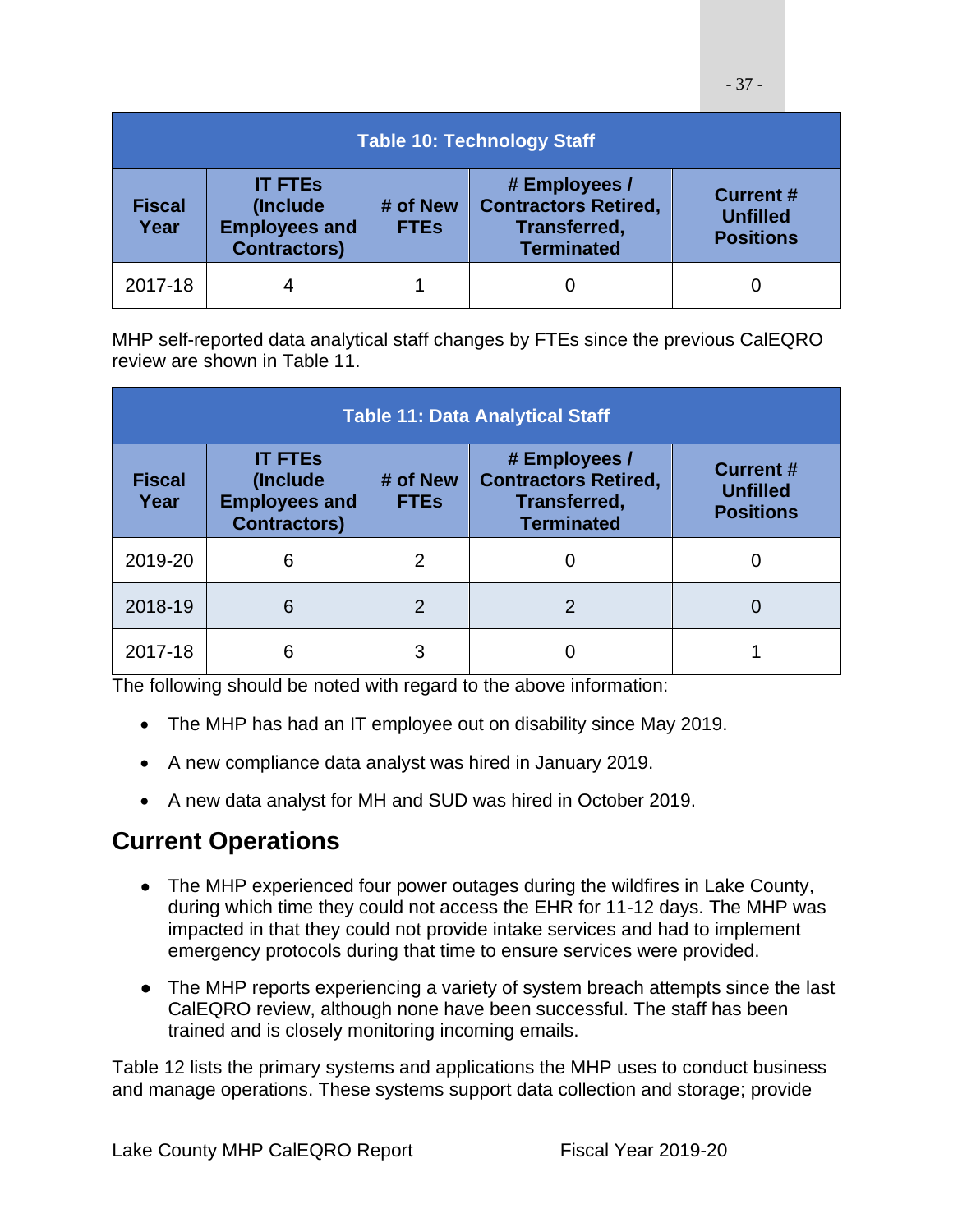EHR functionality; produce Short-Doyle Medi-Cal (SDMC) and other third-party claims; track revenue; perform managed care activities; and provide information for analyses and reporting.

| <b>Table 12: Primary EHR Systems/Applications</b>           |                 |                        |                      |                    |  |
|-------------------------------------------------------------|-----------------|------------------------|----------------------|--------------------|--|
| <b>System/Application</b>                                   | <b>Function</b> | <b>Vendor/Supplier</b> | Years<br><b>Used</b> | <b>Operated By</b> |  |
| <b>Cerner Community</b><br><b>Behavioral</b><br>Health/CCBH | <b>EHR</b>      | <b>CCBH</b>            | 12                   | County IT          |  |

## **The MHP's Priorities for the Coming Year**

- Transition from Anasazi in Cerner Integrated Community Behavioral Health and ASP platform.
- Staff training and support.
- New DHCS Portal for SDMC-DMH, SDMC-ADP, Cost Report & Child Protective Services (CPS).
- Electronic data extraction and reporting of access and timeliness is planned for January 2020.
- HIPAA training for staff is planned for December 2019 systemwide.

## **Major Changes since Prior Year**

- Contracted with CCBH and Kings View for installation and implementation of Millennium.
- Implemented mandated Child and Adolescent Needs and Strengths (CANS-50) and Pediatric Symptoms Checklist (PSC-35) into EHR.
- Implemented MORS systemwide.
- Began manually producing access and timeliness reports in July 2019.
- Began geo-mapping in April 2019.
- Submitted first CSI data in September 2019 (for July 2019 services).
- Installed CCBH Promotions 221 through 230, completed September 2019.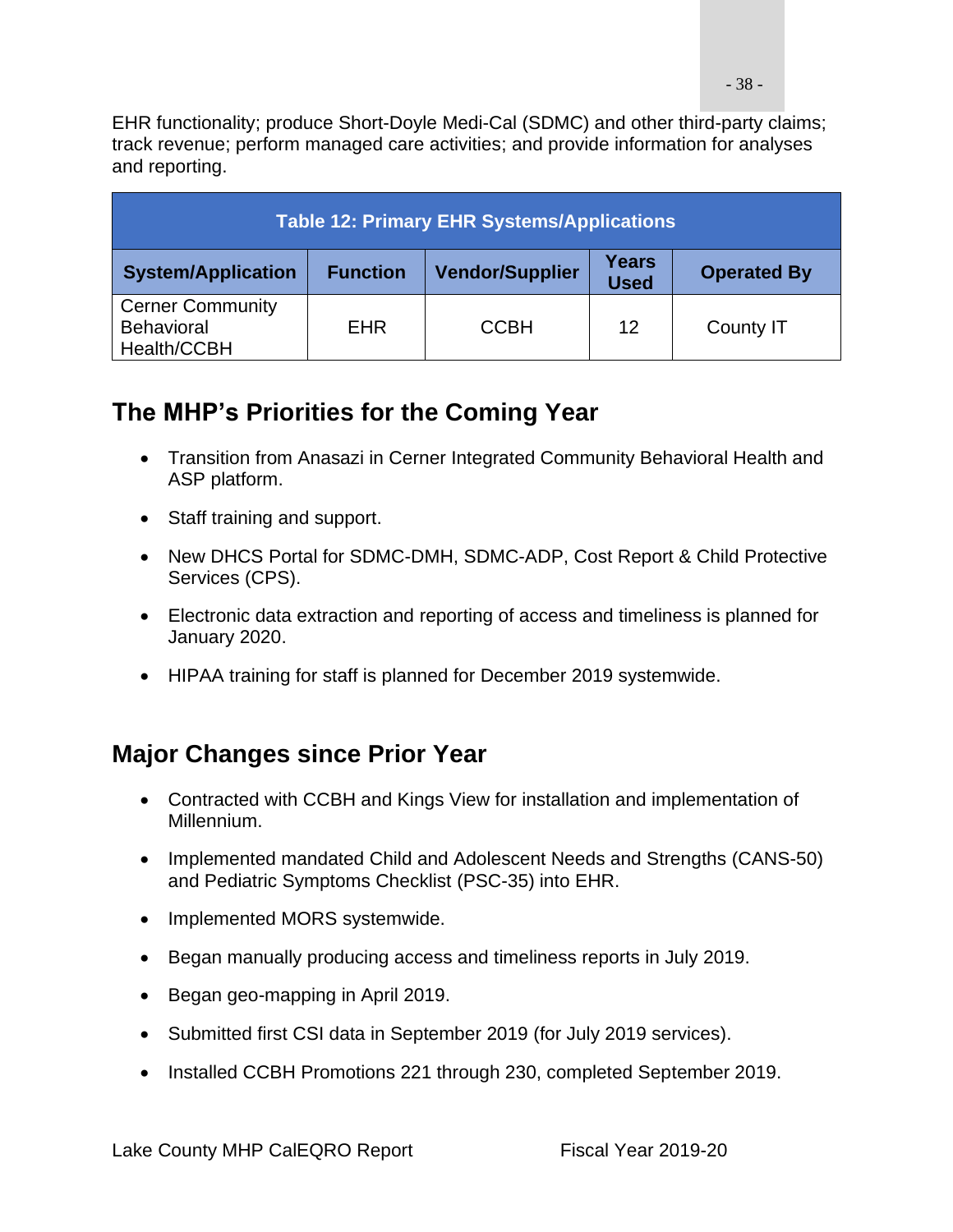### **Other Areas for Improvement**

- The MHP does not have a formal disaster plan in place.
- The MHP has purchased an emergency generator for South Shore but had not installed it yet at the time of the review.
- The MHP is able to track co-occurring diagnoses but did not do report on it having had internal training and other has sought clarification and guidance.

## **Plans for Information Systems Change**

● Millennium will be installed in a non-live environment in for testing when CCBH's Promotion 231 is available. Testing is scheduled to begin December 2019; with a tentative go-live date in September 2020.

## **Current EHR Status**

Table 13 summarizes the ratings given to the MHP for EHR functionality.

| <b>Table 13: EHR Functionality</b>              |                           |                |                                    |                              |                            |  |  |
|-------------------------------------------------|---------------------------|----------------|------------------------------------|------------------------------|----------------------------|--|--|
|                                                 |                           | <b>Rating</b>  |                                    |                              |                            |  |  |
| <b>Function</b>                                 | <b>System/Application</b> | <b>Present</b> | <b>Partially</b><br><b>Present</b> | <b>Not</b><br><b>Present</b> | <b>Not</b><br><b>Rated</b> |  |  |
| <b>Alerts</b>                                   | <b>CCBH</b>               |                | X                                  |                              |                            |  |  |
| <b>Assessments</b>                              | <b>CCBH</b>               | $\sf X$        |                                    |                              |                            |  |  |
| <b>Care Coordination</b>                        |                           |                |                                    | X                            |                            |  |  |
| Document Imaging/<br>Storage                    | <b>CCBH</b>               | $\sf X$        |                                    |                              |                            |  |  |
| Electronic Signature-<br><b>MHP Beneficiary</b> | <b>CCBH</b>               | X              |                                    |                              |                            |  |  |
| Laboratory results (eLab)                       | <b>CCBH</b>               |                | X                                  |                              |                            |  |  |
| Level of Care/Level of<br>Service               | <b>CCBH</b>               |                |                                    | X                            |                            |  |  |
| <b>Outcomes</b>                                 | <b>CCBH</b>               | $\mathsf{X}$   |                                    |                              |                            |  |  |
| Prescriptions (eRx)                             | <b>CCBH</b>               | X              |                                    |                              |                            |  |  |
| <b>Progress Notes</b>                           | <b>CCBH</b>               | X              |                                    |                              |                            |  |  |
| <b>Referral Management</b>                      |                           |                |                                    | X                            |                            |  |  |
| <b>Treatment Plans</b>                          | <b>CCBH</b>               | X              |                                    |                              |                            |  |  |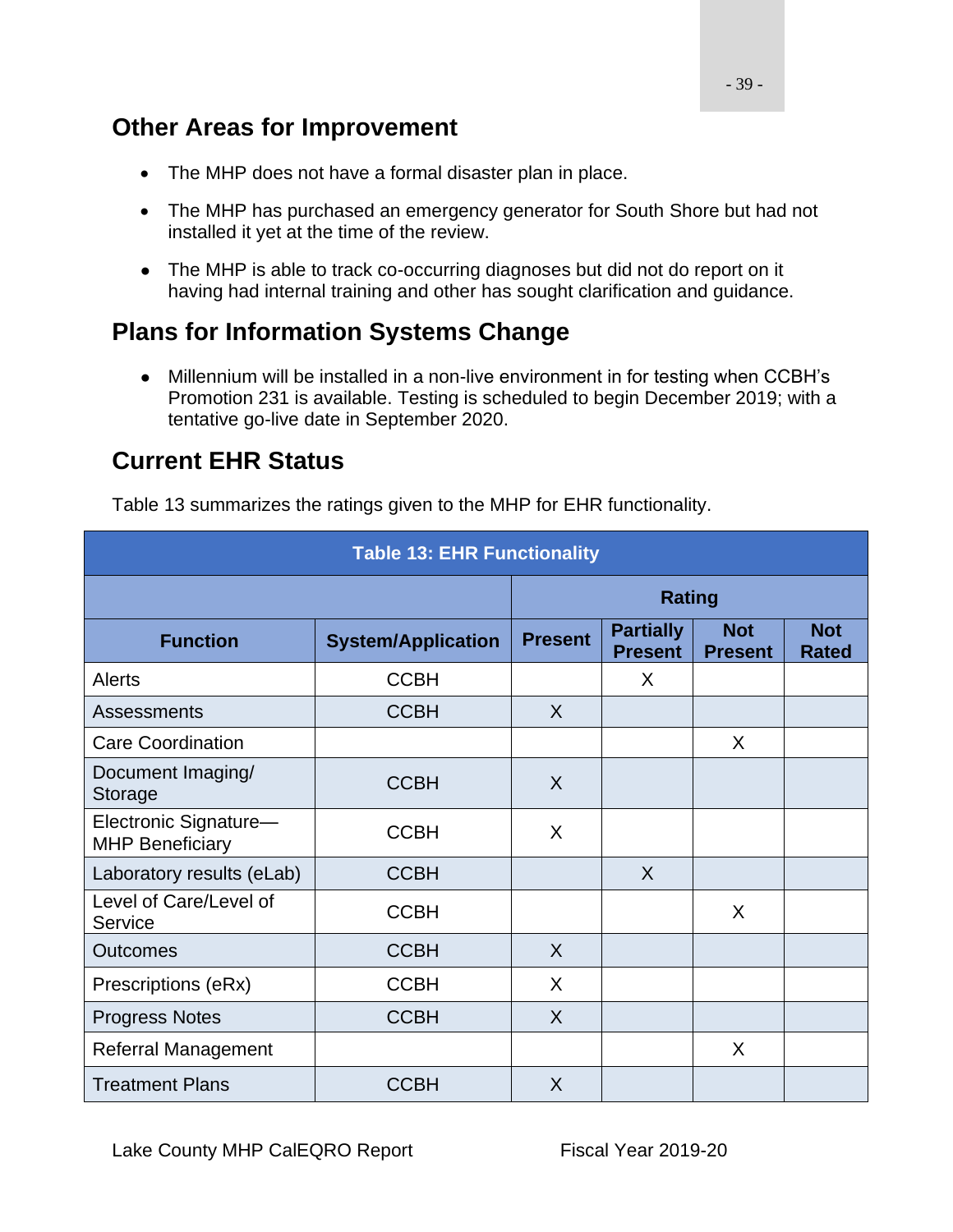| <b>Table 13: EHR Functionality</b>                  |                           |                |                                    |                              |                            |  |
|-----------------------------------------------------|---------------------------|----------------|------------------------------------|------------------------------|----------------------------|--|
|                                                     | <b>Rating</b>             |                |                                    |                              |                            |  |
| <b>Function</b>                                     | <b>System/Application</b> | <b>Present</b> | <b>Partially</b><br><b>Present</b> | <b>Not</b><br><b>Present</b> | <b>Not</b><br><b>Rated</b> |  |
| Summary Totals for EHR Functionality:               |                           |                | 2                                  | 3                            | $\left($                   |  |
| FY 2019-20 Summary Totals for EHR<br>Functionality: |                           | $\overline{2}$ | 3                                  | 0                            |                            |  |
| FY 2018-19 Summary Totals for EHR<br>Functionality: | 7                         |                | 4                                  | $\Omega$                     |                            |  |
| FY 2017-18 Summary Totals for EHR<br>Functionality: |                           |                |                                    | 4                            | $\Omega$                   |  |

Progress and issues associated with implementing an EHR over the past year are summarized below:

- eLab paper documents are scanned into CCBH.
- The MHP has made little progress during the three-year period to achieve a fully functional EHR system.

## **Personal Health Record (PHR)**

Do beneficiaries have online access to their health records through a PHR feature provided within the EHR, a beneficiary portal, or third-party PHR?

☐ Yes ☐ In Test Phase ☒ No

If no, provide the expected implementation timeline.

| $\Box$ Within 6 months                | $\Box$ Within the next year |
|---------------------------------------|-----------------------------|
| $\boxtimes$ Within the next two years | $\Box$ Longer than 2 years  |

## **Medi-Cal Claims Processing**

MHP performs end-to-end (837/835) claim transaction reconciliations:

 $\boxtimes$  Yes  $\Box$  No

If yes, product or application: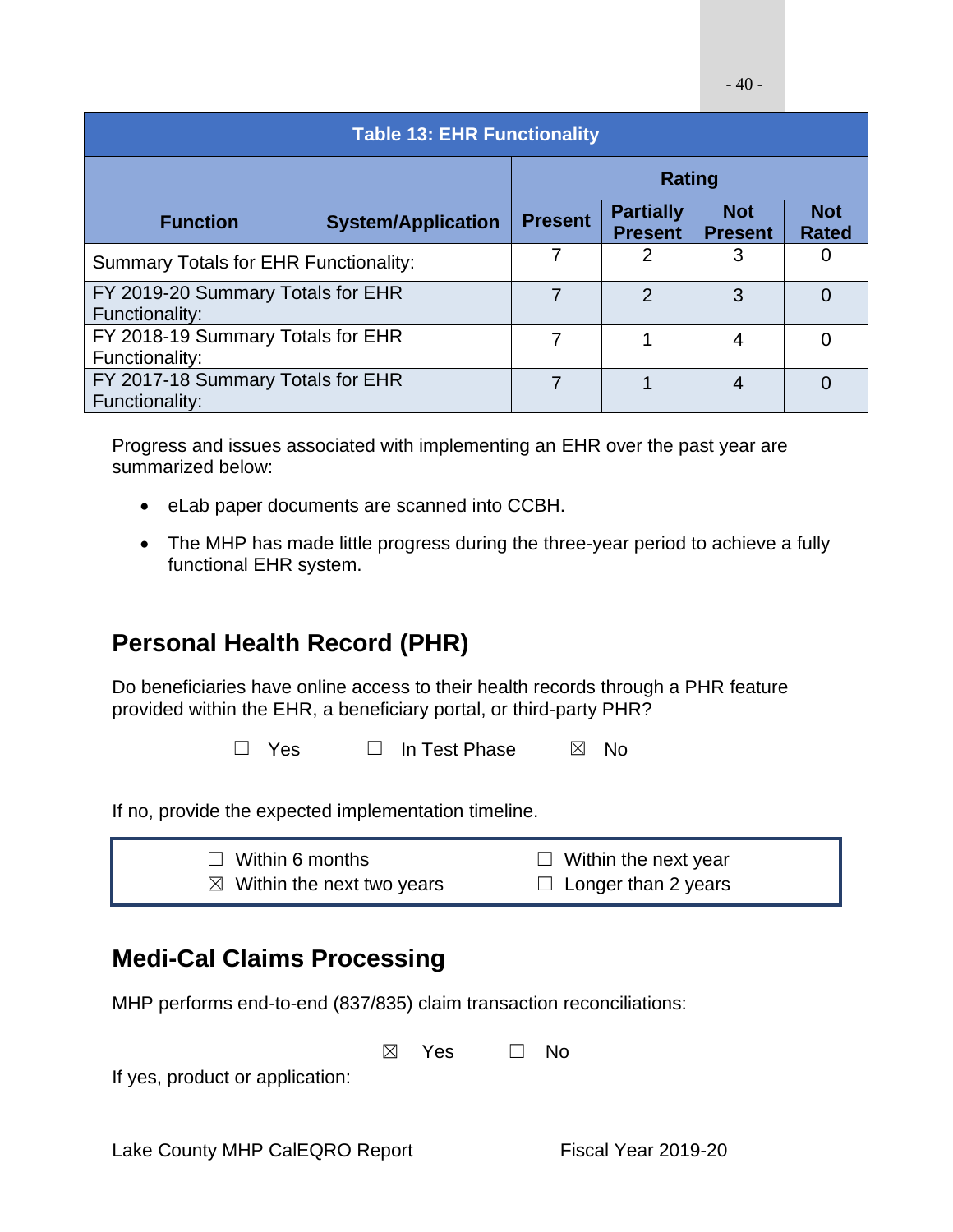Local Excel worksheet, Medi-Cal Customer Claims (Med CCC) Warrant Summary Report

Method used to submit Medicare Part B claims:

□ Paper □ Electronic 図 Clearinghouse

Table 14 summarizes the MHP's SDMC claims.

| Table 14: Summary of CY 2018 Short Doyle/Medi-Cal Claims<br><b>Lake MHP</b> |                                   |                                 |                                |                                 |                                 |                               |                                   |
|-----------------------------------------------------------------------------|-----------------------------------|---------------------------------|--------------------------------|---------------------------------|---------------------------------|-------------------------------|-----------------------------------|
| <b>Service</b><br><b>Month</b>                                              | <b>Number</b><br><b>Submitted</b> | <b>Dollars</b><br><b>Billed</b> | <b>Number</b><br><b>Denied</b> | <b>Dollars</b><br><b>Denied</b> | <b>Percent</b><br><b>Denied</b> | <b>Dollars</b><br>Adjudicated | <b>Dollars</b><br><b>Approved</b> |
| <b>TOTAL</b>                                                                | 21,583                            | \$5,220,159                     | 405                            | \$114,697                       | 2.20%                           | \$5,105,462                   | \$4,568,132                       |
| JAN <sub>18</sub>                                                           | 2,085                             | \$539,742                       | 47                             | \$13,811                        | 2.56%                           | \$525,931                     | \$493,974                         |
| FEB <sub>18</sub>                                                           | 1,754                             | \$429,477                       | 34                             | \$8,641                         | 2.01%                           | \$420,836                     | \$403,299                         |
| MAR <sub>18</sub>                                                           | 2,060                             | \$510,562                       | 19                             | \$6,099                         | 1.19%                           | \$504,463                     | \$481,426                         |
| APR <sub>18</sub>                                                           | 1,922                             | \$469,668                       | 15                             | \$9,399                         | 2.00%                           | \$460,269                     | \$435,249                         |
| MAY18                                                                       | 2,115                             | \$492,364                       | 33                             | \$13,817                        | 2.81%                           | \$478,547                     | \$457,970                         |
| JUN18                                                                       | 1,792                             | \$423,580                       | 84                             | \$28,792                        | 6.80%                           | \$394,788                     | \$360,021                         |
| JUL <sub>18</sub>                                                           | 1,717                             | \$382,779                       | 24                             | \$4,707                         | 1.23%                           | \$378,072                     | \$311,161                         |
| AUG18                                                                       | 1,667                             | \$394,765                       | 38                             | \$7,053                         | 1.79%                           | \$387,712                     | \$323,410                         |
| SEP <sub>18</sub>                                                           | 1,625                             | \$374,234                       | 51                             | \$9,191                         | 2.46%                           | \$365,043                     | \$298,528                         |
| OCT <sub>18</sub>                                                           | 1,945                             | \$464,528                       | 40                             | \$4,344                         | 0.94%                           | \$460,184                     | \$387,878                         |
| NOV <sub>18</sub>                                                           | 1,611                             | \$420,846                       | 19                             | \$8,738                         | 2.08%                           | \$412,108                     | \$344,586                         |
| DEC <sub>18</sub>                                                           | 1,290                             | \$317,615                       |                                | \$105                           | 0.03%                           | \$317,510                     | \$270,630                         |

Includes services provided during CY 2018 with the most recent DHCS claim processing date of June 7, 2019. Only reports Short-Doyle/Medi-Cal claim transactions, does not include Inpatient Consolidated IPC hospital claims. Statewide denial rate for CY 2018 was **3.25 percent.**

Table 15 summarizes the top three reasons for claim denial.

| Table 15: Summary of CY 2018 Top Three Reasons for Claim Denial<br><b>Lake MHP</b>                                 |                                |                                 |                                             |  |  |  |
|--------------------------------------------------------------------------------------------------------------------|--------------------------------|---------------------------------|---------------------------------------------|--|--|--|
| <b>Denial Reason Description</b>                                                                                   | <b>Number</b><br><b>Denied</b> | <b>Dollars</b><br><b>Denied</b> | <b>Percent</b><br>of Total<br><b>Denied</b> |  |  |  |
| Beneficiary not eligible, or emergency services or pregnancy indicator<br>must be "Y" for this aid code.           | 194                            | \$55,529                        | 48%                                         |  |  |  |
| Medicare or Other Health Coverage must be billed before submission<br>of claim.                                    | 113                            | \$28,131                        | 25%                                         |  |  |  |
| Payment denied - prior processing information incorrect.<br>Void/replacement condition.                            | 42                             | \$16,357                        | 14%                                         |  |  |  |
| <b>TOTAL</b>                                                                                                       | 405                            | \$114,697                       | N/A                                         |  |  |  |
| The total depied eleigne information does not represent a sum of the top three reasons. It is a sum of all depiels |                                |                                 |                                             |  |  |  |

The total denied claims information does not represent a sum of the top three reasons. It is a sum of all denials.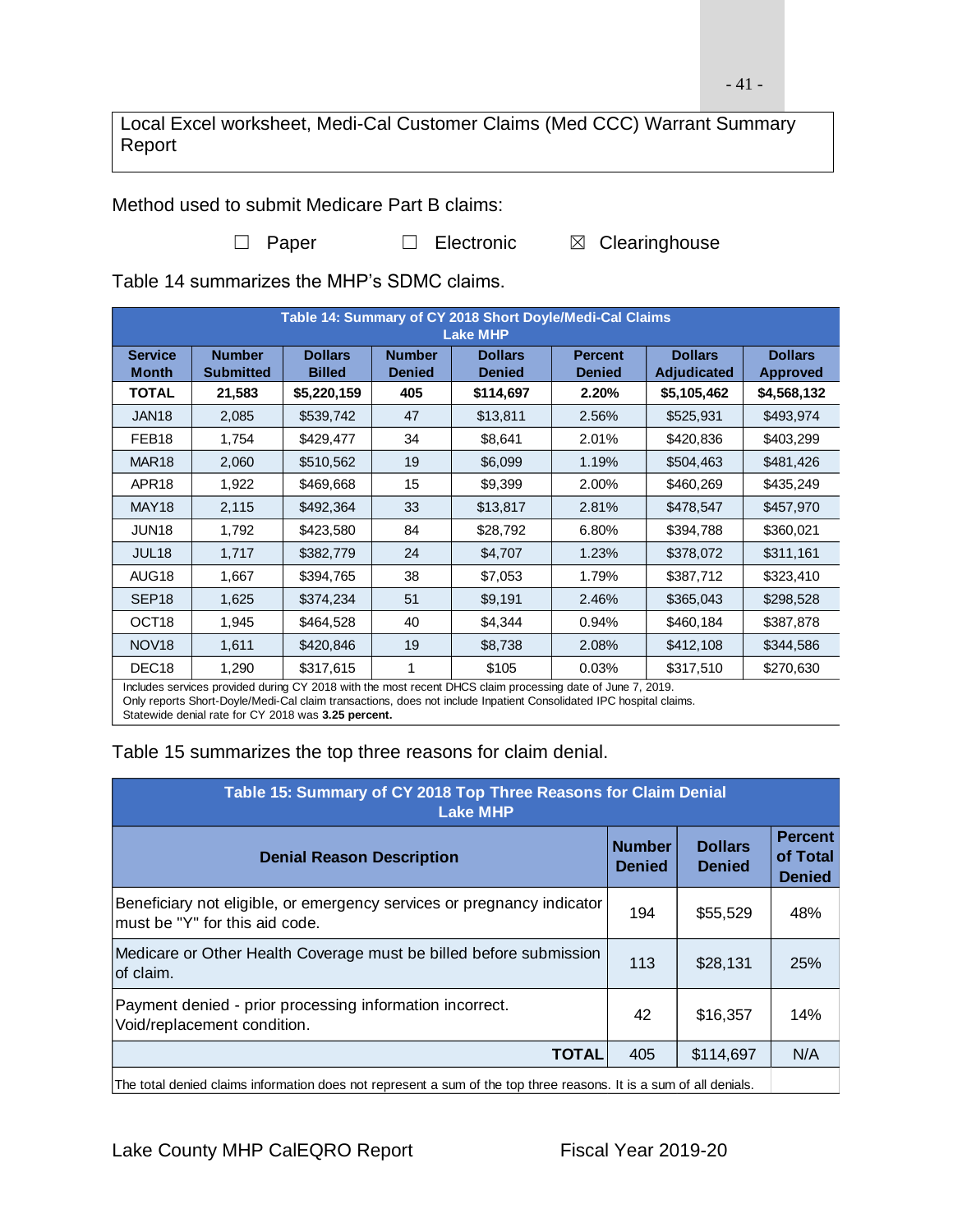• Denied claim transaction with denial reason description "Medicare or Other Health Coverage must be billed before submission of claim" are generally rebillable within the State guidelines.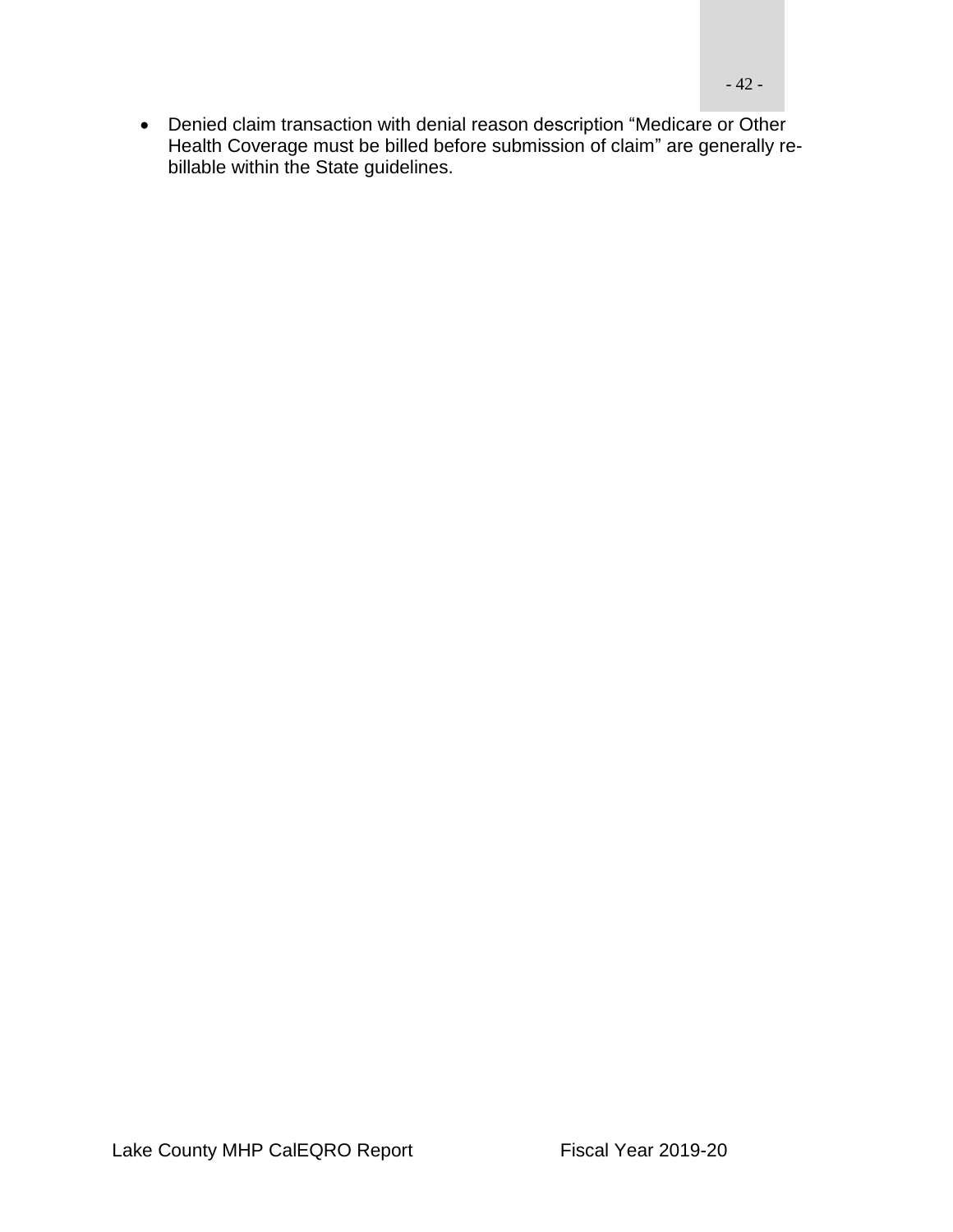# **CONSUMER AND FAMILY MEMBER FOCUS GROUP(S)**

CalEQRO conducted one 90-minute focus group with consumers (MHP beneficiaries) and/or their family members during the site review of the MHP. As part of the pre-site planning process, CalEQRO requested one focus group with 10 to 12 participants each, the details of which can be found in each section below.

The consumer and family member (CFM) focus group is an important component of the CalEQRO site review process. Feedback from those who are receiving services provides important information regarding quality, access, timeliness, and outcomes. The focus group questions emphasize the availability of timely access to care, recovery, peer support, cultural competence, improved outcomes, and CFM involvement. CalEQRO provides gift cards to thank the CFMs for their participation.

## **CFM Focus Group One**

CalEQRO requested a culturally diverse group of adult beneficiaries who are mostly new beneficiaries who have initiated/utilized services within the past 12 months. The group was consistent with that requested by CalEQRO and was reasonably well attended, with four of the eight participants being women. There were no clients new to services, which limited our ability to gauge current access and timeliness standards. The focus group was held at the Big Oak Peer Support Center, located at 13340 E. Hwy 20 in Clearlake.

Number of participants: eight

There were no participants who entered services within the past year. Participants described their experience as the following:

- Participants describe positive and supportive nature of individual therapy or case management services.
- Participants have been able to access psychiatry easily.
- Participants found attending support groups, life skills, and other activities to be helpful.

Participants' general comments regarding service delivery included the following:

- Transportation is provided by the MHP to allow beneficiaries access to the center and scheduled appointments.
- Case management staff provide support and assistance often by bringing them their medications and other supports. This was especially helpful during the recent fires.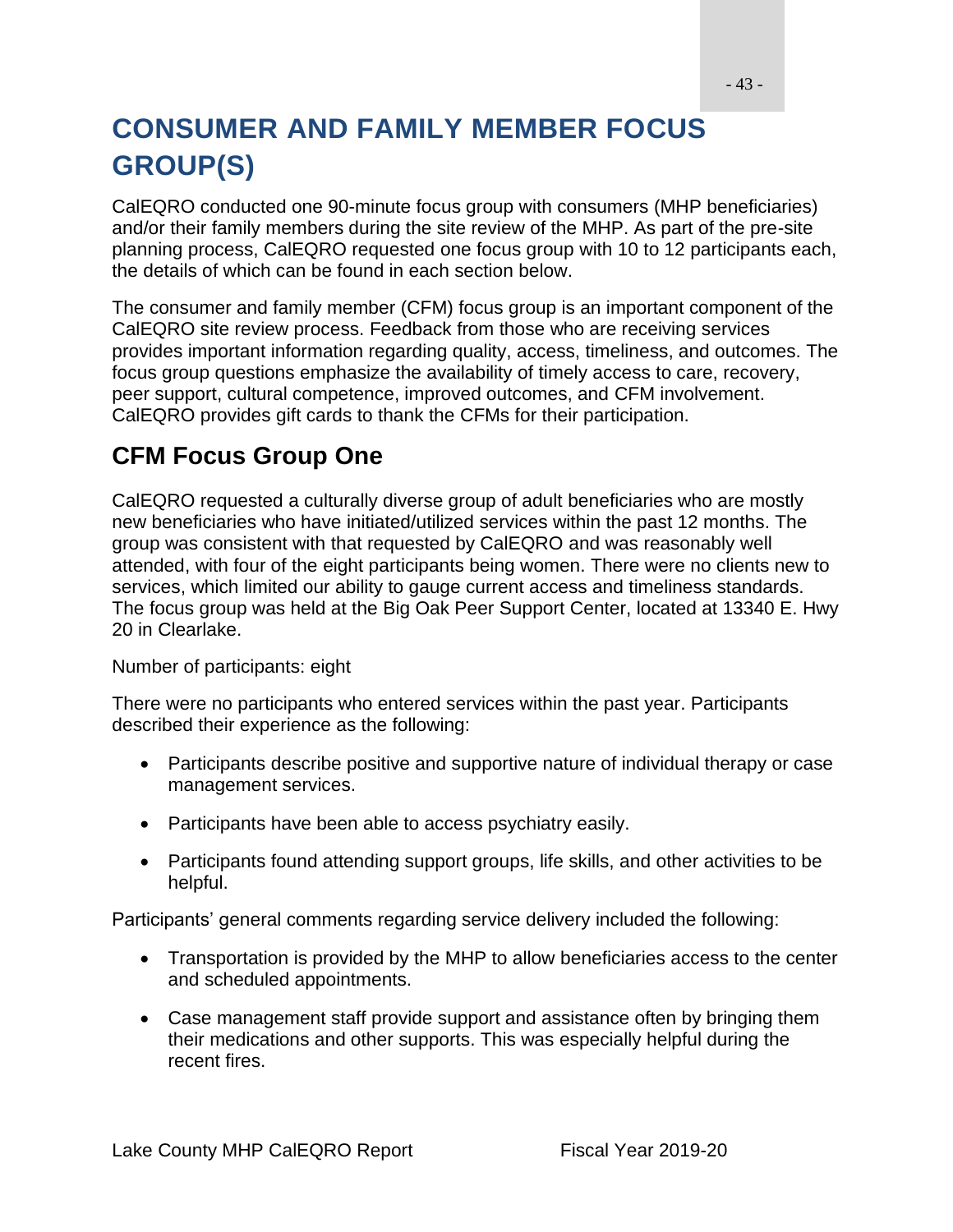- Case managers also provide reminder calls, assistance in managing appointments, and in one case, help in securing a living situation.
- Urgent conditions are handled by MH staff with contacts up to and including home visits.
- None of the participants recalled being asked for their opinion or completing a satisfaction survey.
- The participants relayed that they do not recall being approached about any vocational training, employment opportunities, or job skills development by the MHP.
- Participants stated that they are generally unaware of what activities or developments are occurring with the MHP.

Participants' recommendations for improving care included the following:

- Participants stated that they could benefit from additional support in securing Supplemental Security Income (SSI) disability benefits.
- Participants would like more peer advocates and interactions with those who have been in similar situations and would be available for consultation.
- Participants would like to have access to a telephone at the center.
- Participants wanted to say "thank you" to those who provide service to them.

Interpreter used for focus group one: Yes Language(s): Spanish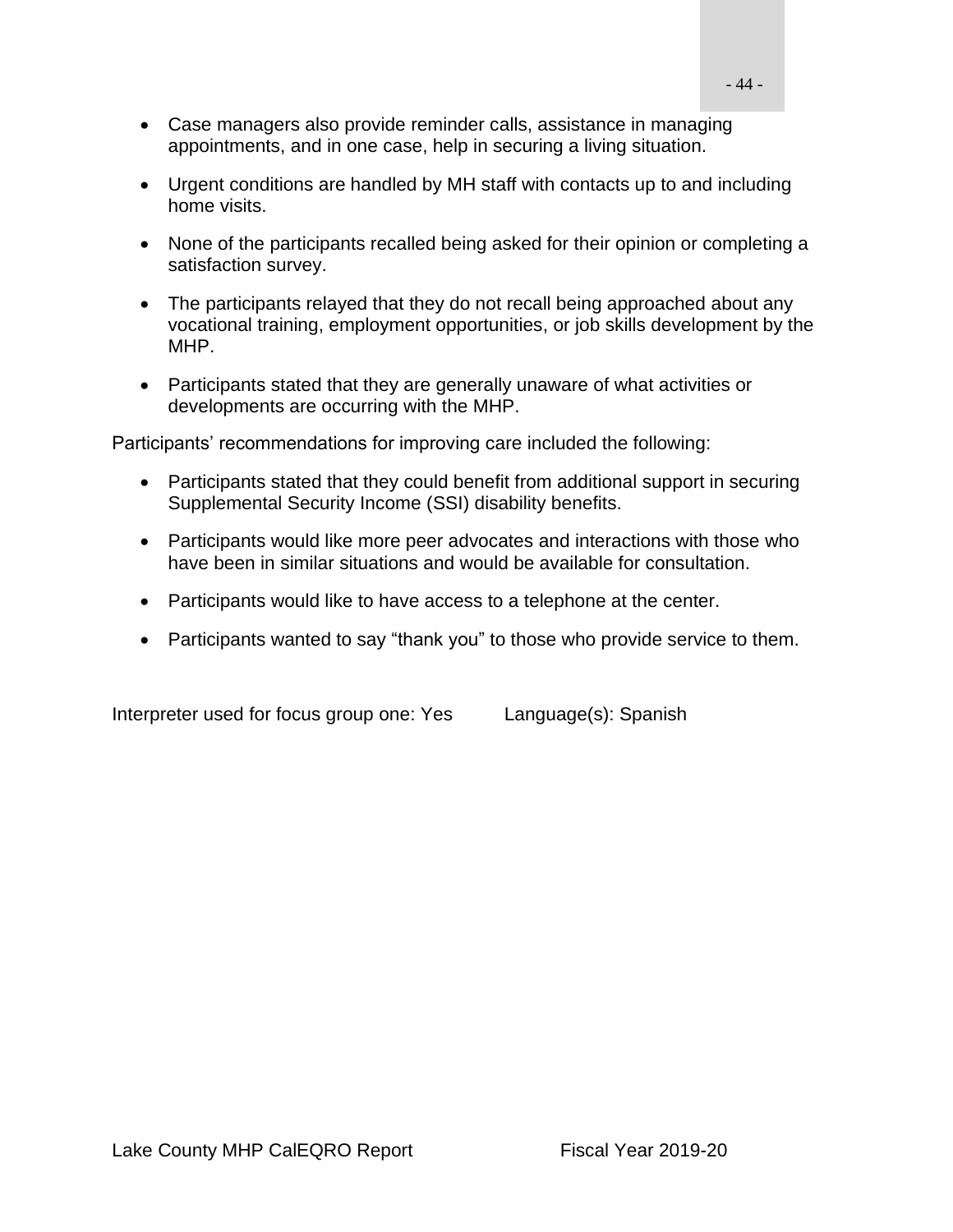# **PERFORMANCE AND QUALITY MANAGEMENT KEY COMPONENTS**

CalEQRO emphasizes the MHP's use of data to promote quality and improve performance. Components widely recognized as critical to successful performance management include Access to Care, Timeliness of Services, Quality of Care, Beneficiary Progress/Outcomes, and Structure and Operations. The following tables in this section summarize CalEQRO's findings in each of these areas.

## **Access to Care**

Table 16 lists the components that CalEQRO considers representative of a broad service delivery system that provides access to beneficiaries and family members. An examination of capacity, penetration rates, cultural competency, integration, and collaboration of services with other providers forms the foundation of access to and delivery of quality services.

| <b>Table 16: Access to Care Components</b> |                                                                                                                                                                                                                                                                                                                                                                                                                                                                                                                                                                                                                                                                                                                                                                                                                                                                                                                                                                                                                                                                                                                                                                                                                                                                                                                                                                                                                                                                                                                                                                                             |                                   |                  |  |  |  |
|--------------------------------------------|---------------------------------------------------------------------------------------------------------------------------------------------------------------------------------------------------------------------------------------------------------------------------------------------------------------------------------------------------------------------------------------------------------------------------------------------------------------------------------------------------------------------------------------------------------------------------------------------------------------------------------------------------------------------------------------------------------------------------------------------------------------------------------------------------------------------------------------------------------------------------------------------------------------------------------------------------------------------------------------------------------------------------------------------------------------------------------------------------------------------------------------------------------------------------------------------------------------------------------------------------------------------------------------------------------------------------------------------------------------------------------------------------------------------------------------------------------------------------------------------------------------------------------------------------------------------------------------------|-----------------------------------|------------------|--|--|--|
|                                            | <b>Component</b>                                                                                                                                                                                                                                                                                                                                                                                                                                                                                                                                                                                                                                                                                                                                                                                                                                                                                                                                                                                                                                                                                                                                                                                                                                                                                                                                                                                                                                                                                                                                                                            | <b>Maximum</b><br><b>Possible</b> | <b>MHP Score</b> |  |  |  |
| 1A                                         | Service Access and Availability<br>14                                                                                                                                                                                                                                                                                                                                                                                                                                                                                                                                                                                                                                                                                                                                                                                                                                                                                                                                                                                                                                                                                                                                                                                                                                                                                                                                                                                                                                                                                                                                                       |                                   |                  |  |  |  |
|                                            | The MHP offers printed materials in both English and Spanish at all its clinics and<br>wellness centers. Cultural and linguistic training is provided two times per year in<br>order to improve staff proficiency in addressing the needs of a culturally diverse<br>region. The MHP has a dedicated ethnic liaison position, a cultural competency plan<br>that includes Culturally and Linguistically Appropriate Services (CLAS) standards and<br>analysis of attributes, penetration rates, and health disparities, which was updated in<br>April 2019. The MHP's website is up-to-date, accessible, and user friendly, although<br>focus group participants stated that they found services primarily through word of<br>mouth. After-hours calls are handled through a contract provider and test calls occur<br>each month. The MHP is cognizant of at-risk sub-populations such as the youth,<br>elderly, Native Americans, and Hispanic/Latinos, and has community-based efforts<br>including wellness and recovery centers that provide outreach to those groups. The<br>MHP test call data has indicated that only 33.3 percent of calls are properly logged<br>and processed timely. The MHP believes that the inconsistent processing of calls has<br>a negative impact on beneficiary access. The MHP has acknowledged a need to<br>formally address this process and has made this the topic of their non-clinical PIP.<br>General printed information on its programs as well as adjunct services are available<br>in well stocked displays found in the lobby of this MHP. |                                   |                  |  |  |  |
| 1B                                         | <b>Capacity Management</b>                                                                                                                                                                                                                                                                                                                                                                                                                                                                                                                                                                                                                                                                                                                                                                                                                                                                                                                                                                                                                                                                                                                                                                                                                                                                                                                                                                                                                                                                                                                                                                  | 10                                | 9                |  |  |  |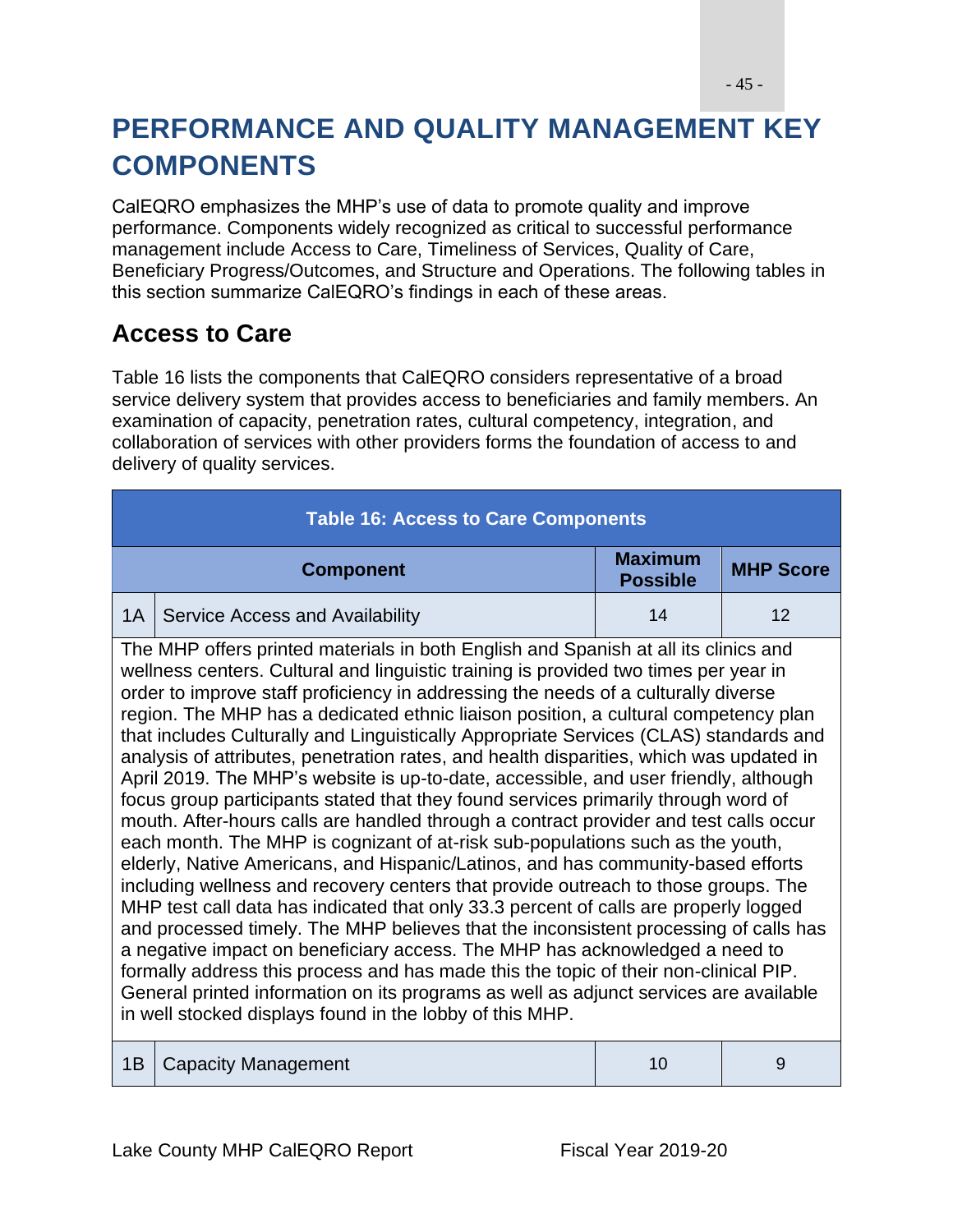### **Table 16: Access to Care Components Component Maximum Component MHP Score** The MHP's productivity is currently averaging 36 percent and is well below the standard it has set of 70 percent. While there is active monitoring to address service level gaps, CalEQRO encourages corrective action regarding this low level of billable contact, which is also markedly lower than the stated average of 55 percent. It should be noted, however, that Medi-Cal disallowances for the MHP are remarkably low, at 0.5 percent. Case assignments are made according to staff availability. Service levels are monitored regularly, though, because of the small number of sites and limited capacity, the data needed is often just the number of open cases. There is an acknowledgement by management that recruitment and retention of staff positions is an issue. The MHP notes that they will be doing a capacity assessment once they are closer to being fully staffed. The county is in the middle of a workforce analysis and would like to move more expediently on staff retention. According to the MHP, while they have mitigated most of the vacancies at a rate just under 10 percent (compared to last year's 50 percent), the MHP notes that they face ongoing competition from adjacent county MHP that offer staff 40 percent more in pay. Licensed and waivered staff are the hardest staff positions to retain. Line staff reported concern about the MHP's capacity to serve both Native American and Spanish-speaking beneficiaries in their preferred language and described a need for more bilingual employees. As noted above, the MHP reviews penetration rates of different ethnic groups and conducts staff trainings in its ongoing effort to address cultural/linguistics disparities. The MHP does monitor access data for Medi-Cal eligible beneficiaries and found that in FY 2018-19 that the 1,042 individuals who received mental health services represented a penetration rate of 3.1 percent, slightly lower than the data provided by CalEQRO, at 3.35 percent. Year over year comparison data allows the MHP to make informed decisions regarding allocations of resources and improve services. Most recent penetration rate two-year comparative data showed a slight increase in children, transitional age youth (TAY), and older adults, with general adult penetration dropping slightly, representing a relatively stable treatment population.

|  | 1C   Integration and Collaboration |  |  |
|--|------------------------------------|--|--|
|--|------------------------------------|--|--|

Mental health services and SUD services are integrated. (The MHP opted not to participate in the DMC-ODS waiver). While the MHP works to discuss and facilitate coordination of care through monthly Integrated Health Care Committee meetings with physical health providers, it is unable to reliably report on the percentage of beneficiaries within its caseload that have a co-occurring disorder. The MHP does report that training has apparently been provided to clinical staff who can denote which of their clients has a SUD. The current percentage is noted at 15 percent, which, if accurate, is quite low. There is strong evidence of collaborative efforts between the local hospital emergency departments (ED) and law enforcement. Crisis response to EDs is well defined and satisfactory to both the MHP and hospitals. Psychiatric placement beds for acute need remains a challenge. Crisis calls are

Lake County MHP CalEQRO Report Fiscal Year 2019-20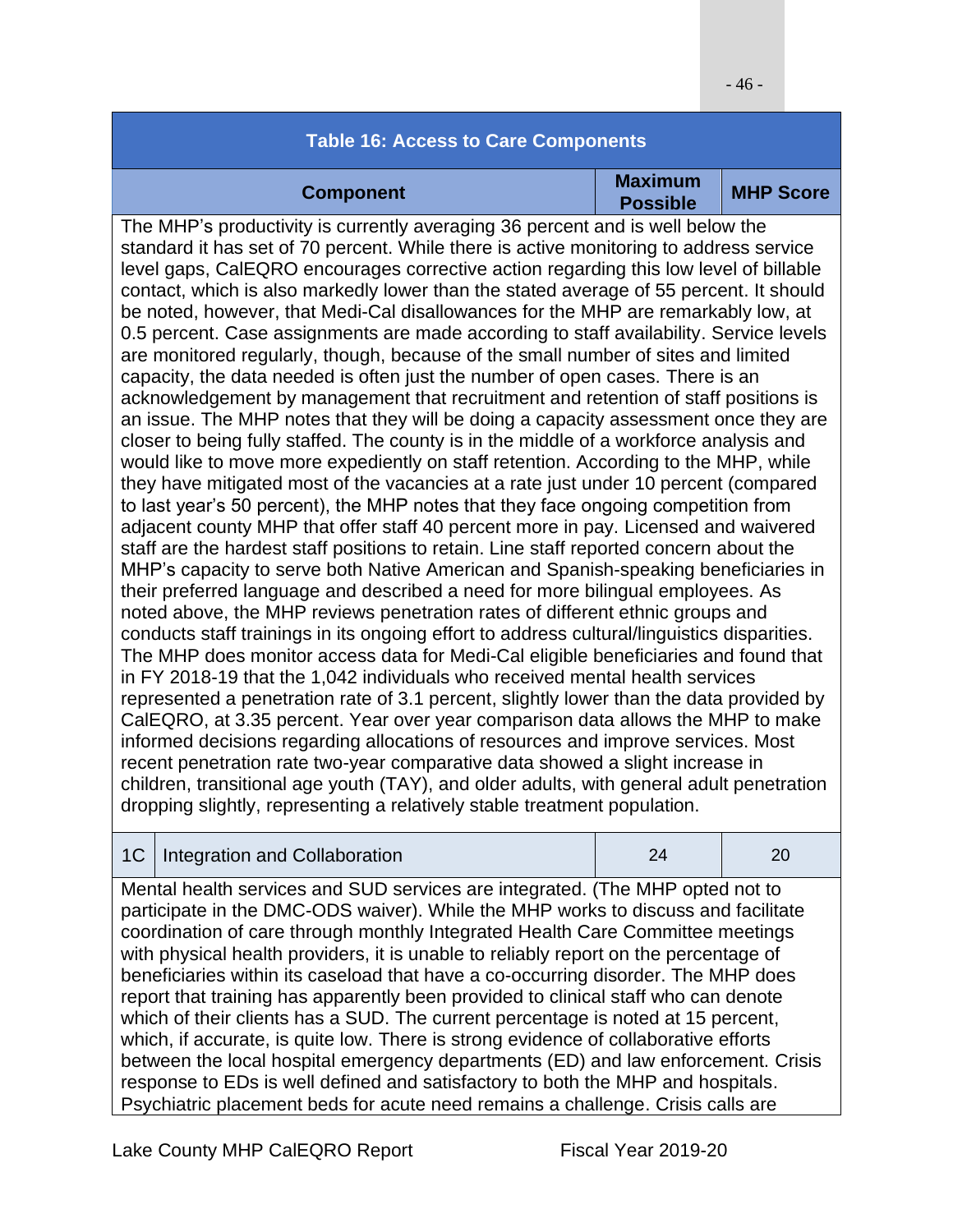### **Table 16: Access to Care Components Component Maximum Component MHP Score** handled during business hours by the MHP and by a local hotline after hours. An MHP licensed clinician is available after-hours should there be a need for on-site assistance or a legal hold. The MHP has available a Client Access Continuum that provides access to the local hotline, peer-run warm line and other intervention services. There have been recent discussions between leadership and inmate services at the jail, on the current MOU and more involvement by the MHP. Currently, mental health services at the jail are primarily provided by the jail medical contractor and one MHP social worker assigned to the jail. The MHP has continued to dialogue with jail medical staff to improve coordination of service and to provide various supports at exit for those inmates diagnosed with a mental health illness. The MHP has worked on defining what the transition or re-entry into the community should be. Cooperation with the sheriff is strongly emphasized by the MHP as the key to influencing what is being done in the jail for inmates that have a need for mental health services. The MHP notes that they will be working on this as a priority in the coming year. The MHP works with child welfare, probation, and its provider, Redwood Community Services to address cross-system coordination in monthly Interagency Placement Committee meetings. This is reinforced under the broader county MOU and formalized interagency agreement. The MHP has worked to develop an opioid response strategy by introducing the use of Naloxone kits and overdose reversal training for its clinics and wellness centers. The MHP provides outreach to schools and participates with local district staff and other stakeholders on shared case reviews.

The MHP continues to look at developing housing resources for beneficiaries and has recently taken the lead in a county-wide housing effort.

The MHP is currently working on updating its Mental Health Services Act (MHSA) plan and coordination efforts benefit from the platform of communication and programs that are made possible through this funding. The MHP works to expand understanding of mental health issues in the community through projects like Critical Incident Stress Management, which is designed to provide emotional support for first responders. It has also sponsored a series of Mental Health First Aid sessions to increase awareness and facilitate referrals.

## **Timeliness of Services**

As shown in Table 17, CalEQRO identifies the following components as necessary for timely access to comprehensive specialty mental health services.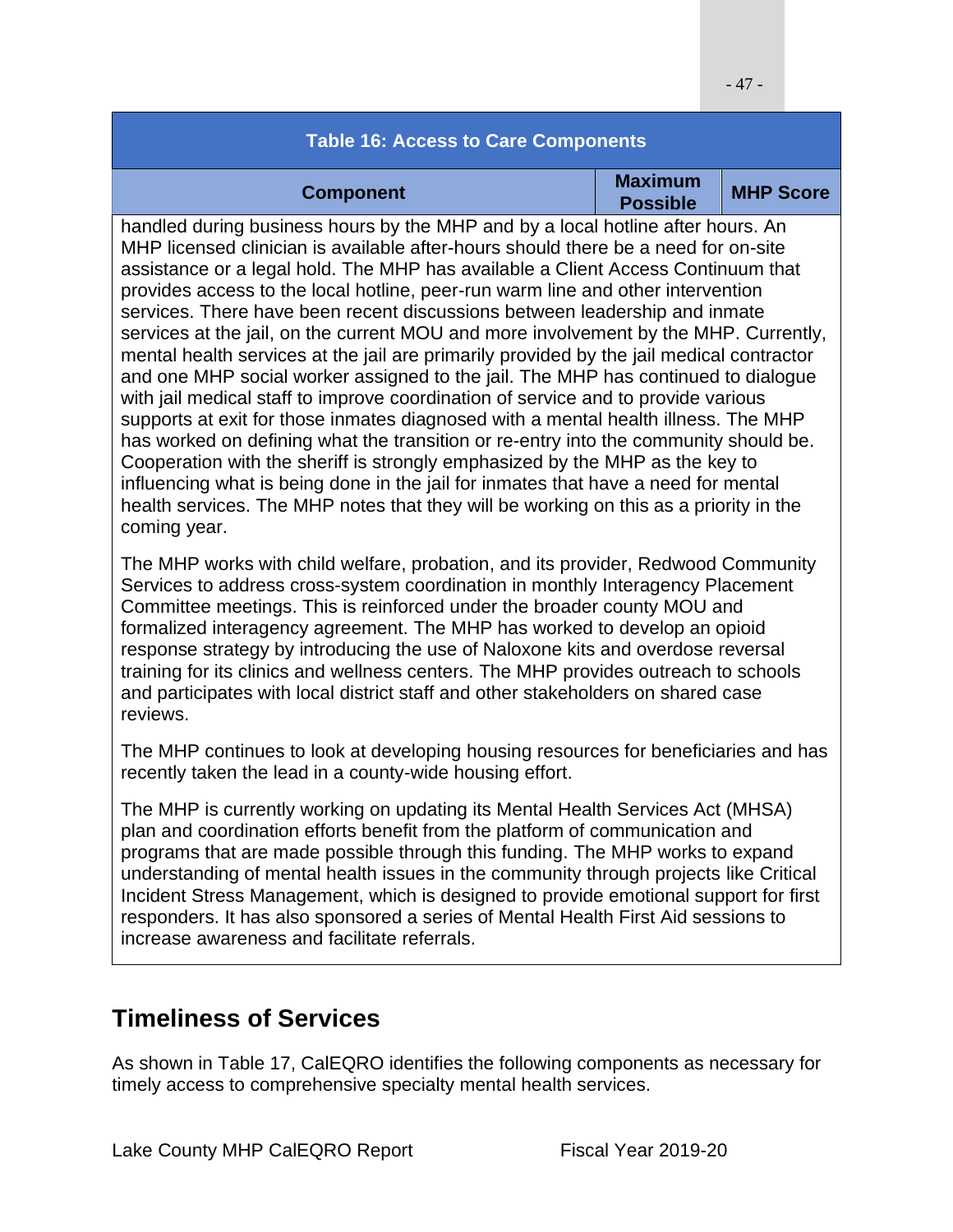| <b>Table 17: Timeliness of Services Components</b>                                                                                                                                                                                                                                                                                                                                                                                                                                                                                                                                                                                                                                                                                                                                                      |    |                |  |  |  |  |
|---------------------------------------------------------------------------------------------------------------------------------------------------------------------------------------------------------------------------------------------------------------------------------------------------------------------------------------------------------------------------------------------------------------------------------------------------------------------------------------------------------------------------------------------------------------------------------------------------------------------------------------------------------------------------------------------------------------------------------------------------------------------------------------------------------|----|----------------|--|--|--|--|
| <b>Maximum</b><br><b>MHP Score</b><br><b>Component</b><br><b>Possible</b>                                                                                                                                                                                                                                                                                                                                                                                                                                                                                                                                                                                                                                                                                                                               |    |                |  |  |  |  |
| 2A<br><b>First Offered Appointment</b>                                                                                                                                                                                                                                                                                                                                                                                                                                                                                                                                                                                                                                                                                                                                                                  | 16 | 11             |  |  |  |  |
| The MHP adheres to the 10-business day standard for initial request to first offered<br>appointment. The MHP has reported an overall average length of time of 22.28 days<br>from first request to first offered assessment, 22.39 days for adults, and 22.43 days<br>for children. FC youth are offered an appointment within six days on average; it<br>should be noted that just one case was involved in this metric. Overall percentage of<br>appointments that met the 10-business day standard was just 20 percent and 100<br>percent for FC. These averages are from data that do not include contract providers.<br>CalEQRO has strongly encouraged the MHP to review the root cause and implement<br>mitigation efforts to reduce the wait time for incoming beneficiaries.                   |    |                |  |  |  |  |
| 2B<br>Assessment Follow-up and Routine Appointments                                                                                                                                                                                                                                                                                                                                                                                                                                                                                                                                                                                                                                                                                                                                                     | 8  | $\overline{4}$ |  |  |  |  |
| At present, the MHP does not have a mechanism to routinely aggregate or report on<br>timeliness of services across the entire system of care. Routine services levels are<br>monitored and adjusted only at the clinician level, though there are quality assurance<br>and team discussions to review needs and indication. CalEQRO strongly encourages<br>the MHP to do a more intensive review to address any as yet unidentified workflow<br>issues or other areas impacting monitoring of routine services. It should be noted that<br>a recently designed and implemented intake process has reduced wait times for<br>assessment appointments from weeks to days.                                                                                                                                 |    |                |  |  |  |  |
| 2C<br><b>First Offered Psychiatry Appointment</b>                                                                                                                                                                                                                                                                                                                                                                                                                                                                                                                                                                                                                                                                                                                                                       | 12 | 6              |  |  |  |  |
| The MHP has adopted the state's 15 business day policy for first offered psychiatric<br>appointments. The MHP can only report on psychiatric services that it provides, which<br>excludes telehealth services. Subsequently, the MHP did provide this data, but it was<br>after the on-site review. Being able to track and report on this timeliness metric should<br>be adopted and routinely reported on in order to meet the state standards.                                                                                                                                                                                                                                                                                                                                                       |    |                |  |  |  |  |
| 2D<br><b>Timely Appointments for Urgent Conditions</b>                                                                                                                                                                                                                                                                                                                                                                                                                                                                                                                                                                                                                                                                                                                                                  | 18 | 16             |  |  |  |  |
| The MHP has noted that it requires adherence to addressing service requests for an<br>urgent appointment. Urgent request standard is in place providing an appointment in<br>48-hours with no prior authorization as well as appointments that do require prior<br>authorization being resolved in 96-hours. The MHP has a mechanism to track and<br>report on urgent appointment requests. With the data available, the MHP reports an<br>average .60 hours for urgent appointments not requiring authorization, both for adults<br>and children. The MHP indicated meeting this timeliness standard 100 percent of the<br>time. The same metrics are reported for the 96-hour time frame which included adults<br>and children. No urgent request in either category was recorded for youth in FC and |    |                |  |  |  |  |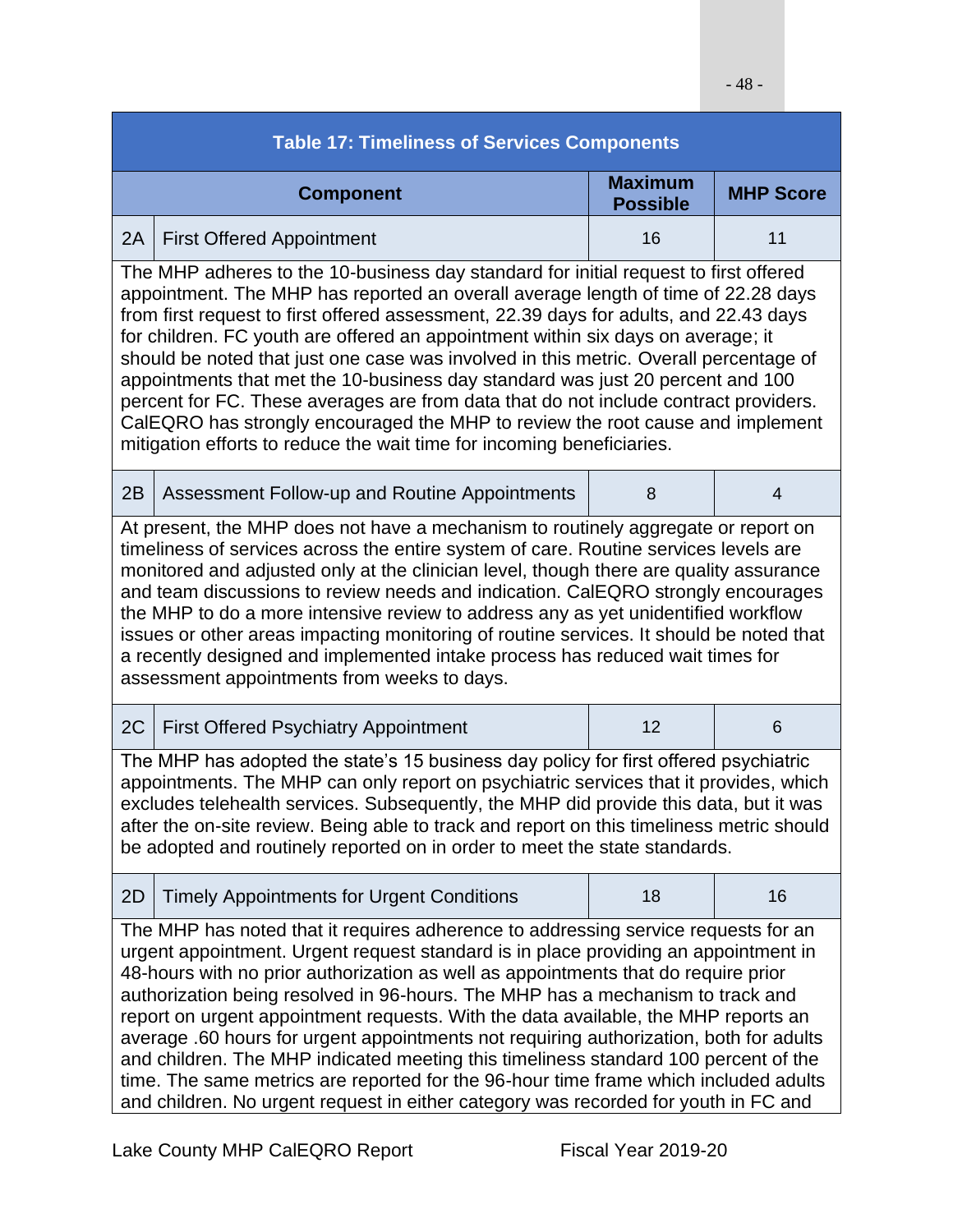| <b>Table 17: Timeliness of Services Components</b>                                                                                                                                                                                                                                                                                                                                                                                                                                                                                                                                                                                                                                                                                                                                                                                                                                                                                                                                                                                                                         |    |                |  |  |  |  |
|----------------------------------------------------------------------------------------------------------------------------------------------------------------------------------------------------------------------------------------------------------------------------------------------------------------------------------------------------------------------------------------------------------------------------------------------------------------------------------------------------------------------------------------------------------------------------------------------------------------------------------------------------------------------------------------------------------------------------------------------------------------------------------------------------------------------------------------------------------------------------------------------------------------------------------------------------------------------------------------------------------------------------------------------------------------------------|----|----------------|--|--|--|--|
| <b>Maximum</b><br><b>MHP Score</b><br><b>Component</b><br><b>Possible</b>                                                                                                                                                                                                                                                                                                                                                                                                                                                                                                                                                                                                                                                                                                                                                                                                                                                                                                                                                                                                  |    |                |  |  |  |  |
| subsequently no data was reported. The MHP has a contracted vendor to provide<br>after-hours screening for urgent condition requests. Test Call reports are generated<br>and reviewed by quality management on a quarterly basis.                                                                                                                                                                                                                                                                                                                                                                                                                                                                                                                                                                                                                                                                                                                                                                                                                                          |    |                |  |  |  |  |
| Timely Access to Follow-up Appointments after<br>2E<br>Hospitalization                                                                                                                                                                                                                                                                                                                                                                                                                                                                                                                                                                                                                                                                                                                                                                                                                                                                                                                                                                                                     | 10 | 5              |  |  |  |  |
| The MHP has adopted the 7-day standard of proving timely follow-up appointments<br>after psychiatric hospitalization. At present, the MHP reports that it tracks and trends<br>follow up appointments with 95 percent of the appointments meeting the standard.<br>This rate improves for children and FC youth to 98 percent and 100 percent<br>respectively. However, it should be noted that the MHP reports a total of 623<br>appointments provided to 230 exiting beneficiaries, an obvious data error. CalEQRO<br>has asked the MHP research to rectify the error.                                                                                                                                                                                                                                                                                                                                                                                                                                                                                                   |    |                |  |  |  |  |
| 2F<br><b>Tracks and Trends Data on Rehospitalizations</b>                                                                                                                                                                                                                                                                                                                                                                                                                                                                                                                                                                                                                                                                                                                                                                                                                                                                                                                                                                                                                  | 6  | 6              |  |  |  |  |
| The MHP reports that it tracks and trends rates of rehospitalization for which reports<br>are generated and reviewed quarterly. Of the 228 beneficiaries discharged from<br>psychiatric hospitalization, just 24 or 11 percent were readmitted within 30 days. For<br>adults, just 15 of the 172 discharges had been readmitted within 30 days or nine<br>percent. There was just one FC admission during this reporting period and that<br>individual did not return to the hospital within 30 days. However, the rate of<br>readmission was slightly higher for children's services with nine of the 55 beneficiaries<br>discharged returning to hospital in 30 days, representing a readmission rate of 16<br>percent.                                                                                                                                                                                                                                                                                                                                                  |    |                |  |  |  |  |
| 2G<br><b>Tracks and Trends No-Shows</b>                                                                                                                                                                                                                                                                                                                                                                                                                                                                                                                                                                                                                                                                                                                                                                                                                                                                                                                                                                                                                                    | 10 | $\overline{4}$ |  |  |  |  |
| The MHP tracks and trends no-shows and cancellations; however, which is reported<br>on inconsistently. The overall average no-show for clinicians other than psychiatrists<br>is 14 percent, slightly higher for adults at 15 percent and lower for FC youth at 11<br>percent. For psychiatric appointments however the overall average rate is 22 percent<br>rising to nearly a quarter of all appointments for adults at 24 percent. FC and<br>children's psychiatric appointments are somewhat lower at 21 and 24 percent<br>respectively. While certain efforts are being implemented to address intake and<br>assessment appointments, there is no established standard set by the MHP regarding<br>no-shows. Setting a no-show standard may assist the MHP in having an objective<br>goal that it can measure progress against. CalEQRO has recommended that the MHP<br>take meaningful steps to identify commonalities in those who do not show up for<br>scheduled appointments in order to better inform potential solutions to the current<br>level of no-shows. |    |                |  |  |  |  |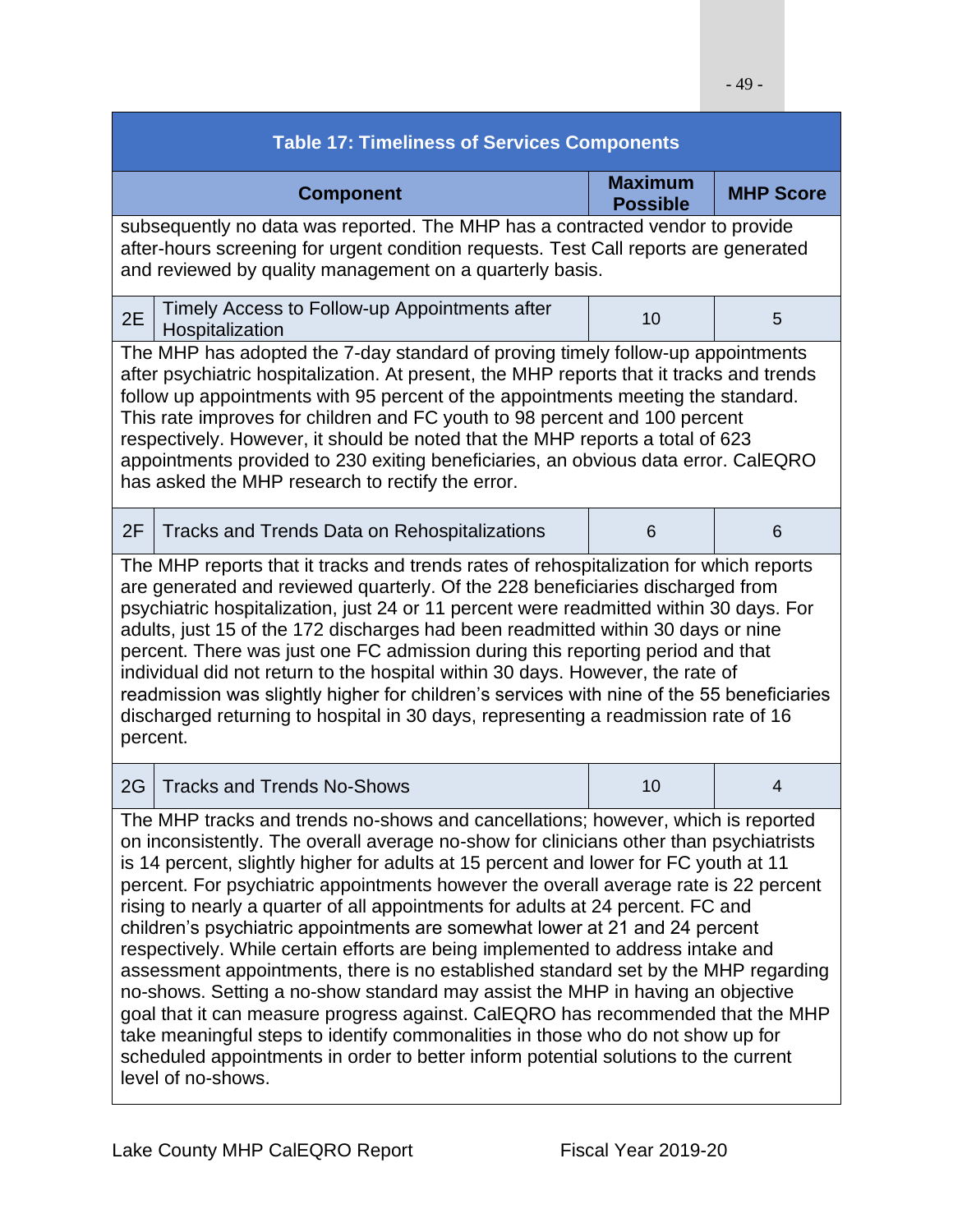## **Quality of Care**

In Table 18, CalEQRO identifies the components of an organization that is dedicated to the overall quality of care. These components ensure that the quality improvement efforts are aligned with the system's objectives and contributes to meaningful changes in the system to improve beneficiary care characteristics.

| <b>Table 18: Quality of Care Components</b>                                                                                                                                                                                                                                                                                                                                                                                                                                                                                                                                                                                                                                                                                                                                                                                                                                                                                                                                                                                                                                                                                                                                                                                                                                                                                                                                                                                                                                                                                                                                                                                                                                                                                                                                                                                |                                                                           |    |                                                                                                                                                                                                                                                                                                                                                                                                                                                                                                                         |  |  |  |
|----------------------------------------------------------------------------------------------------------------------------------------------------------------------------------------------------------------------------------------------------------------------------------------------------------------------------------------------------------------------------------------------------------------------------------------------------------------------------------------------------------------------------------------------------------------------------------------------------------------------------------------------------------------------------------------------------------------------------------------------------------------------------------------------------------------------------------------------------------------------------------------------------------------------------------------------------------------------------------------------------------------------------------------------------------------------------------------------------------------------------------------------------------------------------------------------------------------------------------------------------------------------------------------------------------------------------------------------------------------------------------------------------------------------------------------------------------------------------------------------------------------------------------------------------------------------------------------------------------------------------------------------------------------------------------------------------------------------------------------------------------------------------------------------------------------------------|---------------------------------------------------------------------------|----|-------------------------------------------------------------------------------------------------------------------------------------------------------------------------------------------------------------------------------------------------------------------------------------------------------------------------------------------------------------------------------------------------------------------------------------------------------------------------------------------------------------------------|--|--|--|
|                                                                                                                                                                                                                                                                                                                                                                                                                                                                                                                                                                                                                                                                                                                                                                                                                                                                                                                                                                                                                                                                                                                                                                                                                                                                                                                                                                                                                                                                                                                                                                                                                                                                                                                                                                                                                            | <b>Maximum</b><br><b>MHP Score</b><br><b>Component</b><br><b>Possible</b> |    |                                                                                                                                                                                                                                                                                                                                                                                                                                                                                                                         |  |  |  |
| 3A                                                                                                                                                                                                                                                                                                                                                                                                                                                                                                                                                                                                                                                                                                                                                                                                                                                                                                                                                                                                                                                                                                                                                                                                                                                                                                                                                                                                                                                                                                                                                                                                                                                                                                                                                                                                                         | Beneficiary Needs are Matched to the Continuum of<br>Care                 | 12 | $\overline{7}$                                                                                                                                                                                                                                                                                                                                                                                                                                                                                                          |  |  |  |
| The MHP has a well-defined assessment process to match clinical assignments of<br>beneficiaries to an indicated clinical need. FSP services are available to beneficiaries<br>needing additional supports and the managed care provider, Beacon, addresses the<br>needs for those individuals who present with mild to moderate mental health needs.<br>As noted above, the MHP has contracted with a vendor to transition them to the most<br>current version of Cerner Millennium, which includes a level of care (LOC)<br>designations. The current EHR, Anasazi, does not have a level of care designation,<br>but service levels are defined by clinical discretion and protocols. Both LOC and<br>outcome instruments such as the MORS, PSC-35, and CANS-50 are compiled and<br>reviewed on individual clinical basis. The clinical assignments are monitored by<br>utilization review and compliance staff, but there currently is no standardized set of<br>protocols in place regarding level of care adjustments. It should be noted that the<br>beneficiaries who participated in the focus group said that they are involved in<br>treatment decisions and care planning. Transitions of care may be impacted for<br>beneficiaries who are mono-lingual Spanish speaking due to limited system capability.<br>Clinical line staff reported a need for more bilingual clinical staff, noting that Spanish<br>speaking beneficiaries often have family members come with them to assist with<br>translations. The MHP is limited on matching needs to care levels by not having a<br>LOC system, an electronic reporting of LOC, and the ability to review findings or data.<br>Clinic line staff stated that they receive no reports and very little feedback on<br>timeliness or surveys conducted by the MHP. |                                                                           |    |                                                                                                                                                                                                                                                                                                                                                                                                                                                                                                                         |  |  |  |
| 3B                                                                                                                                                                                                                                                                                                                                                                                                                                                                                                                                                                                                                                                                                                                                                                                                                                                                                                                                                                                                                                                                                                                                                                                                                                                                                                                                                                                                                                                                                                                                                                                                                                                                                                                                                                                                                         | <b>Quality Improvement Plan</b>                                           | 10 | $\overline{7}$                                                                                                                                                                                                                                                                                                                                                                                                                                                                                                          |  |  |  |
|                                                                                                                                                                                                                                                                                                                                                                                                                                                                                                                                                                                                                                                                                                                                                                                                                                                                                                                                                                                                                                                                                                                                                                                                                                                                                                                                                                                                                                                                                                                                                                                                                                                                                                                                                                                                                            |                                                                           |    | The MHP has a current QI plan with specified activities, associated data, and goals. In<br>addition to the areas of compliance addressed, efforts to maintain or improve<br>feedback and communication throughout the MHP are identified targets. As noted<br>above, enhanced efforts to assure communication on system and quality matters by<br>the quality improvement committee (QIC) would be welcomed by line staff. Areas of<br>improvement have some form of measurable goals and are discussed formally at the |  |  |  |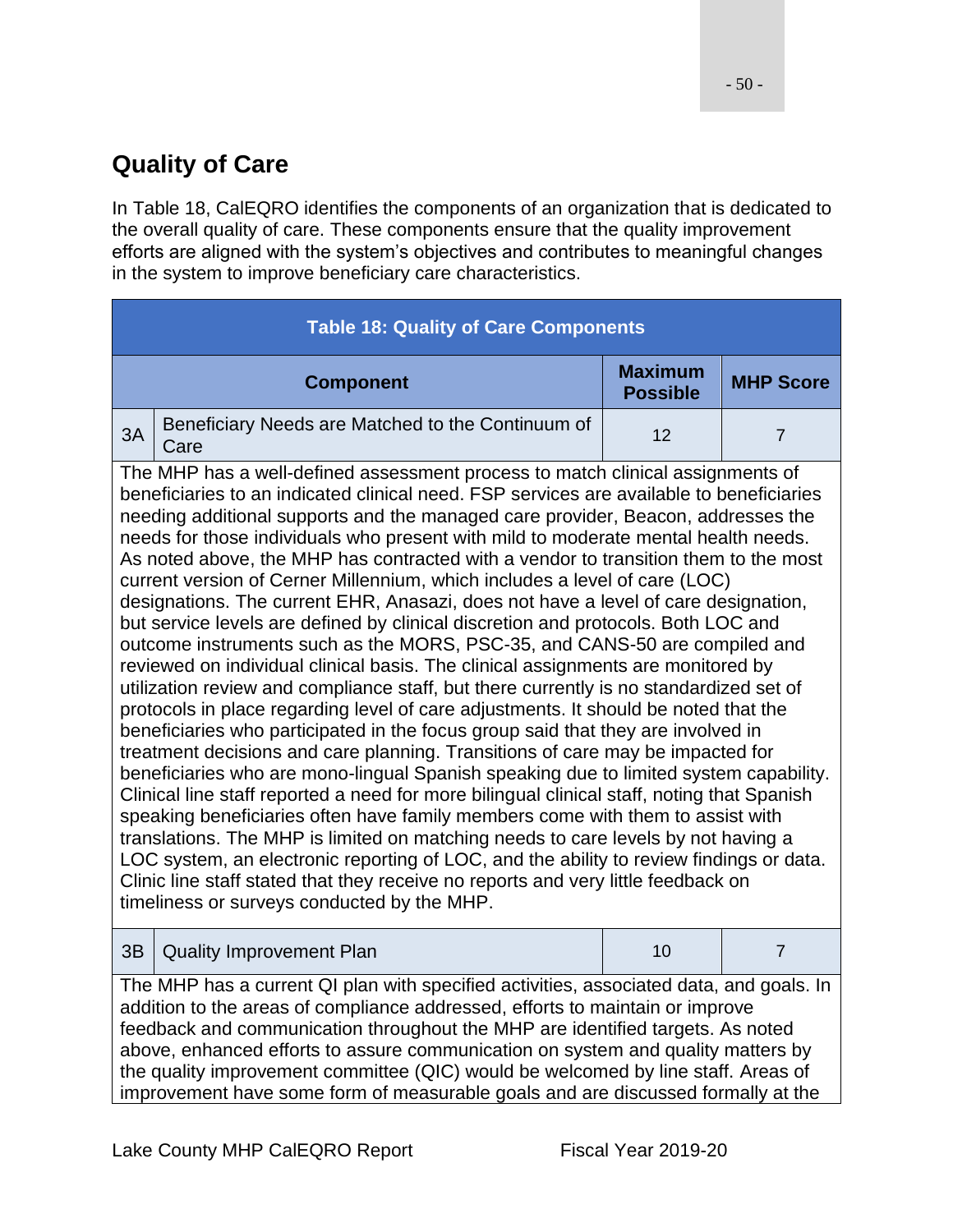QIC, as evidenced by meeting minutes provided by the MHP. A disparity assessment is provided to the QIC through its Cultural Competency Committee (CCP) and the MHP has introduced several initiatives to improve known access points across the system for/frequented by underserved and bilingual Spanish speaking populations. The annual evaluation report for QI was completed in early 2019 and provide to CalEQRO for this review. The evaluation measured progress and adjustments are clearly outlined with analysis to gauge the MHP's performance and effectiveness. While results are clearly noted against the measurable goals, it would be helpful for the MHP to include, in the annual review, course adjustments they will take on areas that did not meet the objectives.

|  | 3C   Quality Management Structure |  |  |  |
|--|-----------------------------------|--|--|--|
|--|-----------------------------------|--|--|--|

The MHP has a designated quality management structure that guides and tracks system issues and Quality Improvement Plan (QIP) initiatives. Minutes provided indicate that scheduled meetings are occurring less than once a quarter, due to recurrent impacts of wildfires and scheduled outages from the utility companies. The minutes provided do indicate meaningful development and problem-solving discussions, and is well attended, including by the MHP director. Areas for improvement including the access call log. The PIP and re-design of the intake process are clear indications that data is being utilized to inform system adjustments. CalEQRO has suggested that the QIP would be strengthened by identifying the logic model or change management practices to guide initiatives and accomplish goals.

| 3D                                                                                                                                                                                                                                                                                                                                                                                                                                                                                                                                                                                                                                                                                                                                                                                                                                                                                                                                                       | QM Reports Act as a Change Agent in the System | 10 | 6 |  |
|----------------------------------------------------------------------------------------------------------------------------------------------------------------------------------------------------------------------------------------------------------------------------------------------------------------------------------------------------------------------------------------------------------------------------------------------------------------------------------------------------------------------------------------------------------------------------------------------------------------------------------------------------------------------------------------------------------------------------------------------------------------------------------------------------------------------------------------------------------------------------------------------------------------------------------------------------------|------------------------------------------------|----|---|--|
| Based on the QIP and QIC minutes, the data and input from the quality management<br>unit is utilized to guide system change. An example of this is the performance<br>improvement activity around hospital re-admission rates following community<br>placement, which is the topic of the clinical PIP. It is anticipated that utilization of a<br>designated discharge team, trained in a variety of evidence-based practices, will<br>reduce the likelihood of readmission resulting from decompensation. The MHP<br>continues to formally address the need for stakeholder involvement in the QIC as well<br>as secure feedback from beneficiaries by conducting its own Consumer and Family<br>Surveys. CalEQRO has suggested that the QIP would be strengthened by identifying<br>the logic model utilized to guide initiatives and accomplish goals. Adherence to the<br>quarterly schedule would also improve efforts to address quality of care. |                                                |    |   |  |
| 3E                                                                                                                                                                                                                                                                                                                                                                                                                                                                                                                                                                                                                                                                                                                                                                                                                                                                                                                                                       | <b>Medication Management</b>                   | 12 | 8 |  |
| The MHP has an established medication monitoring policy which serves as a directive<br>to review safety and effectiveness of medication practices including psychotropic<br>medication prescribed to children and youth as well as reducing the risk of adverse<br>effects. A monitoring regime is outlined for the contracted pharmacist who conducts<br>the reviews and sample review forms provided by the MHP indicate that a variety of<br>areas are identified, reviewed, and addressed in this process. These can include lab<br>work, medication concerns or appropriateness, type of drug, dose levels,                                                                                                                                                                                                                                                                                                                                         |                                                |    |   |  |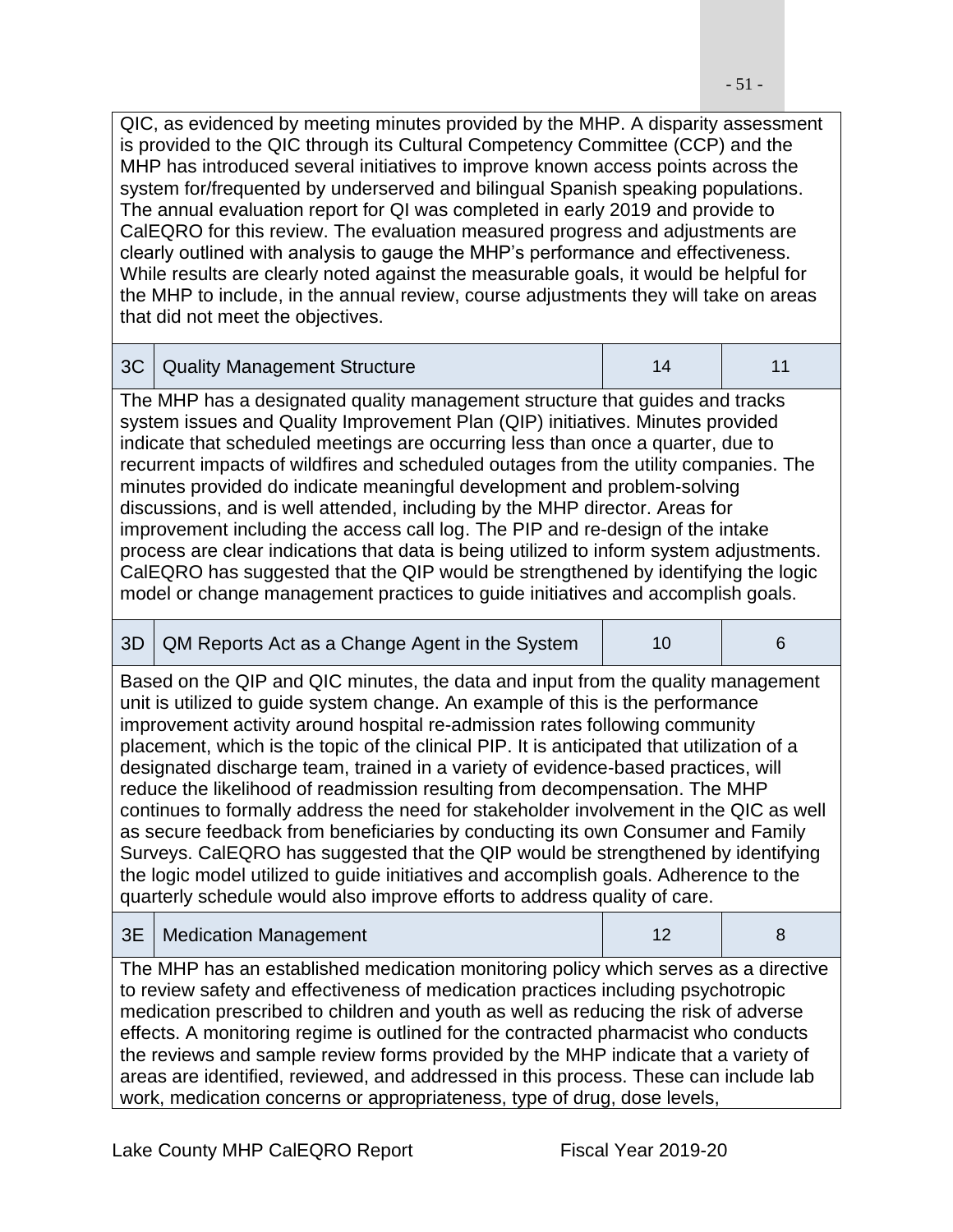contraindications of medication, proper consents, utilization of the CURES data base, and utilization levels of specific drug classifications. Findings from each review cycle are presented to the MHP director and trends and issues reported to QIC. While it is likely that the MHP's medication monitoring is consistent with the child welfare psychotropic medication measures developed by the State Department of Social Services and HEDIS, it is unclear if the full spectrum of monitoring covered by the SB 1291 are routinely monitored. CalEQRO recommends that the MHP complete its review of example policies and establish standards that fully meet the SB 1291 requirements.

## **Beneficiary Progress/Outcomes**

In Table 19, CalEQRO identifies the components of an organization that is dedicated to beneficiary progress and outcomes as a result of the treatment. These components also include beneficiary perception or satisfaction with treatment and any resulting improvement in beneficiary conditions, as well as capture the MHP's efforts in supporting its beneficiaries through wellness and recovery.

| <b>Table 19: Beneficiary Progress/Outcomes Components</b>                                                                                                                                                                                                                                                                                                                                                                                                                                                                                                                                                                                                                                                                                                                                                                                                                   |                                                                           |    |    |  |  |  |  |
|-----------------------------------------------------------------------------------------------------------------------------------------------------------------------------------------------------------------------------------------------------------------------------------------------------------------------------------------------------------------------------------------------------------------------------------------------------------------------------------------------------------------------------------------------------------------------------------------------------------------------------------------------------------------------------------------------------------------------------------------------------------------------------------------------------------------------------------------------------------------------------|---------------------------------------------------------------------------|----|----|--|--|--|--|
|                                                                                                                                                                                                                                                                                                                                                                                                                                                                                                                                                                                                                                                                                                                                                                                                                                                                             | <b>Maximum</b><br><b>MHP Score</b><br><b>Component</b><br><b>Possible</b> |    |    |  |  |  |  |
| 4A                                                                                                                                                                                                                                                                                                                                                                                                                                                                                                                                                                                                                                                                                                                                                                                                                                                                          | <b>Beneficiary Progress</b>                                               | 16 | 12 |  |  |  |  |
| The MHP has adopted the MORS outcome tool for adults and the CANS-50 and PSC-<br>35, which are done at intake, every six months, and more often as indicated. The staff<br>also utilize the My Health Days measure, which is completed every 30 days. At<br>present there are no aggregated reports that would verify the level or frequency of use<br>for MORS or CANS-50, though the MHP monitors adherence as part of its regular<br>chart and clinical reviews. Because the MHP does not have system level outcomes<br>data, it cannot provide staff, clinic supervisors, and management with routine outcome<br>performance data.                                                                                                                                                                                                                                      |                                                                           |    |    |  |  |  |  |
| 4 <sub>B</sub>                                                                                                                                                                                                                                                                                                                                                                                                                                                                                                                                                                                                                                                                                                                                                                                                                                                              | <b>Beneficiary Perceptions</b>                                            | 10 | 6  |  |  |  |  |
| The MHP does conduct the Consumer Perception Survey (CPS) as required and the<br>QIP identified the need to increase the number of respondents. Unfortunately, both<br>the participation level and overall satisfaction by beneficiaries has declined. Adult<br>satisfaction in the Fall of 2018 was at 95.6 percent and in Spring of 2019 was just 88<br>percent. Continued efforts to increase the number of surveys taken should be<br>pursued. The MHP has conducted additional surveys of beneficiaries that more<br>directly gauge local experience with services received. A strength of the MHP's<br>Consumer and Family Survey is that it solicits beneficiary input on strengths and<br>needs of the system of care. Results should be utilized for system improvement and<br>the MHP should take additional steps to ensure that the results are communicated to |                                                                           |    |    |  |  |  |  |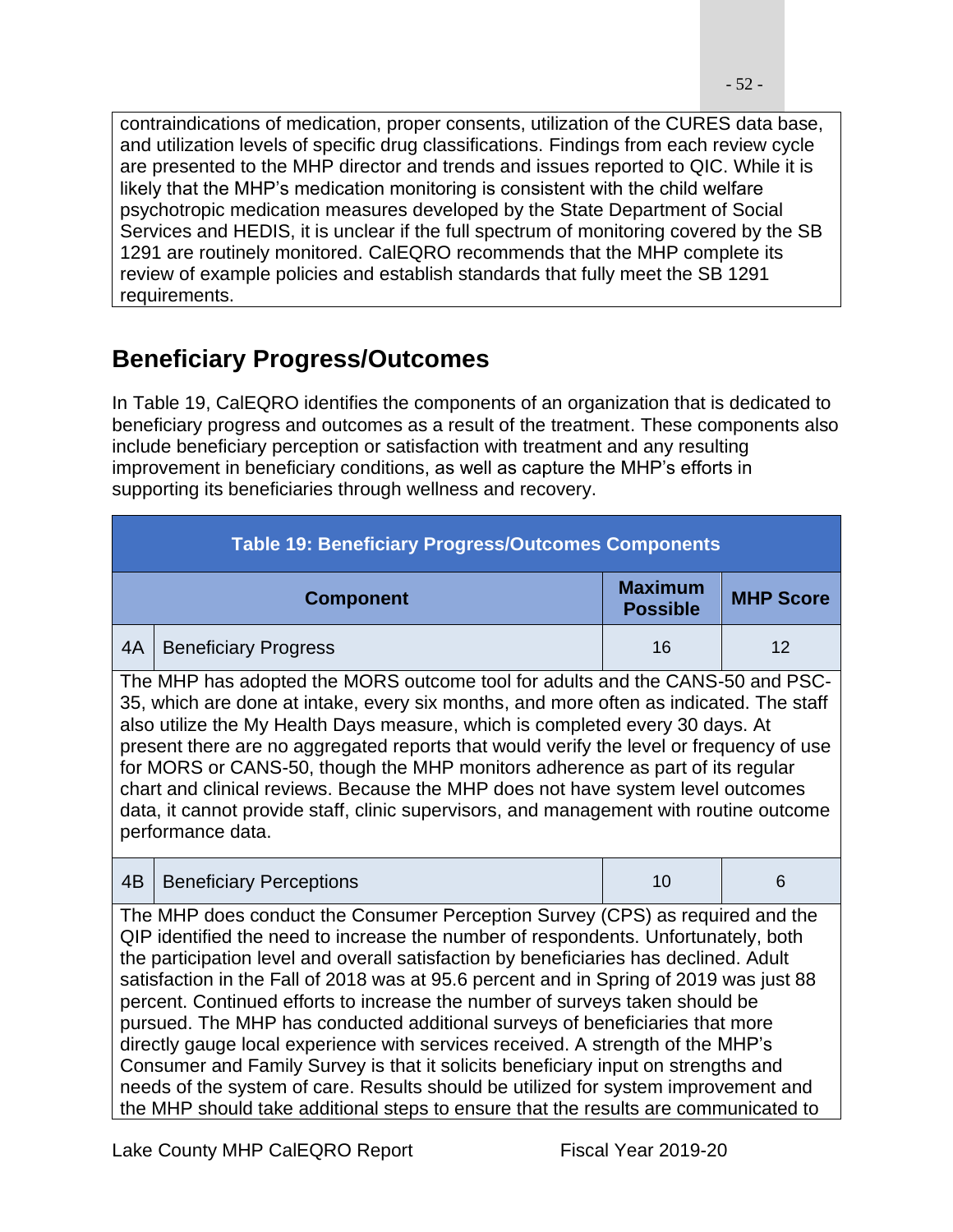stakeholders. Focus group participants confirmed that while they have been surveyed regarding satisfaction, they have never received feedback on the results. CalEQRO recommends that the MHP share these results with both beneficiaries and employees, and shared various ways the MHP could do this.

|  | $4C$ Supporting Beneficiaries through Wellness and<br>Recovery |  |  |
|--|----------------------------------------------------------------|--|--|
|--|----------------------------------------------------------------|--|--|

The MHP has a total of four wellness centers, one of which opened recently, the Big Oak Wellness Center. This new site is fully consumer-run. In addition to being open to the public, they provide a community-wide outreach and entry portal for those who need to access treatment. The MHP ensures that training is available, and this past year, included the topic of how to reverse an overdose with Narcan (the nasal form of Naloxone). The site that was visited by CalEQRO is equipped with three of the Narcan kits. The MHP has fully embraced the concept of supporting wellness and recovery as demonstrated by having a TAY center, a Spanish-speaking center, a Native American site and is currently planning to open a center for older adults.

## **Structure and Operations**

In Table 20, CalEQRO identifies the structural and operational components of an organization that is facilitates access, timeliness, quality, and beneficiary outcomes.

| <b>Table 20: Structure and Operations Components</b>                                                                                                                                                                                                                                                                                                                                                                                                                                                                                                                                                                                                                                                                                                                                                                                                                                                      |                                    |    |    |  |  |
|-----------------------------------------------------------------------------------------------------------------------------------------------------------------------------------------------------------------------------------------------------------------------------------------------------------------------------------------------------------------------------------------------------------------------------------------------------------------------------------------------------------------------------------------------------------------------------------------------------------------------------------------------------------------------------------------------------------------------------------------------------------------------------------------------------------------------------------------------------------------------------------------------------------|------------------------------------|----|----|--|--|
| <b>Quality</b><br><b>Component</b><br><b>Rating</b>                                                                                                                                                                                                                                                                                                                                                                                                                                                                                                                                                                                                                                                                                                                                                                                                                                                       |                                    |    |    |  |  |
| 5A                                                                                                                                                                                                                                                                                                                                                                                                                                                                                                                                                                                                                                                                                                                                                                                                                                                                                                        | Capability and Capacity of the MHP | 30 | 22 |  |  |
| The MHP provides a variety of services, primarily from its two large clinics in Lucerne<br>and Clearlake. These include mental health assessment, case management,<br>psychiatry, FSP for both adults and children, along with an array of wellness and<br>recovery centers, crisis intervention and 24/7 access to crisis line. After-hours<br>emergency services are well coordinated with local EDs, law enforcement, a licensed<br>on-call MHP clinician, and an after-hours call center. The MHP does not provide day<br>treatment nor do they have a local psychiatric health facility or inpatient hospital,<br>though they have access through contracts at various facilities in the region. A<br>detailed system and staff capacity analysis was recommended by CalEQRO in the<br>last review cycle in order to better assess current capability and identify performance<br>improvement areas. |                                    |    |    |  |  |
| 5B                                                                                                                                                                                                                                                                                                                                                                                                                                                                                                                                                                                                                                                                                                                                                                                                                                                                                                        | <b>Network Adequacy</b>            | 18 | 16 |  |  |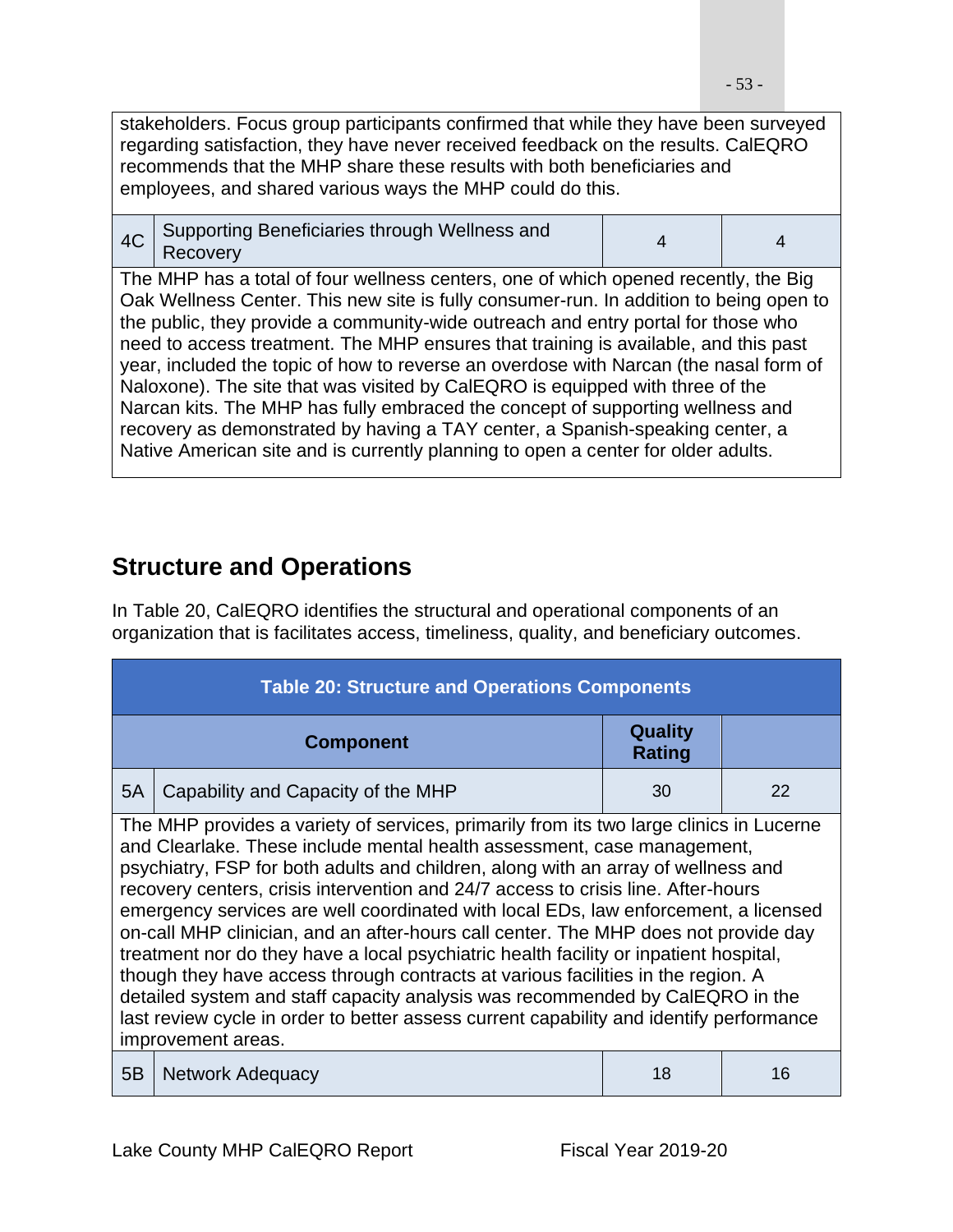The MHP has taken steps to overcome the limitations of its geography where a lake is situated in the middle of the county and all communities arrayed in a single mountain road surrounding that large body of water. Efforts to address this reality have been successful due to the community-based wellness and recovery centers that act as a portal into the MHP treatment programs. The MHP continues to expand these locations and their use, often holding or hosting meetings for local providers and to attract beneficiaries. The MHP was sanctioned by DHCS in early 2019 for failure to comply with network adequacy standards. corrective actions that included expansion of its existing psychiatry contract, telehealth, and locum tenens resulted in the sanction being lifted.

| 5C                                                                                                                                                                                                                                                                                                                                                                                                                                                                                                                                                                                                                                                                                                                                                                                                                                                                                                                                                                                                                                                                                                                                                                                                                                                                                                   | <b>Subcontracts/Contract Providers</b>                                                                                                                                                                                                                                                                                                                                                                                                                                                                                                                                                                                                                                                                                                                                                                   | 16 | 11 |  |
|------------------------------------------------------------------------------------------------------------------------------------------------------------------------------------------------------------------------------------------------------------------------------------------------------------------------------------------------------------------------------------------------------------------------------------------------------------------------------------------------------------------------------------------------------------------------------------------------------------------------------------------------------------------------------------------------------------------------------------------------------------------------------------------------------------------------------------------------------------------------------------------------------------------------------------------------------------------------------------------------------------------------------------------------------------------------------------------------------------------------------------------------------------------------------------------------------------------------------------------------------------------------------------------------------|----------------------------------------------------------------------------------------------------------------------------------------------------------------------------------------------------------------------------------------------------------------------------------------------------------------------------------------------------------------------------------------------------------------------------------------------------------------------------------------------------------------------------------------------------------------------------------------------------------------------------------------------------------------------------------------------------------------------------------------------------------------------------------------------------------|----|----|--|
| The majority of mental health services are delivered by the MHP and several contract<br>providers. These providers along with the county-run sites make up the system of<br>care. Contracted providers work with children, TAY, and youth in FC, and can provide<br>wraparound services. There is a perinatal program called Mother Wise that addresses<br>mood disorders and a program for seniors, Konocti, that provides support through<br>peer counseling. School-based services including specialty campuses are conducted<br>in coordination with the MHP and Lake County Office of Education (LCOE).<br>Beneficiaries can access care through Redwood Community sites including individual,<br>family and group therapy, and specialized therapeutic and behavioral health services<br>for youth and adults. The QIC and CCP minutes indicate that providers are not<br>consistently present in system development or performance improvement<br>discussions. Likewise, recurrent and county-wide power outages have impacted the<br>calendar due to wildfires in the region. The MHP assigns specific individuals as<br>contact point for providers. Communication is ongoing and fairly informal, but with<br>meetings as needed to share information, make adjustments, or problem solve. |                                                                                                                                                                                                                                                                                                                                                                                                                                                                                                                                                                                                                                                                                                                                                                                                          |    |    |  |
|                                                                                                                                                                                                                                                                                                                                                                                                                                                                                                                                                                                                                                                                                                                                                                                                                                                                                                                                                                                                                                                                                                                                                                                                                                                                                                      |                                                                                                                                                                                                                                                                                                                                                                                                                                                                                                                                                                                                                                                                                                                                                                                                          |    |    |  |
| 5D                                                                                                                                                                                                                                                                                                                                                                                                                                                                                                                                                                                                                                                                                                                                                                                                                                                                                                                                                                                                                                                                                                                                                                                                                                                                                                   | Stakeholder Engagement                                                                                                                                                                                                                                                                                                                                                                                                                                                                                                                                                                                                                                                                                                                                                                                   | 12 | 8  |  |
|                                                                                                                                                                                                                                                                                                                                                                                                                                                                                                                                                                                                                                                                                                                                                                                                                                                                                                                                                                                                                                                                                                                                                                                                                                                                                                      | The various peer-run wellness programs provide an indication of the MHP moving<br>toward consumer empowerment, though the MHP would benefit from more positions<br>for beneficiaries. The MHSA committee(s) and funded projects have strong evidence<br>of stakeholder involvement. While the National Alliance for the Mentally III (NAMI)<br>once had a strong presence in Lake County, current activities are minimal. At present,<br>the MHP does not have an Advisory Board, which is required by statute. While the<br>leadership of the MHP continues to articulate the need for an advisory board to the<br>local Board of Supervisors (BOS) that makes the appointments, the BOS has not<br>taken action. CalEQRO encourages the MHP to make re-institution of an Advisory<br>Board a priority. |    |    |  |
| 5E                                                                                                                                                                                                                                                                                                                                                                                                                                                                                                                                                                                                                                                                                                                                                                                                                                                                                                                                                                                                                                                                                                                                                                                                                                                                                                   | Peer Employment                                                                                                                                                                                                                                                                                                                                                                                                                                                                                                                                                                                                                                                                                                                                                                                          | 8  | 5  |  |

the opportunities the various levels each provides. At present, there are at least five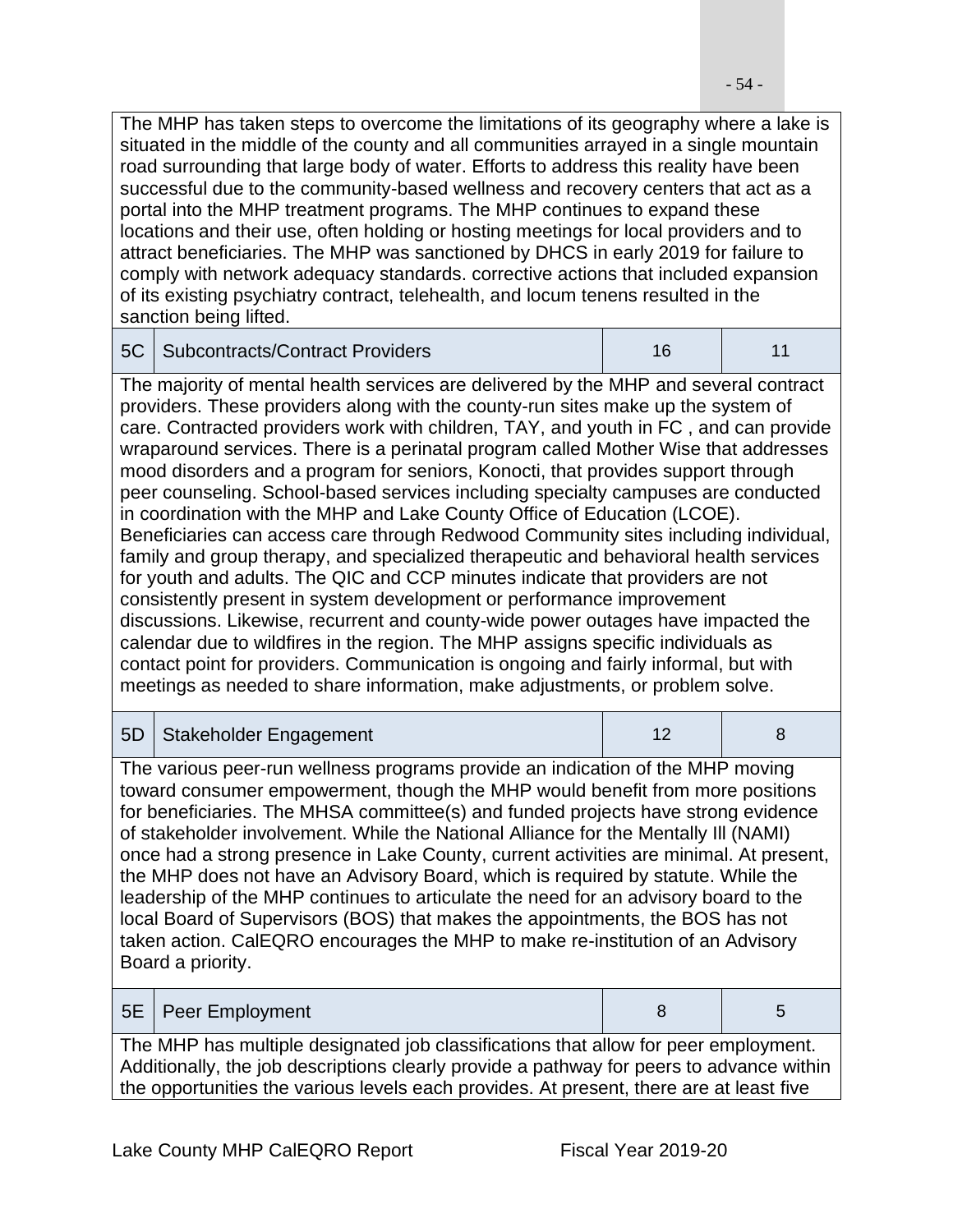separate classifications, which demonstrate the MHP's commitment to peer integration and the value of lived experience in its workforce. It is noteworthy that one of the job classifications is designated for Native American support specialists, which demonstrates the MHP's efforts to be culturally responsive. While there is a single person who apparently has a lead role in running the peer-run programs, there are presently no formal supervisory or management roles for peers. Currently the MHP does not have a vocational training initiatives or activities to provide education or job skills for its general population.

|  | 5F   Peer-Run Programs |  |  |
|--|------------------------|--|--|
|--|------------------------|--|--|

As noted above, there are multiple wellness centers, including the new one which is nearly all consumer-run, with plans to open another center for older adults. There is a senior peer specialist who has significant role in "running" the sites but does not have manager status at present or a pathway to elevate his position. The wellness centers are spread throughout the county and are on bus routes, which provide ready access for clients. The strategic deployment of these sites by the MHP has been critical given the unique nature of the county, with a very large body of water situated in the middle, making expedient travel impossible. These sites are located along so as to be highly visible and self-promoting. Beneficiaries often hear of the services through flyers or allied agencies such as clinics, physical health, hospitals or even law enforcement. As the wellness centers are funded through MHSA, there is consistent and detailed oversight, accountability, and reporting to the MHP on a quarterly basis.

| 5G | <b>Cultural Competency</b>                                                                                                                                                                                                                                                                                                                                                                                                                                                                                                                                                                                                                                                                                                                                                                                                                                                                                                                                                                                                                                                                                                                                                                                                                                                                              | 12 | 10 |
|----|---------------------------------------------------------------------------------------------------------------------------------------------------------------------------------------------------------------------------------------------------------------------------------------------------------------------------------------------------------------------------------------------------------------------------------------------------------------------------------------------------------------------------------------------------------------------------------------------------------------------------------------------------------------------------------------------------------------------------------------------------------------------------------------------------------------------------------------------------------------------------------------------------------------------------------------------------------------------------------------------------------------------------------------------------------------------------------------------------------------------------------------------------------------------------------------------------------------------------------------------------------------------------------------------------------|----|----|
|    | The MHP has a CCP formatted with CLAS standards as the essential framework.<br>There are several well-defined initiatives aimed at improving the provision of culturally<br>and linguistically appropriate services as outlined in both the CCP and QIP. A year-<br>over-year analysis was performed to review mental health and substance abuse<br>service disparities by ethnic and linguistic group. Ongoing education and training are<br>present along with continued efforts to promote the use of policy and practice skills<br>that improve effectiveness in providing cross-cultural mental health services. This<br>includes a recently distributed ethnicity and cultural proficiency survey, completed by<br>the MHP workforce. Printed materials the MHP's main offices were in both English<br>and Spanish and demonstrated a level of cultural sensitivity. Sessions conducted by<br>CalEQRO revealed staff seek support and guidance on addressing organizational<br>culture issues such as low morale and burn-out and would like training on working<br>with the LGBTQ population. While there are currently three Spanish-speaking<br>clinicians in the children's division, there are none for adults. CalEQRO has<br>suggested targeted recruitment efforts to help fill this gap. |    |    |
|    |                                                                                                                                                                                                                                                                                                                                                                                                                                                                                                                                                                                                                                                                                                                                                                                                                                                                                                                                                                                                                                                                                                                                                                                                                                                                                                         |    |    |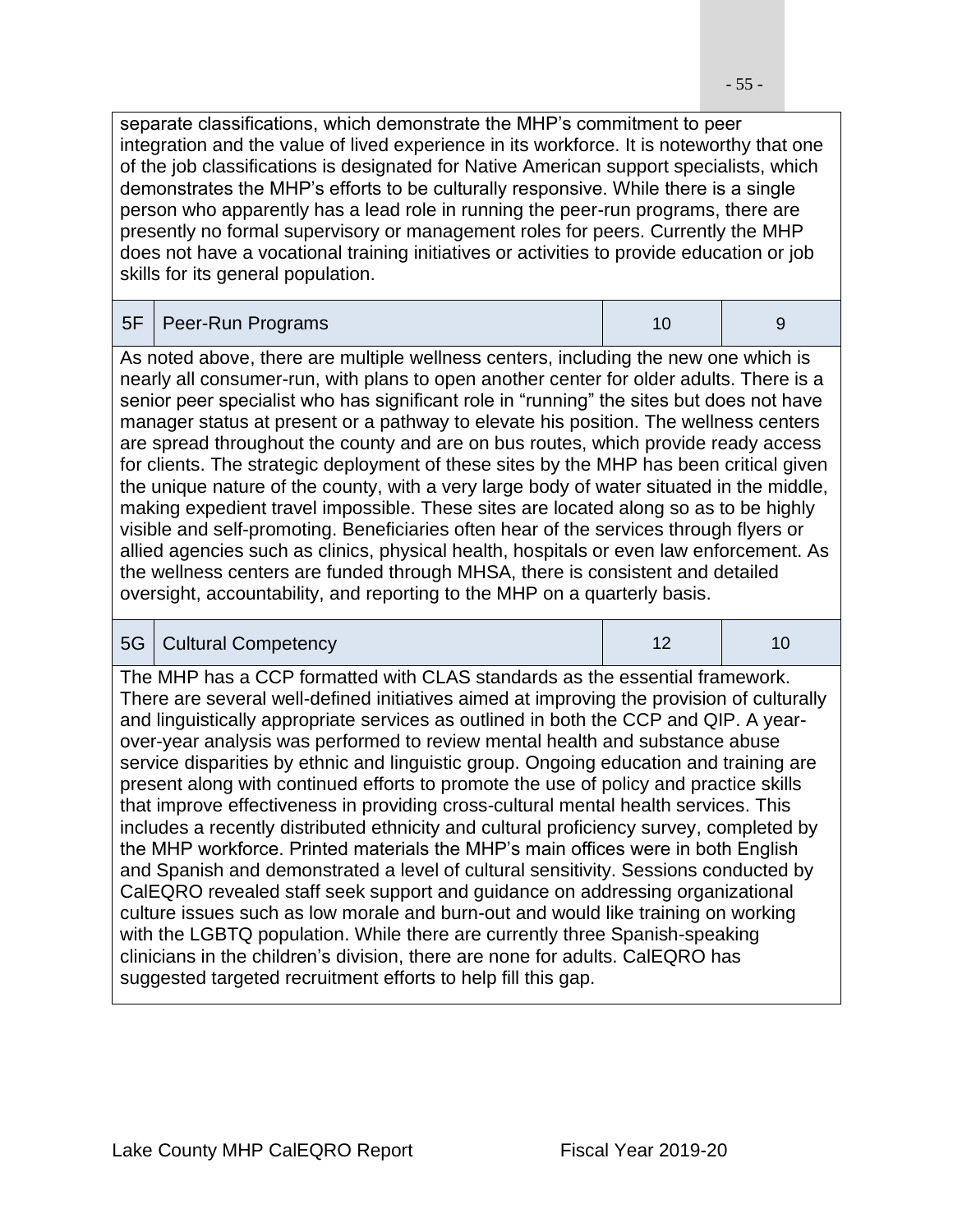# **SUMMARY OF FINDINGS**

This section summarizes the CalEQRO findings from the FY 2019-20 review of Lake MHP related to access, timeliness, and quality of care.

## **MHP Environment – Changes, Strengths and Opportunities**

### **PIP Status**

**Clinical PIP Status:** Concept only, not yet active (not rated)

**Non-clinical PIP Status:** Active and ongoing

### **Access to Care**

#### **Changes within the Past Year:**

- The MHP and Lake County have been subjected to continued negative impact of regional wildfires and scheduled power outages. This has impeded beneficiary access by hours and days.
- In April 2019, the DHCS issued a sanction to the MHP for failure to comply with network adequacy standards as specified in the previously issued Corrective Action Plan (CAP). The areas were addressed, and the sanction was lifted in August 2019.

#### **Strengths:**

- The MHP initiated a new assessment protocol which resulted in the admission process being completed within days versus weeks and is expected to significantly improve access to service.
- The MHP has added psychiatric resources with the expansion of its existing contract and the addition of locum tenens.
- Telehealth expansion has been placed in both Lucerne and Clearlake sites for adults and children beneficiaries.

#### **Opportunities for Improvement:**

- The MHP continues to have workflow and efficiency issues that result in most incoming calls for service not being properly logged or processed.
- The MHP could use additional Spanish-speaking staff for its Adult team.

### **Timeliness of Services**

#### **Changes within the Past Year:**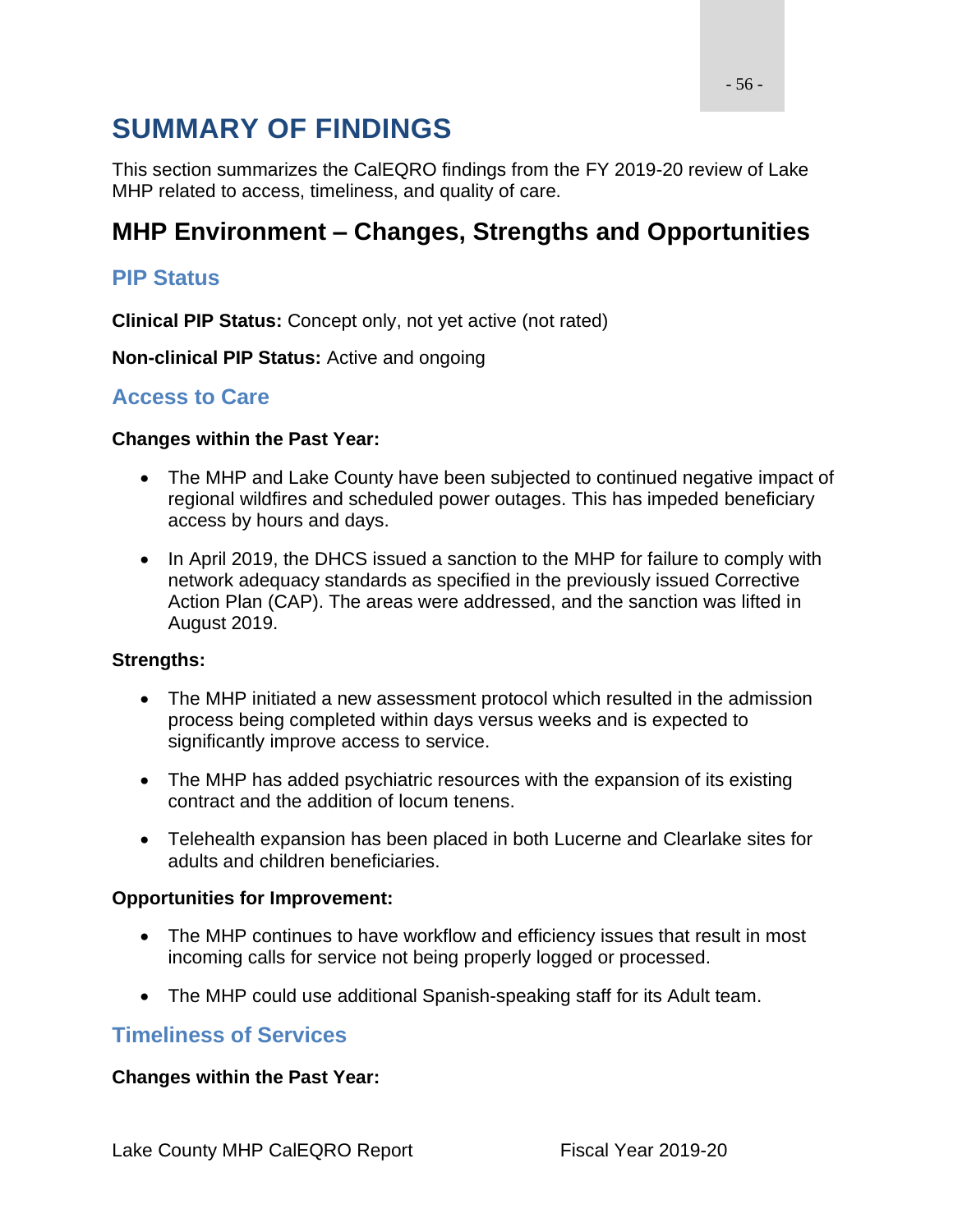- In July 2019, the MHP started generating access and timeliness reports that tracked length of time from initial request to first offered and first kept appointments.
- The MHP reports that all of its requests for urgent appointments are satisfied within less than a working day.
- The MHP has increased trainings and revised access database logging procedures for compliance and accuracy with incoming calls for service.

#### **Strengths:**

• The MHP has improved the time to service in part through the reduction of its staff vacancy rate, of 50 percent last year, to just ten percent this year.

#### **Opportunities for Improvement:**

- The MHP continues to have difficulty with timely first offered appointments, as just 20 percent met the10-day standard.
- The MHP tracks no-shows manually by provider, but they have not built this capacity into the EHR system.
- The MHP has not updated their policy and procedure for no-shows, but states that they are in the process of establishing standards for no-shows.
- The MHP has improved time to service, but continues to have low productivity, which can reduce its ability to provide timely service.

### **Quality of Care**

#### **Changes within the Past Year:**

- The MHP provided a series of five (two-hours) trainings to providers on cooccurring disorders and diagnosing.
- Urgent appointment requests are now tracked in a way that allows for the MHP to report on them hourly.

#### **Strengths:**

- The MHP developed a PIP to address discharge and post hospitalization care and to improve the length of time between community placements and readmission.
- The MHP announced they will be developing a departmental strategic plan in the upcoming year, building off of the broader county-wide plan. The strategic plan will assist the MHP in securing the needed operational efficiencies and roadmap necessary to take the next steps outlined in past EQRO reports to improve or enhance essential elements of quality.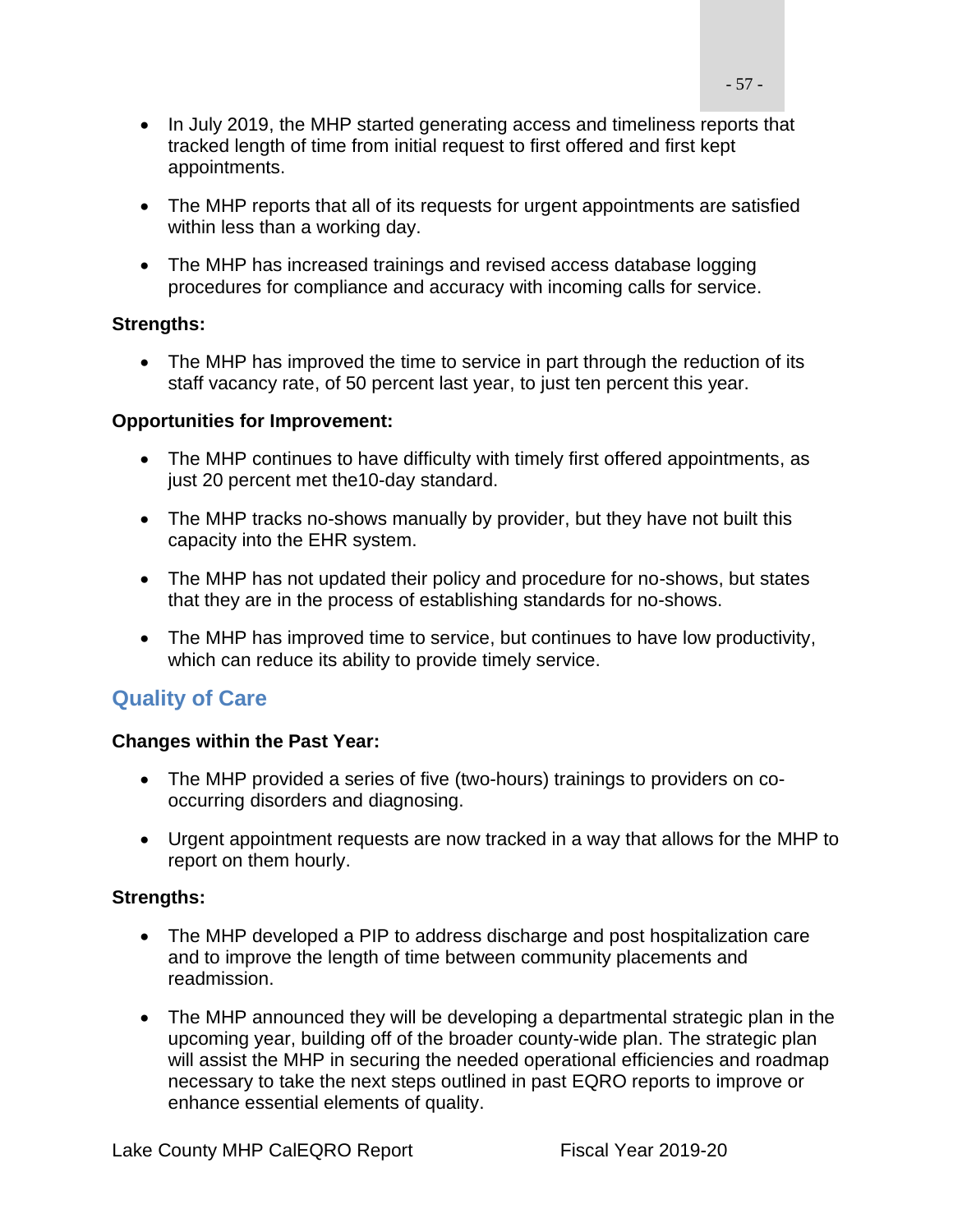#### **Opportunities for Improvement:**

- The MHP states they can track co-occurring diagnoses, but they have not been extracting the data due to low confidence in data integrity. At present, their data indicates a prevalence of co-occurring diagnosis at just 15 percent.
- Staff indicated a need for improved communication and state that they do not have access to data or reports on services delivered or surveys taken.
- The quality improvement work plan and annual evaluation currently does not identify its change strategies or provide year-over-year trend data analysis.

### **Beneficiary Outcomes**

#### **Changes within the Past Year:**

• MORS was implemented system wide in the past year.

### **Strengths:**

• The MHP implemented a PIP during the past year to address consistency and quality of incoming calls handling and response.

#### **Opportunities for Improvement:**

- No-show rates for scheduled psychiatric appointments remain high, at 22 percent.
- New and existing provider staff have requested additional MORS training.

### **Foster Care**

### **Changes within the Past Year:**

- The MHP noted an increase in presumptive transfers this past year.
- The MHP is moving the children's unit to a separate location due to system expansion.

### **Strengths:**

• The existing medication monitoring policy and contracted pharmacist provide the MHP with monthly reports on prescribing practices and trend data at the QIC.

### **Opportunities for Improvement:**

• The MHP has reviewed a medication review standard that meets all the elements of SB 1291, but has yet to formally adopt it.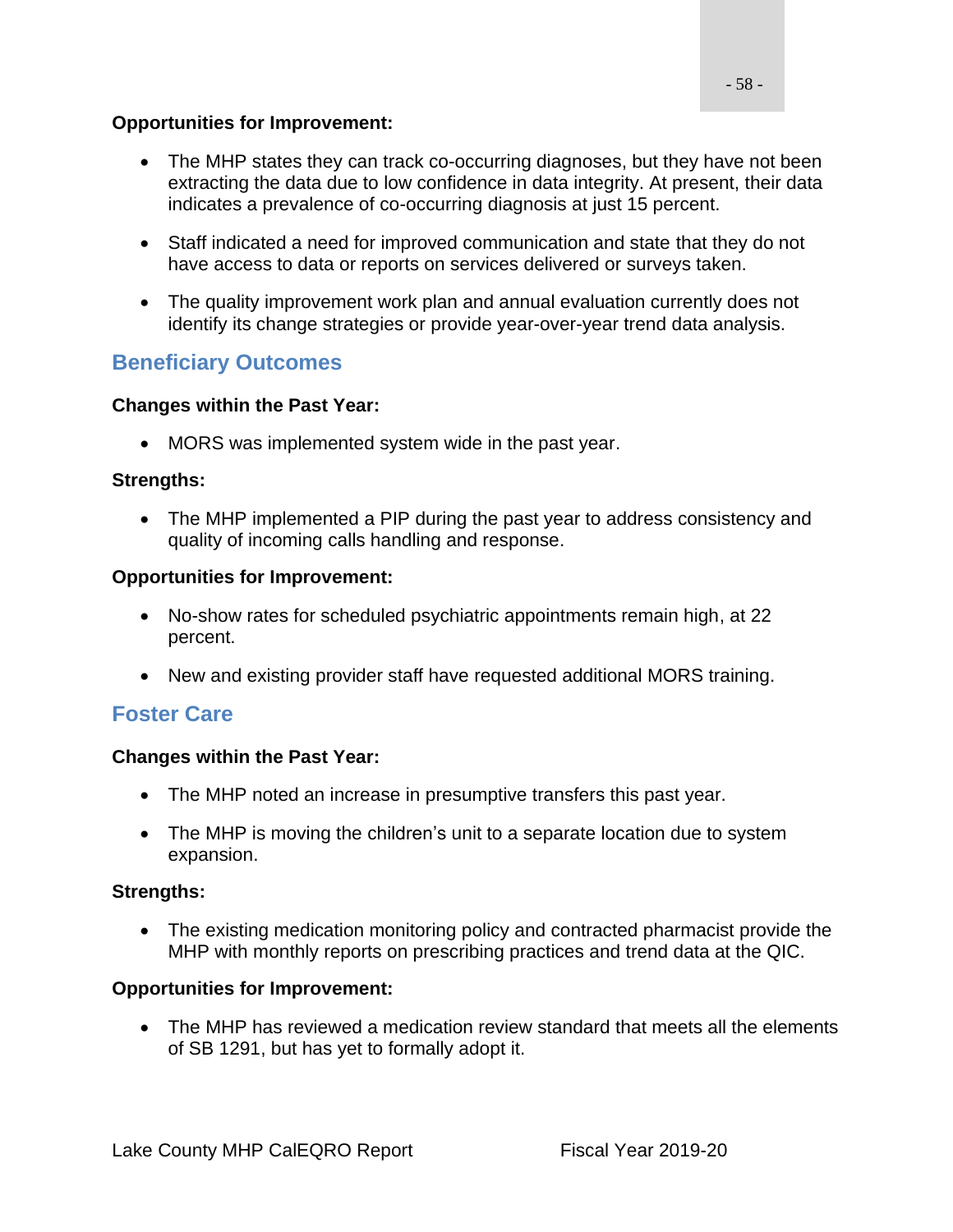• Though provided with SB 1291 specifics by CalEQRO last year, the MHP stated it had not accessed DHCS SB 1291 data available online. Online access information and clarification for SB 1291 were provided at this review as well.

### **Information Systems**

#### **Changes within the Past Year:**

• The MHP has contracted with Cerner Corporation and Kings View for installation and implementation of Millennium product and has agreed to be part of Millennium's pilot program.

#### **Strengths:**

• None noted.

#### **Opportunities for Improvement:**

• The MHP reports that CCBH CSI Assessment data extraction is not working correctly because of issues preventing extraction from the ASJ.

### **Structure and Operations**

#### **Changes within the Past Year:**

• The MHP experienced four power outages during the wildfires in Lake County, wherein they could not access the EHR for 11-12 days; services were provided and documented on paper forms. The MHP could not provide intake services and implemented emergency protocols during that time.

#### **Strengths:**

- The MHP has assumed leadership of a county-wide housing collaborative, which will positively impact its efforts in assuring housing opportunities for beneficiaries.
- The MHP has opened a fourth wellness and recovery center, with plans to launch another one specifically for older adults.
- The MHP has instituted incentives to recruit new staff, including flexible work schedules, financial support for continued education, along with other employee benefits to improve staff retention.
- The MHP has been able to obtain and plans to install an electric generator so that services can continue in the event of power outages.

#### **Opportunities for Improvement:**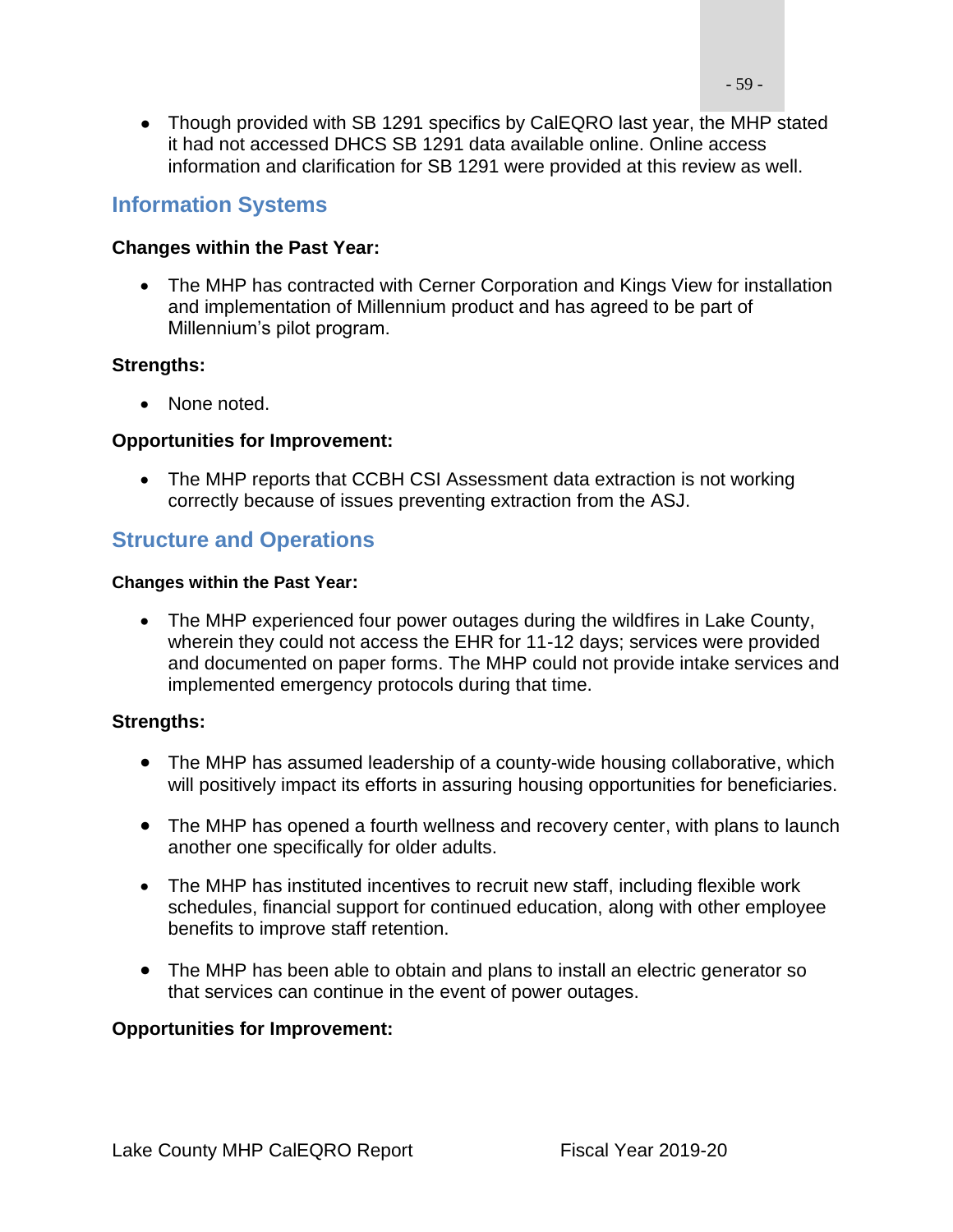- The MHP currently does not have a functioning Advisory Board though it has actively sought local BOS support, which is required for membership appointments.
- The MHP states that transportation continues to be a major issue for beneficiaries, although bus lines exist and the MHP provides vouchers.
- The MHP does not have a formal disaster plan in place.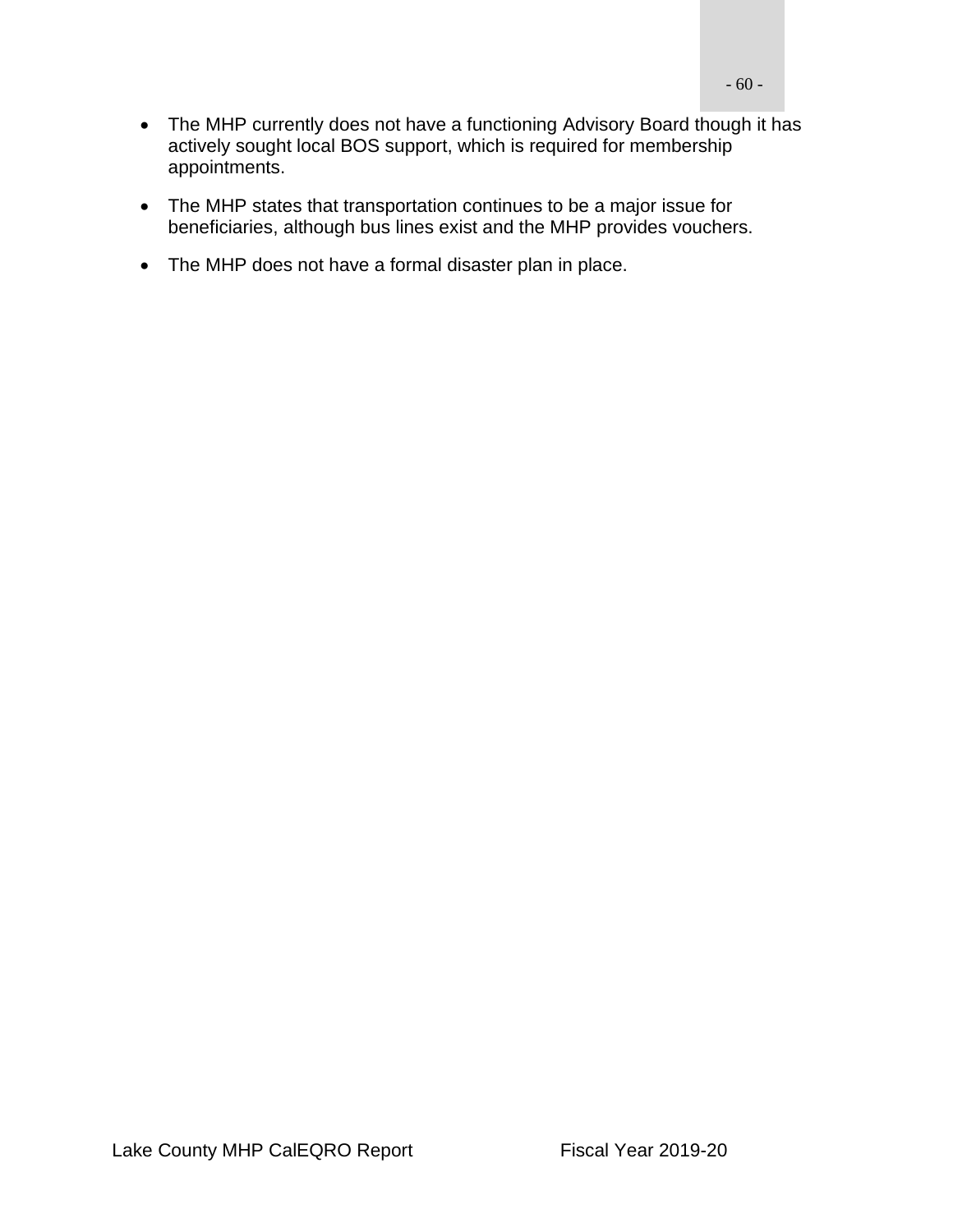## **FY 2019-20 Recommendations**

### **PIP Status**

#### **Recommendations:**

1. As per Title 42, CFR, Section 438.330, DHCS requires two active performance improvement projects (PIPs); the MHP is contractually required to meet this requirement going forward. (*This is a carry-over recommendation from FY 2018- 19 and the prior year.)*

### **Access to Care**

2. The MHP should take steps to recruit additional bilingual, Spanish-speaking staff.

### **Timeliness of Services**

- 3. The MHP should identify strategies to reverse a downward trend in reported staff productivity in order to maximize resource capacity.
- 4. The MHP should take steps to remediate its high rate of missed appointments for psychiatry, establish no-show standards, and develop policy and procedures to address performance issues. (*This is a follow-up recommendation from FY 2018- 19.)*
- 5. The MHP should identify the root causes for such a small number of beneficiaries receiving a timely first appointment and take action to resolve. (*This is a carryover recommendation from FY 2018-19.)*
- 6. The MHP needs to formally define requests for urgent appointments in order to assure complete and accurate tracking and reporting. *(This is a follow-up recommendation from FY 2018-19.)*
- 7. The MHP needs to establish a reliable process and method of tracking incoming calls requesting a first appointment with an enhanced level of monitoring in order to obtain accurate and complete reporting. *(This is a follow-up recommendation from FY 2018-19.)*

### **Quality of Care**

- 8. The MHP should take steps to enhance bi-directional communication by providing line staff with information, data, and messages that enhance their knowledge on outcomes and system performance.
- 9. The MHP should strengthen its quality improvement work plan by identifying change strategies that it utilizes to guide initiatives and add trending to compare progress year-over-year.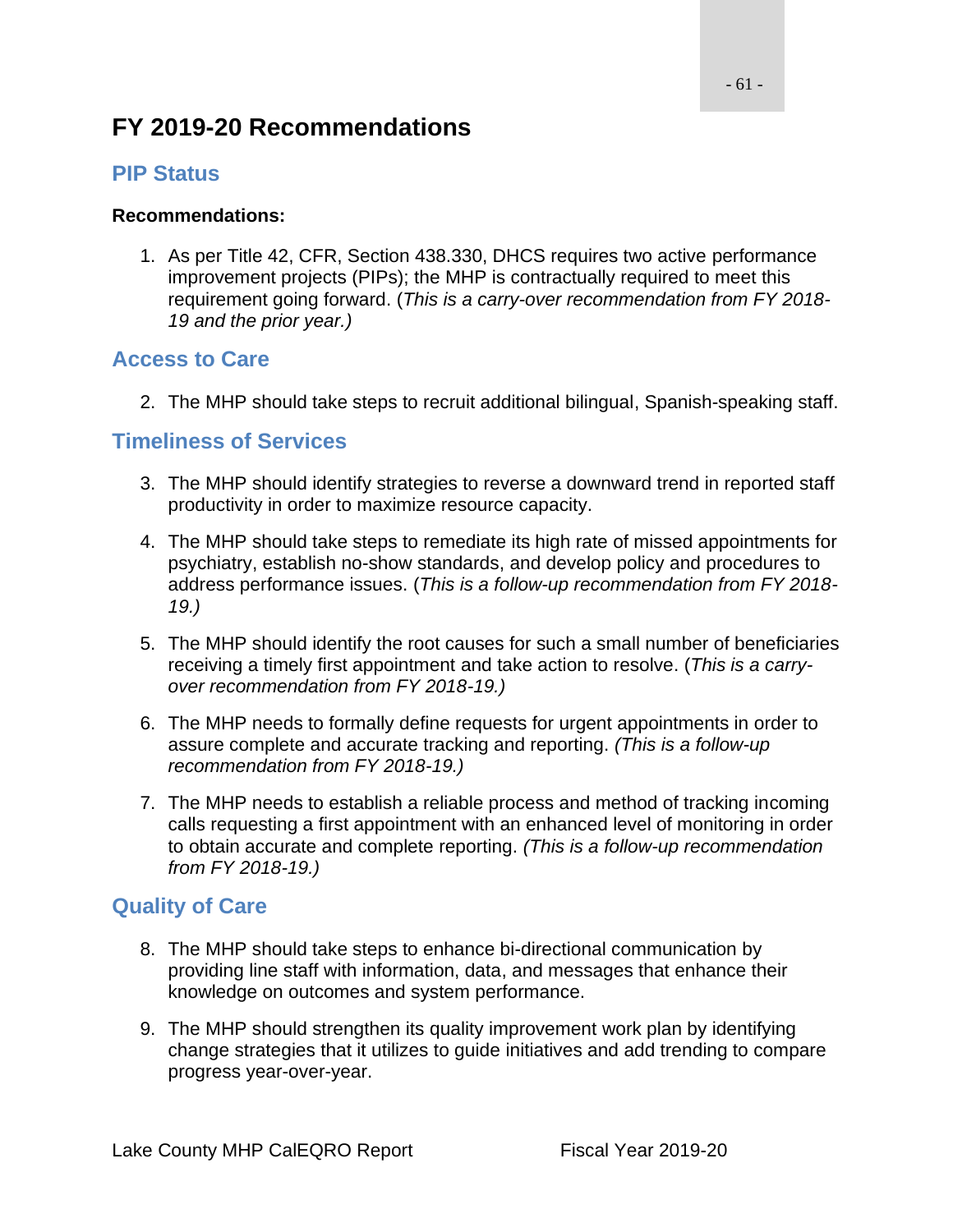$-62 -$ 

10.Ensure enhanced medication monitoring in order to meet Senate Bill (SB) 1291 parameters through the development of a formal policy that addresses mandates. *(This is a follow-up recommendation from FY 2018-19.)*

### **Beneficiary Outcomes**

11.Train new staff and provide refresher training for existing staff on the Milestones of Recovery Scale (MORS) tool and utilization of this data. (This is a follow-up *recommendation from FY 2018-19.)*

### **Foster Care**

- 12.Ensure SB 1291 monitoring and review criteria are met by establishing a formal policy on reporting criteria and meeting state mandated requirements. *(This is a follow-up recommendation from FY 2018-19.)*
- 13.Access and review DHCS Lake County online data on SB1291 routinely. *(This is a follow-up recommendation from FY 2018-19.)*

### **Information Systems**

• None noted.

### **Structure and Operations**

- 14.In conjunction with the County and KV, the MHP needs to establish a formal disaster plan.
- 15.The MHP needs to reestablish a behavioral health advisory board by taking meaningful steps to engage the local Board of Supervisors on its responsibility to recruit and put forward candidates.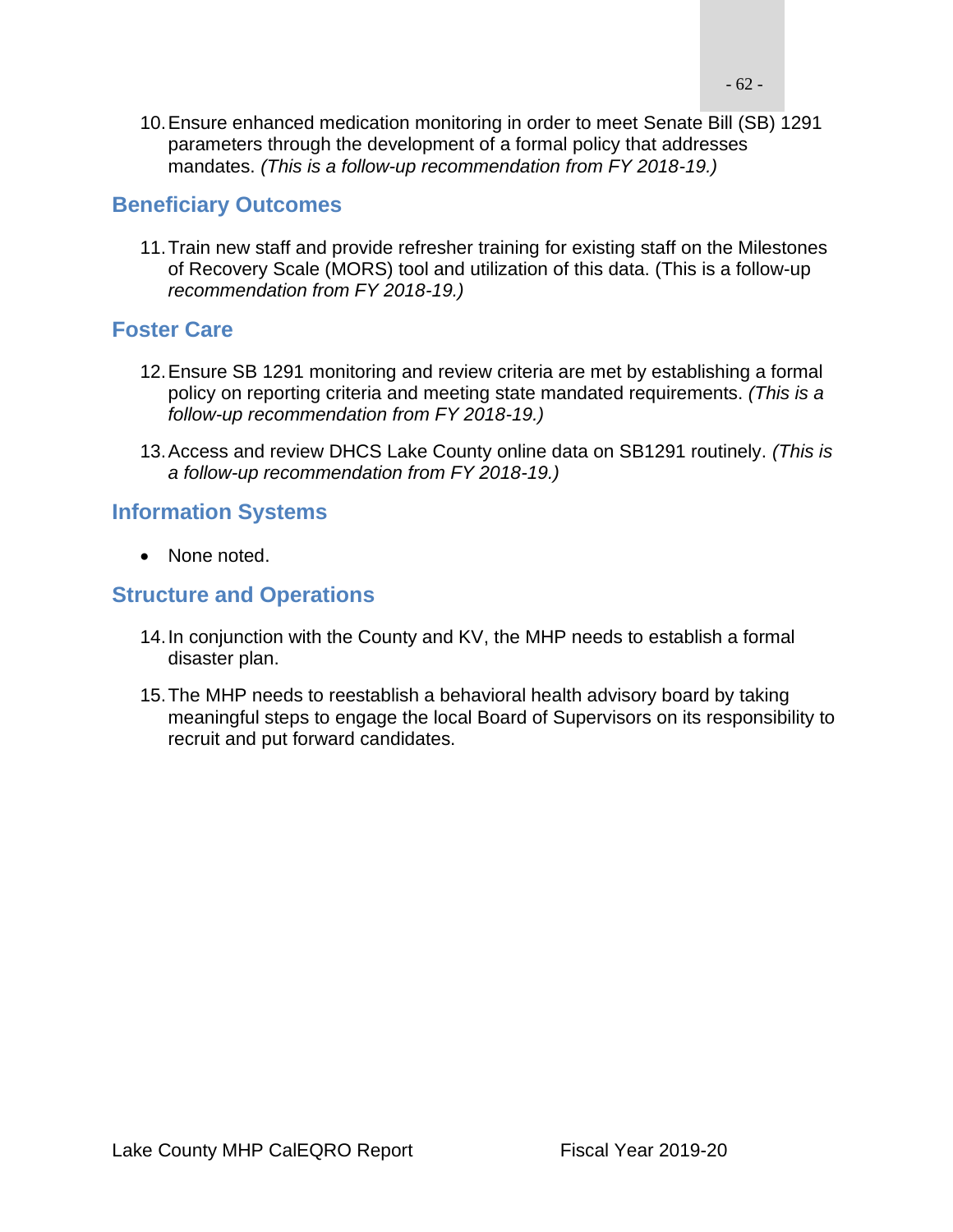# **SITE REVIEW PROCESS BARRIERS**

The following conditions significantly affected CalEQRO's ability to prepare for and/or conduct a comprehensive review:

- The TSA and ISCA documents, along with one of the PIP submission tools, were incomplete and/or submitted late resulting in the need to use extra time on site during this one-day review to fully understand the issues.
- It should be noted that the MHP had scheduled time for this and other state-level reviews but was interrupted on multiple occasions by responses to local catastrophic, wildfires and power outages which impacted administrative functions and services to beneficiaries. These interruptions lasted for hours and, at times, several days causing a ripple effect of delays.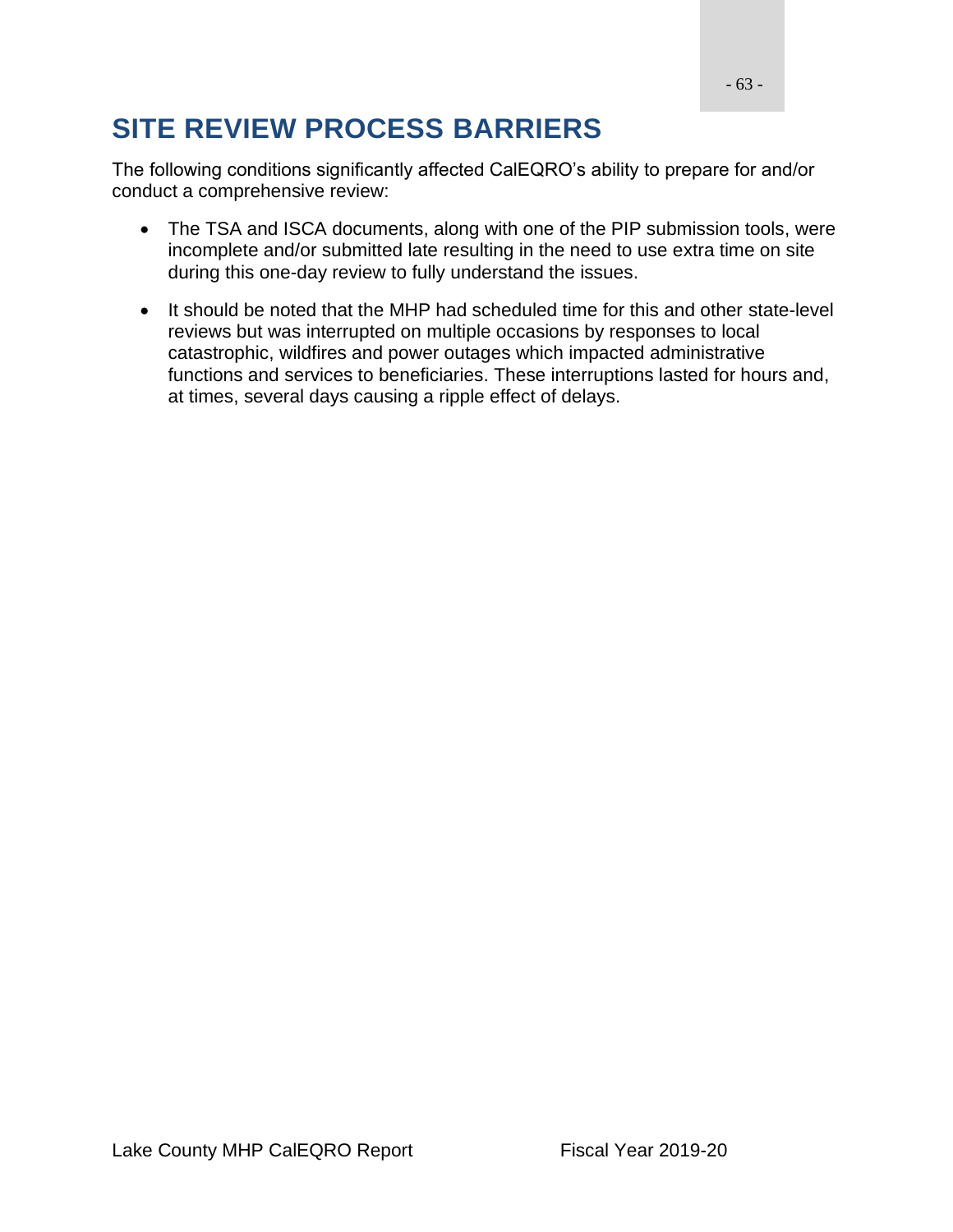# **ATTACHMENTS**

Attachment A: On-site Review Agenda

Attachment B: On-site Review Participants

Attachment C: Approved Claims Source Data

Attachment D: List of Commonly Used Acronyms in EQRO Reports

Attachment F: PIP Validation Tools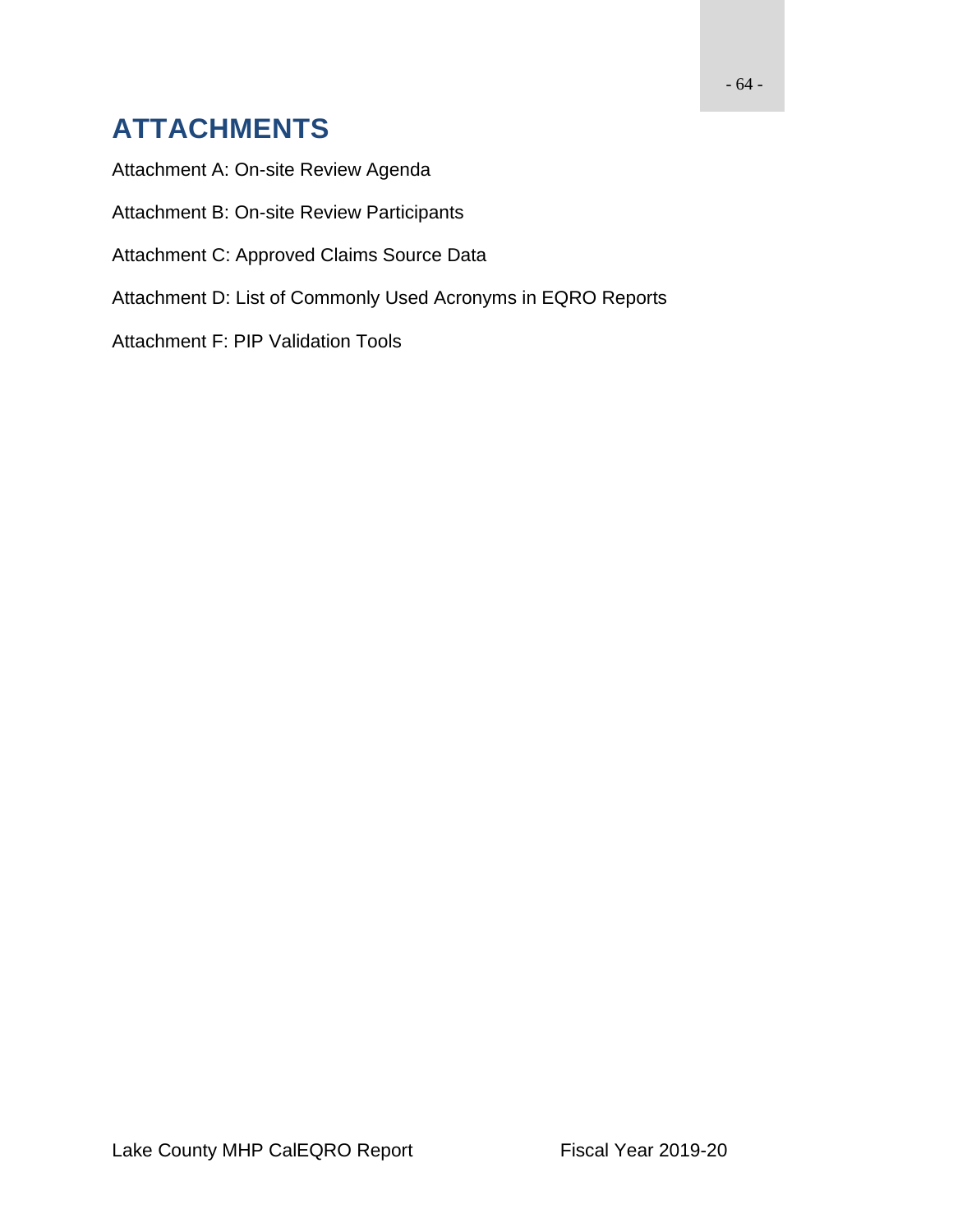## **Attachment A—On-site Review Agenda**

The following sessions were held during the MHP on-site review, either individually or in combination with other sessions.

| Table A1-EQRO Review Sessions - Lake MHP                                                                          |
|-------------------------------------------------------------------------------------------------------------------|
| Opening Session – Changes in the past year; current initiatives; and status of<br>previous year's recommendations |
| Use of Data to Support Program Operations                                                                         |
| <b>Cultural Competence, Disparities and Performance Measures</b>                                                  |
| Timeliness Performance Measures/Timeliness Self-Assessment                                                        |
| Quality Management, Quality Improvement and System-wide Outcomes                                                  |
| <b>Beneficiary Satisfaction and Other Surveys</b>                                                                 |
| Performance Improvement Projects                                                                                  |
| Primary and Specialty Care Collaboration and Integration                                                          |
| Health Plan and Mental Health Plan Collaboration Initiatives                                                      |
| <b>Clinical Line Staff Group Interview</b>                                                                        |
| Consumer and Family Member Focus Group(s)                                                                         |
| Peer Inclusion/Peer Employees within the System of Care                                                           |
| Contract Provider Group Interview – Operations and Quality Management                                             |
| <b>Community-Based Services Agencies Group Interview</b>                                                          |
| Validation of Findings for Pathways to Mental Health Services (Katie A./CCR)                                      |
| Information Systems Billing and Fiscal Interview                                                                  |
| Information Systems Capabilities Assessment (ISCA)                                                                |
| <b>Electronic Health Record Deployment</b>                                                                        |
| <b>Telehealth</b>                                                                                                 |
| <b>Wellness Center Site Visit</b>                                                                                 |
| <b>Final Questions and Answers - Exit Interview</b>                                                               |
|                                                                                                                   |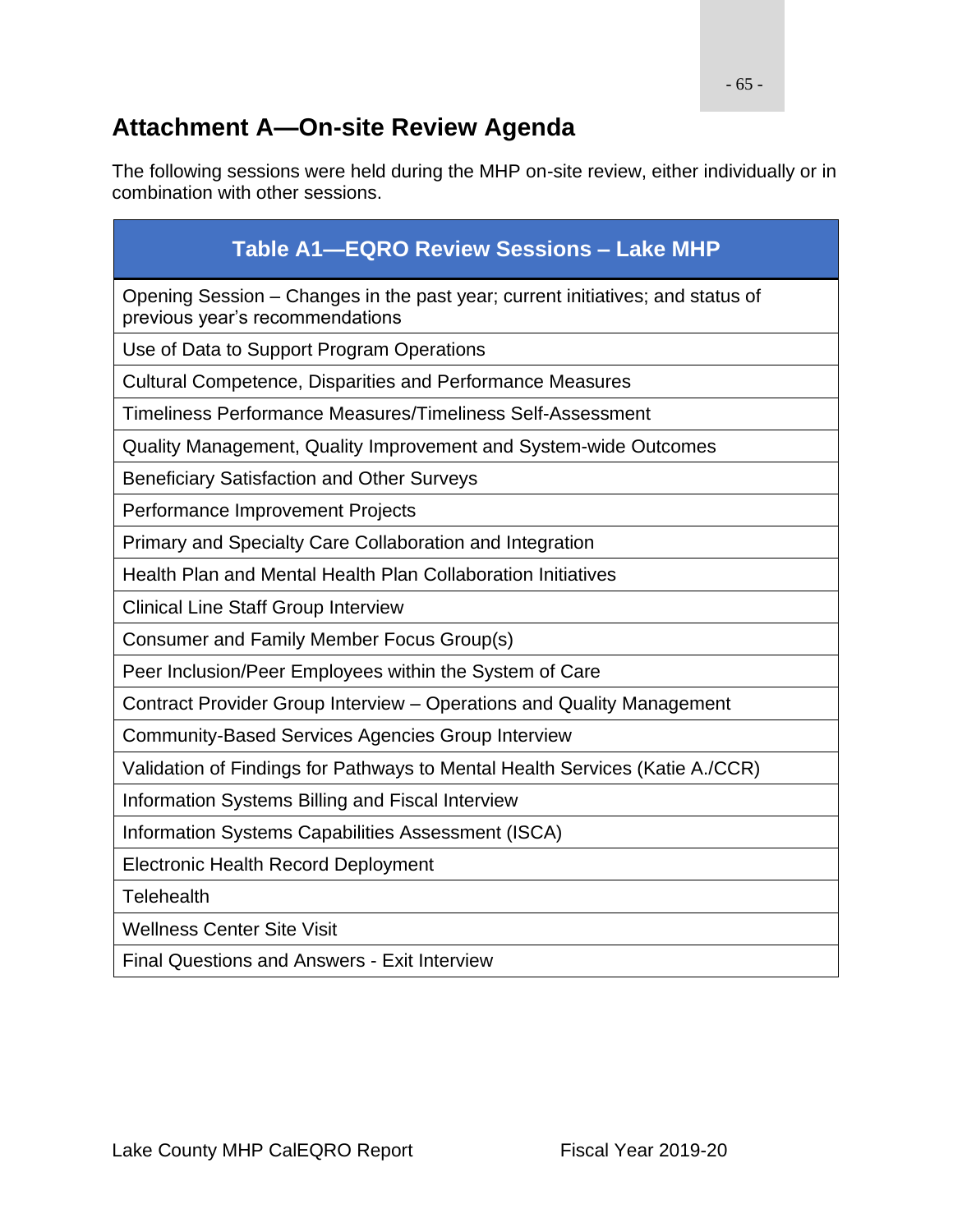## **Attachment B—Review Participants**

### **CalEQRO Reviewers**

Patrick Zarate, Lead Quality Reviewer Judith Toomasson, Information Systems Reviewer Marilyn Hillerman, Consumer/Family Member Consultant

Additional CalEQRO staff members were involved in the review process, assessments, and recommendations. They provided significant contributions to the overall review by participating in both the pre-site and the post-site meetings and in preparing the recommendations within this report.

### **Sites of MHP Review**

#### MHP Sites

Lake County Behavioral Health Services 6302 Thirteenth Street Lucerne, CA 95458

Big Oak Peer Support Center 13340 E. Hwy 20, Suite O Clearlake Oaks, CA 94523

Contract Provider Sites

None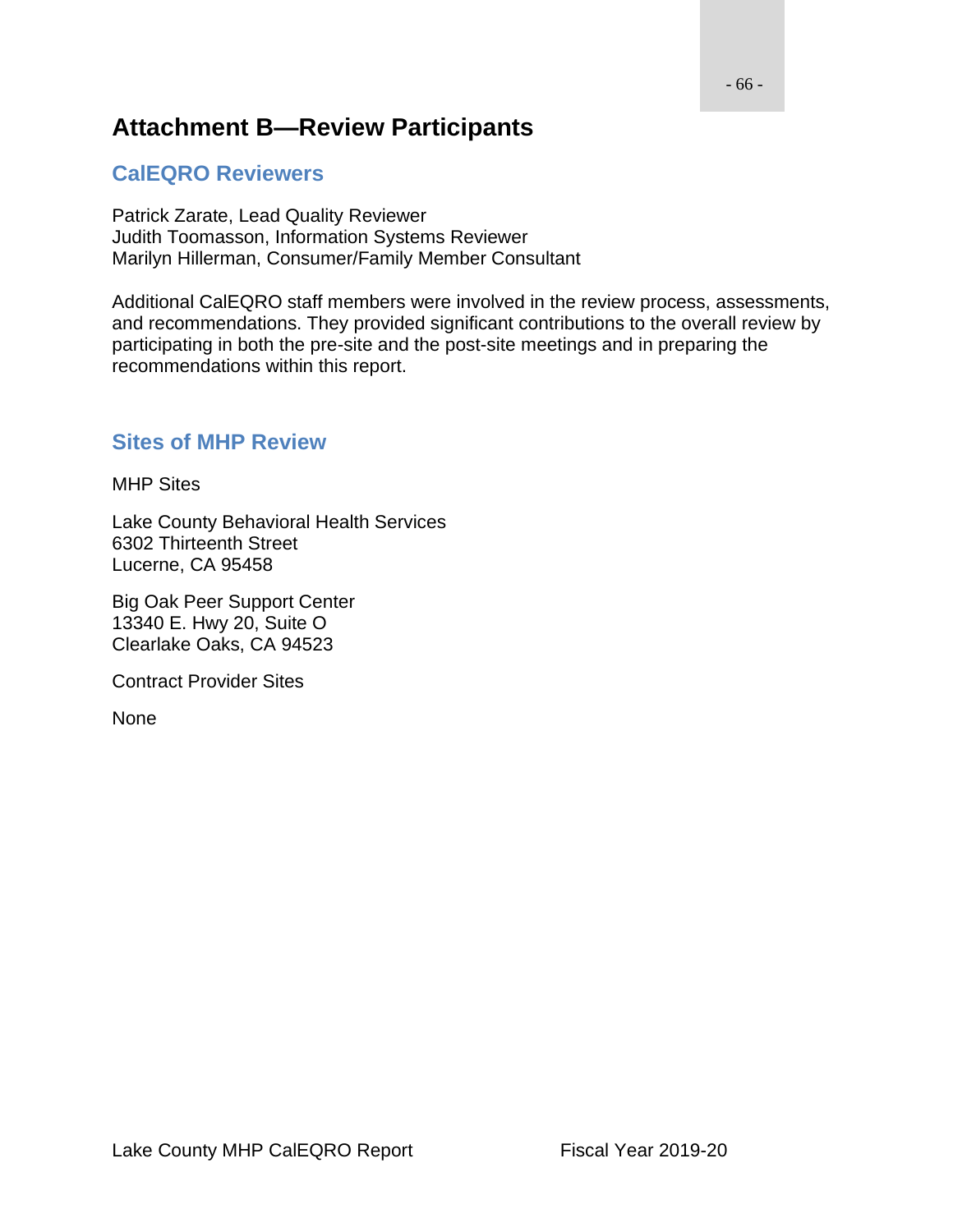| <b>Table B1-Participants Representing the MHP</b> |                   |                                                      |                                                                    |  |
|---------------------------------------------------|-------------------|------------------------------------------------------|--------------------------------------------------------------------|--|
| <b>Last Name</b>                                  | <b>First Name</b> | <b>Position</b>                                      | <b>Agency</b>                                                      |  |
| Abbott                                            | <b>Scott</b>      | Program Manager,<br><b>MHSA</b>                      | <b>Lake County</b><br><b>Behavioral Health</b><br>Services (LCBHS) |  |
| Ables                                             | David             | Peer Support<br>Specialist                           | <b>LCBHS</b>                                                       |  |
| Andrus                                            | Christine         | <b>Fiscal Manager</b>                                | <b>LCBHS</b>                                                       |  |
| Chalmers                                          | Robert            | <b>Staff Services</b><br>Analyst                     | <b>LCBHS</b>                                                       |  |
| Grogg                                             | Laurie            | <b>Mental Health</b><br>Specialist II                | <b>LCBHS</b>                                                       |  |
| Ishwood                                           | James             | Deputy Administrator,<br>Clinical                    | <b>LCBHS</b>                                                       |  |
| Jones                                             | Elise             | <b>Mental Health</b><br>Program Manager              | <b>LCBHS</b>                                                       |  |
| Keyes                                             | William           | <b>Staff Services</b><br>Analyst                     | <b>LCBHS</b>                                                       |  |
| Klier                                             | Leanne            | <b>Managed Care</b><br>Administrative<br>Coordinator | <b>LCBHS</b>                                                       |  |
| Mayer                                             | Vanessa           | Sr Analyst                                           | <b>LCBHS</b>                                                       |  |
| Metcalf                                           | Todd              | <b>Director</b>                                      | <b>LCBHS</b>                                                       |  |
| <b>Messow</b>                                     | Patricia          | <b>Mental Health</b><br>Specialist II                | <b>LCBHS</b>                                                       |  |
| Neria                                             | Zabdy             | <b>Mental Health</b><br>Specialist I                 | <b>LCBHS</b>                                                       |  |
| Padilla                                           | Socorro           | Senior Team Lead,<br>Children's MH                   | <b>LCBHS</b>                                                       |  |
| Poplin                                            | Melissa           | <b>Staff Services</b><br>Analyst                     | <b>LCBHS</b>                                                       |  |
| Rodriguez                                         | Crystal           | <b>Mental Health</b><br>Specialist II                | <b>LCBHS</b>                                                       |  |
| Roseneau                                          | Sheila            | Deputy Administrator                                 | <b>LCBHS</b>                                                       |  |
| Ryder-Holtz                                       | Allison           | Case Manager I                                       | <b>LCBHS</b>                                                       |  |
| <b>Shute</b>                                      | Jeffrey           | <b>Business Software</b><br>Analyst                  | <b>LCBHS</b>                                                       |  |
| Smithson                                          | Victoria          | <b>Senior Staff Services</b><br>Analyst              | <b>LCBHS</b>                                                       |  |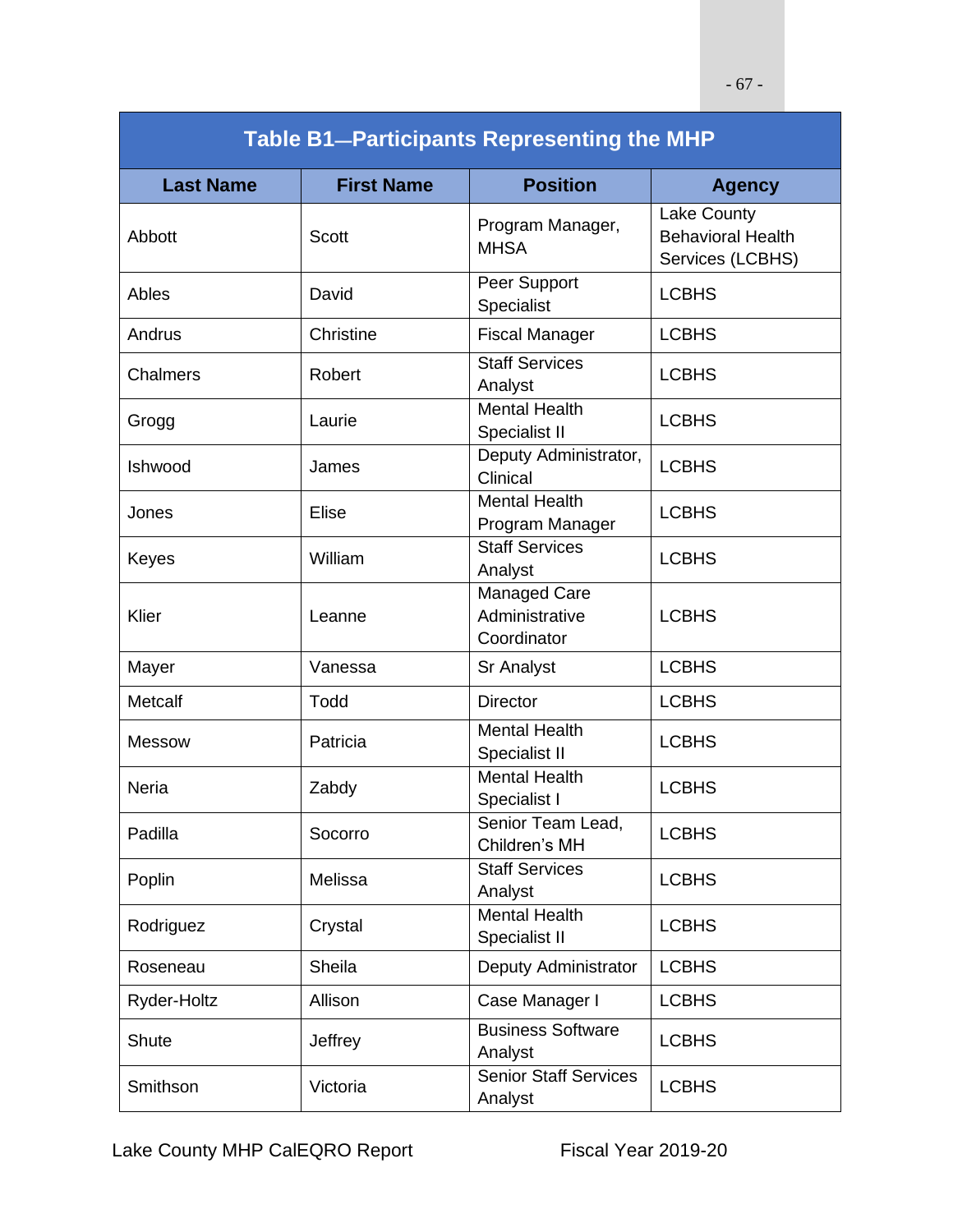| <b>Table B1-Participants Representing the MHP</b> |                   |                                           |               |  |
|---------------------------------------------------|-------------------|-------------------------------------------|---------------|--|
| <b>Last Name</b>                                  | <b>First Name</b> | <b>Position</b>                           | <b>Agency</b> |  |
| Trillo                                            | Jamie             | <b>Senior Mental Health</b><br>Specialist | <b>LCBHS</b>  |  |
| Wilson                                            | Stephanie         | <b>Compliance Manager</b>                 | <b>LCBHS</b>  |  |
| Wright                                            | Susanna           | <b>Mental Health</b><br>Specialist        | <b>LCBHS</b>  |  |
| Yocom                                             | Todd              | <b>Business Software</b><br>Analyst       | <b>LCBHS</b>  |  |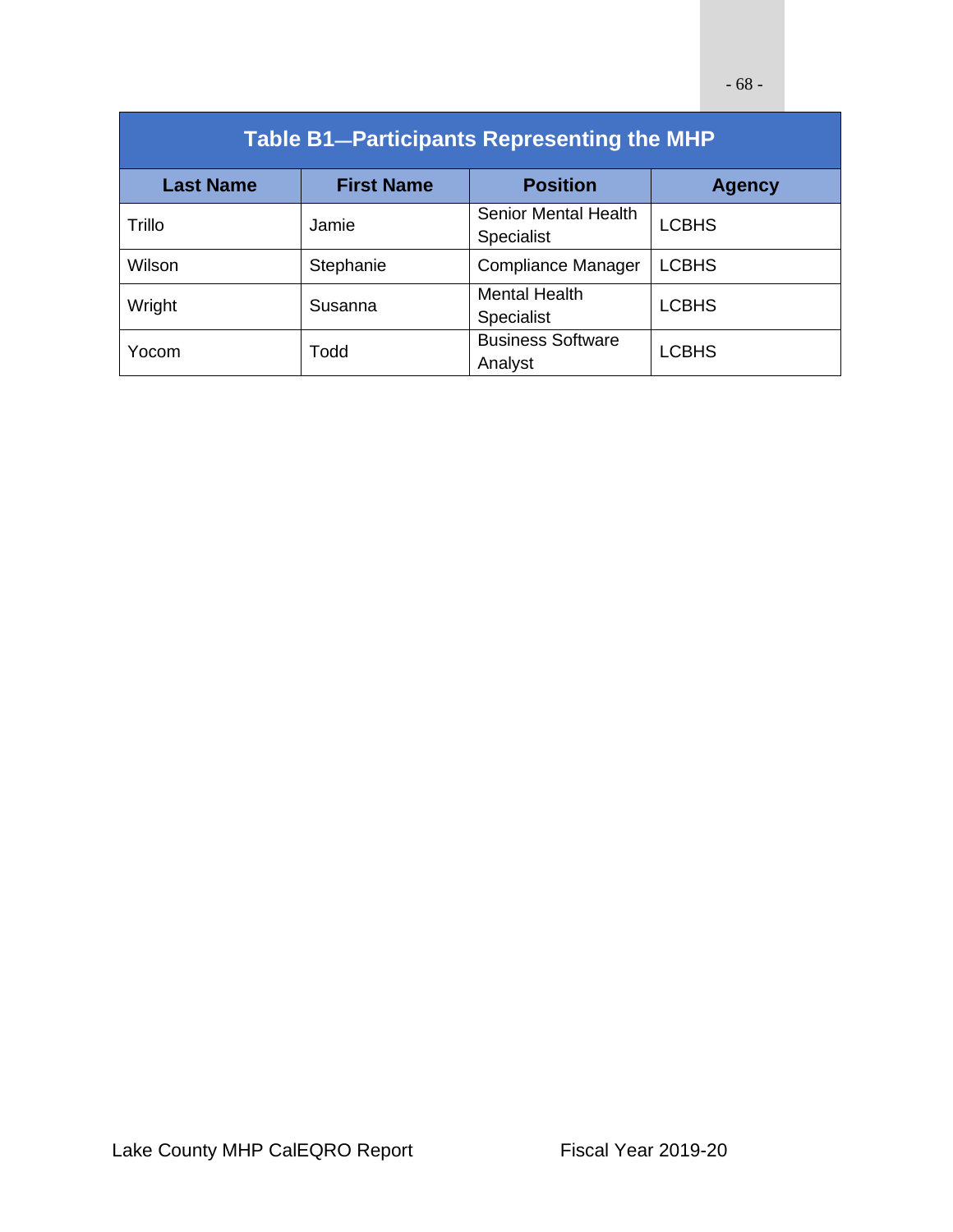## **Attachment C—Approved Claims Source Data**

Approved Claims Summaries are provided separately to the MHP in a HIPAA-compliant manner. Values are suppressed to protect confidentiality of the individuals summarized in the data sets where beneficiary count is less than or equal to 11 (\*). Additionally, suppression may be required to prevent calculation of initially suppressed data, corresponding penetration rate percentages (n/a); and cells containing zero, missing data or dollar amounts (-).

Table C1 shows the penetration rate and ACB for just the CY 2016 ACA Penetration Rate and ACB. Starting with CY 2016 performance measures, CalEQRO has incorporated the ACA Expansion data in the total Medi-Cal enrollees and beneficiaries served.

| Table C1: CY 2018 Medi-Cal Expansion (ACA) Penetration Rate and ACB<br><b>Lake MHP</b> |                                                   |                                       |                            |                                                  |            |
|----------------------------------------------------------------------------------------|---------------------------------------------------|---------------------------------------|----------------------------|--------------------------------------------------|------------|
| <b>Entity</b>                                                                          | Average<br><b>Monthly ACA</b><br><b>Enrollees</b> | <b>Beneficiaries</b><br><b>Served</b> | <b>Penetration</b><br>Rate | <b>Total</b><br><b>Approved</b><br><b>Claims</b> | <b>ACB</b> |
| Statewide                                                                              | 3,807,829                                         | 152,568                               | 4.01%                      | \$832,986,475                                    | \$5,460    |
| Small                                                                                  | 176,396                                           | 7,578                                 | 4.30%                      | \$35,058,406                                     | \$4,626    |
| <b>MHP</b>                                                                             | 9,577                                             | 252                                   | 2.63%                      | \$1,046,841                                      | \$4,154    |

Table C2 shows the distribution of the HP beneficiaries served by ACB range for three cost categories: under \$20,000; \$20,000 to \$30,000, and above \$30,000.

| Table C2: CY 2018 Distribution of Beneficiaries by ACB Cost Band<br><b>Lake MHP</b> |                                                     |                                                               |                                                                     |                                                               |          |                                |                                                                                 |                                                                                       |
|-------------------------------------------------------------------------------------|-----------------------------------------------------|---------------------------------------------------------------|---------------------------------------------------------------------|---------------------------------------------------------------|----------|--------------------------------|---------------------------------------------------------------------------------|---------------------------------------------------------------------------------------|
| <b>ACB</b><br>Cost<br><b>Bands</b>                                                  | <b>MHP</b><br><b>Beneficiaries</b><br><b>Served</b> | <b>MHP</b><br><b>Percentage</b><br>οf<br><b>Beneficiaries</b> | <b>Statewide</b><br><b>Percentage</b><br>οf<br><b>Beneficiaries</b> | <b>IMHP Total</b><br><b>Approved MHP ACB</b><br><b>Claims</b> |          | <b>Statewide</b><br><b>ACB</b> | <b>MHP</b><br><b>Percentage</b><br>of Total<br><b>Approved</b><br><b>Claims</b> | <b>Statewide</b><br><b>Percentage</b><br>of Total<br><b>Approved</b><br><b>Claims</b> |
| $<$ \$20K                                                                           | 1.071                                               | 93.78%                                                        | 93.16%                                                              | \$3,137,600                                                   | \$2,930  | \$3,802                        | 52.64%                                                                          | 54.88%                                                                                |
| $> $20K -$<br>\$30K                                                                 | 28                                                  | 2.45%                                                         | 3.10%                                                               | \$690,900                                                     | \$24,675 | \$24,272                       | 11.59%                                                                          | 11.65%                                                                                |
| > \$30K                                                                             | 43                                                  | 3.77%                                                         | 3.74%                                                               | \$2,131,814                                                   | \$49.577 | \$57.725                       | 35.77%                                                                          | 33.47%                                                                                |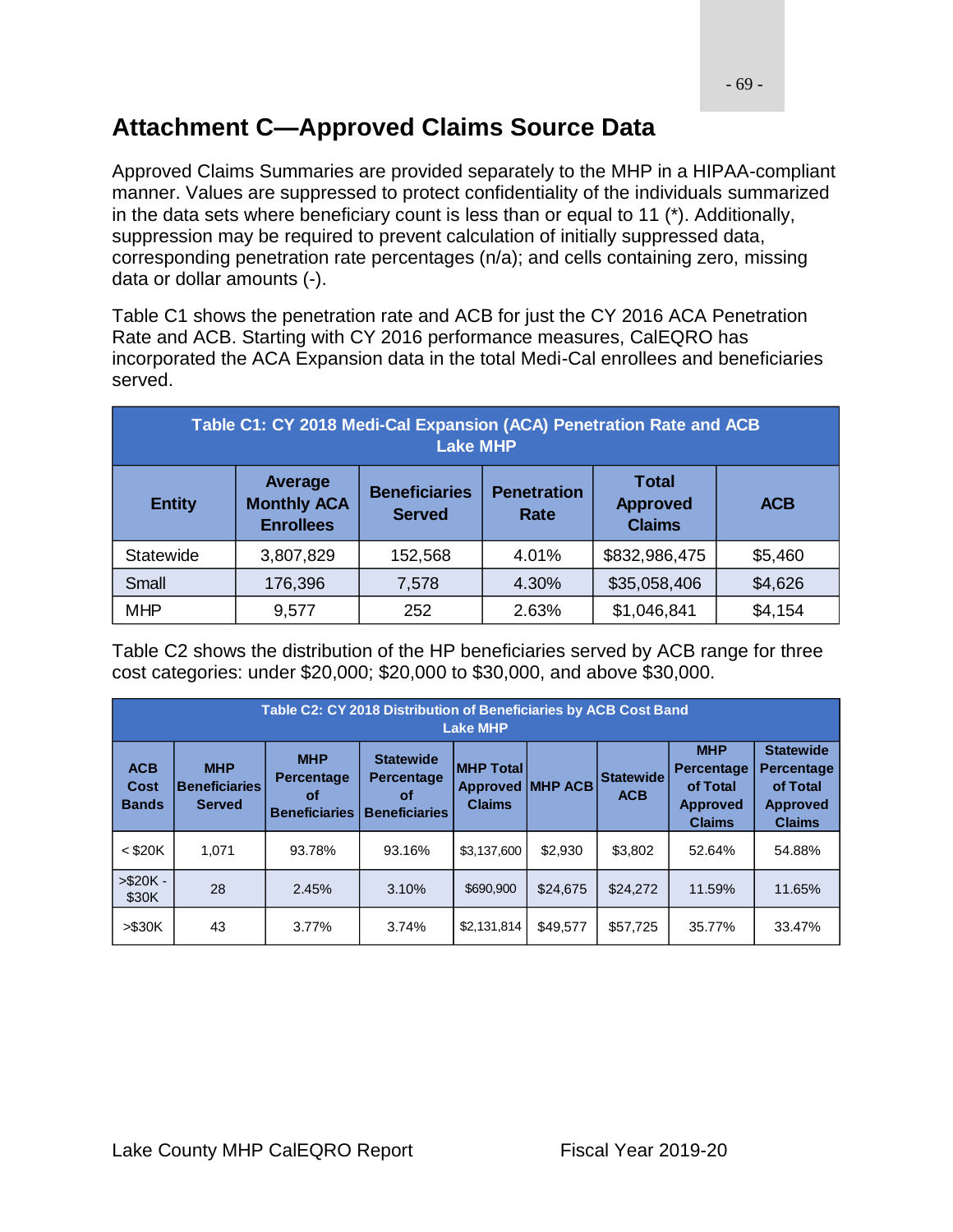# **Attachment D—List of Commonly Used Acronyms**

|                | <b>Table D1-List of Commonly Used Acronyms</b>                     |  |  |  |
|----------------|--------------------------------------------------------------------|--|--|--|
| <b>ACA</b>     | Affordable Care Act                                                |  |  |  |
| <b>ACL</b>     | <b>All County Letter</b>                                           |  |  |  |
| <b>ACT</b>     | <b>Assertive Community Treatment</b>                               |  |  |  |
| <b>ART</b>     | <b>Aggression Replacement Therapy</b>                              |  |  |  |
| <b>CAHPS</b>   | Consumer Assessment of Healthcare Providers and Systems            |  |  |  |
| <b>CalEQRO</b> | California External Quality Review Organization                    |  |  |  |
| <b>CARE</b>    | <b>California Access to Recovery Effort</b>                        |  |  |  |
| <b>CBT</b>     | <b>Cognitive Behavioral Therapy</b>                                |  |  |  |
| <b>CDSS</b>    | <b>California Department of Social Services</b>                    |  |  |  |
| <b>CFM</b>     | <b>Consumer and Family Member</b>                                  |  |  |  |
| <b>CFR</b>     | <b>Code of Federal Regulations</b>                                 |  |  |  |
| <b>CFT</b>     | <b>Child Family Team</b>                                           |  |  |  |
| <b>CMS</b>     | <b>Centers for Medicare and Medicaid Services</b>                  |  |  |  |
| <b>CPM</b>     | <b>Core Practice Model</b>                                         |  |  |  |
| <b>CPS</b>     | <b>Child Protective Service</b>                                    |  |  |  |
| CPS (alt)      | <b>Consumer Perception Survey (alt)</b>                            |  |  |  |
| <b>CSU</b>     | <b>Crisis Stabilization Unit</b>                                   |  |  |  |
| <b>CWS</b>     | <b>Child Welfare Services</b>                                      |  |  |  |
| <b>CY</b>      | <b>Calendar Year</b>                                               |  |  |  |
| <b>DBT</b>     | <b>Dialectical Behavioral Therapy</b>                              |  |  |  |
| <b>DHCS</b>    | <b>Department of Health Care Services</b>                          |  |  |  |
| <b>DPI</b>     | Department of Program Integrity                                    |  |  |  |
| <b>DSRIP</b>   | Delivery System Reform Incentive Payment                           |  |  |  |
| <b>EBP</b>     | Evidence-based Program or Practice                                 |  |  |  |
| <b>EHR</b>     | <b>Electronic Health Record</b>                                    |  |  |  |
| <b>EMR</b>     | <b>Electronic Medical Record</b>                                   |  |  |  |
| <b>EPSDT</b>   | Early and Periodic Screening, Diagnosis, and Treatment             |  |  |  |
| <b>EQR</b>     | <b>External Quality Review</b>                                     |  |  |  |
| <b>EQRO</b>    | <b>External Quality Review Organization</b>                        |  |  |  |
| <b>FY</b>      | <b>Fiscal Year</b>                                                 |  |  |  |
| <b>HCB</b>     | <b>High-Cost Beneficiary</b>                                       |  |  |  |
| <b>HIE</b>     | <b>Health Information Exchange</b>                                 |  |  |  |
| <b>HIPAA</b>   | Health Insurance Portability and Accountability Act                |  |  |  |
| <b>HIS</b>     | <b>Health Information System</b>                                   |  |  |  |
| <b>HITECH</b>  | Health Information Technology for Economic and Clinical Health Act |  |  |  |
| <b>HPSA</b>    | <b>Health Professional Shortage Area</b>                           |  |  |  |
| <b>HRSA</b>    | <b>Health Resources and Services Administration</b>                |  |  |  |
| IA             | <b>Inter-Agency Agreement</b>                                      |  |  |  |
| <b>ICC</b>     | <b>Intensive Care Coordination</b>                                 |  |  |  |
| <b>ISCA</b>    | <b>Information Systems Capabilities Assessment</b>                 |  |  |  |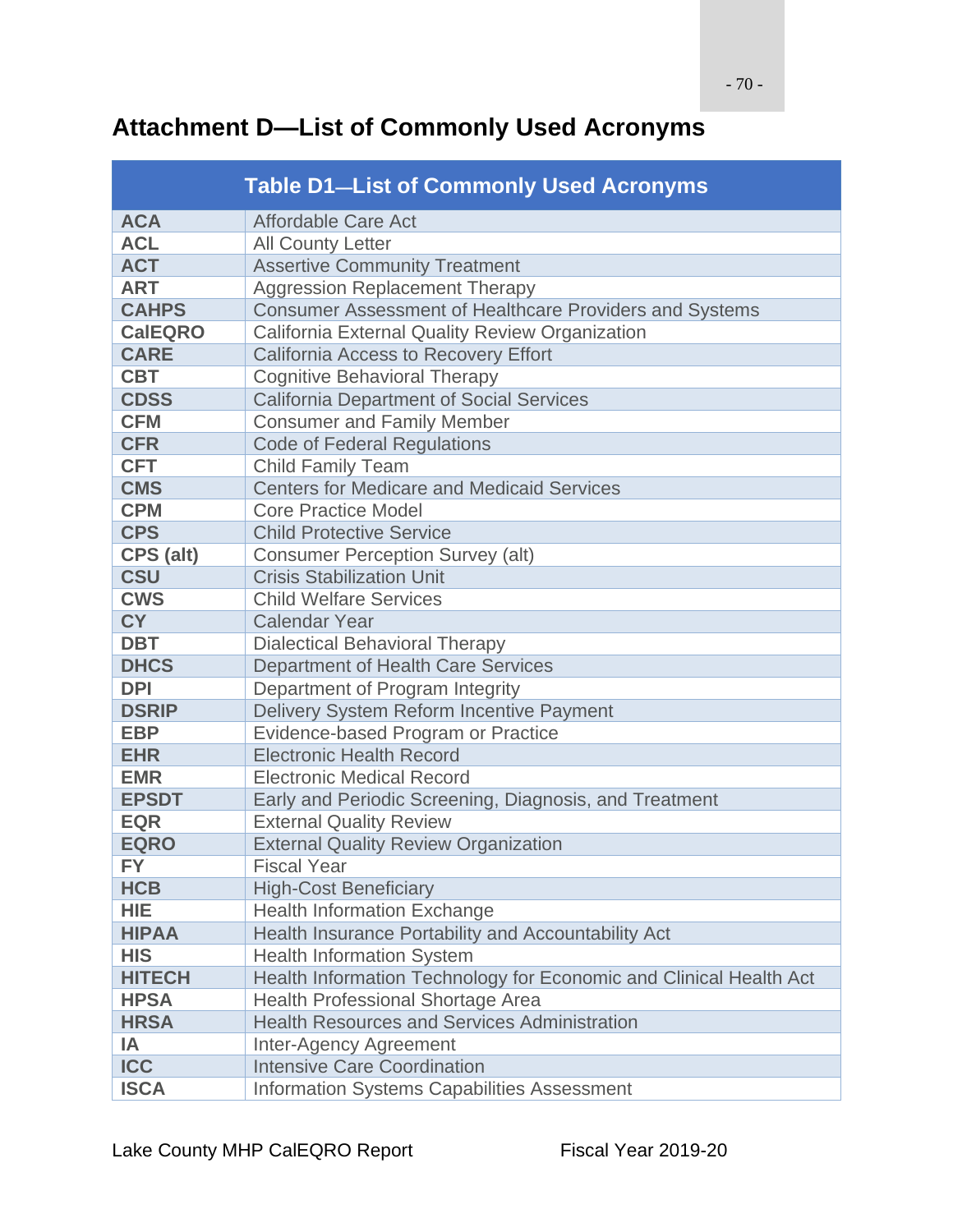|              | <b>Table D1-List of Commonly Used Acronyms</b>           |  |  |  |
|--------------|----------------------------------------------------------|--|--|--|
| <b>IHBS</b>  | <b>Intensive Home-Based Services</b>                     |  |  |  |
| IT           | <b>Information Technology</b>                            |  |  |  |
| <b>LEA</b>   | <b>Local Education Agency</b>                            |  |  |  |
| <b>LGBTQ</b> | Lesbian, Gay, Bisexual, Transgender or Questioning       |  |  |  |
| <b>LOS</b>   | Length of Stay                                           |  |  |  |
| <b>LSU</b>   | <b>Litigation Support Unit</b>                           |  |  |  |
| <b>M2M</b>   | Mild-to-Moderate                                         |  |  |  |
| <b>MDT</b>   | <b>Multi-Disciplinary Team</b>                           |  |  |  |
| <b>MHBG</b>  | <b>Mental Health Block Grant</b>                         |  |  |  |
| <b>MHFA</b>  | <b>Mental Health First Aid</b>                           |  |  |  |
| <b>MHP</b>   | <b>Mental Health Plan</b>                                |  |  |  |
| <b>MHSA</b>  | <b>Mental Health Services Act</b>                        |  |  |  |
| <b>MHSD</b>  | <b>Mental Health Services Division (of DHCS)</b>         |  |  |  |
| <b>MHSIP</b> | Mental Health Statistics Improvement Project             |  |  |  |
| <b>MHST</b>  | <b>Mental Health Screening Tool</b>                      |  |  |  |
| <b>MHWA</b>  | Mental Health Wellness Act (SB 82)                       |  |  |  |
| <b>MOU</b>   | Memorandum of Understanding                              |  |  |  |
| <b>MRT</b>   | <b>Moral Reconation Therapy</b>                          |  |  |  |
| <b>NP</b>    | <b>Nurse Practitioner</b>                                |  |  |  |
| <b>PA</b>    | <b>Physician Assistant</b>                               |  |  |  |
| <b>PATH</b>  | Projects for Assistance in Transition from Homelessness  |  |  |  |
| PHI          | <b>Protected Health Information</b>                      |  |  |  |
| <b>PIHP</b>  | Prepaid Inpatient Health Plan                            |  |  |  |
| <b>PIP</b>   | Performance Improvement Project                          |  |  |  |
| <b>PM</b>    | <b>Performance Measure</b>                               |  |  |  |
| QI           | <b>Quality Improvement</b>                               |  |  |  |
| QIC          | <b>Quality Improvement Committee</b>                     |  |  |  |
| <b>RN</b>    | <b>Registered Nurse</b>                                  |  |  |  |
| <b>ROI</b>   | Release of Information                                   |  |  |  |
| <b>SAR</b>   | <b>Service Authorization Request</b>                     |  |  |  |
| <b>SB</b>    | <b>Senate Bill</b>                                       |  |  |  |
| <b>SBIRT</b> | Screening, Brief Intervention, and Referral to Treatment |  |  |  |
| <b>SDMC</b>  | <b>Short-Doyle Medi-Cal</b>                              |  |  |  |
| <b>SELPA</b> | <b>Special Education Local Planning Area</b>             |  |  |  |
| <b>SED</b>   | <b>Seriously Emotionally Disturbed</b>                   |  |  |  |
| <b>SMHS</b>  | <b>Specialty Mental Health Services</b>                  |  |  |  |
| <b>SMI</b>   | <b>Seriously Mentally III</b>                            |  |  |  |
| <b>SOP</b>   | <b>Safety Organized Practice</b>                         |  |  |  |
| <b>SUD</b>   | <b>Substance Use Disorders</b>                           |  |  |  |
| <b>TAY</b>   | <b>Transition Age Youth</b>                              |  |  |  |
| <b>TBS</b>   | <b>Therapeutic Behavioral Services</b>                   |  |  |  |
| <b>TFC</b>   | <b>Therapeutic Foster Care</b>                           |  |  |  |
| <b>TSA</b>   | <b>Timeliness Self-Assessment</b>                        |  |  |  |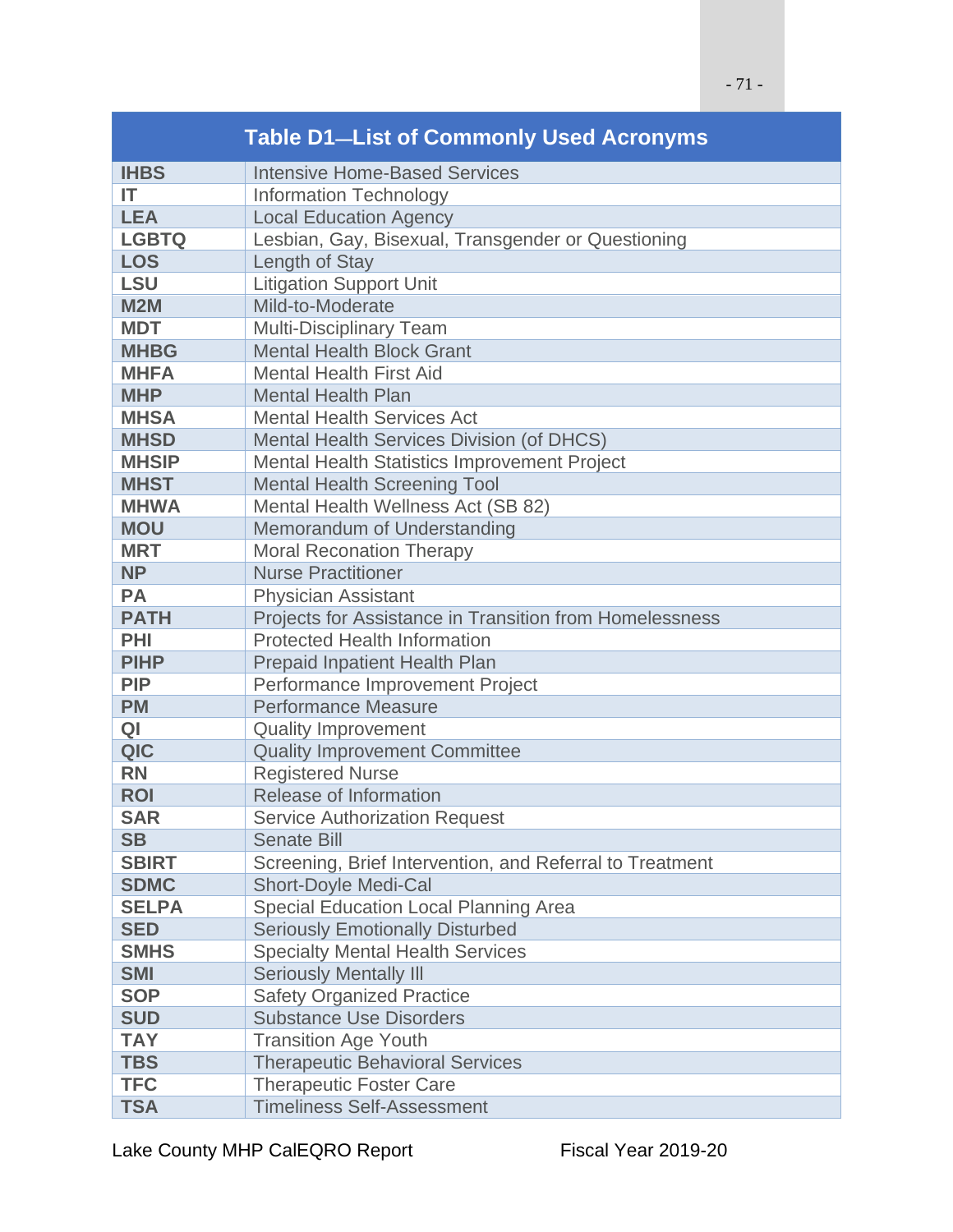|              | <b>Table D1-List of Commonly Used Acronyms</b>  |
|--------------|-------------------------------------------------|
| <b>WET</b>   | <b>Workforce Education and Training</b>         |
| <b>WRAP</b>  | <b>Wellness Recovery Action Plan</b>            |
| <b>YSS</b>   | <b>Youth Satisfaction Survey</b>                |
| <b>YSS-F</b> | <b>Youth Satisfaction Survey-Family Version</b> |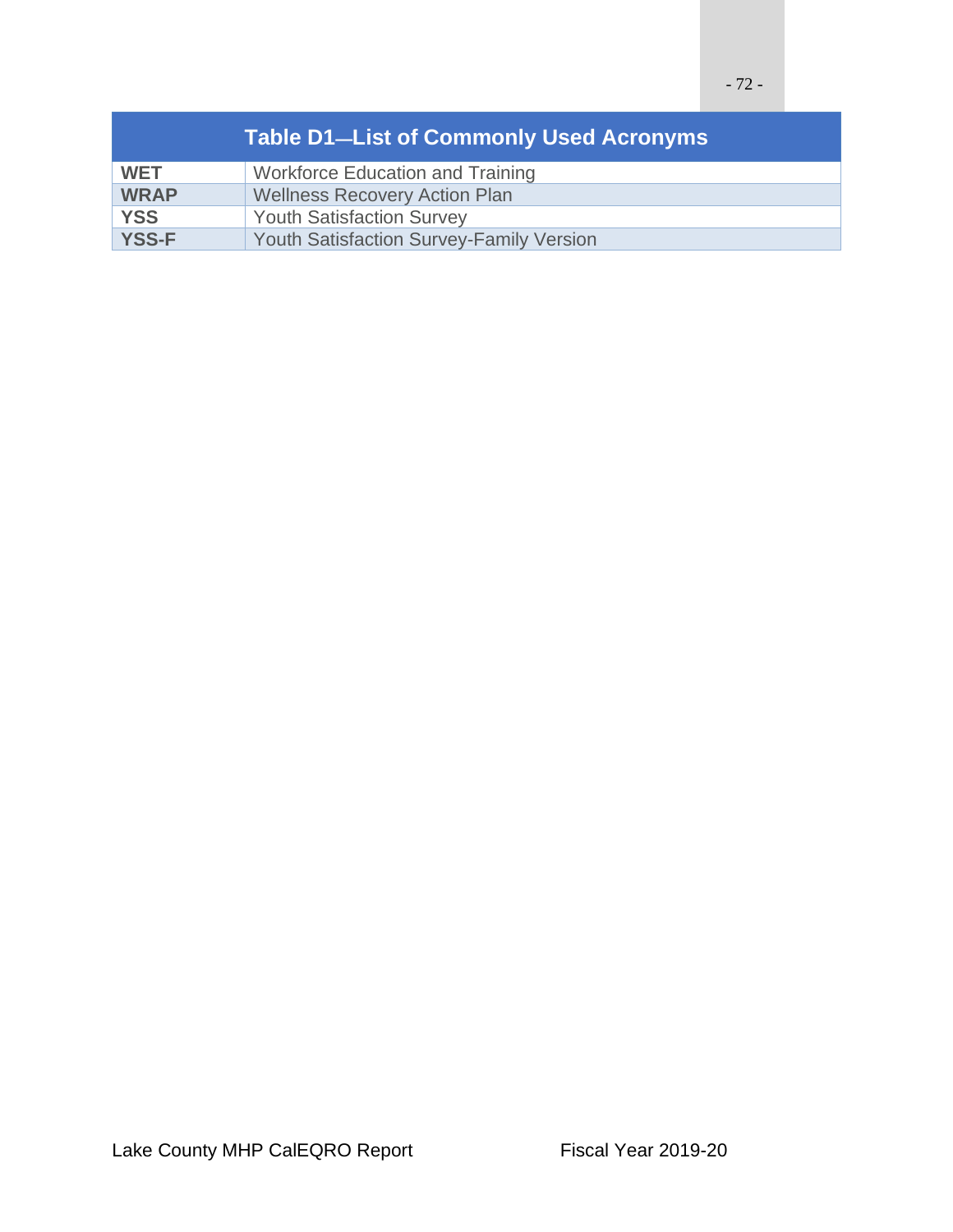# **Attachment E—PIP Validation Tools**

## **PERFORMANCE IMPROVEMENT PROJECT (PIP) VALIDATION WORKSHEET FY 2018-19 CLINICAL PIP**

| <b>GENERAL INFORMATION</b>                                                                                                                                                                                                                                                                                                                                                                                                                                                                                                     |                                                                                      |  |  |  |
|--------------------------------------------------------------------------------------------------------------------------------------------------------------------------------------------------------------------------------------------------------------------------------------------------------------------------------------------------------------------------------------------------------------------------------------------------------------------------------------------------------------------------------|--------------------------------------------------------------------------------------|--|--|--|
| MHP: Lake                                                                                                                                                                                                                                                                                                                                                                                                                                                                                                                      |                                                                                      |  |  |  |
| <b>PIP Title: Discharge Planning Team</b>                                                                                                                                                                                                                                                                                                                                                                                                                                                                                      |                                                                                      |  |  |  |
| <b>Start Date: 07/01/19</b>                                                                                                                                                                                                                                                                                                                                                                                                                                                                                                    | Status of PIP (Only Active and ongoing, and completed PIPs are rated):               |  |  |  |
| Completion Date: 12/31/20                                                                                                                                                                                                                                                                                                                                                                                                                                                                                                      | <b>Rated</b>                                                                         |  |  |  |
| Projected Study Period (#of Months): 18                                                                                                                                                                                                                                                                                                                                                                                                                                                                                        | Active and ongoing (baseline established and interventions started)<br>$\mathcal{L}$ |  |  |  |
| <b>Completed:</b> Yes $\Box$<br>No $\boxtimes$                                                                                                                                                                                                                                                                                                                                                                                                                                                                                 | Completed since the prior External Quality Review (EQR)                              |  |  |  |
|                                                                                                                                                                                                                                                                                                                                                                                                                                                                                                                                | Not rated. Comments provided in the PIP Validation Tool for technical                |  |  |  |
| Date(s) of On-Site Review:                                                                                                                                                                                                                                                                                                                                                                                                                                                                                                     | assistance purposes only.                                                            |  |  |  |
| 12/04/19                                                                                                                                                                                                                                                                                                                                                                                                                                                                                                                       | Concept only, not yet active (interventions not started)<br>⊠                        |  |  |  |
|                                                                                                                                                                                                                                                                                                                                                                                                                                                                                                                                | Inactive, developed in a prior year                                                  |  |  |  |
| Name of Reviewer: Patrick Zarate                                                                                                                                                                                                                                                                                                                                                                                                                                                                                               | Submission determined not to be a PIP                                                |  |  |  |
|                                                                                                                                                                                                                                                                                                                                                                                                                                                                                                                                | No Clinical PIP was submitted                                                        |  |  |  |
|                                                                                                                                                                                                                                                                                                                                                                                                                                                                                                                                |                                                                                      |  |  |  |
| Brief Description of PIP (including goal and what PIP is attempting to accomplish): The MHP noted that consumers with severe<br>mental illness or co-occurring disorders who have recently been in out-of-county placements and brought back to the community,<br>often suffered from symptom relapse resulting in 5150 holds, jail, hospitalization, and/or intermediary housing and have been<br>unable to stay in the community for more than six months. The MHP conducted a reviewed of inpatient/discharge data from the |                                                                                      |  |  |  |
| past three years (2016-2018). Of the I 42 total conserved beneficiaries in out-of-county placements, 18 (42.9 percent) have been                                                                                                                                                                                                                                                                                                                                                                                               |                                                                                      |  |  |  |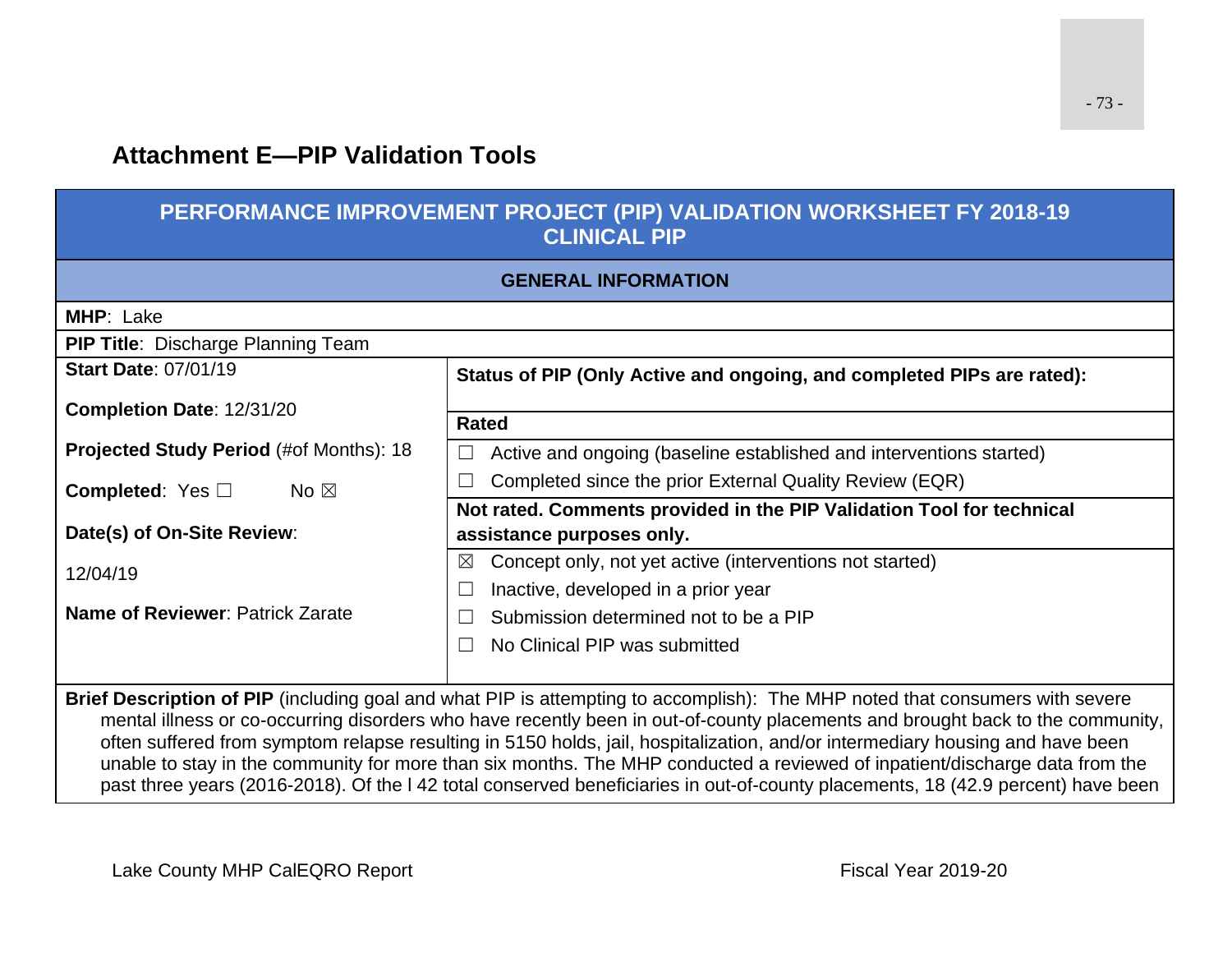discharged back into the community. Within the population, the MHP noted that readmissions occurred a total of 46 times and that of the 46 readmissions/relapses, 25 percent were in the community for at most for 22 days. Due to the drain/strain on resources and the impact on discharged beneficiaries, the MHP established a Discharge Planning Team, to assist with the care coordination post-hospitalization. The MHP cited/referenced research that formalized discharge planning results in significant improvement in behavioral health outcomes, including increasing client's adherence to aftercare. The Discharge Planning Team will provide resources (including SUDS, if needed) and work directly with beneficiaries to set individual goals, encouraging them to drive their own individual recovery plan. The team will focus their efforts on engaging beneficiaries in the activities identified through their recovery plan as they begin living independently. Each member of the Discharge Planning Team will utilize motivational interviewing, individual rehabilitation, care coordination, and crisis intervention as necessary. The goal of the Team is to increase the number of days that discharged beneficiaries remain in community-based placements and avoid episodes that

### **ACTIVITY 1: ASSESS THE STUDY METHODOLOGY**

#### **STEP 1: Review the Selected Study Topic(s)**

lead to rehospitalization.

| <b>Component/Standard</b>                                                                                                                                  | <b>Score</b>                                                     | <b>Comments</b>                                                                                                                                                                                                                                                               |
|------------------------------------------------------------------------------------------------------------------------------------------------------------|------------------------------------------------------------------|-------------------------------------------------------------------------------------------------------------------------------------------------------------------------------------------------------------------------------------------------------------------------------|
| 1.1 Was the PIP topic selected using stakeholder input?<br>Did the MHP develop a multi-functional team<br>compiled of stakeholders invested in this issue? | Met<br><b>Partially Met</b><br>Not Met<br>Unable to<br>Determine | The PIP team was comprised of various clinical and<br>administrative staff, as well as those representing<br>SUD services. While updates on PIP development<br>went to the QIC, which has consumer input, there is<br>no direct involvement of beneficiaries in this project. |
|                                                                                                                                                            |                                                                  | BHC suggests that the MHP develop a mechanism<br>(such as a survey) to solicit input as the project is<br>implemented.                                                                                                                                                        |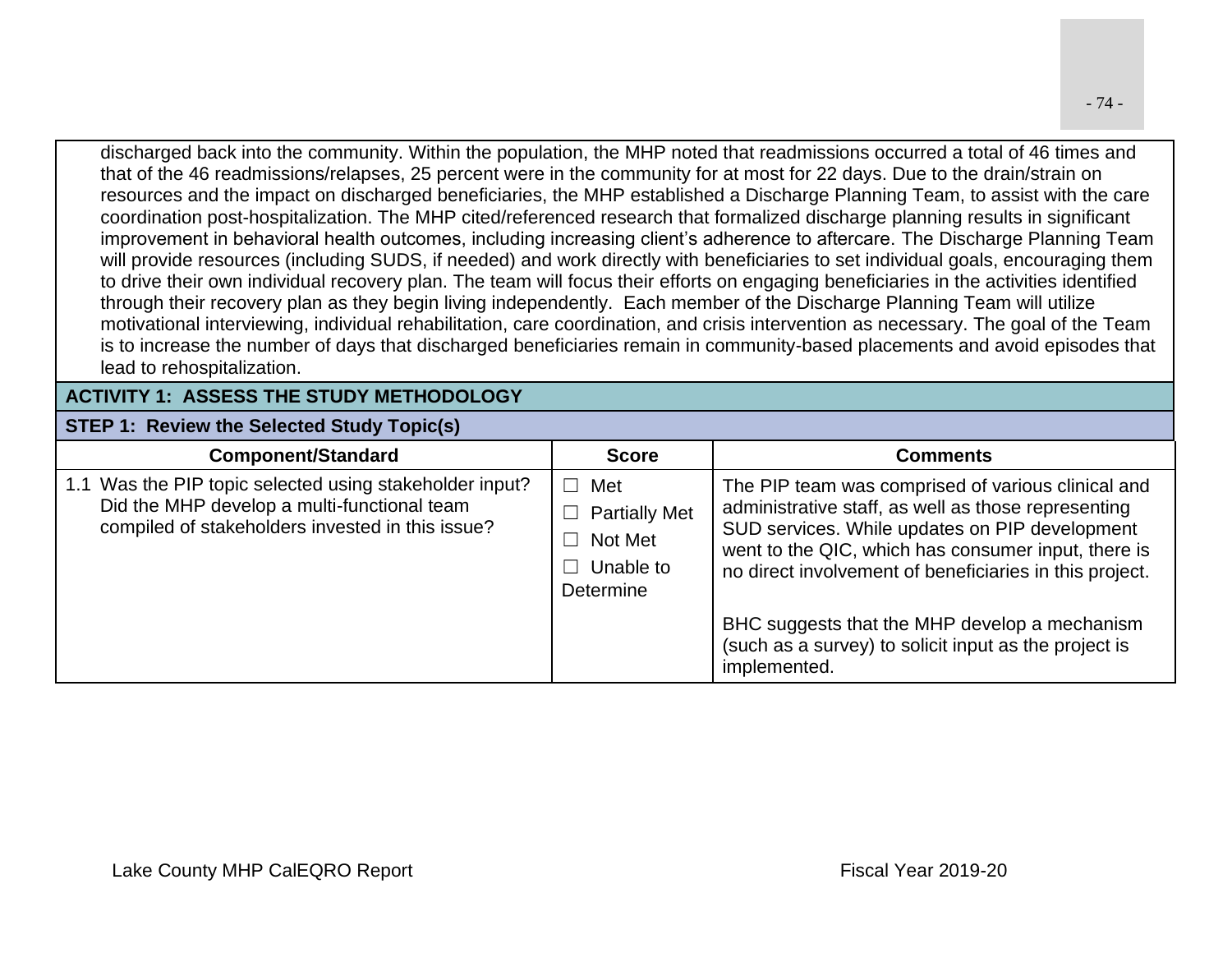| 1.2 Was the topic selected through data collection and<br>analysis of comprehensive aspects of enrollee<br>needs, care, and services?                                                                                                                              | Met<br>$\perp$<br><b>Partially Met</b><br>Not Met<br>Unable to<br>Determine |                                              | The MHP conducted a thorough review of<br>hospitalization, discharge, and readmission data<br>covering several years. They looked at<br>commonalities in readmission episodes and<br>diagnosis.<br>BHC suggests that some form of beneficiary input<br>would help to refine the interventions by providing<br>additional input on why readmissions occur. |
|--------------------------------------------------------------------------------------------------------------------------------------------------------------------------------------------------------------------------------------------------------------------|-----------------------------------------------------------------------------|----------------------------------------------|-----------------------------------------------------------------------------------------------------------------------------------------------------------------------------------------------------------------------------------------------------------------------------------------------------------------------------------------------------------|
| Select the category for each PIP:<br>Clinical:<br>Prevention of an acute or chronic condition $\Box$<br>$\boxtimes$<br>services<br>Care for an acute or chronic condition<br>High risk<br>$\boxtimes$<br>conditions                                                | Non-clinical:<br>High volume                                                |                                              | Process of accessing or delivering care                                                                                                                                                                                                                                                                                                                   |
| 1.3 Did the Plan's PIP, over time, address a broad<br>spectrum of key aspects of enrollee care and<br>services?<br>Project must be clearly focused on identifying<br>and correcting deficiencies in care or services,<br>rather than on utilization or cost alone. | Met<br>$\Box$<br>- 1<br>Determine                                           | <b>Partially Met</b><br>Not Met<br>Unable to | The PIP is being used to improve client engagement,<br>retention, and active participation in post-discharge<br>treatment services. The aim of the Discharge<br>Planning Team is to address barriers or system<br>navigation issues along with motivation and facilitate<br>care coordination with other services, such as those<br>for SUD conditions.   |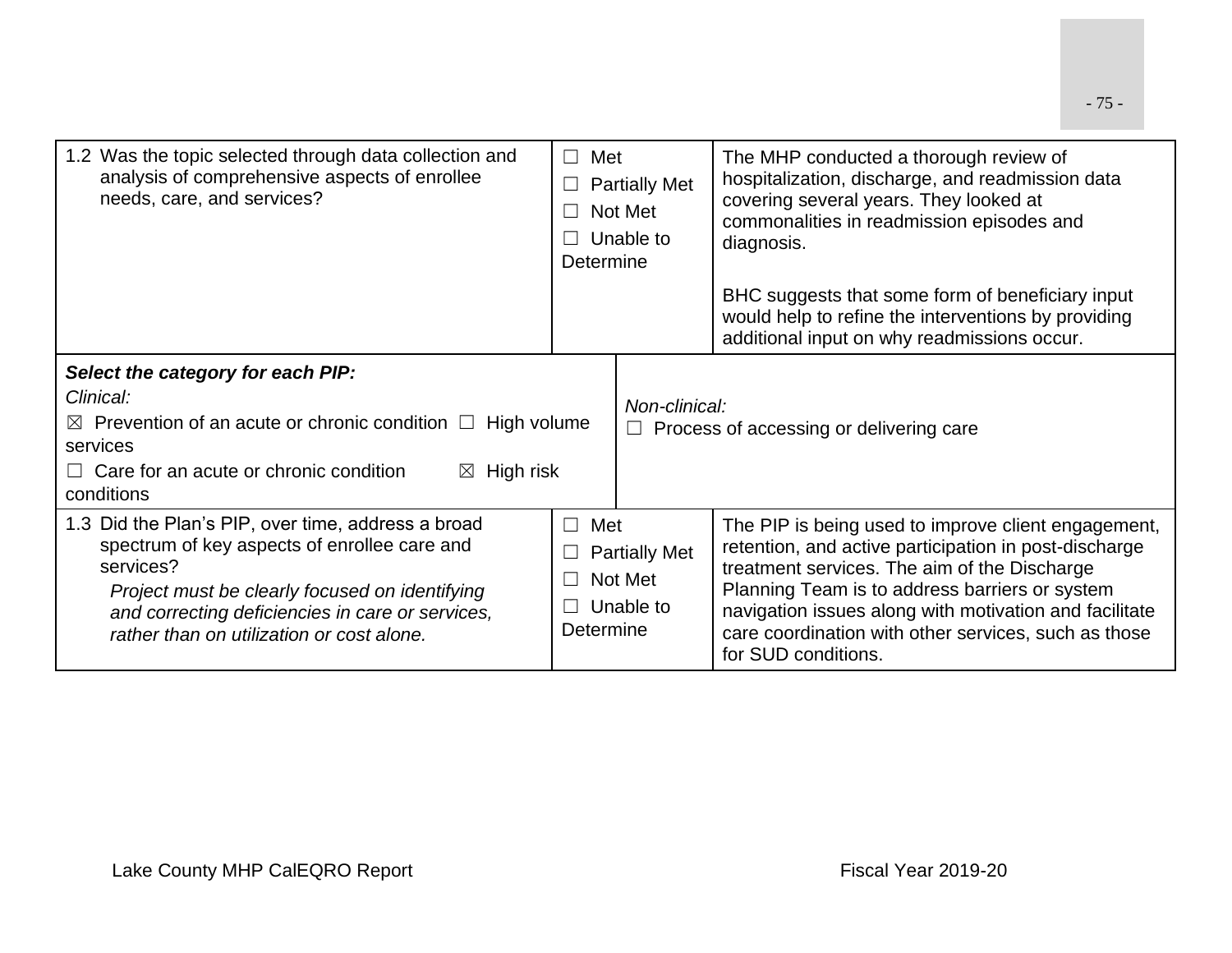| 1.4 Did the Plan's PIPs, over time, include all enrolled<br>populations (i.e., did not exclude certain enrollees<br>such as those with special health care needs)?<br>Demographics:<br>$\Box$ Age Range $\Box$ Race/Ethnicity $\Box$ Gender $\Box$ Language<br>$\Box$ Other                                                                                                                                                                               | Met<br>$\Box$<br><b>Partially Met</b><br>$\Box$<br>Not Met<br>$\Box$<br>Unable to<br>Determine                                 | county. | All beneficiaries admitted and discharged into a<br>community setting, both from within and outside the                                                                                                                                                                                                                                                                                                                                                                |                |            |
|-----------------------------------------------------------------------------------------------------------------------------------------------------------------------------------------------------------------------------------------------------------------------------------------------------------------------------------------------------------------------------------------------------------------------------------------------------------|--------------------------------------------------------------------------------------------------------------------------------|---------|------------------------------------------------------------------------------------------------------------------------------------------------------------------------------------------------------------------------------------------------------------------------------------------------------------------------------------------------------------------------------------------------------------------------------------------------------------------------|----------------|------------|
|                                                                                                                                                                                                                                                                                                                                                                                                                                                           | <b>Totals</b>                                                                                                                  | Met     | <b>Partially Met</b>                                                                                                                                                                                                                                                                                                                                                                                                                                                   | <b>Not Met</b> | <b>UTD</b> |
| <b>STEP 2: Review the Study Question(s)</b>                                                                                                                                                                                                                                                                                                                                                                                                               |                                                                                                                                |         |                                                                                                                                                                                                                                                                                                                                                                                                                                                                        |                |            |
| 2.1 Was the study question(s) stated clearly in writing?<br>Does the question have a measurable impact for the<br>defined study population?<br>Include study question as stated in narrative:<br>"Will incorporation of a focused and expanded discharge<br>planning process/interventions decrease decompensation<br>occurrences and increase the amount of time clients<br>spend in the community following discharge from out of<br>county placement?" | Met<br>$\Box$<br><b>Partially Met</b><br>$\Box$<br>Not Met<br>$\vert \ \ \vert$<br>Unable to<br>$\vert \ \ \vert$<br>Determine |         | The study question would benefit from noting the<br>level of improvement expected from this PIP.<br>BHC recommends a revision to the study question be<br>considered for it to more explicitly characterize what<br>is new regarding the discharge process through<br>formation of designated staff. For example, "will the<br>institution of a formalized discharge planning team"<br>It should also denote that the intervention strategies<br>are now standardized. |                |            |
|                                                                                                                                                                                                                                                                                                                                                                                                                                                           | <b>Totals</b>                                                                                                                  | Met     | <b>Partially Met</b>                                                                                                                                                                                                                                                                                                                                                                                                                                                   | <b>Not Met</b> | <b>UTD</b> |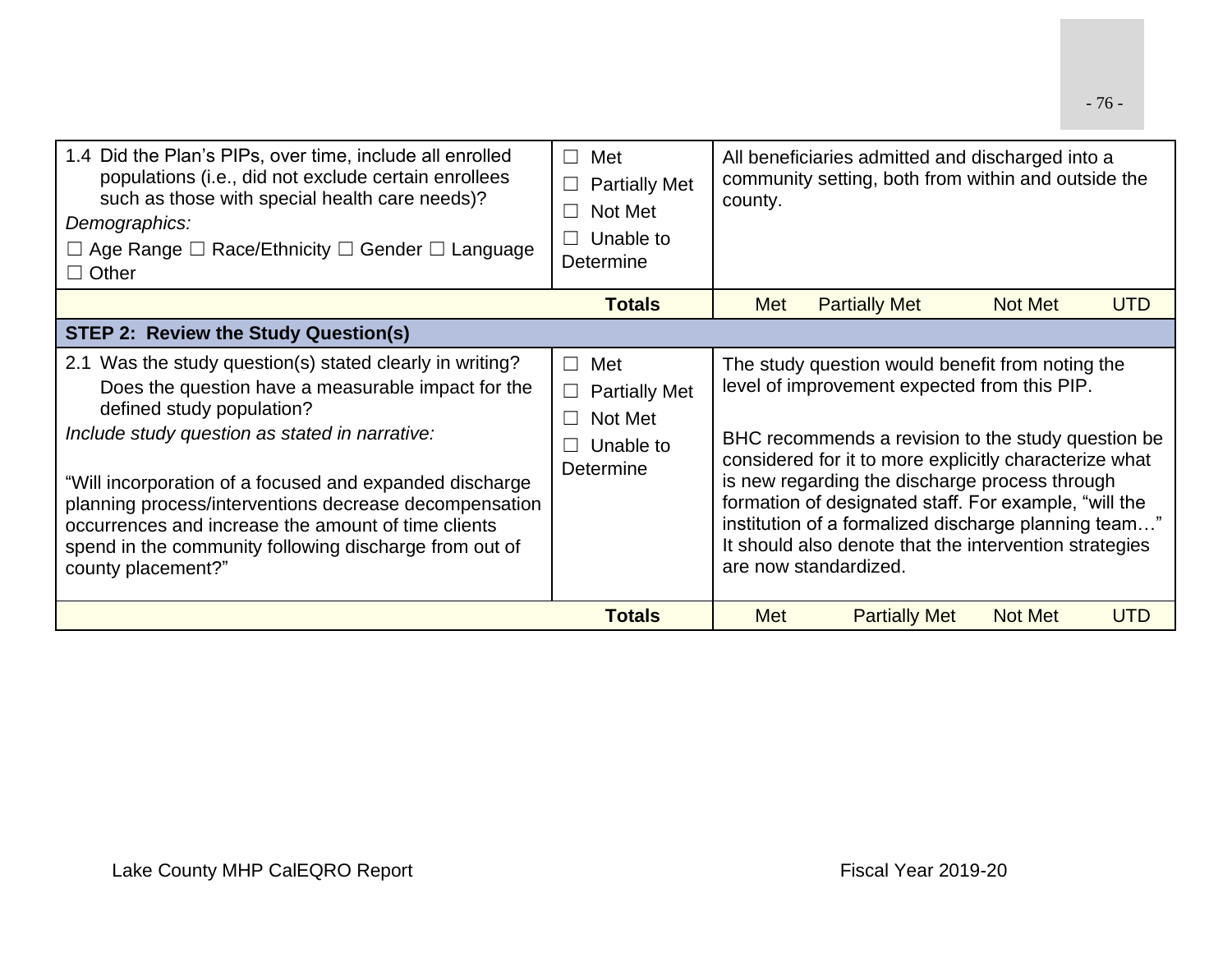| <b>STEP 3: Review the Identified Study Population</b>                                                                                                                                                                                                                                               |                                                                                                        |         |                                                                                                                                                                                                                   |                |     |
|-----------------------------------------------------------------------------------------------------------------------------------------------------------------------------------------------------------------------------------------------------------------------------------------------------|--------------------------------------------------------------------------------------------------------|---------|-------------------------------------------------------------------------------------------------------------------------------------------------------------------------------------------------------------------|----------------|-----|
| 3.1 Did the Plan clearly define all Medi-Cal enrollees to<br>whom the study question and indicators are relevant?<br>Demographics:<br>$\Box$ Age Range $\Box$ Race/Ethnicity $\Box$ Gender $\Box$ Language<br>$\Box$ Other                                                                          | Met<br>$\Box$<br><b>Partially Met</b><br>$\Box$<br>Not Met<br>$\blacksquare$<br>Unable to<br>Determine | county. | The study question pertains to MHP beneficiaries<br>with severe and persistent mental illness (SPMI) or<br>co-occurring disorders, transitioning back to the<br>community from psychiatric placements outside the |                |     |
|                                                                                                                                                                                                                                                                                                     |                                                                                                        |         | It should be noted at the time of the on-site review.<br>the study population had yet to be identified making.<br>This information was provided post-review.                                                      |                |     |
| 3.2 If the study included the entire population, did its data<br>collection approach capture all enrollees to whom the<br>study question applied?<br>Methods of identifying participants:<br>$\Box$ Utilization data $\Box$ Referral $\Box$ Self-identification<br>$\Box$ Other: < Text if checked> | Met<br>П<br>$\Box$<br><b>Partially Met</b><br>Not Met<br>Unable to<br>Determine                        |         |                                                                                                                                                                                                                   |                |     |
|                                                                                                                                                                                                                                                                                                     | <b>Totals</b>                                                                                          | Met     | <b>Partially Met</b>                                                                                                                                                                                              | <b>Not Met</b> | UTD |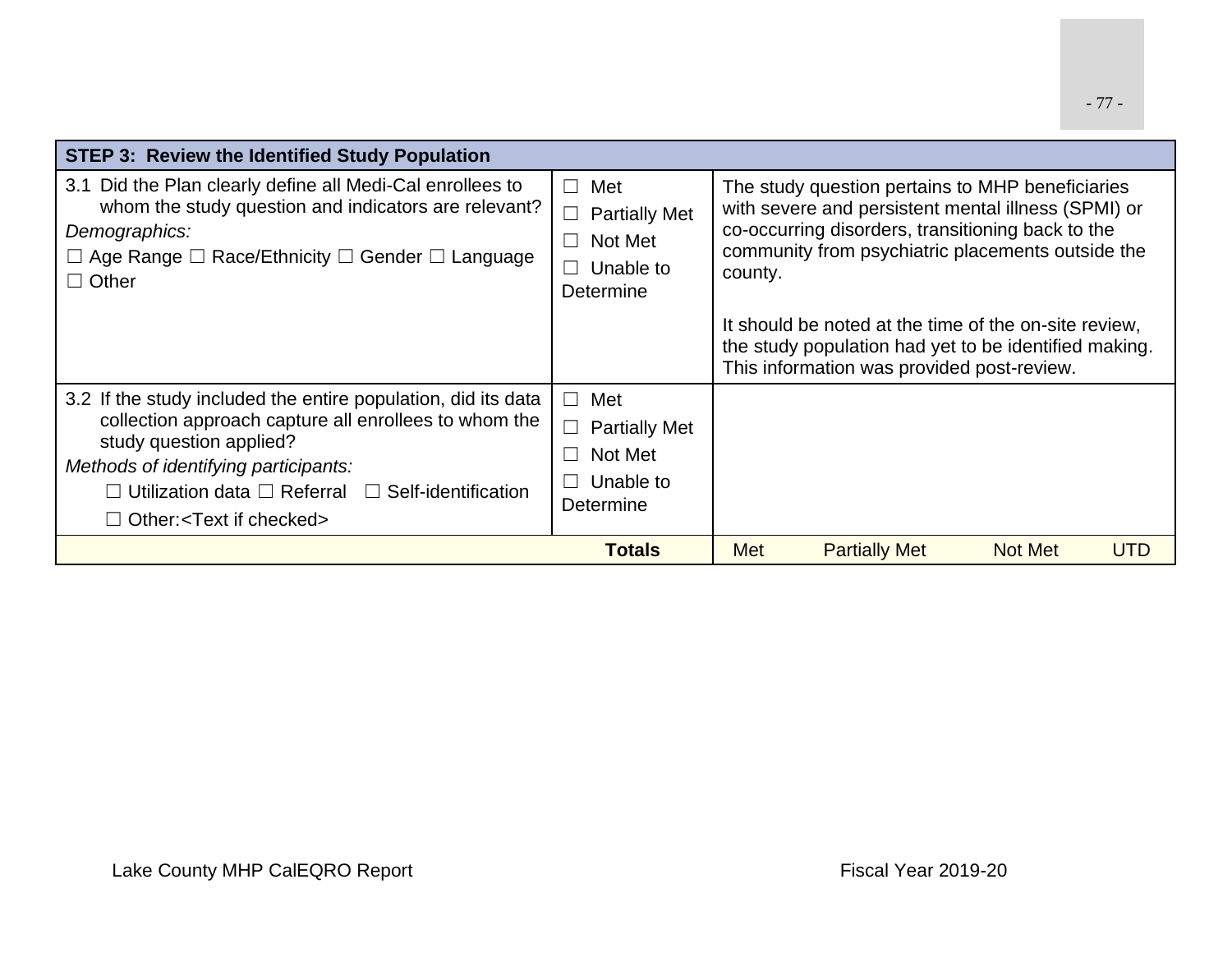| <b>STEP 4: Review Selected Study Indicators</b>                                                                                                                                                                                                                                                                                                                                                                                                                            |                                                                                                |                                                                                                                                                                                                                                   |
|----------------------------------------------------------------------------------------------------------------------------------------------------------------------------------------------------------------------------------------------------------------------------------------------------------------------------------------------------------------------------------------------------------------------------------------------------------------------------|------------------------------------------------------------------------------------------------|-----------------------------------------------------------------------------------------------------------------------------------------------------------------------------------------------------------------------------------|
| 4.1 Did the study use objective, clearly defined,<br>measurable indicators?<br>List indicators:<br>1. MORS – 8 rating options based on current risk and<br>engagement levels.<br>2. CDC Healthy Days – client's perception of their<br>own health and related functioning<br>3. Re-admission rates<br>4. Days in community<br>Consumer survey<br>5.                                                                                                                        | Met<br>$\Box$<br><b>Partially Met</b><br>Not Met<br>$\Box$<br>Unable to<br>$\Box$<br>Determine | This detail has now been more fully identified, though<br>at the time of the on-site review was incomplete.                                                                                                                       |
| 4.2 Did the indicators measure changes in: health status,<br>functional status, or enrollee satisfaction, or<br>processes of care with strong associations with<br>improved outcomes? All outcomes should be<br>consumer focused.<br>$\Box$ Functional Status<br>$\Box$ Health Status<br>$\Box$ Member Satisfaction<br>$\Box$ Provider Satisfaction<br>Are long-term outcomes clearly stated? $\Box$ Yes $\Box$ No<br>Are long-term outcomes implied? $\Box$ Yes $\Box$ No | Met<br>$\perp$<br><b>Partially Met</b><br>Not Met<br>$\perp$<br>Unable to<br>Determine         | At the time of this review, neither a baseline nor goal<br>for measured improvement was indicated.<br>Indicators are now in place to measure improvement<br>in client progress.<br>No data were available or provided by the MHP. |
|                                                                                                                                                                                                                                                                                                                                                                                                                                                                            | <b>Totals</b>                                                                                  | Met<br><b>Partially Met</b><br><b>Not Met</b><br><b>UTD</b>                                                                                                                                                                       |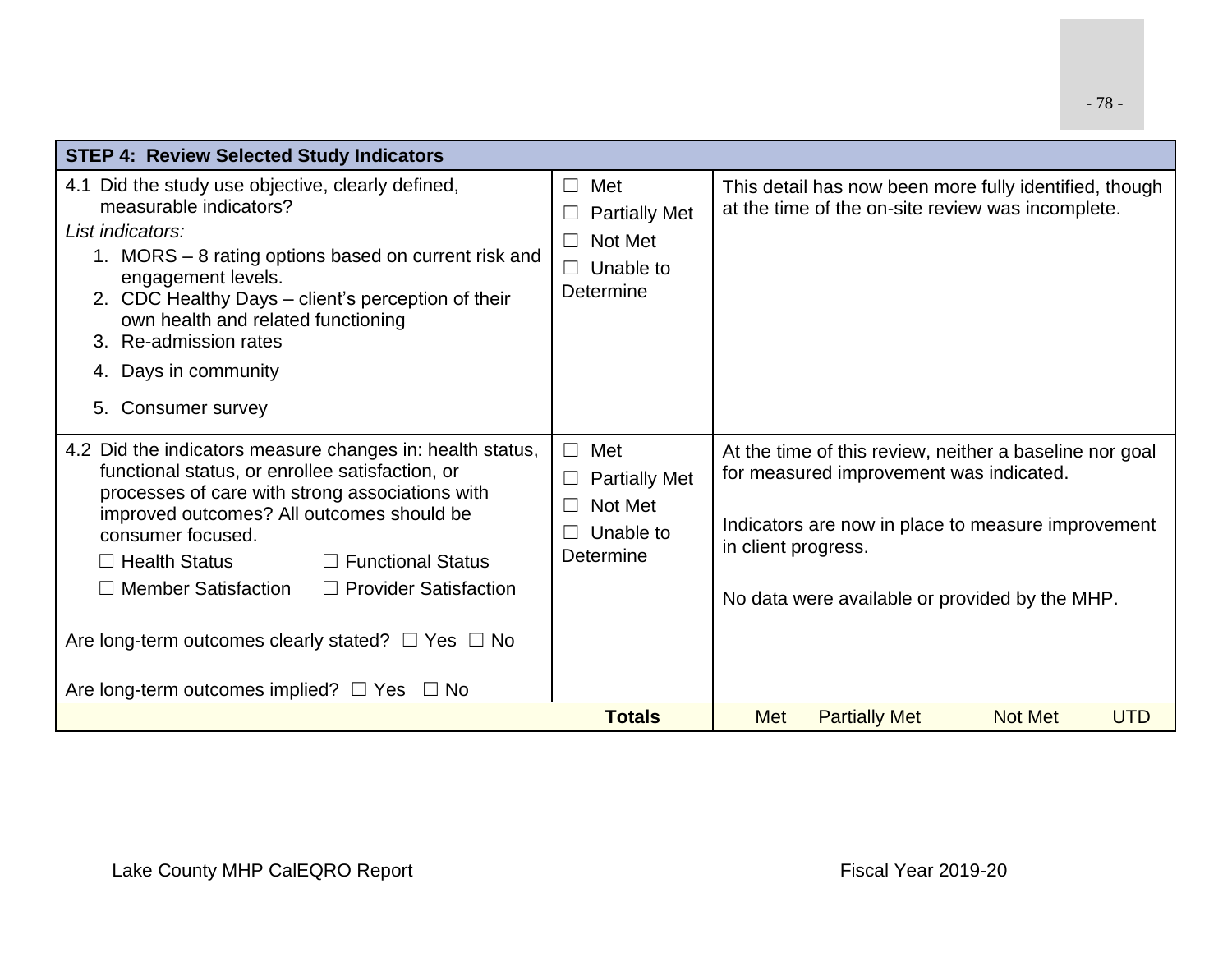| <b>STEP 5: Review Sampling Methods</b>                                                                                                                                                                           |                                                                                                                                                   |                                                  |  |
|------------------------------------------------------------------------------------------------------------------------------------------------------------------------------------------------------------------|---------------------------------------------------------------------------------------------------------------------------------------------------|--------------------------------------------------|--|
| 5.1 Did the sampling technique consider and specify the:<br>a) True (or estimated) frequency of occurrence of the<br>event?<br>b) Confidence interval to be used?<br>c) Margin of error that will be acceptable? | Met<br>$\Box$<br><b>Partially Met</b><br>Not Met<br><b>Not</b><br>$\vert \ \ \vert$<br>Applicable<br>$\Box$ Unable to<br>Determine                | Not Applicable                                   |  |
| 5.2 Were valid sampling techniques that protected<br>against bias employed?<br>Specify the type of sampling or census used:                                                                                      | Met<br>$\Box$<br><b>Partially Met</b><br>ப<br>Not Met<br>$\vert \ \ \vert$<br><b>Not</b><br>$\Box$<br>Applicable<br>$\Box$ Unable to<br>Determine | Not Applicable                                   |  |
| Did the sample contain a sufficient number of<br>5.3<br>enrollees?<br>N of enrollees in sampling frame<br>N of sample<br>N of participants (i.e. – return rate)                                                  | Met<br>$\Box$<br><b>Partially Met</b><br>$\Box$<br>Not Met<br>П<br><b>Not</b><br>$\Box$<br>Applicable<br>Unable to<br>$\Box$<br>Determine         | Not Applicable                                   |  |
|                                                                                                                                                                                                                  | <b>Totals</b><br><b>Met</b>                                                                                                                       | NA UTD<br><b>Partially Met</b><br><b>Not Met</b> |  |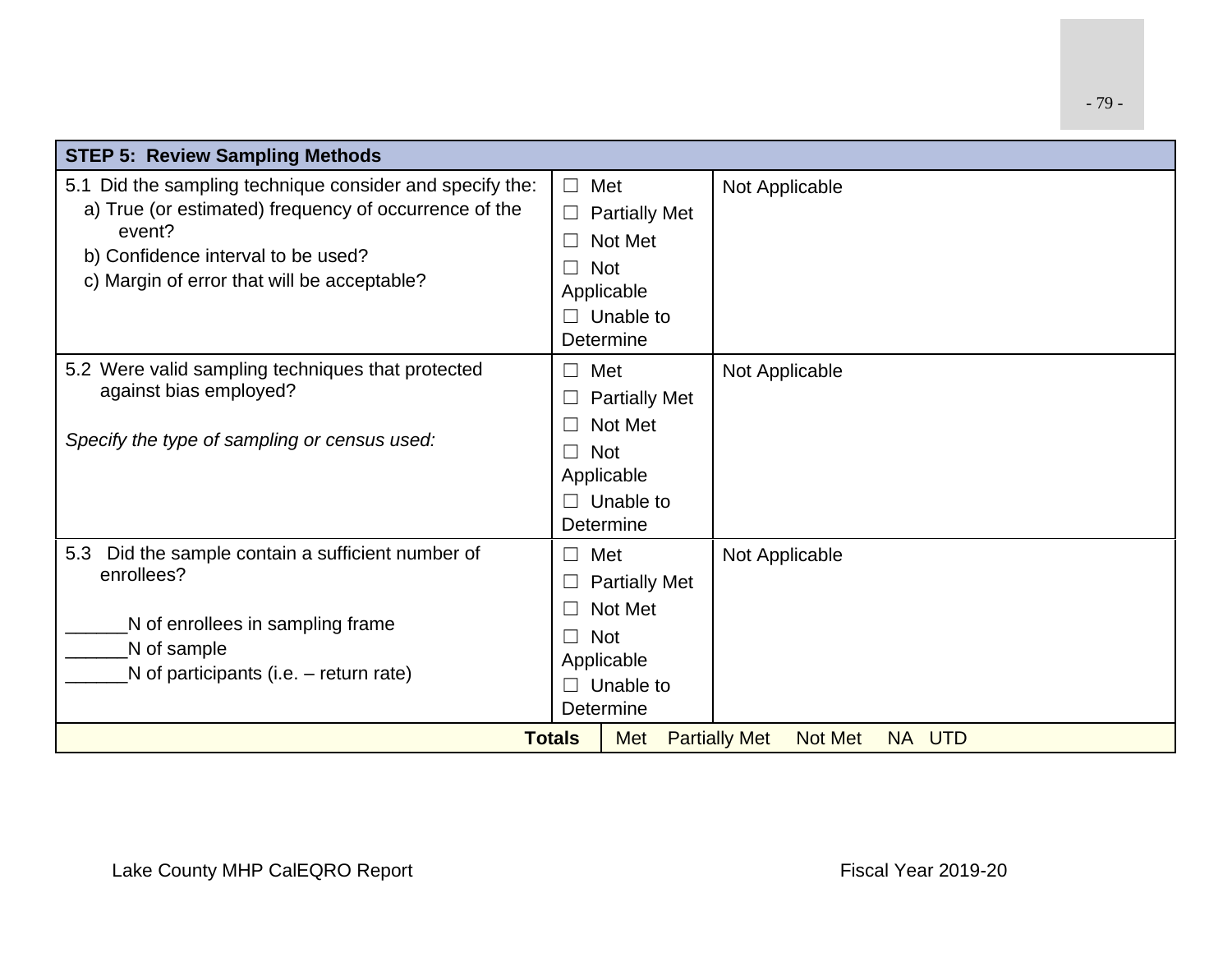|  | ow in place to and anticipa |  |
|--|-----------------------------|--|

| <b>STEP 6: Review Data Collection Procedures</b>                                                                                                                                 |                                                                                                  |                                                                                                                                                                                                                                                                                                                                                                                                                  |
|----------------------------------------------------------------------------------------------------------------------------------------------------------------------------------|--------------------------------------------------------------------------------------------------|------------------------------------------------------------------------------------------------------------------------------------------------------------------------------------------------------------------------------------------------------------------------------------------------------------------------------------------------------------------------------------------------------------------|
| 6.1 Did the study design clearly specify the data to be<br>collected?                                                                                                            | $\Box$ Met<br><b>Partially Met</b><br>Not Met<br>$\perp$<br>Unable to<br>Determine               | The design is now in place to and anticipates the<br>collection, tracking, and reporting of data as it<br>becomes available.<br>At the time of this review the data collection process<br>was not outlined.                                                                                                                                                                                                      |
|                                                                                                                                                                                  |                                                                                                  | No data were available or provided by the MHP.                                                                                                                                                                                                                                                                                                                                                                   |
| 6.2 Did the study design clearly specify the sources of<br>data?<br>Sources of data:<br>$\boxtimes$ Provider<br>$\Box$ Claims<br>$\boxtimes$ Member<br>$\Box$ Other:             | Met<br>$\Box$<br><b>Partially Met</b><br>Not Met<br>$\perp$<br>Unable to<br>$\perp$<br>Determine | At the time of this review the data collection process<br>was not fully outlined.                                                                                                                                                                                                                                                                                                                                |
| 6.3 Did the study design specify a systematic method of<br>collecting valid and reliable data that represents the<br>entire population to which the study's indicators<br>apply? | $\Box$ Met<br><b>Partially Met</b><br>Not Met<br>$\Box$<br>Unable to<br>Determine                | As noted in 6.1 this information was not in place at<br>the time of the review.<br>The MHP provided this information in a subsequent<br>revision to the document; however, the time frames<br>for collection on several of the identified sources are<br>not specified or are listed as "to be determined."<br>BHC recommends that the MHP take steps to more<br>clearly define the data collection time frames. |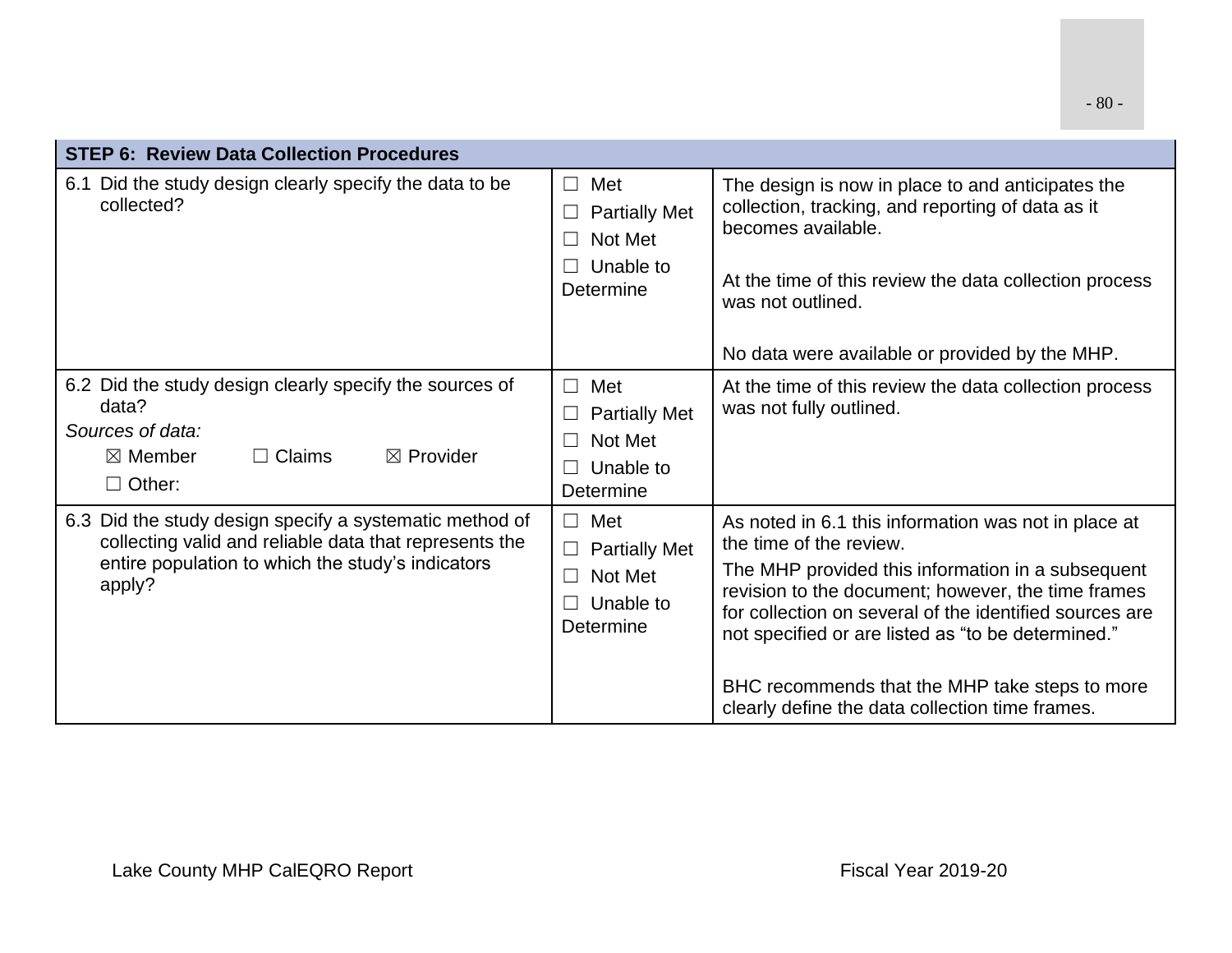| 6.4 Did the instruments used for data collection provide<br>for consistent, accurate data collection over the time<br>periods studied?<br>Instruments used:<br>$\boxtimes$ Survey<br>Medical record abstraction tool<br>$\Box$ Level of Care tools<br>$\boxtimes$ Outcomes tool<br>$\boxtimes$ Other:<br>CDC My Healthy Days tool | Met<br>$\Box$<br><b>Partially Met</b><br>$\Box$<br>Not Met<br>$\Box$<br>Unable to<br>Determine  | Unknown, as the no data were available or provided<br>by the MHP.<br>Beneficiary survey time frame and design has yet to<br>be determined.                                                                                                                                                                                                                   |
|-----------------------------------------------------------------------------------------------------------------------------------------------------------------------------------------------------------------------------------------------------------------------------------------------------------------------------------|-------------------------------------------------------------------------------------------------|--------------------------------------------------------------------------------------------------------------------------------------------------------------------------------------------------------------------------------------------------------------------------------------------------------------------------------------------------------------|
| 6.5 Did the study design prospectively specify a data<br>analysis plan?<br>Did the plan include contingencies for untoward<br>results?                                                                                                                                                                                            | Met<br>$\Box$<br><b>Partially Met</b><br>Not Met<br>$\perp$<br>Unable to<br>П<br>Determine      | The MHP will utilized standardized tools such as the<br>MORS and CDC Healthy Days and is anticipated to<br>be "evaluated for patterns" that would assist them in<br>identifying additional solutions.<br>BHC recommends that if validated tools are to be<br>used, thresholds for satisfactory progress or<br>improvement should be more clearly delineated. |
| 6.6 Were qualified staff and personnel used to collect the<br>data?<br>Project leader:<br>Name:<br>Melissa Poplin<br>Title:<br><b>Staff Services Analyst</b><br>Role:<br><b>Project Lead</b><br>Other team members:<br>Stephanie Wilson, MPA/ASW Program<br>Names:<br>Manager; Vanessa Mayer Sr Staff Services<br>Analyst         | Met<br>$\Box$<br><b>Partially Met</b><br>⊔<br>Not Met<br>$\perp$<br>Unable to<br>П<br>Determine |                                                                                                                                                                                                                                                                                                                                                              |
|                                                                                                                                                                                                                                                                                                                                   | <b>Totals</b>                                                                                   | <b>Met</b><br><b>Partially Met</b><br><b>Not Met</b><br><b>UTD</b>                                                                                                                                                                                                                                                                                           |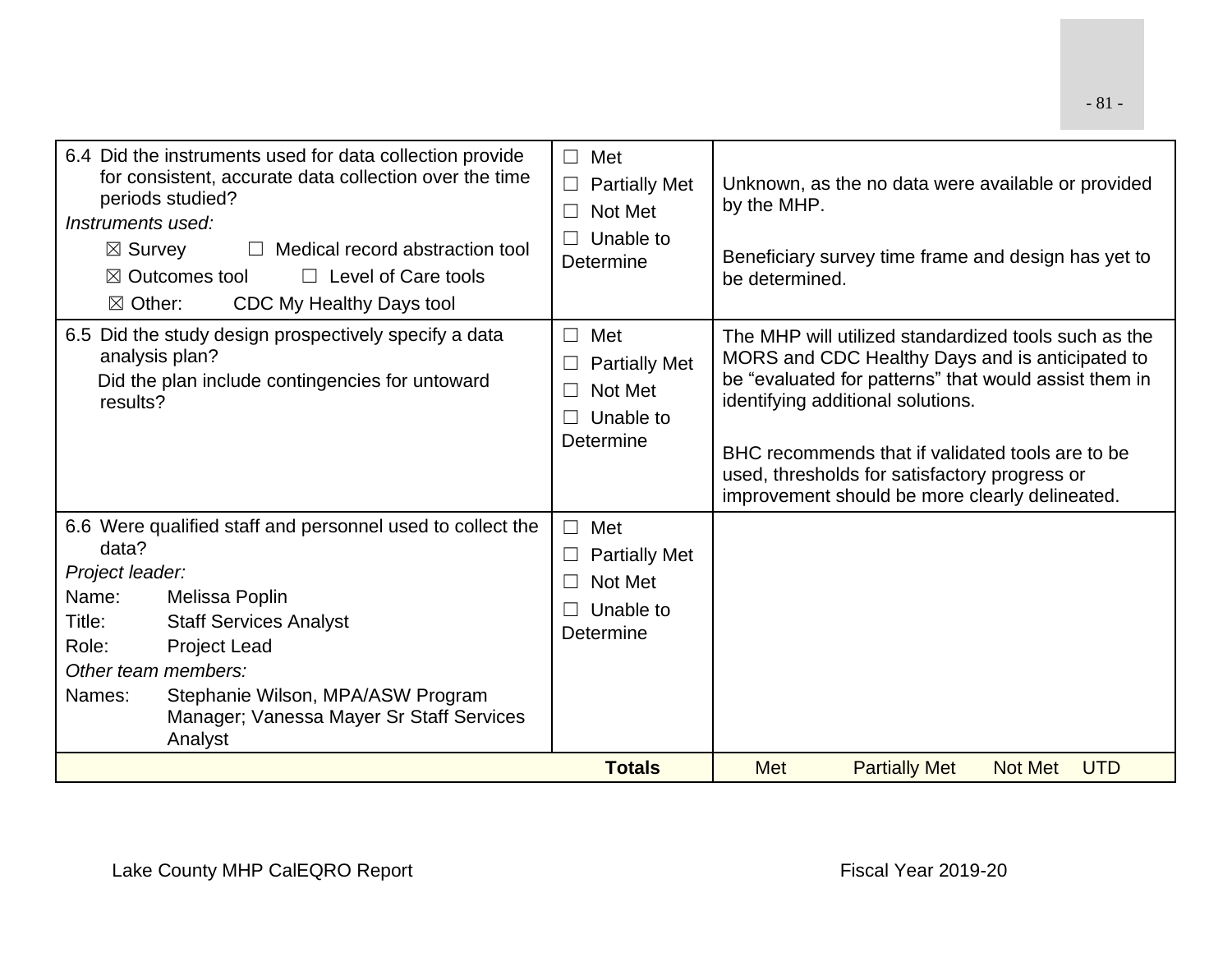| <b>STEP 7: Assess Improvement Strategies</b>                                                                                                                                                                                                                                                                         |                                                                                                                          |                                                                                                                                                                                                                                          |
|----------------------------------------------------------------------------------------------------------------------------------------------------------------------------------------------------------------------------------------------------------------------------------------------------------------------|--------------------------------------------------------------------------------------------------------------------------|------------------------------------------------------------------------------------------------------------------------------------------------------------------------------------------------------------------------------------------|
| 7.1 Were reasonable interventions undertaken to<br>address causes/barriers identified through data<br>analysis and QI processes undertaken?<br>Describe Interventions:<br>1 Motivational interviewing<br>2 Individual rehabilitation<br>3 Wrap around services<br>4 Substance abuse disorder intervention, as needed | $\Box$<br>Met<br><b>Partially Met</b><br>Not Met<br>Unable to<br>Determine                                               | These were identified in the revision.<br>The MHP has provided a specific outline on how<br>these services provided by the new discharge team<br>are to be utilized in a standardized form for all those<br>who participate in this PIP. |
|                                                                                                                                                                                                                                                                                                                      | <b>Totals</b>                                                                                                            | <b>Met</b><br><b>Partially Met</b><br><b>Not Met</b><br><b>UTD</b>                                                                                                                                                                       |
| STEP 8: Review Data Analysis and Interpretation of Study Results                                                                                                                                                                                                                                                     |                                                                                                                          |                                                                                                                                                                                                                                          |
| 8.1 Was an analysis of the findings performed according<br>to the data analysis plan?                                                                                                                                                                                                                                | $\Box$ Met<br><b>Partially Met</b><br>Not Met<br>$\perp$<br><b>Not</b><br>$\Box$<br>Applicable<br>Unable to<br>Determine | Data have yet to be collected. No data or analysis<br>was available or provided by the MHP at the time of<br>this review.                                                                                                                |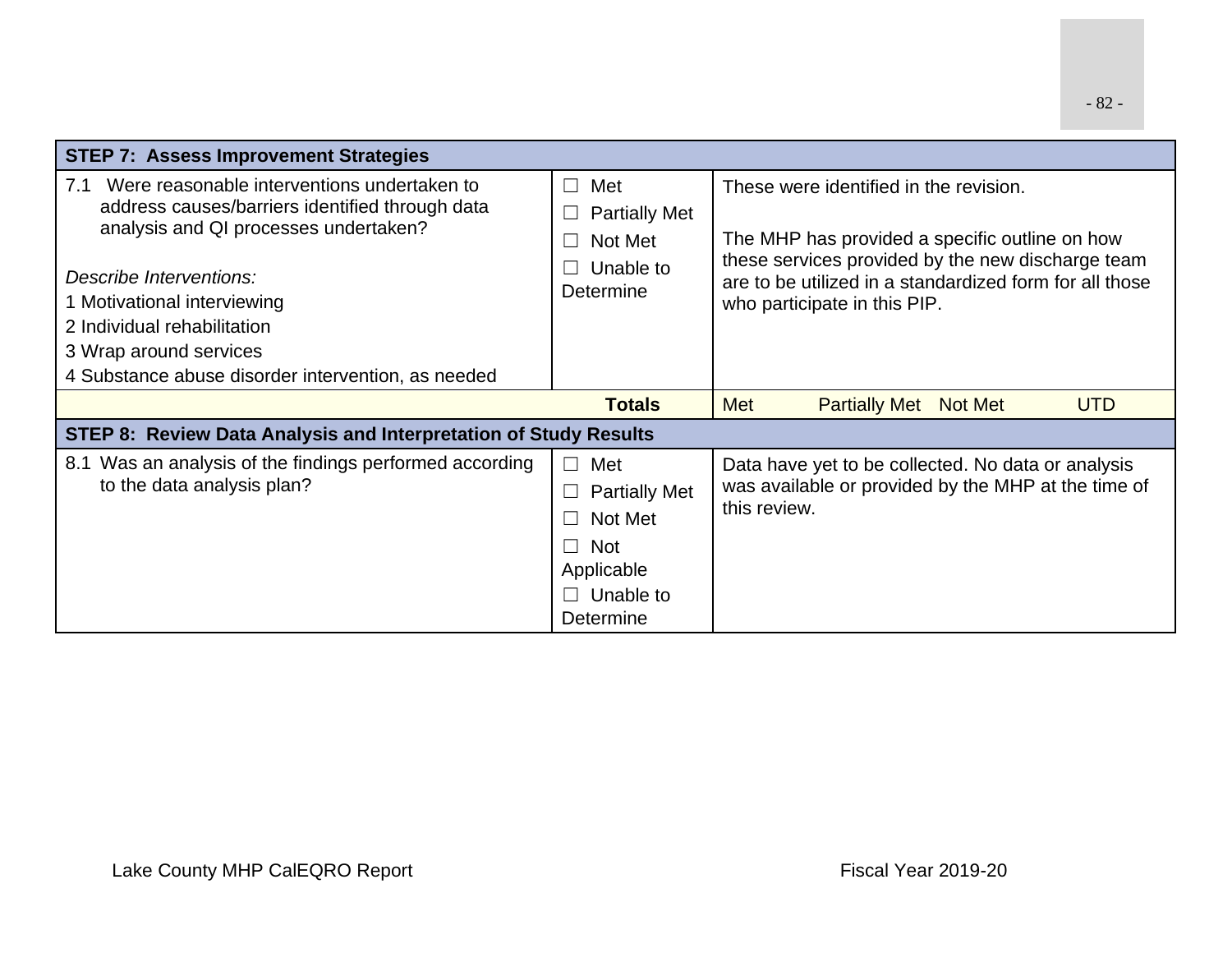| 8.2 Were the PIP results and findings presented<br>accurately and clearly?<br>Are tables and figures labeled?<br>Yes $\Box$ No<br>$\perp$<br>Are they labeled clearly and accurately?<br>Yes $\Box$ No                                                                                                                                                                                                                                                         | Met<br>$\vert \ \ \vert$<br><b>Partially Met</b><br>Not Met<br><b>Not</b><br>$\Box$<br>Applicable<br>Unable to<br>Determine | See 8.1 |
|----------------------------------------------------------------------------------------------------------------------------------------------------------------------------------------------------------------------------------------------------------------------------------------------------------------------------------------------------------------------------------------------------------------------------------------------------------------|-----------------------------------------------------------------------------------------------------------------------------|---------|
| 8.3 Did the analysis identify: initial and repeat<br>measurements, statistical significance, factors that<br>influence comparability of initial and repeat<br>measurements, and factors that threaten internal and<br>external validity?<br>Indicate the time periods of measurements:<br>Indicate the statistical analysis used:<br>Indicate the statistical significance level or confidence<br>level if available/known: ____percent<br>Unable to determine | Met<br>$\vert \ \ \vert$<br><b>Partially Met</b><br>Not Met<br><b>Not</b><br>$\Box$<br>Applicable<br>Unable to<br>Determine | See 8.1 |

- 83 -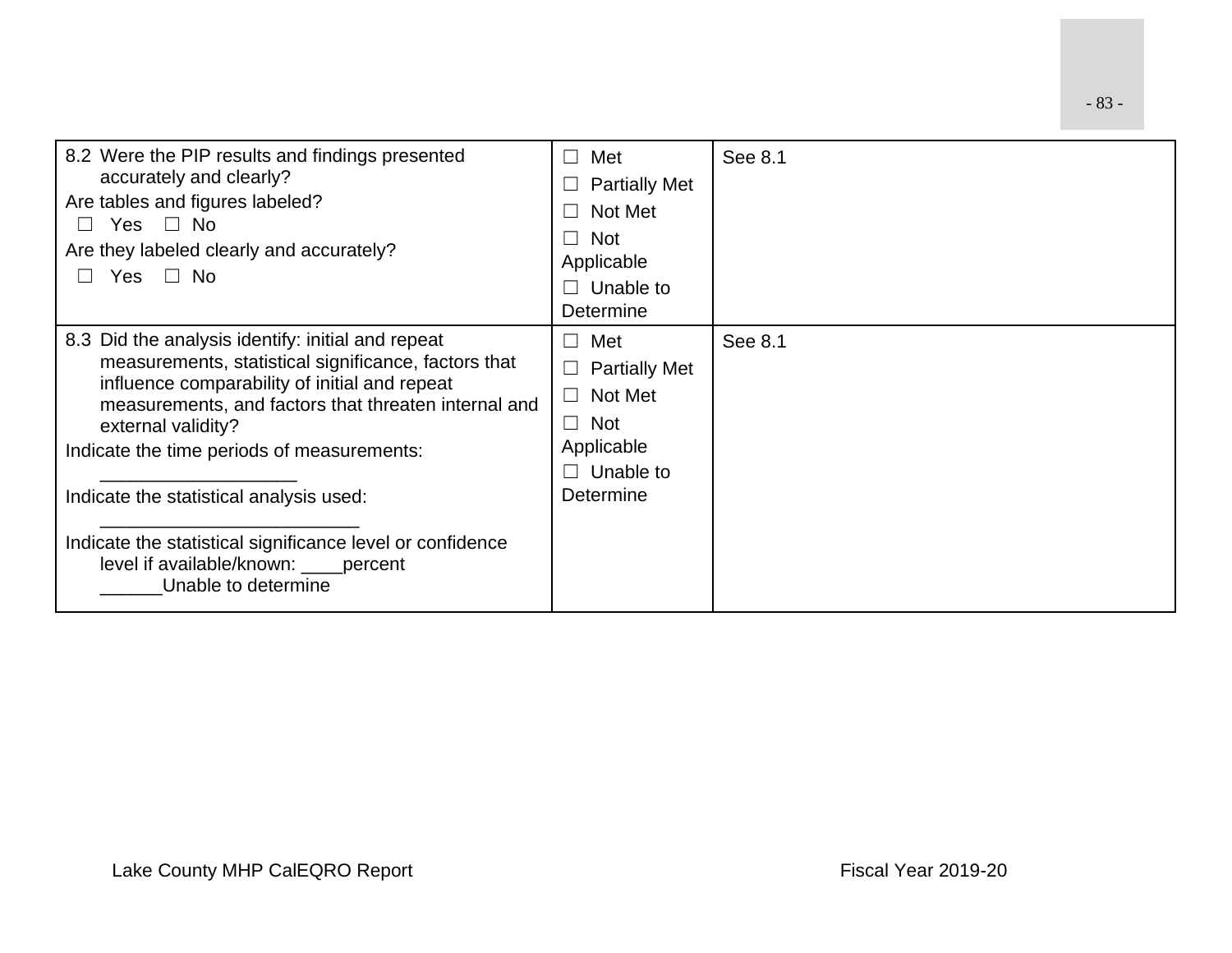| 8.4 Did the analysis of the study data include an<br>interpretation of the extent to which this PIP was<br>successful and recommend any follow-up activities?<br>Limitations described:<br>Conclusions regarding the success of the interpretation:<br>Recommendations for follow-up:                                                                      | Met<br>$\vert \ \ \vert$<br>Not Met<br><b>Not</b><br>$\Box$<br>Applicable<br>Unable to<br>Determine      | <b>Partially Met</b> | See 8.1                                                                                                                                   |
|------------------------------------------------------------------------------------------------------------------------------------------------------------------------------------------------------------------------------------------------------------------------------------------------------------------------------------------------------------|----------------------------------------------------------------------------------------------------------|----------------------|-------------------------------------------------------------------------------------------------------------------------------------------|
|                                                                                                                                                                                                                                                                                                                                                            | <b>Totals</b>                                                                                            | Met                  | <b>Partially Met</b><br><b>UTD</b><br>Not Met<br><b>NA</b>                                                                                |
| STEP 9: Assess Whether Improvement is "Real" Improvement                                                                                                                                                                                                                                                                                                   |                                                                                                          |                      |                                                                                                                                           |
| 9.1 Was the same methodology as the baseline<br>measurement used when measurement was<br>repeated?<br>Ask: At what interval(s) was the data measurement<br>repeated?<br>Were the same sources of data used?<br>Did they use the same method of data<br>collection?<br>Were the same participants examined?<br>Did they utilize the same measurement tools? | Met<br>$\blacksquare$<br>Not Met<br><b>Not</b><br>$\blacksquare$<br>Applicable<br>Unable to<br>Determine | <b>Partially Met</b> | Data have yet to be collected and reviewed and no<br>data or analysis was available or provided by the<br>MHP at the time of this review. |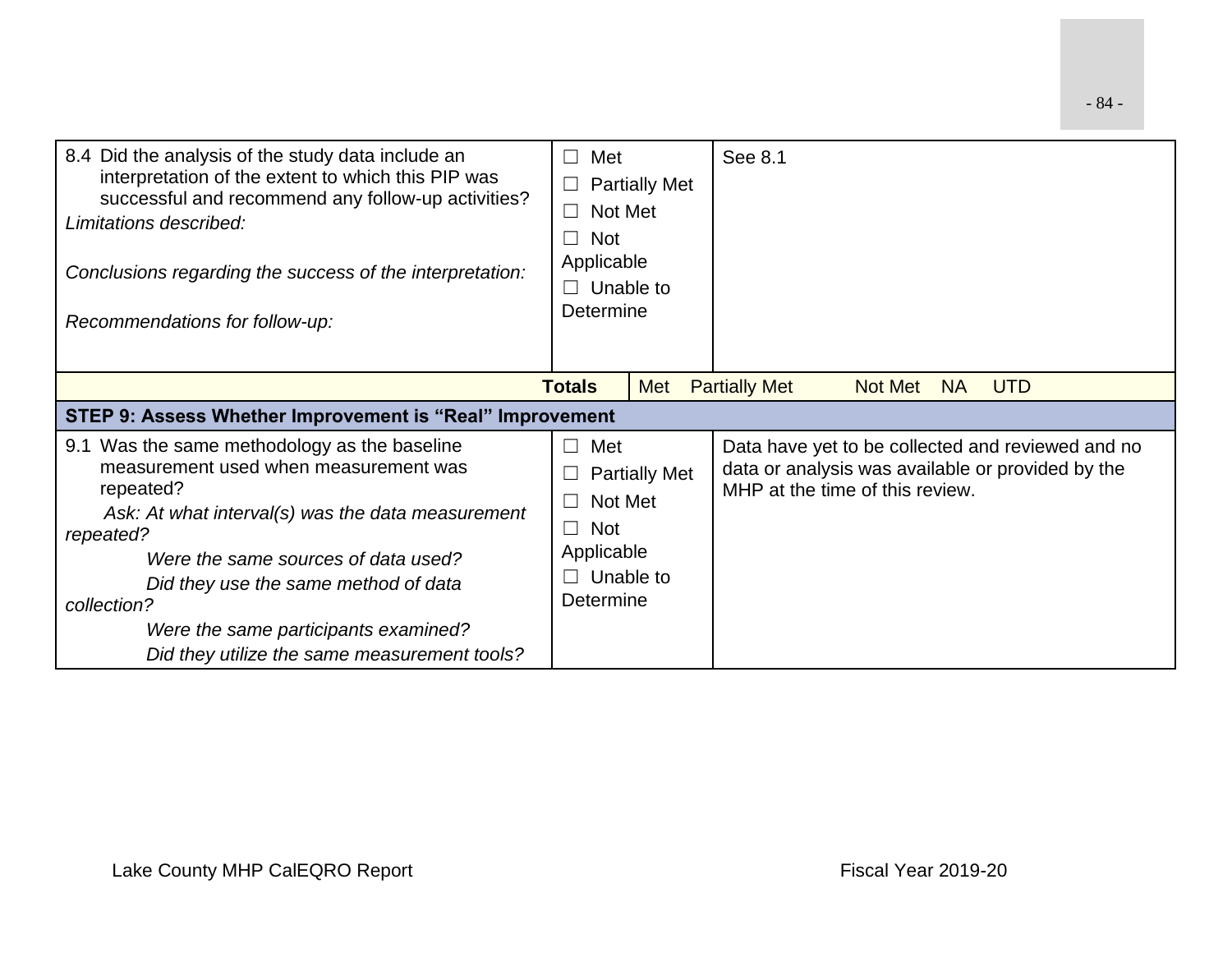| 9.2 Was there any documented, quantitative<br>improvement in processes or outcomes of care?<br>Was there: $\Box$ Improvement $\Box$ Deterioration<br>Statistical significance:<br>$\Box$ Yes<br><b>No</b><br>$\perp$<br>Clinical significance:<br>No<br>$\Box$ Yes<br>$\Box$                                                   | Met<br>$\vert \ \ \vert$<br><b>Partially Met</b><br>Not Met<br><b>Not</b><br>$\sim$<br>Applicable<br>Unable to<br>$\Box$<br>Determine | See 9.1 |
|--------------------------------------------------------------------------------------------------------------------------------------------------------------------------------------------------------------------------------------------------------------------------------------------------------------------------------|---------------------------------------------------------------------------------------------------------------------------------------|---------|
| 9.3 Does the reported improvement in performance have<br>internal validity; i.e., does the improvement in<br>performance appear to be the result of the planned<br>quality improvement intervention?<br>Degree to which the intervention was the reason for<br>change:<br>No relevance $\Box$ Small $\Box$ Fair<br>$\Box$ High | Met<br>$\Box$<br><b>Partially Met</b><br>Not Met<br><b>Not</b><br>$\mathcal{L}$<br>Applicable<br>Unable to<br>$\Box$<br>Determine     | See 9.1 |
| 9.4 Is there any statistical evidence that any observed<br>performance improvement is true improvement?<br>Weak<br>$\Box$ Strong<br>$\Box$ Moderate<br>$\Box$                                                                                                                                                                  | Met<br>$\vert \ \ \vert$<br><b>Partially Met</b><br>Not Met<br><b>Not</b><br>$\sim$<br>Applicable<br>Unable to<br>$\Box$<br>Determine | See 9.1 |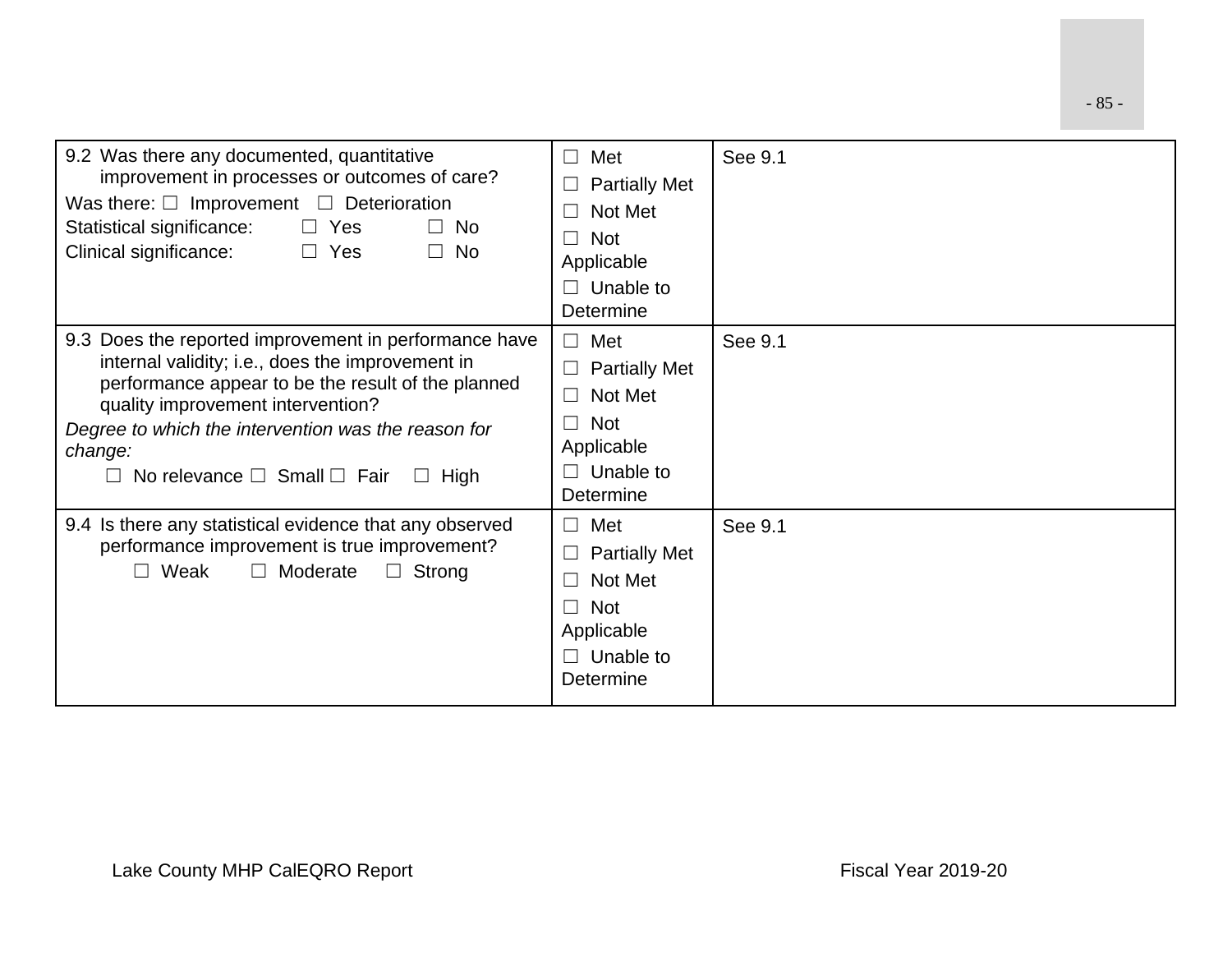| 9.5 Was sustained improvement demonstrated through<br>repeated measurements over comparable time<br>periods? | Met<br>⊔<br><b>Partially Met</b><br>Not Met<br>$\Box$<br>$\Box$ Not<br>Applicable<br>$\Box$<br>Unable to<br>Determine | See 9.1                                |
|--------------------------------------------------------------------------------------------------------------|-----------------------------------------------------------------------------------------------------------------------|----------------------------------------|
|                                                                                                              | <b>Totals</b><br>Met                                                                                                  | <b>Partially Met</b><br>Not Met NA UTD |

| <b>ACTIVITY 2: VERIFYING STUDY FINDINGS (OPTIONAL)</b>    |                |                 |
|-----------------------------------------------------------|----------------|-----------------|
| <b>Component/Standard</b>                                 | <b>Score</b>   | <b>Comments</b> |
| Were the initial study findings verified (recalculated by | Yes            |                 |
| CalEQRO) upon repeat measurement?                         | $\boxtimes$ No |                 |

#### **ACTIVITY 3: OVERALL VALIDITY AND RELIABILITY OF STUDY RESULTS: SUMMARY OF AGGREGATE VALIDATION FINDINGS**

*Conclusions:*

This project remains in the initial stage of implementation. The Discharge Planning Team has been created and staff are in place receiving the requisite training on the three EBP's outlined as interventions. While certain objectives and elements of this submission are clear, several elements needed refinement or clarification at the time of the on-site review. Core areas that outline the study design were not addressed in the initial PIP tool submission and were in need of completion. A soft launch had occurred, but no discussion regarding a formal implementation or resulting data was available at the time of this review and therefore the project was deemed concept only.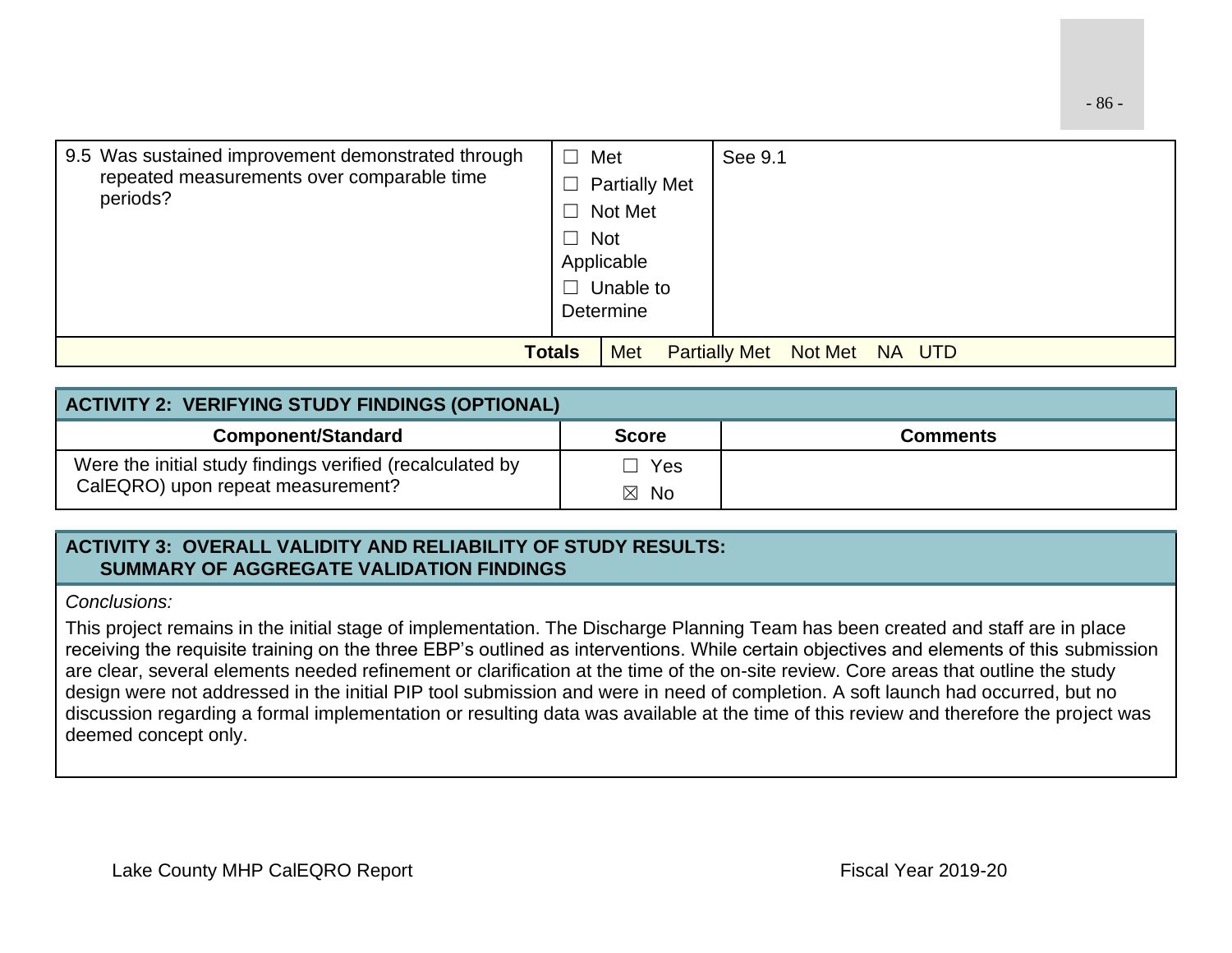| Create a fidelity check in order to monitor and assure consistent application of the intervention adherence to data requirements. |
|-----------------------------------------------------------------------------------------------------------------------------------|
|                                                                                                                                   |
|                                                                                                                                   |
|                                                                                                                                   |
|                                                                                                                                   |
|                                                                                                                                   |
|                                                                                                                                   |
|                                                                                                                                   |
|                                                                                                                                   |

- 87 -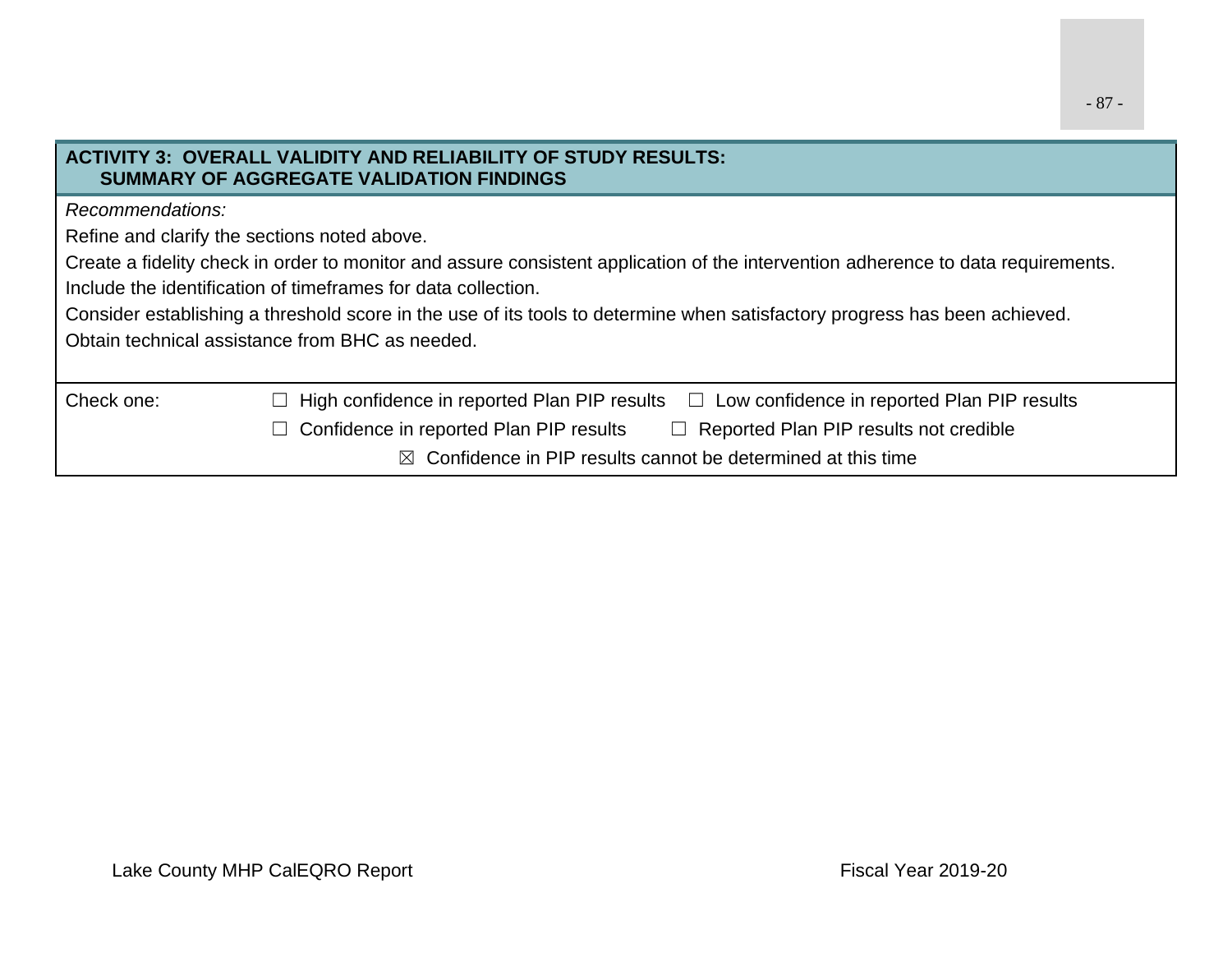## **PERFORMANCE IMPROVEMENT PROJECT (PIP) VALIDATION WORKSHEET FY 2018-19 NON-CLINICAL PIP**

### **GENERAL INFORMATION**

| <b>MHP: Lake</b>                                |                                                                                    |
|-------------------------------------------------|------------------------------------------------------------------------------------|
| <b>PIP Title: Timely Connection to Services</b> |                                                                                    |
| <b>Start Date: 06/01/19</b>                     | Status of PIP (Only Active and ongoing, and completed PIPs are rated):             |
| <b>Completion Date: 11/30/20</b>                |                                                                                    |
|                                                 | <b>Rated</b>                                                                       |
| Projected Study Period (#of Months):18          | Active and ongoing (baseline established and interventions started)<br>$\boxtimes$ |
| <b>Completed:</b> Yes $\Box$<br>No $\boxtimes$  | Completed since the prior External Quality Review (EQR)                            |
|                                                 | Not rated. Comments provided in the PIP Validation Tool for technical              |
| Date(s) of On-Site Review: 12/04/19             | assistance purposes only.                                                          |
| Name of Reviewer: Patrick Zarate                | Concept only, not yet active (interventions not started)                           |
|                                                 | Inactive, developed in a prior year                                                |
|                                                 | Submission determined not to be a PIP                                              |
|                                                 | No Non-clinical PIP was submitted                                                  |

**Brief Description of PIP** (including goal and what PIP is attempting to accomplish):

The goal of this PIP is to improve beneficiaries' access to services by removing barriers related to intake requirements and participation. The PIP plan proposes to reduce wait time between beneficiary request and first appointment and mitigate the data entry discrepancies, which may increase access timeframes to services. Workflow improvements will include a newly designed multiuser log-in, with a single-entry Access program database to replace an older single-user log, double-entry Excel program. The current, older system has led to intake and scheduling errors or absence of any recorded appointments. This has caused data and consumer's information to be lost or misplaced thereby increasing rather than decreasing timely access to services. Literature revealed that decreasing first appointment wait times and decreasing missed first appointments significantly improved consumer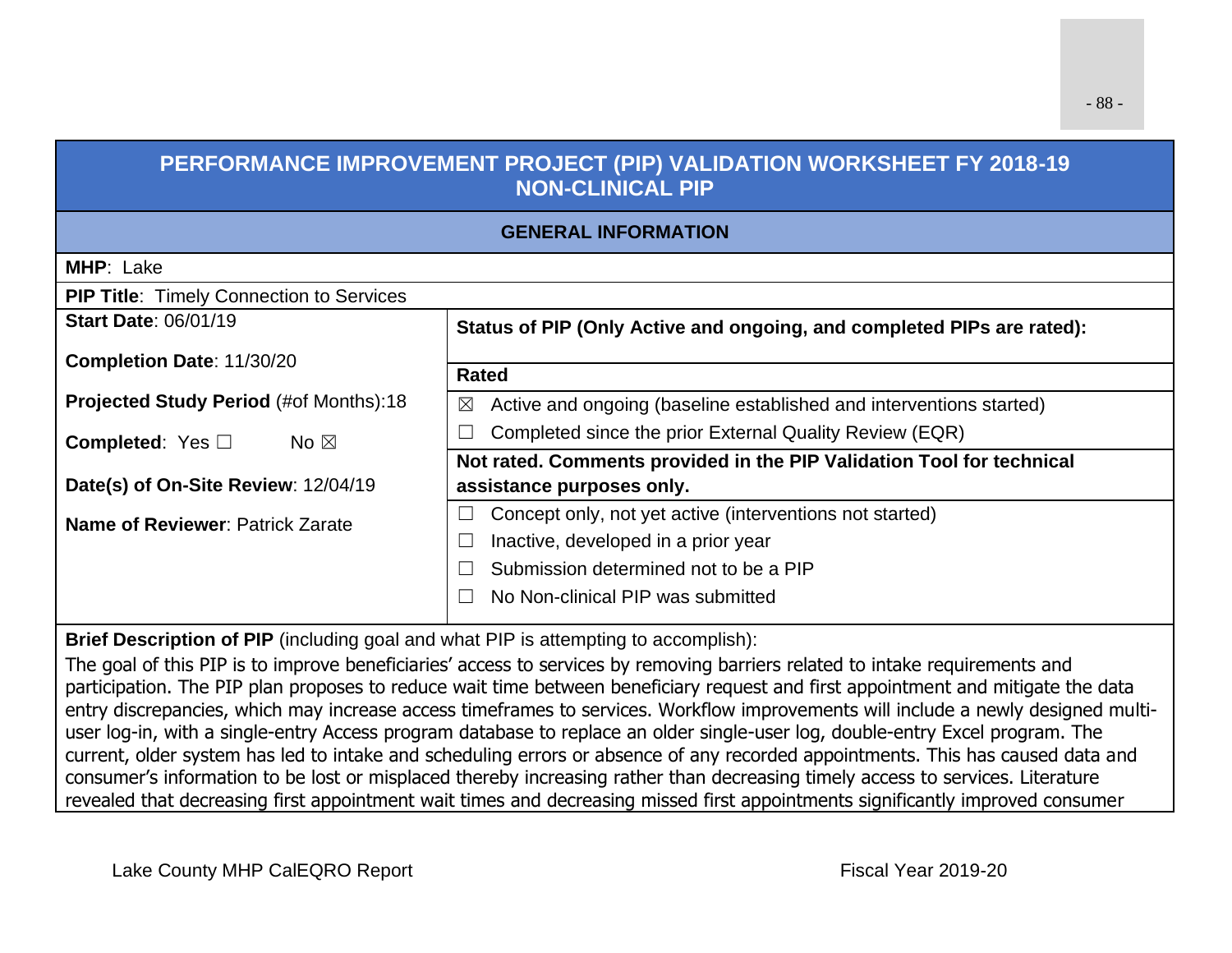| outcome and future participation in self-care. Improved and efficient collection of data and intake information will allow beneficiaries<br>timely access to services with a reduction in any adverse impacts that may come from delays. |                                                                                                                 |                                                                                                                                                                                                                                                                                                                                                                                                                                                                                                                                                                                                                                                                                   |  |
|------------------------------------------------------------------------------------------------------------------------------------------------------------------------------------------------------------------------------------------|-----------------------------------------------------------------------------------------------------------------|-----------------------------------------------------------------------------------------------------------------------------------------------------------------------------------------------------------------------------------------------------------------------------------------------------------------------------------------------------------------------------------------------------------------------------------------------------------------------------------------------------------------------------------------------------------------------------------------------------------------------------------------------------------------------------------|--|
| <b>ACTIVITY 1: ASSESS THE STUDY METHODOLOGY</b>                                                                                                                                                                                          |                                                                                                                 |                                                                                                                                                                                                                                                                                                                                                                                                                                                                                                                                                                                                                                                                                   |  |
| <b>STEP 1: Review the Selected Study Topic(s)</b>                                                                                                                                                                                        |                                                                                                                 |                                                                                                                                                                                                                                                                                                                                                                                                                                                                                                                                                                                                                                                                                   |  |
| <b>Component/Standard</b>                                                                                                                                                                                                                | <b>Score</b>                                                                                                    | <b>Comments</b>                                                                                                                                                                                                                                                                                                                                                                                                                                                                                                                                                                                                                                                                   |  |
| 1.1 Was the PIP topic selected using stakeholder input?<br>Did the MHP develop a multi-functional team<br>compiled of stakeholders invested in this issue?                                                                               | Met<br>$\perp$<br><b>Partially Met</b><br>$\boxtimes$<br>Not Met<br>$\vert \ \ \vert$<br>Unable to<br>Determine | The PIP development team was multi-disciplinary<br>and included various levels and roles from the MHP.<br>BHC recommends that the MHP find a mechanism to<br>secure beneficiary input for its PIP. This could be<br>accomplished by a survey of all new cases at intake.                                                                                                                                                                                                                                                                                                                                                                                                          |  |
| 1.2 Was the topic selected through data collection and<br>analysis of comprehensive aspects of enrollee<br>needs, care, and services?                                                                                                    | Met<br>$\Box$<br><b>Partially Met</b><br>$\boxtimes$<br>Not Met<br>$\blacksquare$<br>Unable to<br>Determine     | The MHP determined that this was an issue based on<br>test call data. A more thorough review was done over<br>a three-month period, which found that that only 33.3<br>percent of calls were properly logged, and many<br>client requests were delayed. The MHP identified<br>inefficiencies in the process and the goal was to<br>improve timely, accurate, and compete collection of<br>call data in order to reduce the potential for extended<br>wait times.<br>Note: While it is likely the pattern discovered in the<br>review of the three-month time period is indicative of<br>an overall pattern, BHC recommends an expansion<br>of the number of test calls conducted. |  |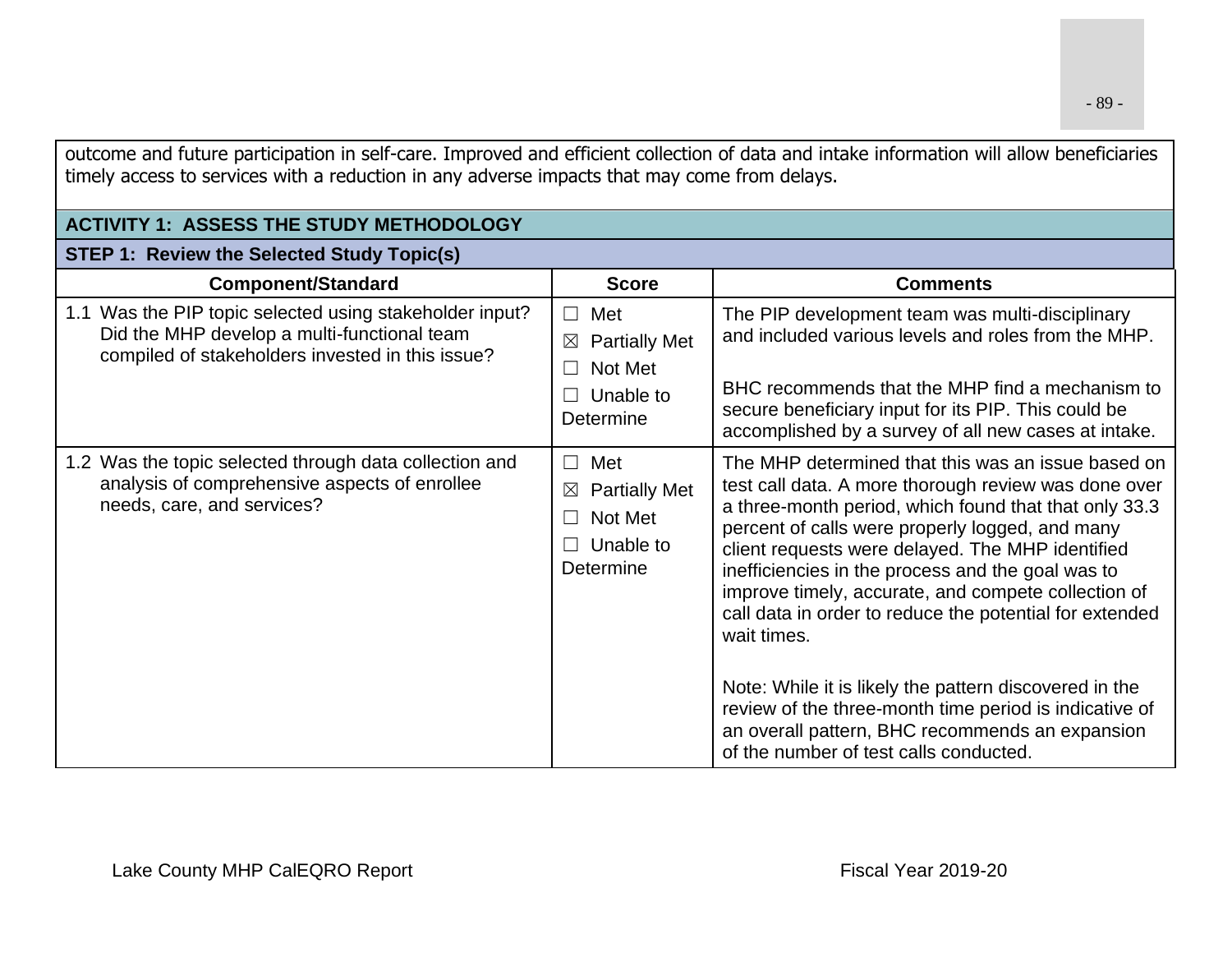| Select the category for each PIP:<br>Non-clinical:<br>$\Box$ Prevention of an acute or chronic condition $\Box$ High volume<br>services<br>Care for an acute or chronic condition<br>High risk<br>conditions                                                                | Non-clinical:<br>$\bowtie$                                                             | Process of accessing or delivering care                                                                                                                                                                                                                                                                                                            |
|-----------------------------------------------------------------------------------------------------------------------------------------------------------------------------------------------------------------------------------------------------------------------------|----------------------------------------------------------------------------------------|----------------------------------------------------------------------------------------------------------------------------------------------------------------------------------------------------------------------------------------------------------------------------------------------------------------------------------------------------|
| 1.3 Did the Plan's PIP, over time, address a broad<br>spectrum of key aspects of enrollee care and<br>services?<br>Project must be clearly focused on identifying<br>and correcting deficiencies in care or services,<br>rather than on utilization or cost alone.          | $\boxtimes$<br>Met<br><b>Partially Met</b><br>Not Met<br>- 1<br>Unable to<br>Determine | The MHP is an admission driven provider of care. At<br>present, it has no effective way to track beneficiary<br>requests for services. The implications are broad and<br>result in delays of scheduling first appointments.<br>Such delays can cause deterioration of mental health<br>symptoms, perception of care, and retention in<br>services. |
| 1.4 Did the Plan's PIPs, over time, include all enrolled<br>populations (i.e., did not exclude certain enrollees<br>such as those with special health care needs)?<br>Demographics:<br>$\Box$ Age Range $\Box$ Race/Ethnicity $\Box$ Gender $\Box$ Language<br>$\Box$ Other | $\boxtimes$<br>Met<br><b>Partially Met</b><br>Not Met<br>Unable to<br>Determine        | All incoming requests for initial service.                                                                                                                                                                                                                                                                                                         |
|                                                                                                                                                                                                                                                                             | <b>Totals</b>                                                                          | 2 <sup>2</sup><br>Met<br><b>Partially Met</b><br><b>0 Not Met</b><br>$\mathbf{2}$<br>$0$ UID                                                                                                                                                                                                                                                       |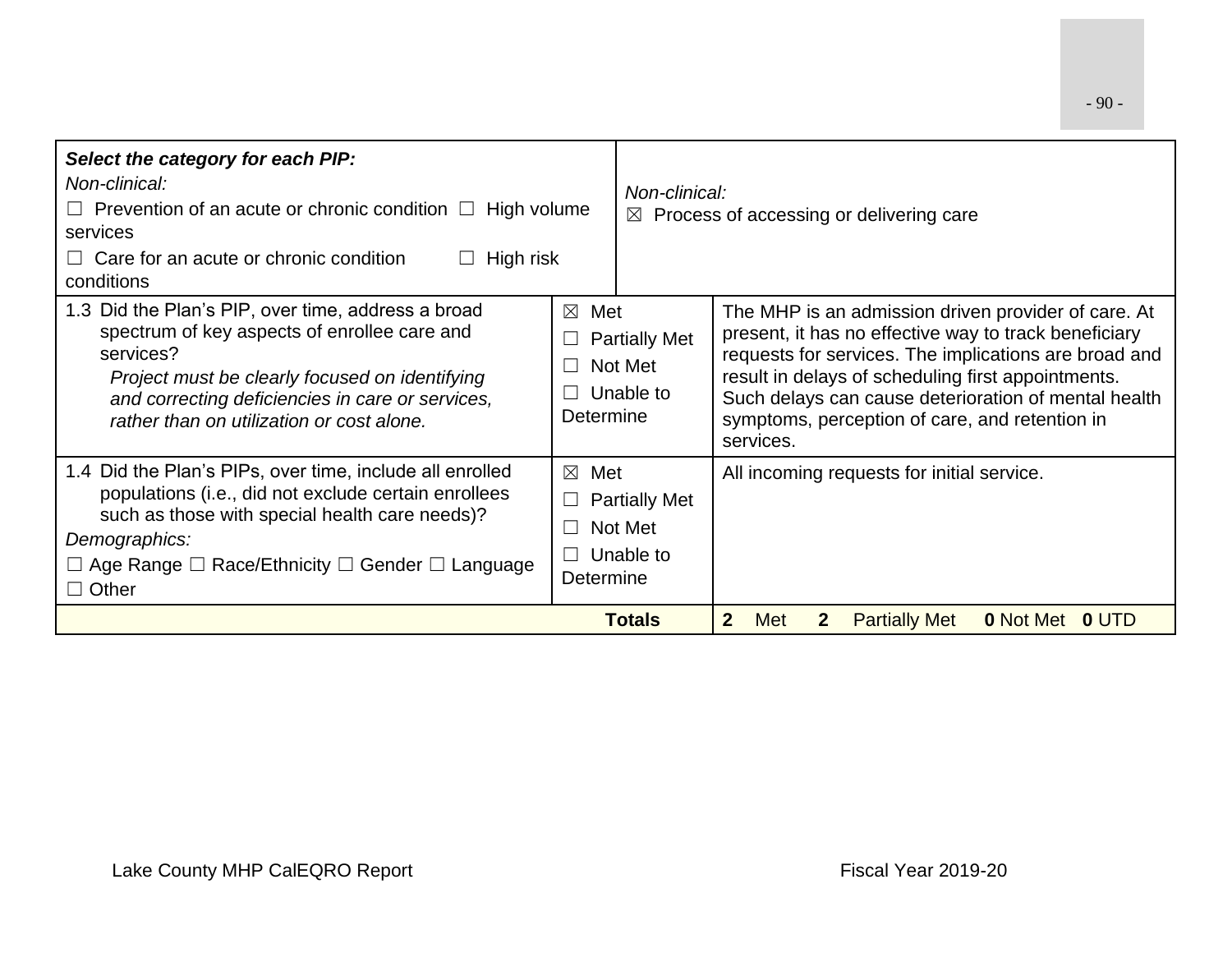- 91 -

| <b>STEP 2: Review the Study Question(s)</b>                                                                                                                                                                                                                                                                                                                                                                                                                                  |                                                                                                               |                                                                                                                                                                                                                                                                                        |
|------------------------------------------------------------------------------------------------------------------------------------------------------------------------------------------------------------------------------------------------------------------------------------------------------------------------------------------------------------------------------------------------------------------------------------------------------------------------------|---------------------------------------------------------------------------------------------------------------|----------------------------------------------------------------------------------------------------------------------------------------------------------------------------------------------------------------------------------------------------------------------------------------|
| 2.1 Was the study question(s) stated clearly in writing?<br>Does the question have a measurable impact for the<br>defined study population?<br>Include study question as stated in narrative:<br>"Will creating a new Access Log and process decrease<br>timeliness of consumer first appointments from an<br>average of 19 calendar days to 14, decrease no<br>show/rescheduled first appointments by 25% and<br>increase captured consumer requests from 33.3% to<br>75%?" | $\Box$<br>Met<br><b>Partially Met</b><br>$\boxtimes$<br>Not Met<br>$\Box$<br>Unable to<br>Determine           | Baseline data were collected on the process of<br>collecting call data. The anticipated course<br>corrections have measurable goals.<br>BHC suggests re-phrasing from "decrease timeliness<br>of consumer" to "decrease time to service for first<br>appointments" to improve clarity. |
|                                                                                                                                                                                                                                                                                                                                                                                                                                                                              | <b>Totals</b>                                                                                                 | 0 Met<br><b>1 Partially Met</b><br>0 UTD<br>0 Not Met                                                                                                                                                                                                                                  |
| <b>STEP 3: Review the Identified Study Population</b>                                                                                                                                                                                                                                                                                                                                                                                                                        |                                                                                                               |                                                                                                                                                                                                                                                                                        |
| 3.1 Did the Plan clearly define all Medi-Cal enrollees to<br>whom the study question and indicators are relevant?<br>Demographics:<br>$\Box$ Age Range $\Box$ Race/Ethnicity $\Box$ Gender $\Box$ Language<br>$\Box$ Other                                                                                                                                                                                                                                                   | Met<br>$\times$<br><b>Partially Met</b><br>$\Box$<br>Not Met<br>$\Box$<br>Unable to<br>$\Box$<br>Determine    | Yes, as noted in 1.4                                                                                                                                                                                                                                                                   |
| 3.2 If the study included the entire population, did its data<br>collection approach capture all enrollees to whom the<br>study question applied?<br>Methods of identifying participants:<br>$\boxtimes$ Utilization data $\square$ Referral $\square$ Self-identification<br>$\boxtimes$ Other: test calls                                                                                                                                                                  | Met<br>$\Box$<br><b>Partially Met</b><br>$\boxtimes$<br>Not Met<br>$\Box$<br>Unable to<br>$\Box$<br>Determine | Incoming calls for service, new access data log and<br>test calls.<br>BHC recommends raising the number of test calls<br>conducted.                                                                                                                                                    |
|                                                                                                                                                                                                                                                                                                                                                                                                                                                                              | <b>Totals</b>                                                                                                 | 1 Met<br><b>1 Partially Met</b><br>$\mathbf{0}$<br>Not Met 0 UTD                                                                                                                                                                                                                       |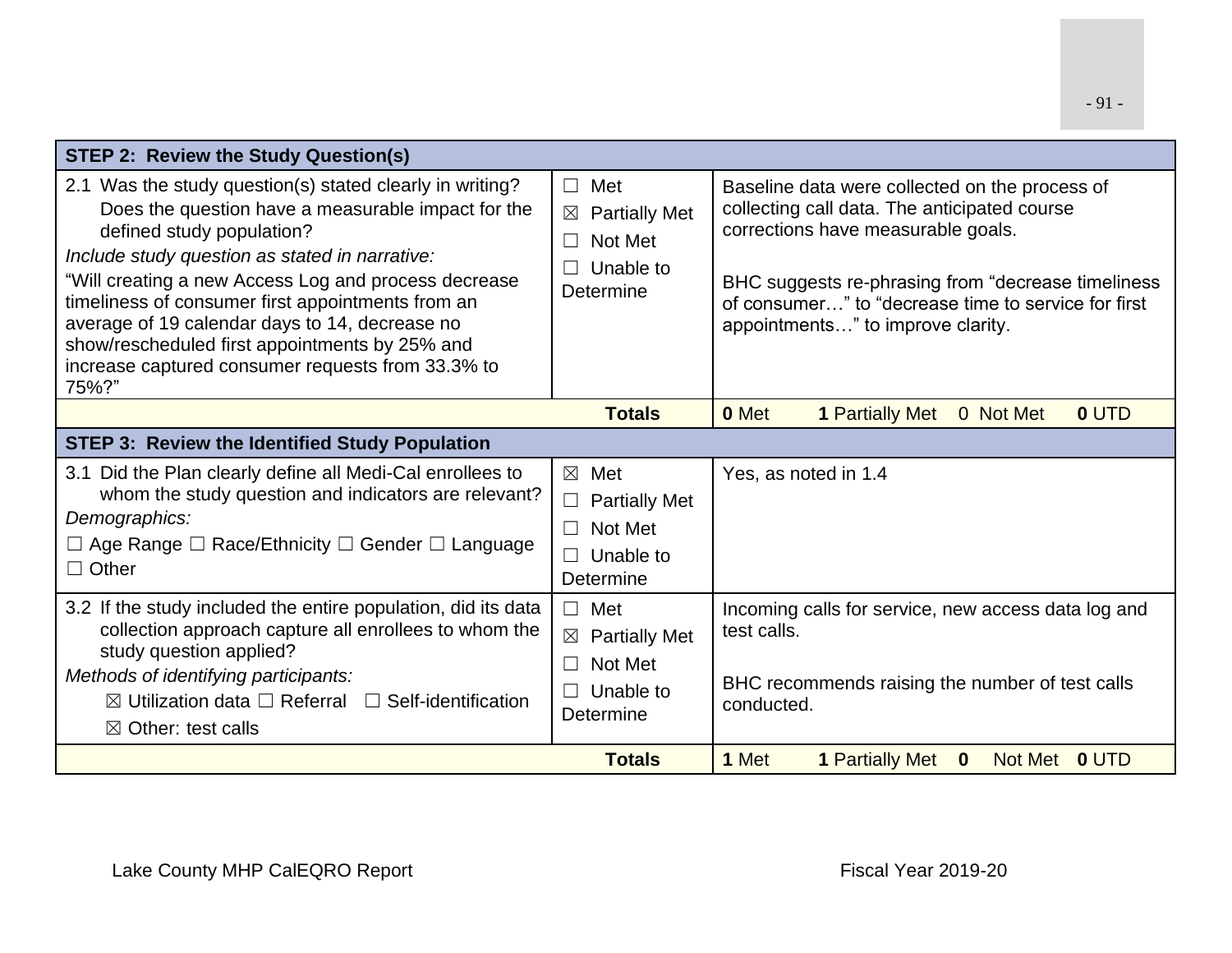| <b>STEP 4: Review Selected Study Indicators</b>                                                                                                                                                                                                                                                                                                                                                                                                                                           |                                                                                                      |                                                                                                                                                                                                                                                                                                  |
|-------------------------------------------------------------------------------------------------------------------------------------------------------------------------------------------------------------------------------------------------------------------------------------------------------------------------------------------------------------------------------------------------------------------------------------------------------------------------------------------|------------------------------------------------------------------------------------------------------|--------------------------------------------------------------------------------------------------------------------------------------------------------------------------------------------------------------------------------------------------------------------------------------------------|
| 4.1 Did the study use objective, clearly defined,<br>measurable indicators?<br>List indicators:<br>1. All incoming calls requesting access to services<br>logged (daily)<br>2. Decrease time between first contact and first<br>offered appointment<br>3. Decrease number of first appointments no<br>show/rescheduled                                                                                                                                                                    | $\boxtimes$<br>Met<br><b>Partially Met</b><br>Not Met<br>Unable to<br>Determine                      | Measures related are reliable and appropriate to the<br>indicators.                                                                                                                                                                                                                              |
| 4.2 Did the indicators measure changes in: health status,<br>functional status, or enrollee satisfaction, or<br>processes of care with strong associations with<br>improved outcomes? All outcomes should be<br>consumer focused.<br>$\Box$ Functional Status<br>$\Box$ Health Status<br>$\boxtimes$ Member Satisfaction<br>$\Box$ Provider Satisfaction<br>Are long-term outcomes clearly stated? $\Box$ Yes $\boxtimes$ No<br>Are long-term outcomes implied? $\boxtimes$ Yes $\Box$ No | Met<br>$\vert \ \ \vert$<br><b>Partially Met</b><br>$\boxtimes$<br>Not Met<br>Unable to<br>Determine | Mishandling and improper processing of calls for<br>service have multiple adverse implications and could<br>result in delays or other barriers to access.<br>BHC recommends that consideration be given to<br>measures that profile the beneficiary experience such<br>as a satisfaction survey. |
|                                                                                                                                                                                                                                                                                                                                                                                                                                                                                           | <b>Totals</b>                                                                                        | Met<br>$\mathbf 1$<br><b>Partially Met</b><br><b>0</b> Not Met<br><b>OUTD</b>                                                                                                                                                                                                                    |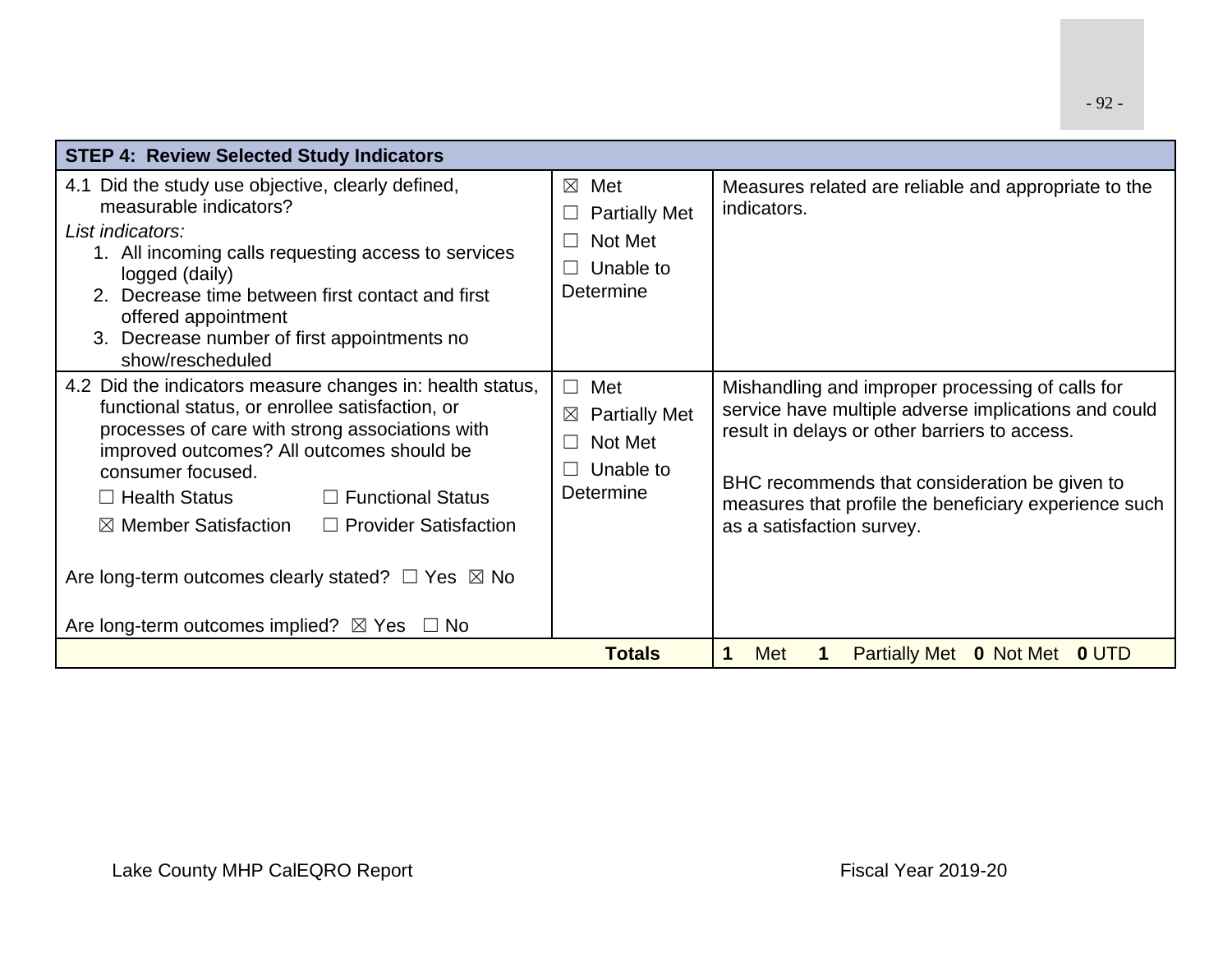| <b>STEP 5: Review Sampling Methods</b>                                                                                                                                                                           |                                                                                                                                                             |                                                       |
|------------------------------------------------------------------------------------------------------------------------------------------------------------------------------------------------------------------|-------------------------------------------------------------------------------------------------------------------------------------------------------------|-------------------------------------------------------|
| 5.1 Did the sampling technique consider and specify the:<br>a) True (or estimated) frequency of occurrence of the<br>event?<br>b) Confidence interval to be used?<br>c) Margin of error that will be acceptable? | Met<br>$\Box$<br><b>Partially Met</b><br>$\Box$<br>Not Met<br>$\vert \ \ \vert$<br><b>Not</b><br>$\boxtimes$<br>Applicable<br>$\Box$ Unable to<br>Determine | The project did not include sampling.                 |
| 5.2 Were valid sampling techniques that protected<br>against bias employed?<br>Specify the type of sampling or census used:                                                                                      | Met<br>$\Box$<br><b>Partially Met</b><br>Not Met<br>$\perp$<br><b>Not</b><br>$\boxtimes$<br>Applicable<br>$\Box$ Unable to<br>Determine                     |                                                       |
| 5.3 Did the sample contain a sufficient number of<br>enrollees?<br>N of enrollees in sampling frame<br>N of sample<br>N of participants (i.e. – return rate)                                                     | Met<br>$\Box$<br><b>Partially Met</b><br>$\Box$<br>Not Met<br>$\Box$<br><b>Not</b><br>$\boxtimes$<br>Applicable<br>Unable to<br>$\Box$<br>Determine         |                                                       |
|                                                                                                                                                                                                                  | <b>Totals</b><br>0 Met                                                                                                                                      | <b>0 Partially Met</b><br><b>0 Not Met 3 NA 0 UTD</b> |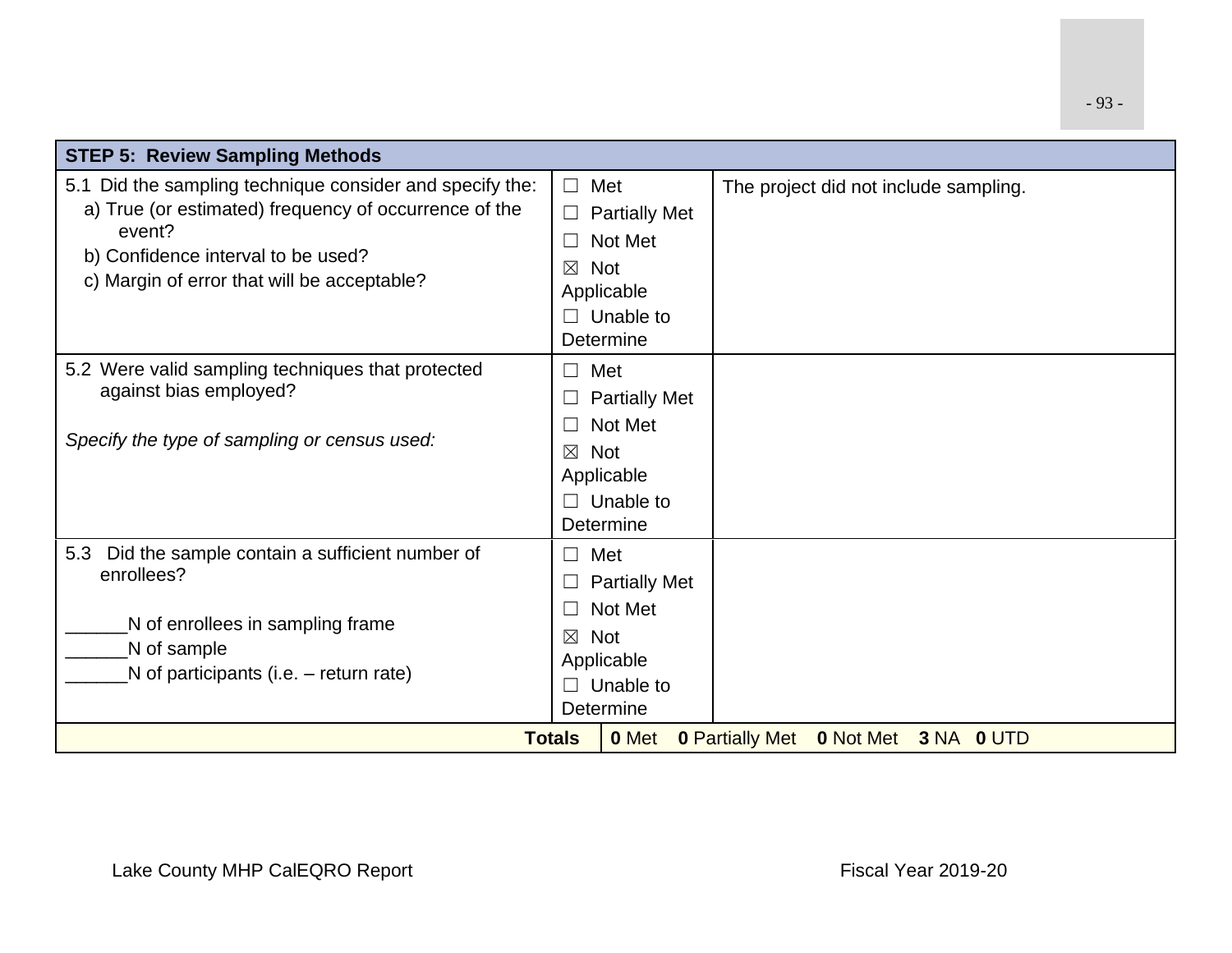| <b>STEP 6: Review Data Collection Procedures</b>                                                                                                                                                                   |                                                                                     |                                                                                                                                                                                    |
|--------------------------------------------------------------------------------------------------------------------------------------------------------------------------------------------------------------------|-------------------------------------------------------------------------------------|------------------------------------------------------------------------------------------------------------------------------------------------------------------------------------|
| 6.1 Did the study design clearly specify the data to be<br>collected?                                                                                                                                              | $\boxtimes$ Met<br><b>Partially Met</b><br>Not Met<br>Unable to<br>Determine        | Call log, access data base, and test call reports.                                                                                                                                 |
| 6.2 Did the study design clearly specify the sources of<br>data?<br>Sources of data:<br>$\Box$ Claims<br>$\boxtimes$ Provider<br>$\Box$ Member<br>$\boxtimes$ Other: Access data base, call log, test call reports | $\boxtimes$ Met<br><b>Partially Met</b><br>Not Met<br>Unable to<br>Determine        | See 6.1                                                                                                                                                                            |
| 6.3 Did the study design specify a systematic method of<br>collecting valid and reliable data that represents the<br>entire population to which the study's indicators<br>apply?                                   | $\Box$ Met<br><b>Partially Met</b><br>⊠<br>Not Met<br>- 1<br>Unable to<br>Determine | Reporting and analysis timeframes are given.<br>BHC recommends the assignment of frequency or<br>timeframes for data input at collection points as well<br>as to ensure adherence. |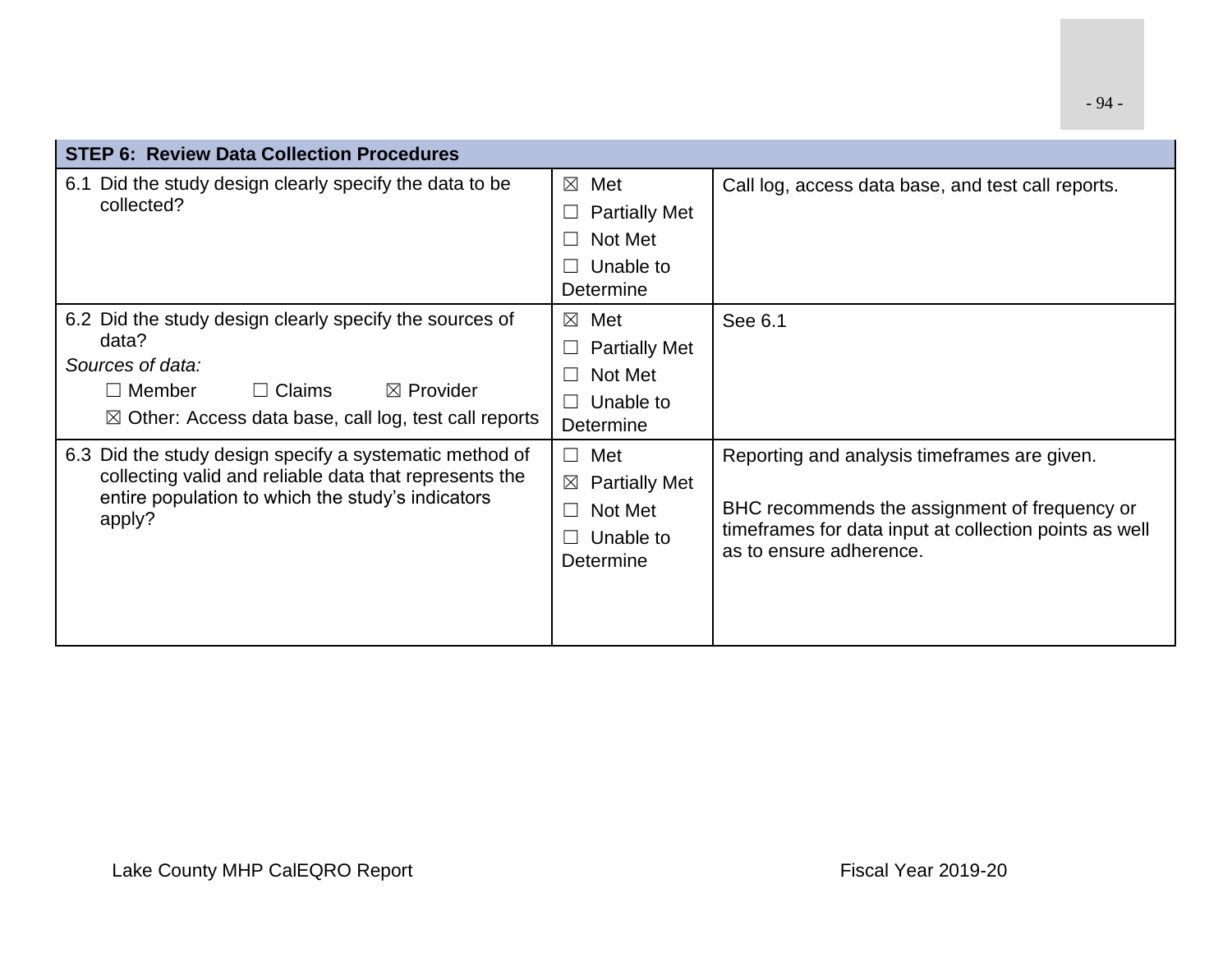| 6.4 Did the instruments used for data collection provide<br>for consistent, accurate data collection over the time<br>periods studied?<br>Instruments used:<br>Medical record abstraction tool<br>$\Box$ Survey<br>$\perp$<br>$\Box$ Level of Care tools<br>Outcomes tool<br>$\boxtimes$ Other:<br>Access data base, call log, test calls | Met<br>$\perp$<br><b>Partially Met</b><br>$\boxtimes$<br>Not Met<br>Unable to<br>Determine | See 6.3                                                                                |
|-------------------------------------------------------------------------------------------------------------------------------------------------------------------------------------------------------------------------------------------------------------------------------------------------------------------------------------------|--------------------------------------------------------------------------------------------|----------------------------------------------------------------------------------------|
| 6.5 Did the study design prospectively specify a data<br>analysis plan?<br>Did the plan include contingencies for untoward<br>results?                                                                                                                                                                                                    | Met<br>$\boxtimes$<br><b>Partially Met</b><br>Not Met<br>m.<br>Unable to<br>Determine      | Additional steps or actions are to be taken as<br>needed.                              |
| 6.6 Were qualified staff and personnel used to collect the<br>data?<br>Project leader:<br>Name:<br><b>Robert Chalmers</b><br>Title:<br><b>Staff Services Analyst</b><br>Role:<br><b>Project Lead</b><br>Other team members:<br>Stephanie Wilson, MPA/ASW Program<br>Names:<br>Manager; Vanessa Mayer Sr Staff Services<br>Analyst         | $\boxtimes$<br>Met<br><b>Partially Met</b><br>Not Met<br>Unable to<br>Determine            |                                                                                        |
|                                                                                                                                                                                                                                                                                                                                           | <b>Totals</b>                                                                              | $\overline{\mathbf{4}}$<br>Met<br><b>Partially Met 0 Not Met 0 UTD</b><br>$\mathbf{2}$ |

- 95 -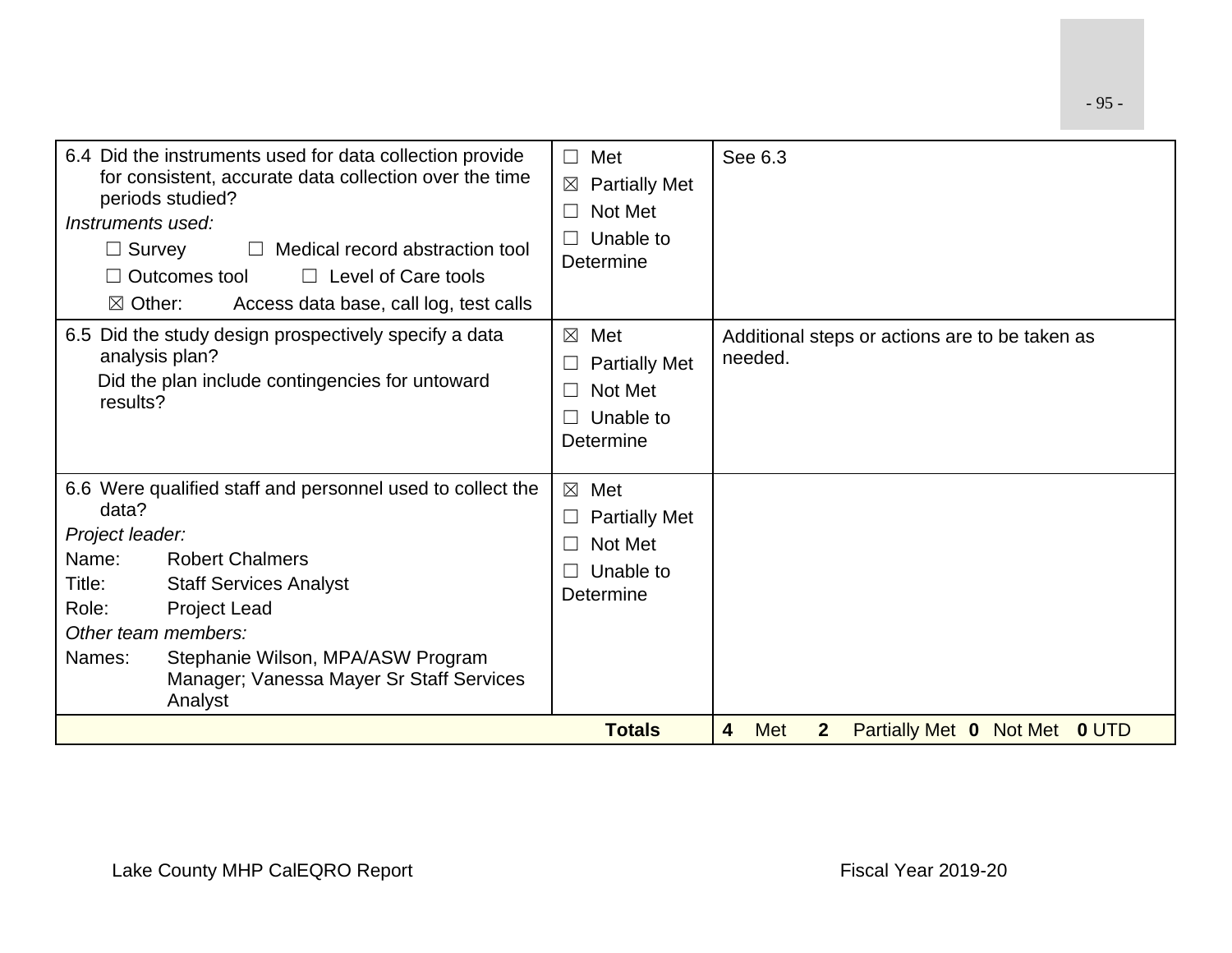| <b>STEP 7: Assess Improvement Strategies</b>                                                                                                                                                                                                                                                                                                                                                                                                                                                                           |                                                                                                                |                                                                                                                                                                                                                              |
|------------------------------------------------------------------------------------------------------------------------------------------------------------------------------------------------------------------------------------------------------------------------------------------------------------------------------------------------------------------------------------------------------------------------------------------------------------------------------------------------------------------------|----------------------------------------------------------------------------------------------------------------|------------------------------------------------------------------------------------------------------------------------------------------------------------------------------------------------------------------------------|
| Were reasonable interventions undertaken to<br>7.1<br>address causes/barriers identified through data<br>analysis and QI processes undertaken?<br>Describe Interventions:<br>1. Make scheduling tool available and operational at                                                                                                                                                                                                                                                                                      | Met<br>$\vert \ \ \vert$<br><b>Partially Met</b><br>$\boxtimes$<br>Not Met<br>$\Box$<br>Unable to<br>Determine | Reasonable interventions were suggested though not<br>all (such as training) constitute an actual intervention.<br>Some have been inconsistently implemented due to<br>workforce and technology issues.                      |
| access across both sites.                                                                                                                                                                                                                                                                                                                                                                                                                                                                                              |                                                                                                                |                                                                                                                                                                                                                              |
| 2. Develop "Scheduling Tool" curriculum, orientation, and<br>training to ensure model fidelity and consistency of use<br>across both sites. Deliver training to two sites.<br>3. Front office staff utilize the Access log while they have<br>the consumer on the phone.<br>4. Access team utilizes the Access log to ensure that<br>consumer request is processed in a timely manner.<br>5. Monitor test calls to ensure four calls are made each<br>month.<br>6. Quarterly Access log reports for comparison to test |                                                                                                                | BHC recommends clarification regarding use of the<br>word "access". At present, the word appears to be<br>used interchangeably to mean an access point, an<br>access team member, the call log or Access<br>database system. |
| calls for reporting on increased percentage of<br>beneficiaries entered in the database Access log                                                                                                                                                                                                                                                                                                                                                                                                                     |                                                                                                                |                                                                                                                                                                                                                              |
|                                                                                                                                                                                                                                                                                                                                                                                                                                                                                                                        |                                                                                                                |                                                                                                                                                                                                                              |
|                                                                                                                                                                                                                                                                                                                                                                                                                                                                                                                        | <b>Totals</b>                                                                                                  | $\mathbf{0}$<br>Met<br><b>1 Partially Met</b><br><b>0 Not Met</b><br>0 UTD                                                                                                                                                   |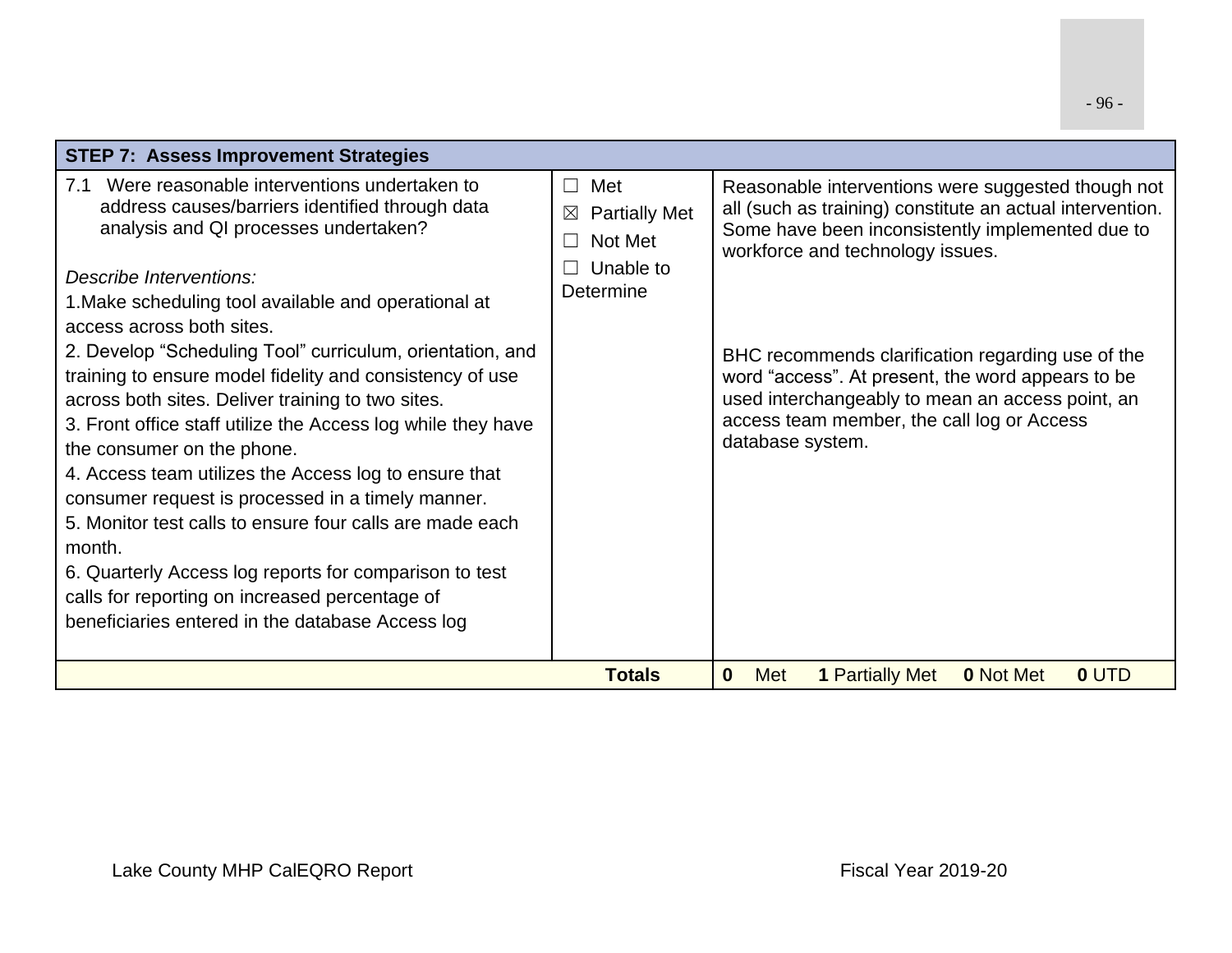| STEP 8: Review Data Analysis and Interpretation of Study Results                                                                                                                                                          |                                                                                                                                      |                                                                                |  |
|---------------------------------------------------------------------------------------------------------------------------------------------------------------------------------------------------------------------------|--------------------------------------------------------------------------------------------------------------------------------------|--------------------------------------------------------------------------------|--|
| Was an analysis of the findings performed according<br>8.1<br>to the data analysis plan?                                                                                                                                  | $\boxtimes$ Met<br><b>Partially Met</b><br>$\Box$<br>Not Met<br>$\Box$<br>$\Box$ Not<br>Applicable<br>$\Box$ Unable to<br>Determine  | Yes, thus far. First quarter project findings were<br>provided.                |  |
| 8.2 Were the PIP results and findings presented<br>accurately and clearly?<br>Are tables and figures labeled?<br>Yes $\Box$ No<br>$\boxtimes$<br>Are they labeled clearly and accurately?<br>Yes $\Box$ No<br>$\boxtimes$ | Met<br>$\boxtimes$<br><b>Partially Met</b><br>⊔<br>Not Met<br>$\Box$<br>$\Box$ Not<br>Applicable<br>Unable to<br>$\Box$<br>Determine | Yes, though project is not completed. First quarter<br>findings were provided. |  |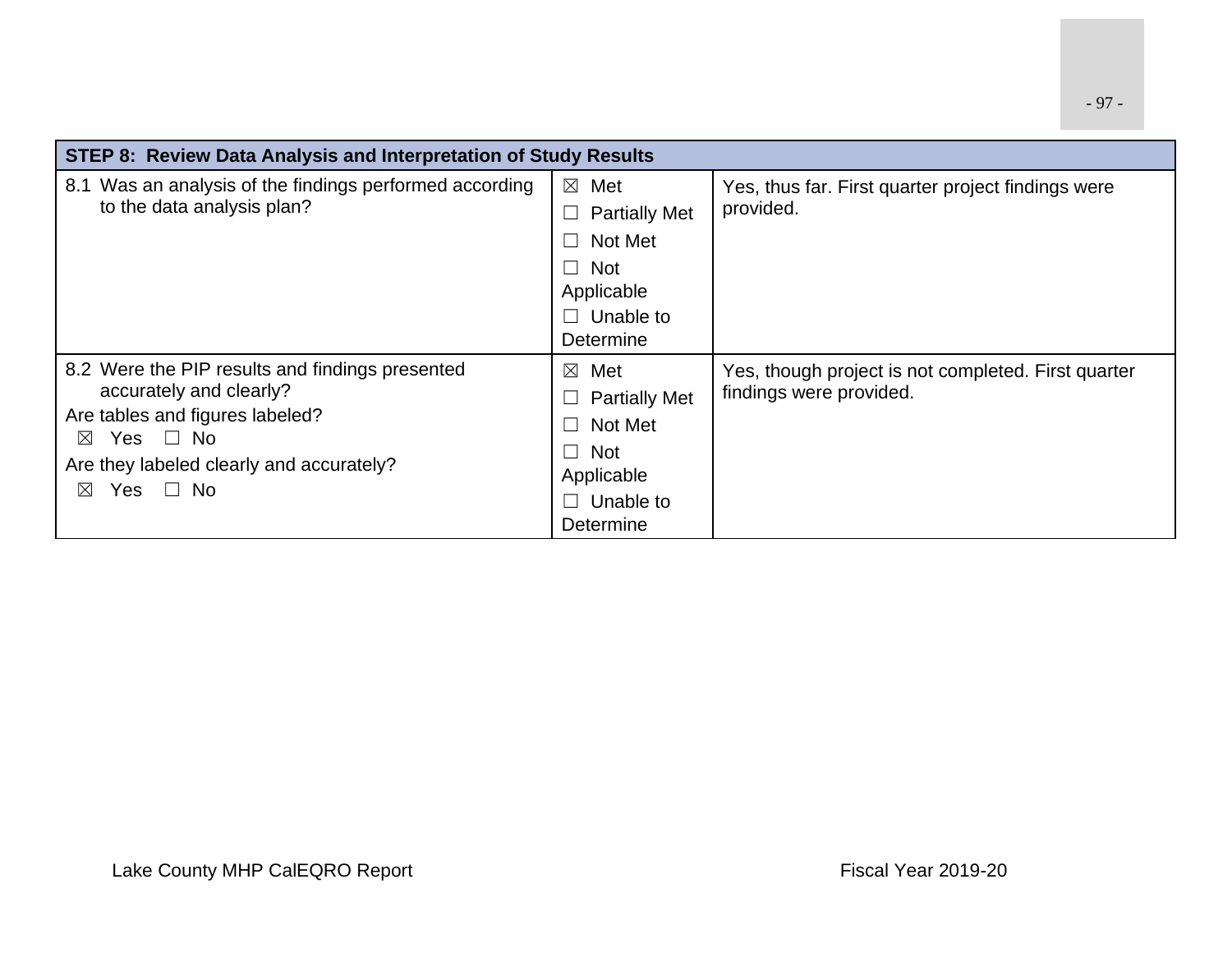| 8.3 Did the analysis identify: initial and repeat<br>measurements, statistical significance, factors that<br>influence comparability of initial and repeat<br>measurements, and factors that threaten internal and<br>external validity?<br>Indicate the time periods of measurements:<br>Q1 6/1/19-8/31/19<br>Indicate the statistical analysis used:<br>descriptive data, percentages, change scores<br>Indicate the statistical significance level or confidence<br>level if available/known: ____ percent $X$ Unable to<br>determine | Met<br>$\perp$<br>$\boxtimes$<br>Not Met<br>$\Box$<br>$\Box$ Not<br>Applicable<br>$\Box$ Unable to<br>Determine          | <b>Partially Met</b> | Initial measures provided with repeat measures and<br>associated time frames denoted, though not yet<br>conducted. This was not an experimental design, so<br>there are no issues pertaining to statistical<br>significance noted. |
|------------------------------------------------------------------------------------------------------------------------------------------------------------------------------------------------------------------------------------------------------------------------------------------------------------------------------------------------------------------------------------------------------------------------------------------------------------------------------------------------------------------------------------------|--------------------------------------------------------------------------------------------------------------------------|----------------------|------------------------------------------------------------------------------------------------------------------------------------------------------------------------------------------------------------------------------------|
| 8.4 Did the analysis of the study data include an<br>interpretation of the extent to which this PIP was<br>successful and recommend any follow-up activities?<br>Limitations described:<br>Study not completed; first quarter data only<br>Conclusions regarding the success of the interpretation:<br>None except that results are not as anticipated.<br>Recommendations for follow-up:<br>Continue study with adjustments to interventions and<br>expand training and number of test calls                                            | Met<br>$\Box$<br>$\boxtimes$<br>Not Met<br>$\Box$<br><b>Not</b><br>$\Box$<br>Applicable<br>$\Box$ Unable to<br>Determine | <b>Partially Met</b> | BHC recommends appropriate adjustments to<br>produce better levels of improvement. Training and<br>expanded test calls to insure for fidelity. Continue<br>project interventions, data collection and review.                      |
|                                                                                                                                                                                                                                                                                                                                                                                                                                                                                                                                          | <b>Totals</b>                                                                                                            | 1                    | Met 3 Partially Met<br>0 Not Met 0 NA<br>0 UTD                                                                                                                                                                                     |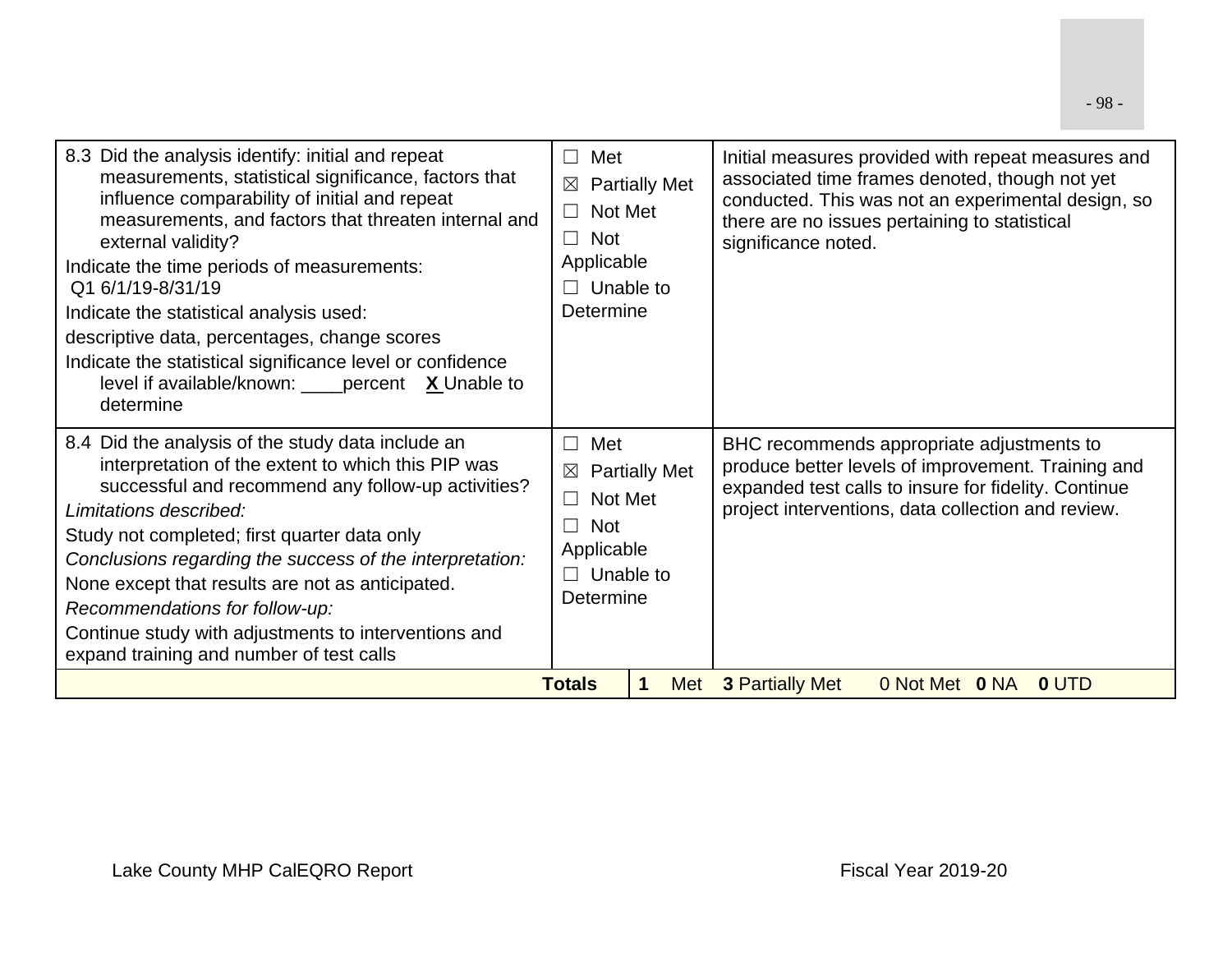| STEP 9: Assess Whether Improvement is "Real" Improvement                                                                                                                                                                                                                                                                                                   |                                                                                                                                                  |                                                                                         |  |
|------------------------------------------------------------------------------------------------------------------------------------------------------------------------------------------------------------------------------------------------------------------------------------------------------------------------------------------------------------|--------------------------------------------------------------------------------------------------------------------------------------------------|-----------------------------------------------------------------------------------------|--|
| 9.1 Was the same methodology as the baseline<br>measurement used when measurement was<br>repeated?<br>Ask: At what interval(s) was the data measurement<br>repeated?<br>Were the same sources of data used?<br>Did they use the same method of data<br>collection?<br>Were the same participants examined?<br>Did they utilize the same measurement tools? | $\Box$ Met<br><b>Partially Met</b><br>Not Met<br>П<br>$\boxtimes$ Not<br>Applicable<br>$\Box$ Unable to<br>Determine                             | The project has recently begun and the MHP is not at<br>the point of repeated measures. |  |
| 9.2 Was there any documented, quantitative<br>improvement in processes or outcomes of care?<br>Was there: $\Box$ Improvement $\Box$ Deterioration<br>Statistical significance:<br>$\Box$ Yes<br><b>No</b><br>$\Box$<br>Clinical significance:<br>$\Box$ Yes<br>$\boxtimes$ No                                                                              | Met<br>$\Box$<br><b>Partially Met</b><br>Not Met<br>$\boxtimes$ Not<br>Applicable<br>$\Box$ Unable to<br>Determine                               | See 9.1                                                                                 |  |
| 9.3 Does the reported improvement in performance have<br>internal validity; i.e., does the improvement in<br>performance appear to be the result of the planned<br>quality improvement intervention?<br>Degree to which the intervention was the reason for<br>change:<br>No relevance $\square$ Small $\square$ Fair<br>$\Box$ High                       | Met<br>$\Box$<br><b>Partially Met</b><br>$\Box$<br>Not Met<br>$\Box$<br><b>Not</b><br>$\boxtimes$<br>Applicable<br>$\Box$ Unable to<br>Determine | See 9.1                                                                                 |  |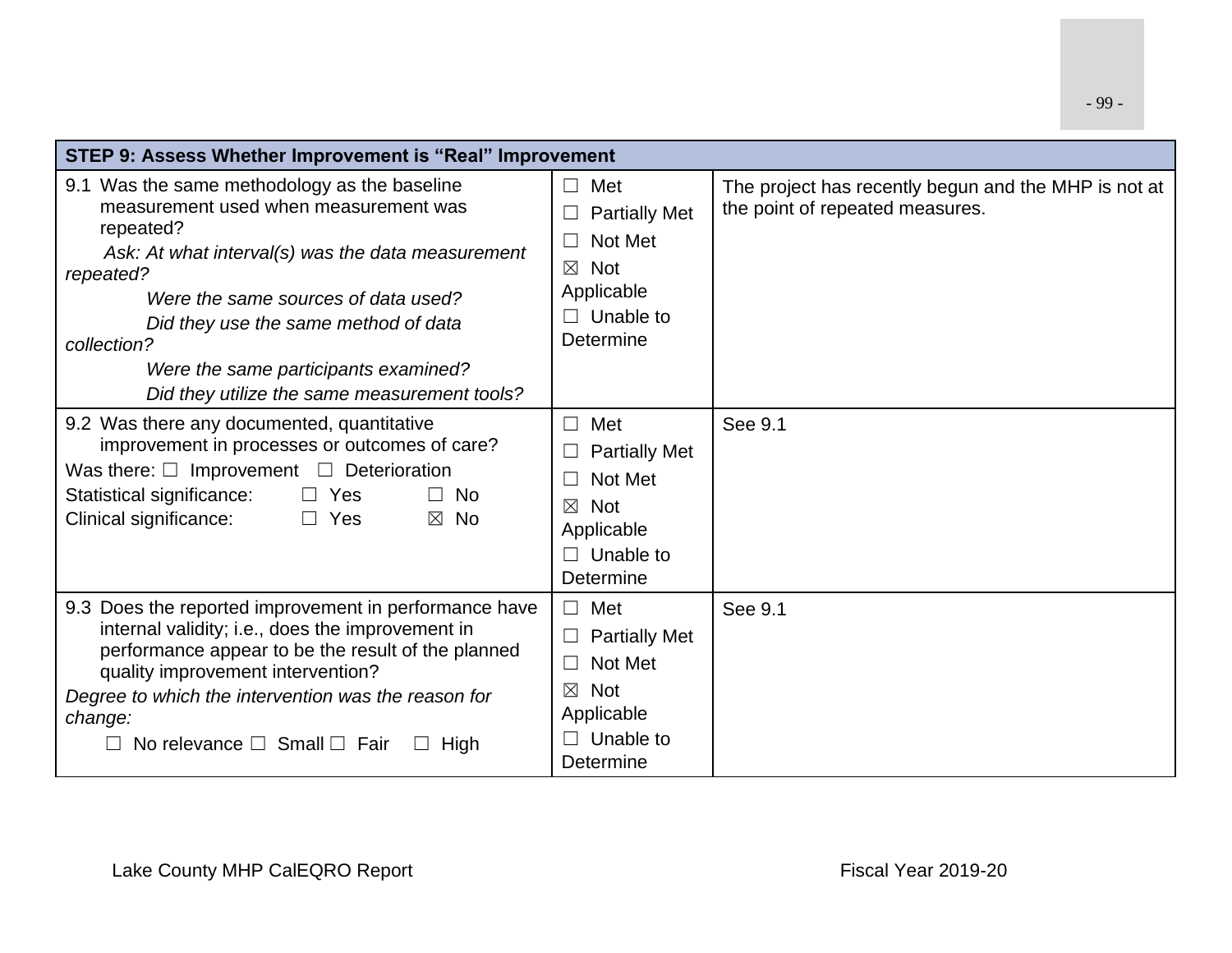| 9.4 Is there any statistical evidence that any observed<br>performance improvement is true improvement?<br>$\Box$ Weak<br>□ Moderate<br>$\Box$ Strong | $\Box$<br>Met<br>$\mathcal{L}_{\mathcal{A}}$<br>L<br>$\boxtimes$<br>Not<br>Applicable<br>$\Box$<br>Determine | <b>Partially Met</b><br>Not Met<br>Unable to | See 9.1                                              |
|-------------------------------------------------------------------------------------------------------------------------------------------------------|--------------------------------------------------------------------------------------------------------------|----------------------------------------------|------------------------------------------------------|
| 9.5 Was sustained improvement demonstrated through<br>repeated measurements over comparable time<br>periods?                                          | Met<br>$\Box$<br>$\mathcal{L}_{\mathcal{A}}$<br>$\boxtimes$ Not<br>Applicable<br>П<br>Determine              | <b>Partially Met</b><br>Not Met<br>Unable to | See 9.1                                              |
|                                                                                                                                                       | <b>Totals</b>                                                                                                | <b>Met</b>                                   | <b>Partially Met</b><br>Not Met<br><b>5 NA 0 UTD</b> |

| ACTIVITY 2: VERIFYING STUDY FINDINGS (OPTIONAL)           |                |                 |  |
|-----------------------------------------------------------|----------------|-----------------|--|
| <b>Component/Standard</b>                                 | <b>Score</b>   | <b>Comments</b> |  |
| Were the initial study findings verified (recalculated by | Yes            |                 |  |
| CalEQRO) upon repeat measurement?                         | $\boxtimes$ No |                 |  |